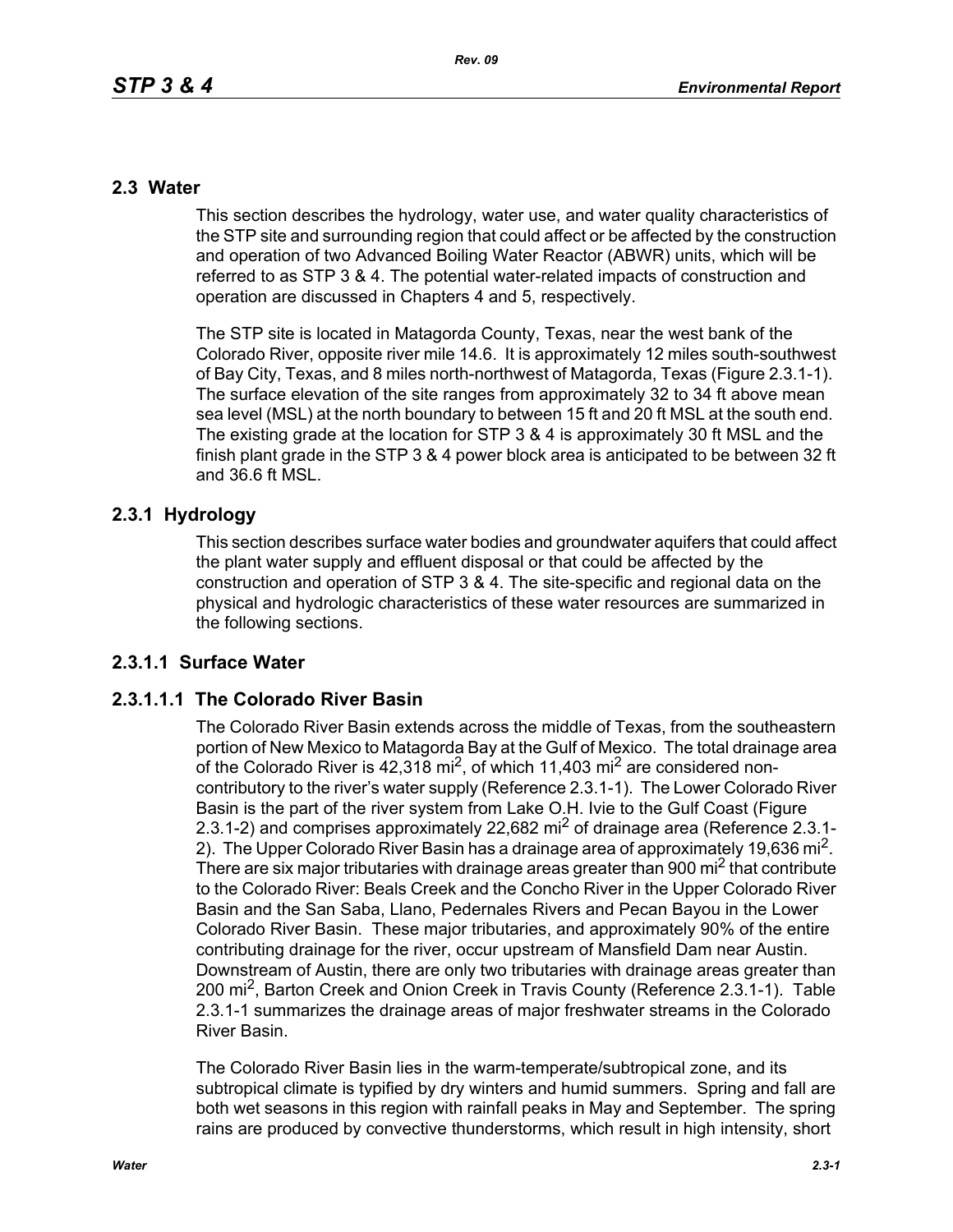duration precipitation events with rapid runoff. The fall rains are primarily governed by tropical storms and hurricanes that originate in the Caribbean Sea or the Gulf of Mexico. These rains pose flooding risks to the Gulf Coast from Louisiana to Mexico. The spatial rainfall distribution in this region varies from an annual amount of 44 inches at the coast to 24 inches in the northwestern portion of the region (Reference 2.3.1-1). The Colorado River Basin is located in a semi-arid region, and its hydrologic characteristics are closely linked to the weather in this area, which has been described as a "continuous drought periodically interrupted by floods" (Reference 2.3.1-3).

Stream flow gauging data collected in the Colorado River since the early 1900s show that there has been a major drought in almost every decade of the twentieth century, with severe droughts occurring every 20 to 40 years. Major droughts in the basin cause stock ponds and small reservoirs to go dry and large reservoirs, such as Lake Travis, to significantly drop their storage levels, to as much as one third of their storage capacity. During the 30-year time period from 1941 to 1970, there were three major statewide droughts; from 1947 to 1948, from 1950 to 1957, and from 1960 to 1967. The most severe of these droughts occurred from 1950 to 1957, when 94% of the counties in the state were declared disaster areas (Reference 2.3.1-1).

A drought cycle is often followed by one or more flooding events. Due to very limited vegetative cover, rocky terrain, and steep channels, runoff in the Upper Colorado River Basin is high and rapid, producing fast moving and high-peak floods. The terrain in the Lower Colorado River Basin is flatter with greater vegetative cover and wider floodplains, which reduces the velocity of floods. The Hill Country watershed of the Lower Colorado River has been characterized as "Flash Flood Alley," meaning that the Lower Colorado River Basin is one of the regions that are most prone to flash flood damage. The susceptibility to flash flooding occurs because the thin soils and steep slopes in the Upper Colorado River Basin promote rapid runoff from the watershed during heavy rain events. Also, the large drainage area of the Hill Country watershed can contribute runoff from hundreds of miles away, transforming heavy rains into flood waters with destructive potential. More than 80 floods have been recorded in this region since the mid-1800s. During these events, water levels exceed the river flood stage and inundate dry lands. The most intense localized flash flood in the Lower Colorado region in recent history occurred in May 1981 in Austin (Reference 2.3.1-1).

Major reservoirs in the Colorado River Basin are summarized in Table 2.3.1-2 (Reference 2.3.1-4 sorted in order of descending storage capacity. The locations of some major dams are shown in Figure 2.3.1-3. Because of the high risk of flooding in the Lower Colorado River Basin, a system of dams and reservoirs has been developed along the river primarily to manage floodwaters, and to conserve and convey water supplies. The Lower Colorado River Authority (LCRA) operates six dams on the Lower Colorado River: Buchanan, Roy Inks, Alvin Wirtz, Max Starcke, Mansfield, and Tom Miller (Figure 2.3.1-4). These dams form the six Highland Lakes; Buchanan, Inks, LBJ, Marble Falls, Travis, and Austin (Reference 2.3.1-5).

Approximately 28 miles upstream from Austin is Mansfield Dam, which forms Lake Travis, the largest reservoir on the Colorado River. Mansfield Dam is the most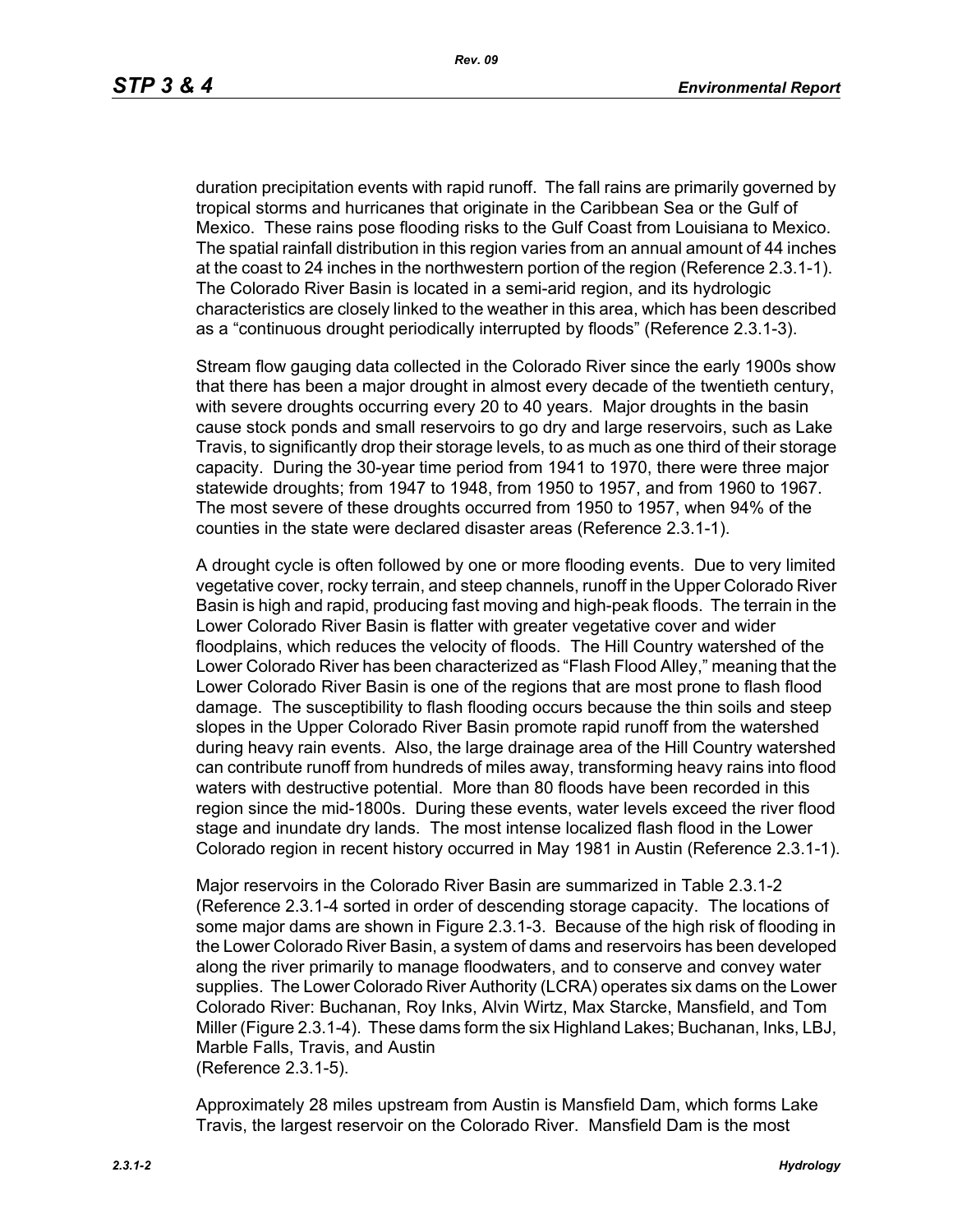downstream existing major control structure on the Colorado River. With the completion of the Simon Freese Dam in 1989, normal flows and flood flows in the Colorado River upstream of Mansfield Dam are regulated by a total of 27 major reservoirs, which includes Lake Travis, with Mansfield Dam providing most of the floodwater storage capacity and precludes short-duration flow fluctuation downstream.

The storage capacities of the remaining upstream reservoirs are relatively small compared to Lake Travis and Lake Buchanan formed by the Buchanan Dam, and are of lesser importance to flood control. Tom Miller Dam at Austin, downstream of Lake Travis, impounds a portion of the Colorado River known as Lake Austin, but because of the small storage capacity of its reservoir, it affords no major control of flood flows.

Lake Travis and Lake Buchanan also serve as water supply reservoirs. With a combined capacity of approximately 4.2 million acre-feet, they store water for communities, industry, and aquatic life along the river, and they supply irrigation water for the agricultural industry near the Gulf Coast.

The Lower Colorado River near the STP site has a relatively shallow gradient and broad floodplain. The average gradient of the river downstream of Austin varies from 1.0 ft/mile to 2.1 ft/mile. The main channel of the Colorado River has the capacity to contain flows ranging from a 6-year to a 21-year return interval from Austin to the Gulf of Mexico. Thus, in any given year there is a 5 to 16% chance that river flows will encroach upon the floodplains. The Lower Colorado River floodplain below Columbus varies from 4 to 8 miles in width with side slopes averaging between 0.009% and 0.028%. In this area, no discernible valley exists, and the floodwaters can spill over beyond the basin divide causing interbasin spillage. As mentioned above, the susceptibility of the Lower Colorado River area to the flash flooding results from regional weather patterns and its geographic proximity to the Gulf of Mexico, which induces very high intensity rainfalls frequently in the summer. Historically, the most severe floods often occurred in May to September as a result of high rainfall intensities (Reference 2.3.1-3), and the area of floodplain extends correspondingly. As the dry season approaches, some floodplains will shrink or even dry up completely.

Table 2.3.1-3 presents pertinent data for seven U.S. Geological Survey (USGS) maintained stream-flow gauge stations downstream of the Mansfield Dam, including location, drainage area, mean, maximum, and minimum average annual flow for the period of record. The locations of these gauges are shown on Figure 2.3.1-5 (Reference 2.3.1-6). The Bay City streamflow gauging station (Gauge 08162500) is the nearest to the STP site, being located approximately 16 miles upstream of the STP site, approximately 2.8 miles west of Bay City, at river mile 32.5 on the Colorado River. Records of water elevation at this station have been collected since the gauge was installed in April 1948. Based on the historical data for the water years 1948 to 2004, the maximum annual average stream flow at this station is 14,270 cubic feet per second (cfs), the minimum annual average flow is 375 cfs, and the mean annual average flow is approximately 2628 cfs.

In order to facilitate the evaluation of the water supply characteristics at the STP site, a number of flow data statistics are presented for the Colorado River at Bay City. Table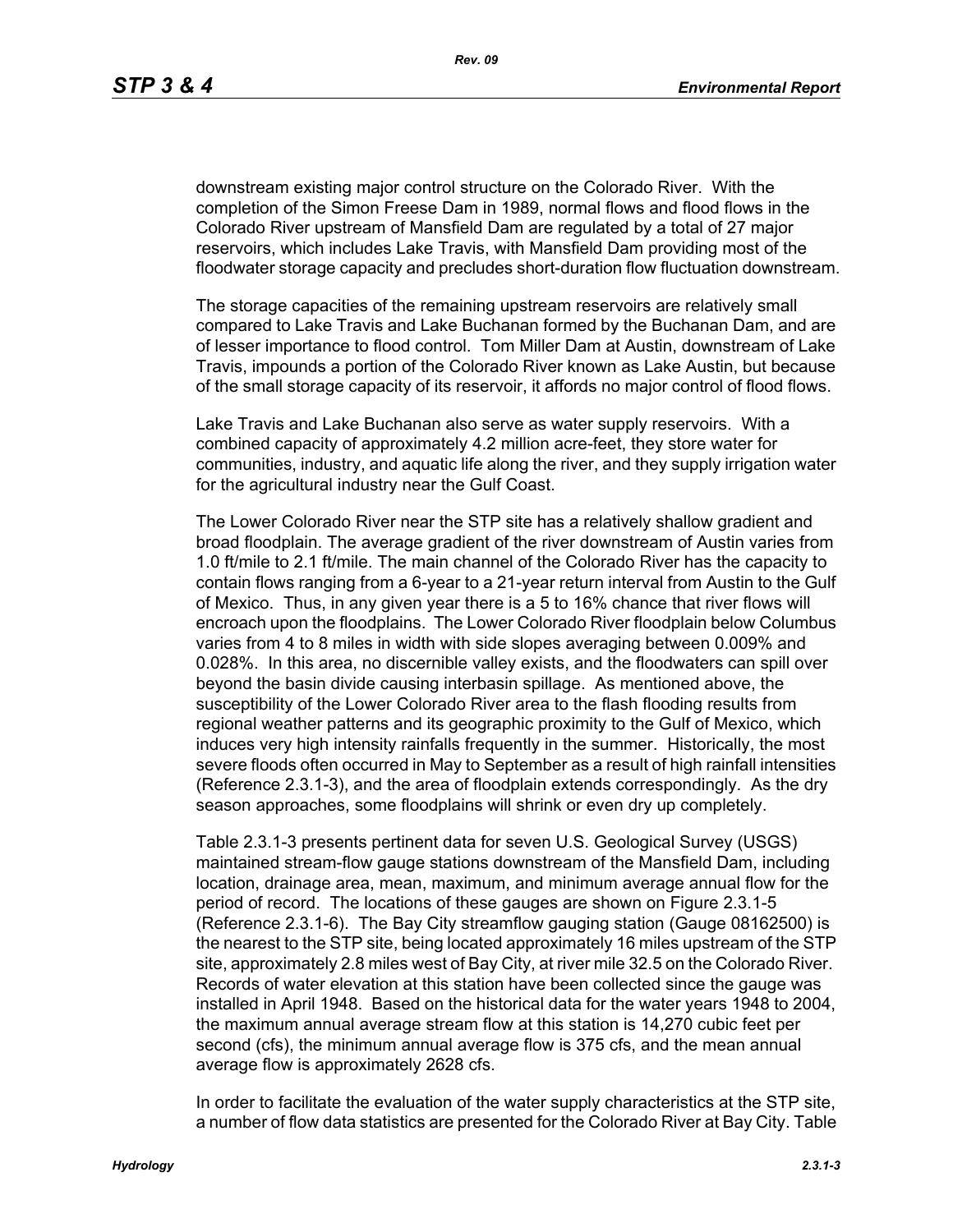2.3.1-4 presents the mean daily flow rate for each day of the May 1948 to September 2006 period of record (Reference 2.3.1-7). Table 2.3.1-5 presents the mean monthly flow rate for the same period of record (Reference 2.3.1-7). Table 2.3.1-6 gives the minimum daily flow and Table 2.3.1-7 gives the maximum daily flow for each month of the period of record.

Table 2.3.1-8 presents the flood frequency distribution for the Colorado River at Wharton for regulated conditions estimated in Reference 2.3.1-8, Chapter 4: "The basis for the regulated peak discharge frequency curves are the regulated daily flows for the period of record generated by a reservoir system regulation model that takes into account the current system of reservoirs, conservation pool demands and the flood control regulation rules" (Reference 2.3.1-9, Chapter 2, page 1).

Table 2.3.1-9 presents the minimum daily flow at Bay City for the years 1948 to 2006. Table 2.3.1-10 presents the 7-day minimum flow for the same period based on data from Reference 2.3.1-10. The minimum 7-day flow for the period 1948 to 2006 is approximately 0.5 cfs. The minimum daily and minimum 7-day low flows for the years 1948-2006 are also shown in Figure 2.3.1-6. Plotting the low flow data using the Weibull plotting position formula on normal distribution paper and fitting a straight line through the data, the 7-day low flow with a 10-year return period was estimated to be 4.3 cfs.

# **2.3.1.1.2 Local Hydrologic Features**

A major feature of the site is the Main Cooling Reservoir (MCR), which is formed by a 12.4-mile-long earthfill embankment constructed above the natural ground surface. The MCR was developed solely for the industrial use of dissipating heat from STP units as an engineered cooling pond. The MCR has a surface area of 7000 acres with a normal maximum operating level of El. 49 ft MSL (Reference 2.3.1-9). The MCR makeup water is withdrawn from the Colorado River adjacent to the site, and provides reservoir storage to account for dry periods during the year. A smaller separate cooling pond, referred to as the Essential Cooling Pond (ECP), serves as the Ultimate Heat Sink (UHS) for STP 1 & 2. The surface area of the ECP is 46 acres.

The MCR was originally sized for four nuclear units similar in size to the existing two units. Therefore, there will be no significant changes to the existing MCR due to the construction of new units, except the addition, on the north dike, of the STP 3 & 4 Circulating Water (CW) pump intake and the STP 3 & 4 outfall west of the existing STP 1 & 2 outfall. To maintain sufficient MCR water inventory to offset evaporation, seepage and blowdown, STP is entitled to divert 55% of the river flow in excess of 300 cfs at the Reservoir Makeup Pumping Facility (RMPF) as MCR makeup, with the annual flow diversion in any given year limited to 102,000 acre-ft (Reference 2.3.1-11). In the event of a repeat of the Lower Colorado River's Drought of Record (DOR) from 1947 to 1957, the LCRA would be required, by contract, to make available an additional 40,000 acre-ft per year of firm water. This firm water will be made available, without restriction on river flow, for MCR makeup when the water level in MCR is below 35 ft MSL. These arrangements are expected to be adequate to maintain sufficient water in the MCR for continuous operation of all four units. This assessment is also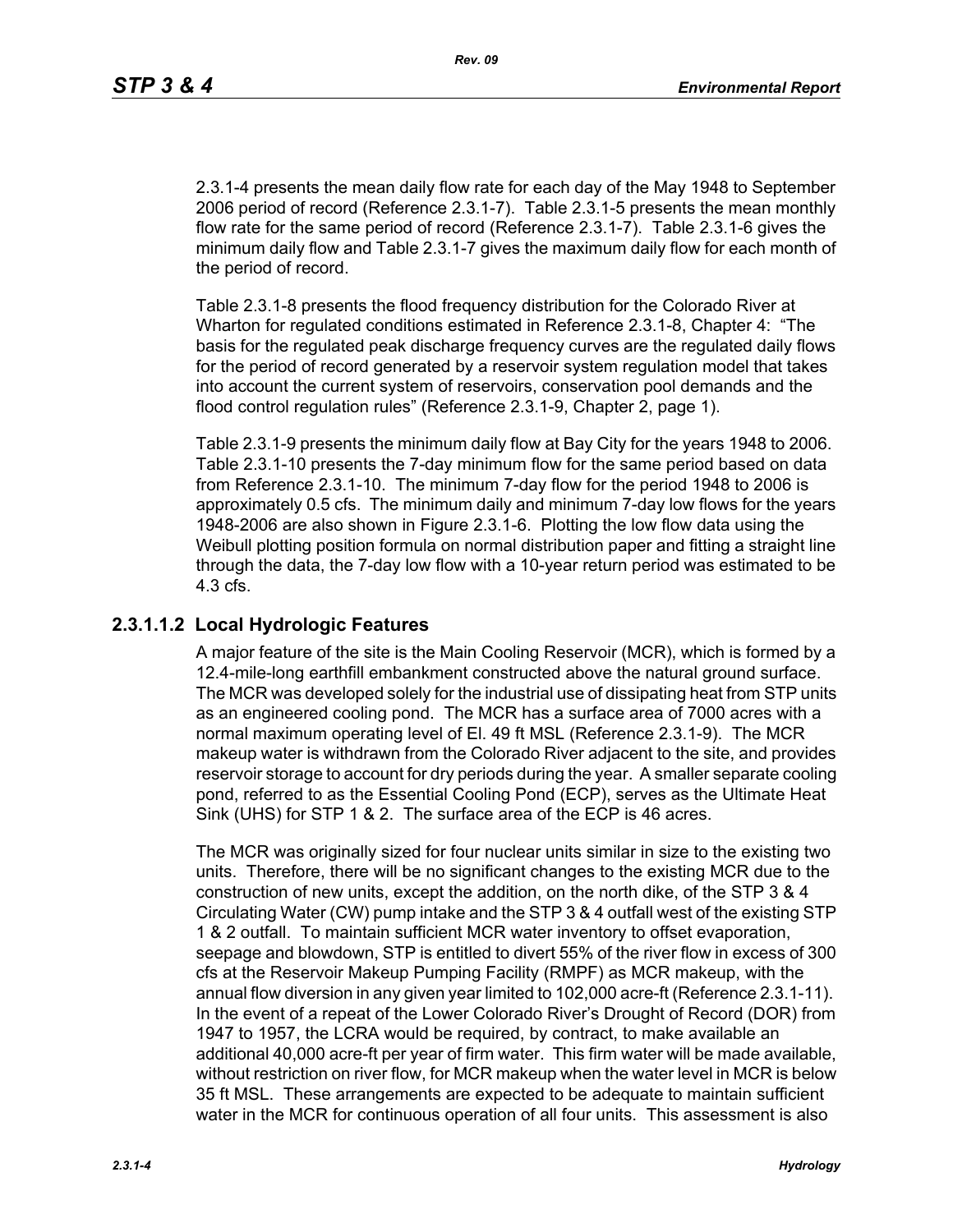supported by the water management plan for the Lower Colorado River (Reference 2.3.1-12).

A significant hydrologic feature near the STP site is Little Robbins Slough. It is an intermittent stream located 9 miles northwest of Matagorda in southwestern Matagorda County and runs south for 6.5 miles to the point where it joins Robbins Slough, a brackish marsh, which meanders for four more miles to the Gulf Intracoastal Waterway (GIWW). During the construction of the MCR for STP 1 & 2, the water course of Little Robbins Slough within the boundary of the STP site was relocated to a channel on the west side of the west embankment of the reservoir, and rejoined its natural course approximately one mile east of the southwest corner of the MCR.

The Design-Basis Flood (DBF) for STP 3 & 4 is based on the potential breach of the dike containing the MCR. The DBF elevation is 40.0 ft MSL.

## **2.3.1.1.2.1 Seepage from the MCR**

As discussed above, the existing 7000-acre MCR would provide cooling water for STP 3 & 4. The maximum operating level elevation of the MCR is 49 ft above MSL, imposing a hydraulic head of up to 20 ft above the reservoir floor. The capacity of the MCR at this elevation is approximately 202,600 acre-ft. The MCR embankment dike and associated features are designed to lower the hydraulic gradient across the embankment to the extent that the potentiometric levels of the soil layers in the site area stay below the ground surface. This is accomplished through the use of low permeability clay (compacted fill), relief wells, and sand drainage blankets. The relief well system consists of 770 wells that have been installed in the Upper Shallow Aquifer at the toe of the embankment around the reservoir to relieve excess hydrostatic pressure.

The purposes of MCR seepage controls provided by the relief wells are as follows (Reference 2.3.1-9):

- To minimize seepage through the embankment section and prevent detrimental discharge on downstream slopes.
- To minimize underseepage beneath the embankment and control its exit in order to prevent detrimental uplift and discharge at the downstream toe.
- To limit the maximum piezometric level at the relief well line to El. 27.0 MSL opposite the power block structures.

The 7000-acre MCR is unlined, allowing seepage of water from the MCR through the reservoir floor. This seepage acts as a local recharge source to the Shallow Aquifer at the site. During the design stage, total seepage from the MCR, based on a maximum operating water level of 49 feet above MSL, was estimated to be 3530 gpm, or approximately 5700 acre-ft/yr (Reference 2.3.1-9). Seepage discharge from the MCR has two flow paths: (a) part of the seepage is collected by the relief well system, which is installed in the sands of the Upper Shallow Aquifer, and is then discharged to surface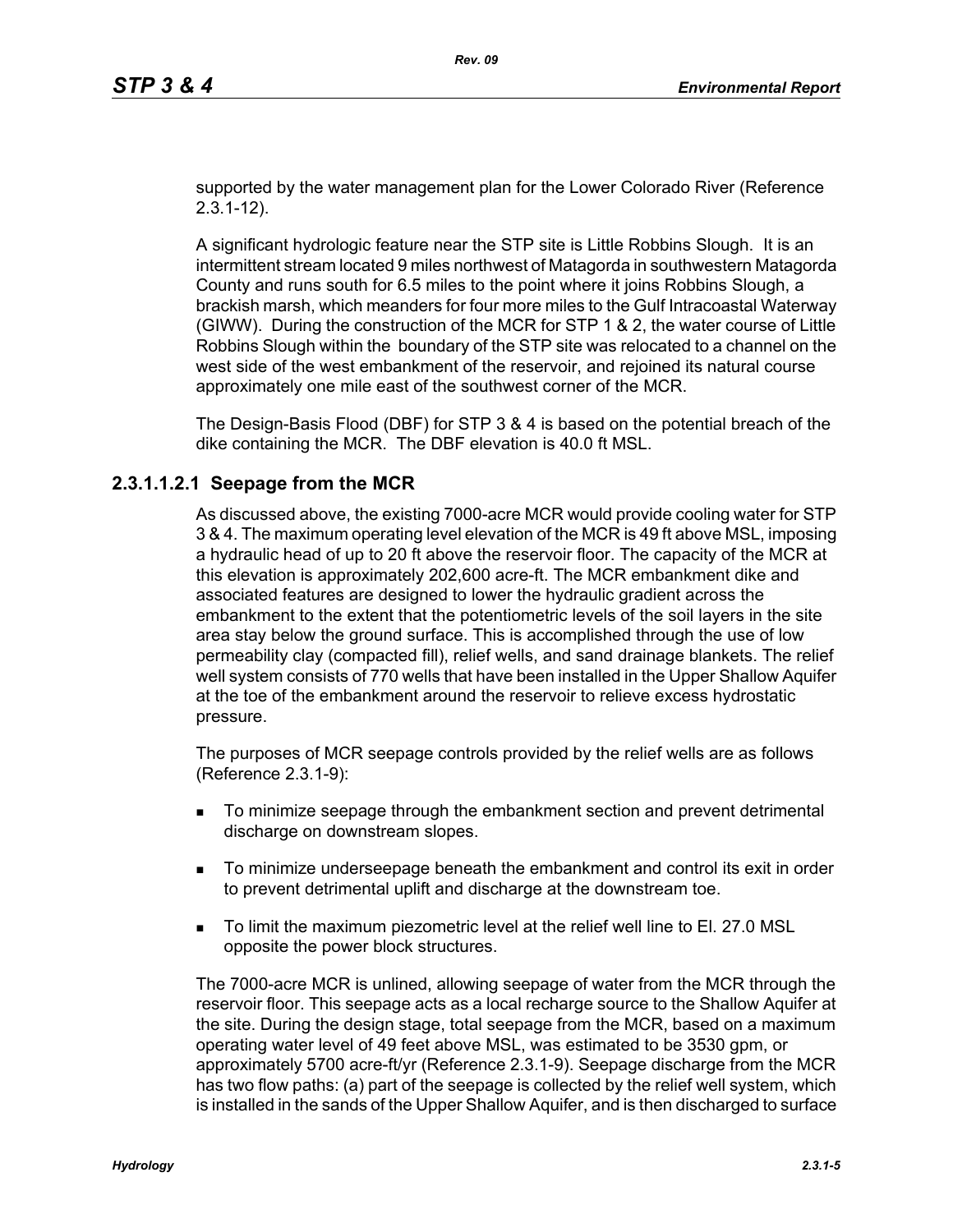waters; and (b) part of the seepage bypasses the relief wells and continues in the Upper Shallow Aquifer in a southeasterly direction to the Colorado River.

Approximately 68%, or 3850 acre-ft/yr, of the total expected MCR seepage would be discharged through the relief wells (Reference 2.3.1-9) and into surface waters. The distribution of relief well surface water discharge results in approximately 28% being returned to the Colorado River, 53% to Little Robbins Slough, 18% to the East Fork of Little Robbins Slough and <1% being returned to the West Branch of the Colorado River (Reference 2.3.1-42). These discharges were originally authorized under NPDES Permit No. TX0064947, and currently are authorized under TPDES Permit No. WQ0001908000.

# **2.3.1.1.3 Adjacent Drainage Basins**

To the west of the Lower Colorado River Basin is the Colorado-Lavaca River Basin, shown on Figure 2.3.1-7. This basin includes the Tres Palacios River, which is not tributary to either of those rivers. The Colorado-Lavaca River Basin drains into Tres Palacios Bay, northwest of Matagorda Bay. In the event of inter-basin spillage, flood waters from the Colorado River Basin flow into Caney Creek near Wharton, as in the case of the 1913 flood, into the San Bernard Coastal Basin on the east edge of the Colorado River Basin, or into the Colorado-Lavaca River Basin to the west.

# **2.3.1.1.4 Wetlands**

The STP site is located in the mid-coast region of the Gulf-Atlantic Coastal Flats, which are characterized by large bay and estuary systems supplied by freshwater inflow from rivers and covered with extensive coastal prairies inland (Figure 2.3.1-8, Reference 2.3.1-13). A study conducted by the Texas General Land Office determined that wetlands and aquatic habitats on Matagorda Island, Matagorda Peninsula, and Colorado River delta are dominated by estuarine emergent wetlands (salt and brackish marshes), which represent 67% of the vegetated wetland and aquatic classes in this area (Reference 2.3.1-14). Among other mapped classes, seagrass beds are most abundant, followed by tidal flats, Gulf beaches, palustrine marshes, and mangroves.

Wetlands in the vicinity of the STP site are mainly associated with the Colorado River and its tributaries. Wetlands within a 6 mile radius of the site are delineated on Figure 2.3.1-9. Wetland inventory data was provided by the U.S. Fish and Wildlife Service (Reference 2.3.1-15). Freshwater emergent wetlands have been identified as the predominant class in this region, encompassing an area of approximately 262 acres in a 6-mile radius from the STP site. Other wetland types found in this region include freshwater forested/shrub wetland and freshwater pond, which cover areas of 13 acres and 1 acre, respectively in the same radius from the site (See Section 2.4). Because wetlands near the site are primarily classified as freshwater types, the area of wetlands covered by water generally reduces in the dry season and expands in the wet season.

# **2.3.1.1.5 Erosion and Sedimentation**

Most of the sediment data for the Colorado River have been collected from two USGS daily suspended sediment stations; one near San Saba at river mile 474.3 and the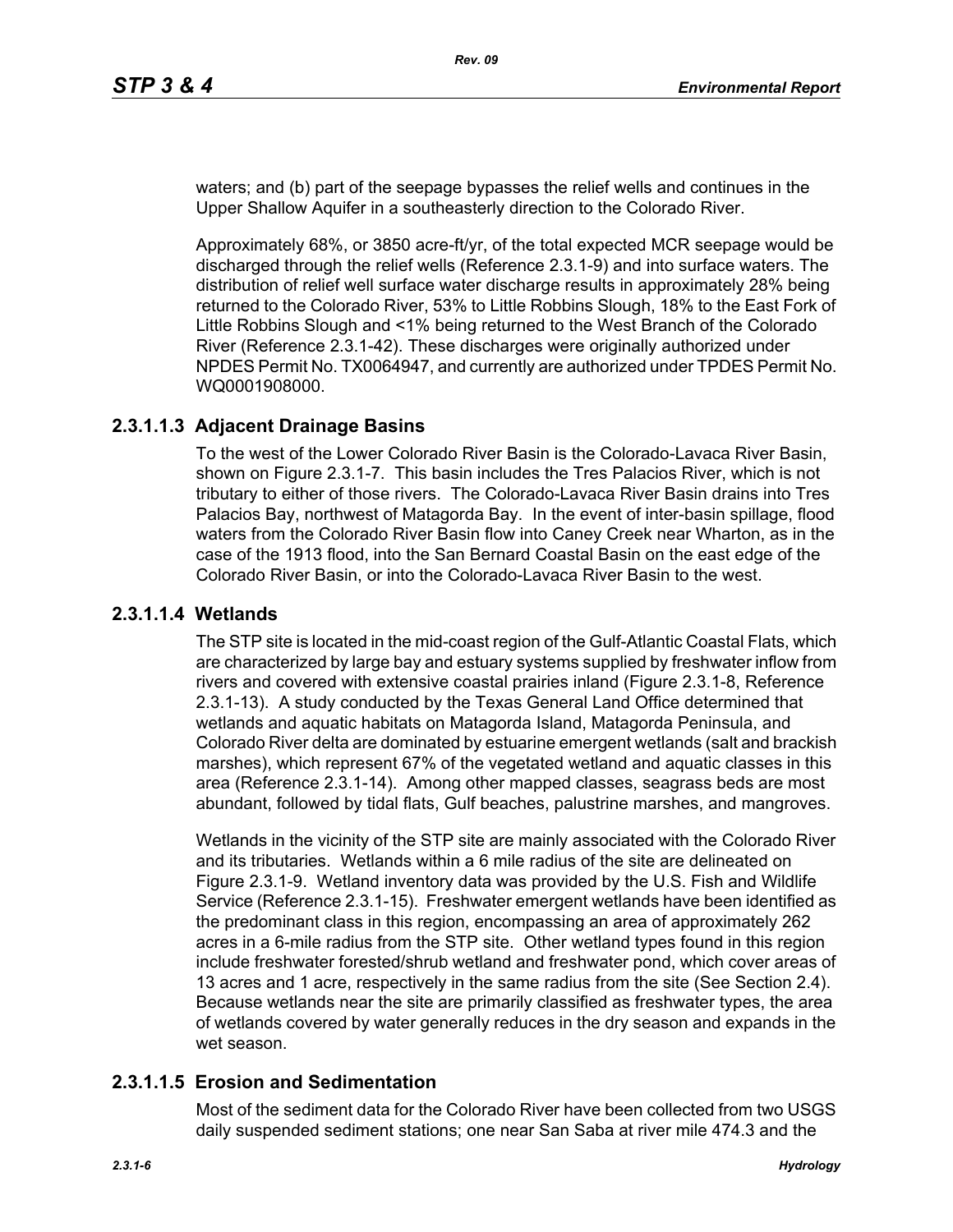other at the eastern edge of Columbus at river mile 135.1. Because the Columbus gauging station is the closest to the STP site, its sediment records were examined to characterize the suspended sediment loads for the Colorado River. Figure 2.3.1-10 shows in histogram form the annual sediment load based on data collected at this station from March 1957 to September 1973 (Reference 2.3.1-16). Each bar of the histogram is divided into the suspended load discharged in 1% of the year (3.65 days), 10% of the year (36.5 days), and the rest of the year. These frequencies are generated by ranking the sediment load for each day of the year. The data summarized in Figure 2.3.1-10 indicate that the annual sediment load at the Columbus gauging station has declined over time. This decline is likely associated with the creation of impoundments over the same period, which serve as sediment traps in the Colorado River Basin. The data also indicate that major fractions (80-90%) of the total sediment load in individual years are produced by infrequent large storms.

No bed load sediment transport measurements have been reported for any reach of the Colorado River and cannot be easily estimated as a fraction of the suspended load because the portion of sediment that moves as bed load varies widely between rivers and on the same river over time (Reference 2.3.1-17). However, to get an order of magnitude estimate, the globally averaged ratio of suspended load to bed load sediment flux for rivers of 9:1, reported in Reference 2.3.1-18 can be used.

## **2.3.1.1.6 Shore Regions**

The STP site is located 10.5 miles inland from Matagorda Bay and 16.9 miles inland from the Gulf of Mexico. It is approximately 75 miles from the Continental Shelf. The shoreline of Matagorda Peninsula along the Gulf of Mexico changes constantly, retreating landward or advancing seaward as the result of a combination of hydrologic and meteorological processes, climatic factors as well as engineering activities.

Matagorda Peninsula is a classic microtidal, wave-dominated coast with a mean diurnal tide range of approximately 2.1 ft. An evaluation of 20 years of data shows that the mean significant wave height near the Colorado River entrance is approximately 3.3 ft, with a variation of 1.3 ft during the year (Reference 2.3.1-19). This shore region is also greatly affected by waves generated by tropical storms and hurricanes.

The hydrologic features of the shore region are also altered by a series of engineering interventions. After the removal of a log jam on the Colorado River in 1929, a channel was dredged across the Matagorda Peninsula to allow the river to directly discharge to the Gulf of Mexico in 1936. In the 1990s, the U.S. Army Corps of Engineers (USACE) constructed jetties on each side of the river entrance and dredged an entrance channel. In 1993, USACE constructed a diversion channel that directs the flow of the Colorado River into East Matagorda Bay. The former river channel is now a navigation channel connected to the GIWW.

Studies conducted recently to calculate the average annual rate of shoreline changes show that the shoreline segment of Matagorda Peninsula 1.6 miles southwest of the Colorado River is retreating at a rate of 1.6 to 6.4 ft/yr (Reference 2.3.1-19). Up north toward the mouth of the Colorado River, the shoreline displays long-term advance, which is related to the sediment supplies from the river, sand bypassing across the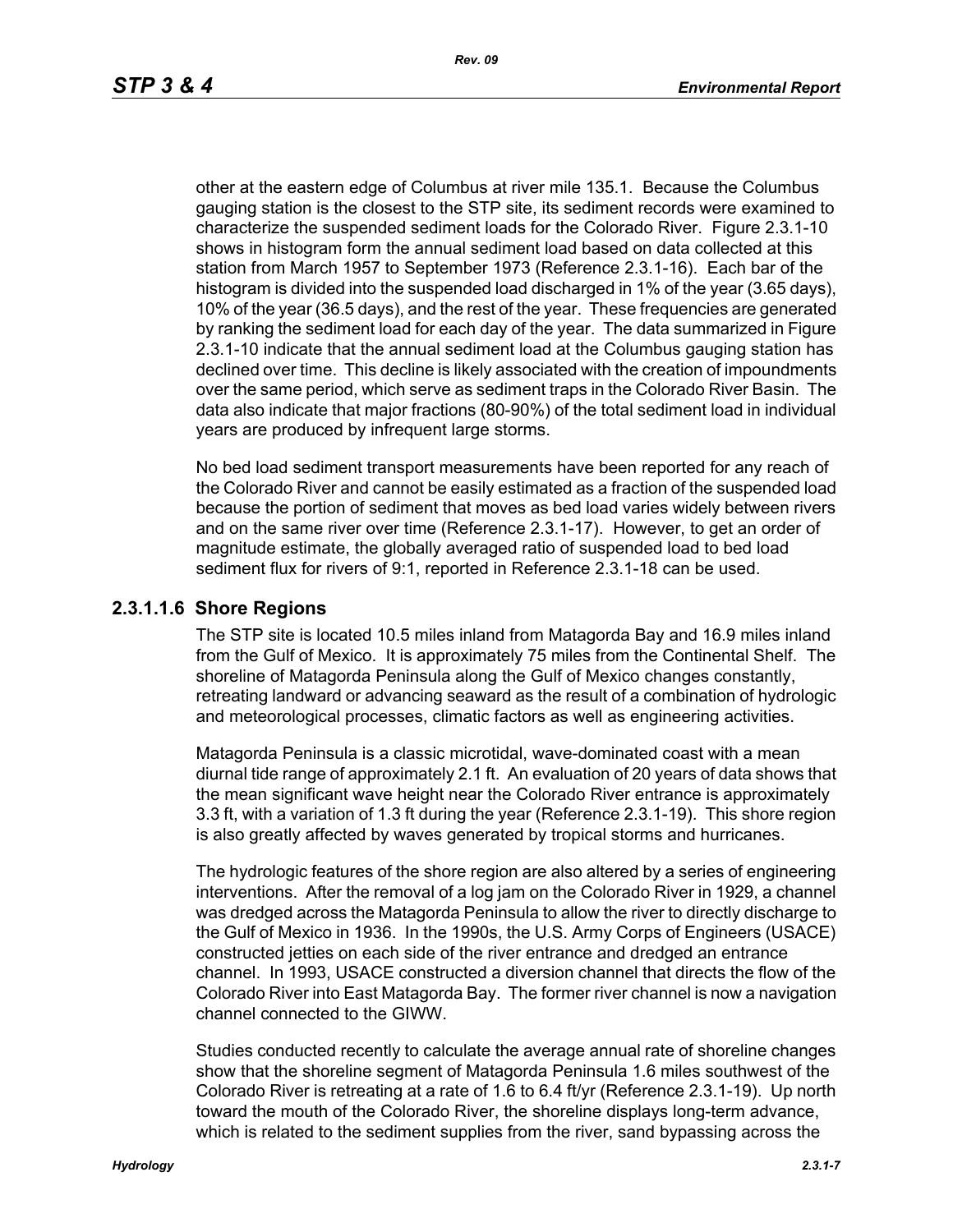entrance jetties, and wave sheltering by the jetties (Reference 2.3.1-19). The shoreline northeast of the Colorado River is relatively stable and shows slight longterm advance in an area 8 miles to the northeast of the river mouth (Reference 2.3.1- 19).

## **2.3.1.1.7 Hydrologic Characteristics of the Intake Structure Area**

STP 3 & 4 will use the MCR for normal plant cooling. The Colorado River is the source of water to make up water losses in the MCR due to evaporation and seepage. For this purpose, STP 3 & 4 will use the existing RMPF on the Colorado River.

Makeup water demands are described in Section 3.3, while the RMPF is discussed in Section 3.4. Based on the dimensions of the RMPF, the total length of the intake is 406 ft, and the depth below normal water surface elevation in front of the intake is 10 ft. The Figure 2.3.1-11 shows a cross section of the Colorado River channel near the RMPF. As can be seen in the figure, the bottom of the river channel is at elevation approximately -14 ft NAVD88. NAVD 88, North America Vertical Datum 88, is the new vertical (elevation) reference system adopted in North America. It is adjusted based on field work prior to 1929 as well as surveys as recent as 1988. Based on the makeup demands described in Section 3.3 and dimensions of the intake presented in Section 3.4, the average water velocity in front of the intake for maximum flow conditions (1200 cfs) would be approximately 0.3 ft/s considering a cross section of approximately 4060 ft<sup>2</sup>.

## **2.3.1.2 Groundwater Resources**

The regional and site-specific data on the physical and hydrologic characteristics of the groundwater resources are summarized in this section to provide the basic data for an evaluation of impacts on the aquifers of the area.

The STP site covers an area of approximately 12,220 acres and is located on the coastal plain of southeastern Texas in Matagorda County (Reference 2.3.1-9). The STP site lies approximately 10 mi north of Matagorda Bay. Nearby communities include Palacios, approximately 10 mi to the southwest, and Bay City, approximately 12 mi to the northeast (Figure 2.3.1-12). The closest major metropolitan center is Houston, approximately 90 mi to the northeast.

The 7000-acre MCR is the predominant feature at the STP site, as shown in Figure 2.3.1-13. The MCR is fully enclosed with a compacted earth embankment and encompasses most of the southern and central portions of the site. The existing STP 1 & 2 facilities are located just outside of the MCR northern embankment. Further north of the embankment and to the northwest of STP 1 & 2 is the proposed area for STP 3 & 4.

The STP site, in general, has less than 15 ft of natural relief in the 4.5 mi distance from the northern to southern boundary. The northern section is at an elevation of approximately 30 ft MSL. The southeastern section is at an elevation of approximately 15 ft above MSL. The Colorado River flows along the southeastern site boundary.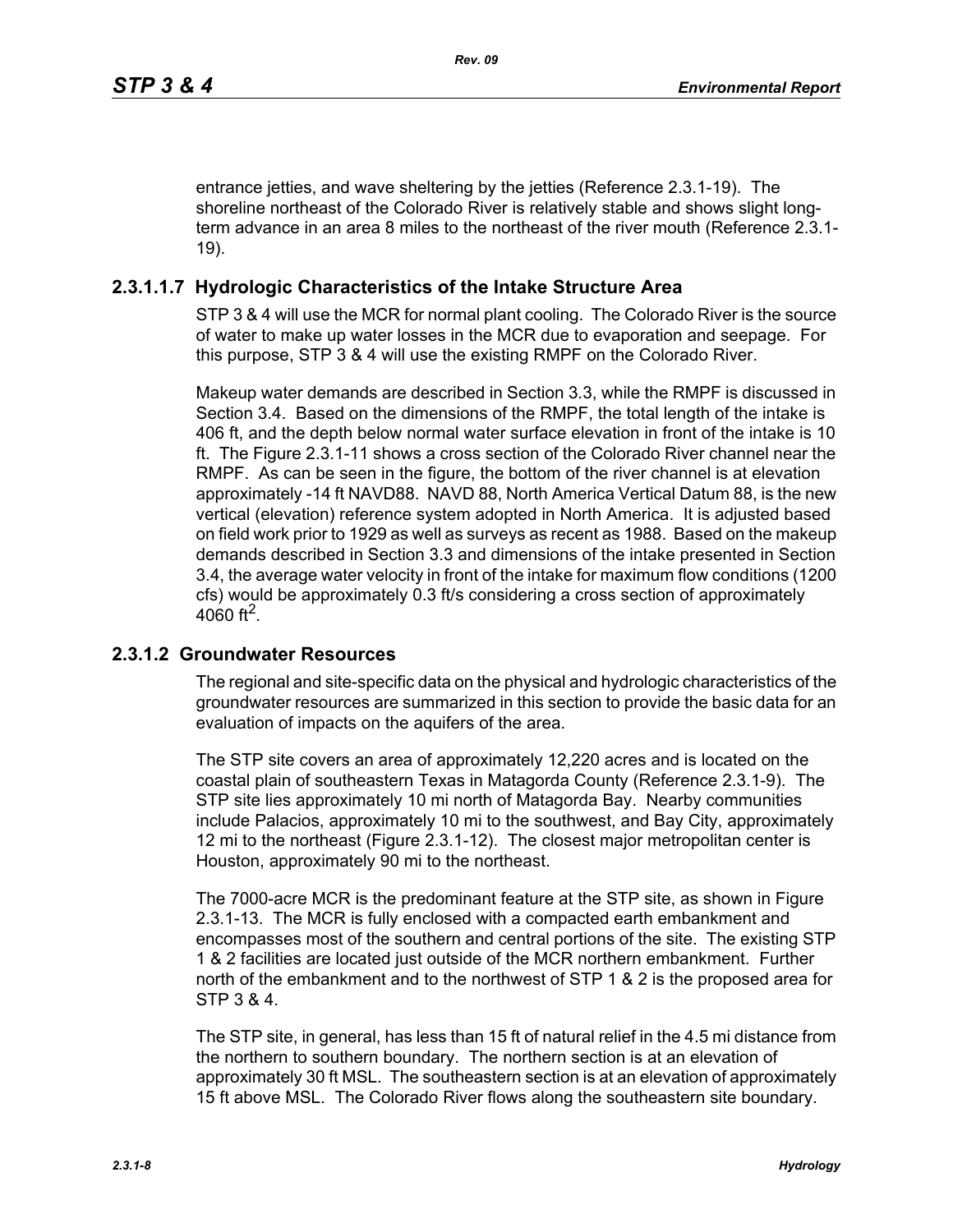There are also several unnamed drainages in the site boundaries, one of which feeds Kelly Lake.

# **2.3.1.2.1 Hydrogeologic Setting**

The STP site lies in the Gulf Coastal Plains physiographic province in the Coastal Prairies sub-province, which extends as a broad band parallel to the Texas Gulf Coast, as shown in Figure 2.3.1-14 (Reference 2.3.1-20). The Coastal Prairies sub-province is characterized by relatively flat topography with land elevation ranging from sea level along the coast to 300 ft above sea level along the northern and western boundaries. The geologic materials underlying the Coastal Prairies sub-province consist of deltaic deposits.

The STP site is underlain by a thick wedge of southeasterly dipping, sedimentary deposits of Holocene through Oligocene age. The site overlies what has been referred to as the Coastal Lowlands Aquifer System (Figure 2.3.1-15). This aquifer system contains numerous local aquifers in a thick sequence of mostly unconsolidated Coastal Plain sediments of alternating and interfingering beds of clay, silt, sand, and gravel. The sediments reach thicknesses of thousands of feet and contain groundwater that ranges from fresh to saline. Large amounts of groundwater are withdrawn from the aquifer system for municipal, industrial, and irrigation needs (Reference 2.3.1-21).

The lithology of the aquifer system reflects three depositional environments: continental (alluvial plain), transitional (delta, lagoon, and beach), and marine (continental shelf). The depositional basin thickens towards the Gulf of Mexico, resulting in a wedge-shaped configuration of hydrogeologic units. Numerous oscillations of ancient shorelines resulted in a complex, overlapping mixture of sand, silt, and clay (Reference 2.3.1-21).

As part of the USGS Regional Aquifer-System Analysis (RASA) program, the Coastal Lowlands Aquifer System was subdivided into five permeable zones and two confining units. The term "Gulf Coast Aquifer" is generally used in Texas to describe the Coastal Lowlands Aquifer System. A comparison of the USGS aquifer system nomenclature to that used in Texas is shown in Figure 2.3.1-16. A cross-sectional representation is shown in Figure 2.3.1-17 (Reference 2.3.1-21).

The Texas nomenclature is used to describe the Gulf Coast Aquifer beneath the site. The hydrogeologic units commonly used to describe the aquifer system (from shallow to deep) are as follows (Figure 2.3.1-16):

- **Chicot Aquifer**
- Evangeline Aquifer
- **Burkeville Confining Unit**
- Jasper Aquifer
- Catahoula Confining Unit (restricted to where present in the Jasper Aquifer)

*Hydrology 2.3.1-9*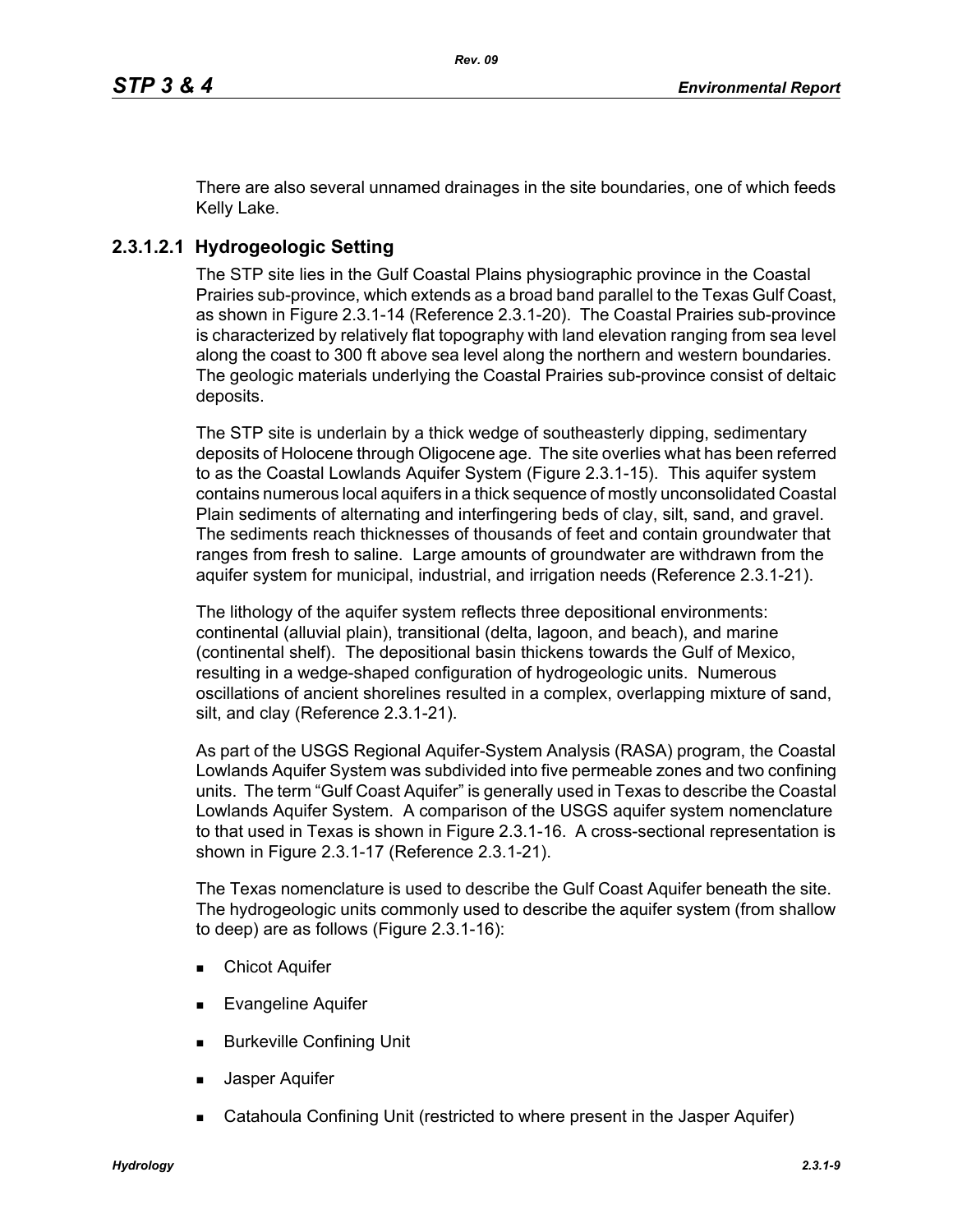■ Vicksburg-Jackson Confining Unit

The base of the Gulf Coast Aquifer is identified as either its contact with the top of the Vicksburg-Jackson Confining Unit or the approximate depth where groundwater has a total dissolved solids concentration of more than 10,000 milligrams per liter (mg/l). The aquifer system is recharged by the infiltration of precipitation that falls on aquifer outcrop areas in the northern and western portion of the province. Discharge occurs by evapotranspiration, loss of water to streams and rivers as base flow, upward leakage to shallow aquifers in low lying coastal areas or to the Gulf of Mexico, and pumping.

With the exception of the shallow zones in the vicinity of the outcrops, the water in the Gulf Coast Aquifer is under confined conditions. In the shallow zones, the specific yield for sandy deposits generally ranges between 10 and 30%. For the confined aquifer, the storage coefficient is estimated to range between 1 x  $10^{-4}$  and 1 x  $10^{-3}$ . The productivity of the aquifer system is directly related to the thickness of the sands in the aquifer system that contain freshwater. The aggregated sand thickness ranges from 0 ft at the up dip limit of the aquifer system to as much as 2000 ft in the east. Estimated values of transmissivity are reported to range from 5000 ft<sup>2</sup>/day to nearly 35,000 ft<sup>2</sup>/day (Reference 2.3.1-21).

The hydrogeologic conceptual model presented herein was developed from multiple conceptual hydrogeologic models that vary in scale and hydrostratigraphic framework. Consideration of the scale and framework were not mutual exclusive, but were intertwined during a series of steps designed to develop a tenable site hydrogeologic conceptual model. Four steps were involved in the development of the scaledependent conceptual models, and include:

- A regional "desktop" study based on published state, federal and other sources;
- A review of documentation addressing STP Units 1 & 2;
- A site-specific geotechnical, geologic, and hydrogeologic field study conducted for proposed Units 3 & 4; and
- An evaluation of site-specific data in conjunction with regional and local information.

The first step of site model conceptualization involved formulating an understanding of the hydrogeologic conditions in Southern Texas and Matagorda County by reviewing regional geologic and hydrogeologic information available from the USGS and Texas. Research indicates that the USGS and the State of Texas developed separate regional hydrogeologic conceptual models to describe the Coastal Lowlands Aquifer System, with the Texas model being the more widely used. Although nomenclature between the two conceptual models varies significantly, the frameworks are largely comparable (Table 2.3.1-16).

The second step involved a review of documentation addressing local hydrogeologic conditions, such as the STP Units 1 & 2 UFSAR and the Annual Environmental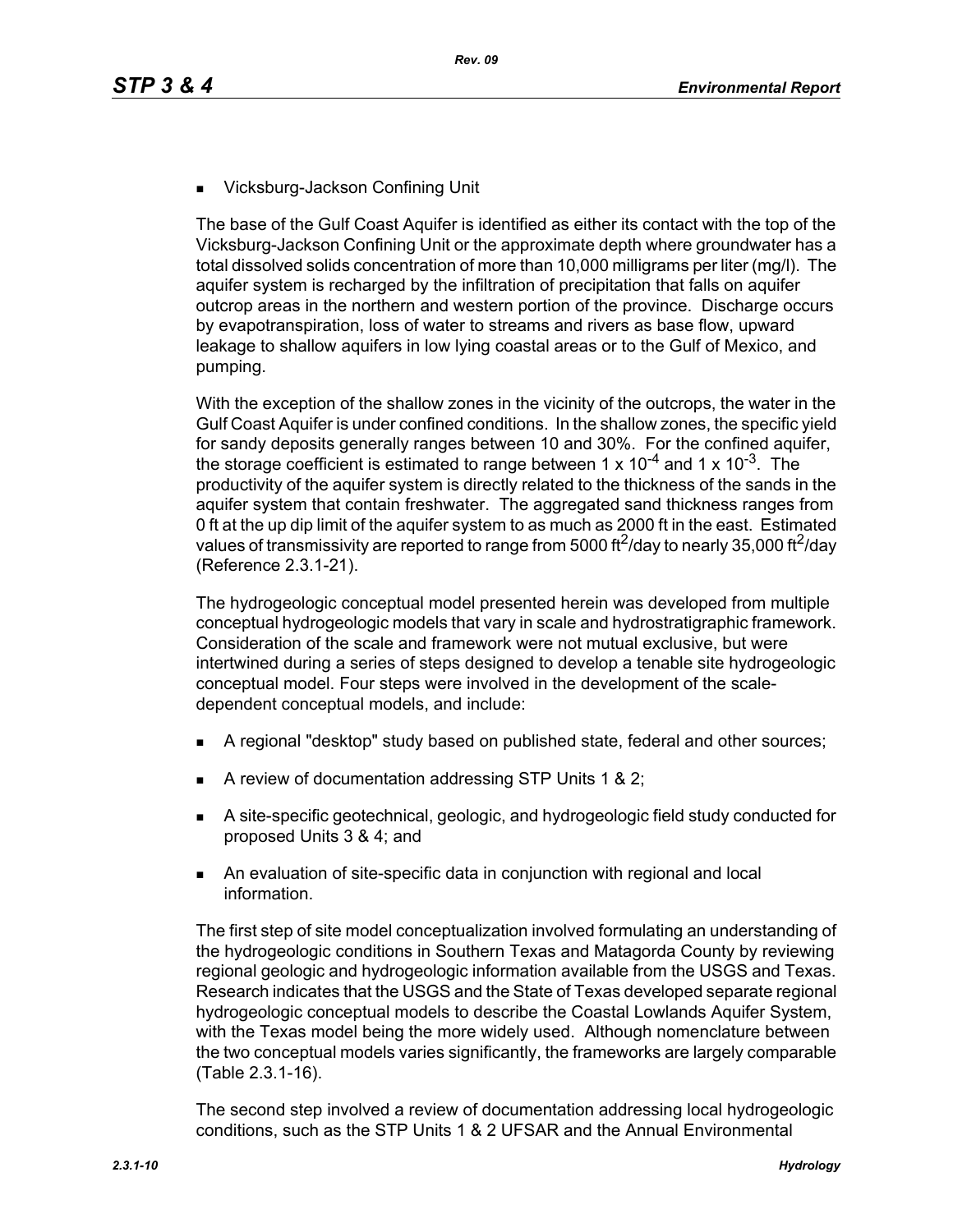Operating Report, to resolve the temporal and localized unknowns. Incorporating the conceptual site model with regional concepts, the Chicot aquifer was subdivided into two distinct confined aquifers - the "Deep Aquifer" and the "Shallow Aquifer".

During the third step, a site-specific subsurface site investigation (SI) was implemented at the proposed Units 3 & 4 site area, concentrated within the STP northern site boundaries and the proposed Units 3 & 4 facility footprint.

The fourth step involved evaluation of the SI field data with the regional and local STP information. This included evaluation of:

- **regional & local groundwater movement;**
- vertical gradients between the aquifers;
- site-specific slug test results and local and regional pumping test results; and
- natural and manmade (i.e., MCR) impacts on water levels in the Shallow Aquifer.

From this effort, site-specific data was integrated with existing STP Units 1 & 2 information and regional information to formulate the conceptual site model described in the following section.

## **2.3.1.2.2 Regional Hydrogeologic Conceptual Model**

The STP site is located over the Gulf Coast Aquifer System, as shown on Figure 2.3.1- 18 (Reference 2.3.1-22). The boundary of the regional area surrounding the STP site is defined as the extent of Matagorda County. The principal aquifer used in Matagorda County is the Chicot Aquifer, which extends to a depth of greater than 1000 ft in the vicinity of the STP site, as shown on Figure 2.3.1-19. The Chicot Aquifer is the shallowest aquifer in the Gulf Coast Aquifer System, and it is comprised of Holocene alluvium in river valleys and the Pleistocene age Beaumont, Montgomery, and Bentley Formations, and the Willis Sand (Reference 2.3.1-23). Groundwater flow beneath Matagorda County is, in general, southeasterly from the recharge areas north and west of the county, to the Gulf of Mexico. Numerous river systems and creeks flow south and southeasterly through Matagorda County. River channel incisions can act as localized areas of recharge and discharge for the underlying aquifer system resulting in localized hydraulic sources and sinks.

The Chicot Aquifer geologic units used for groundwater supply in Matagorda County are the Beaumont Formation and the more localized Holocene alluvium that is associated with the Colorado River floodplain. The following sections describe the pertinent details of these units.

## **2.3.1.2.2.1 Beaumont Formation**

The Beaumont Formation consists of fine-grained mixtures of sand, silt, and clay deposited in alluvial and deltaic environments. In the upper portion of the Beaumont Formation, sands occur as sinuous bodies, representing laterally discontinuous channel deposits, while the clays and silts tend to be more laterally continuous,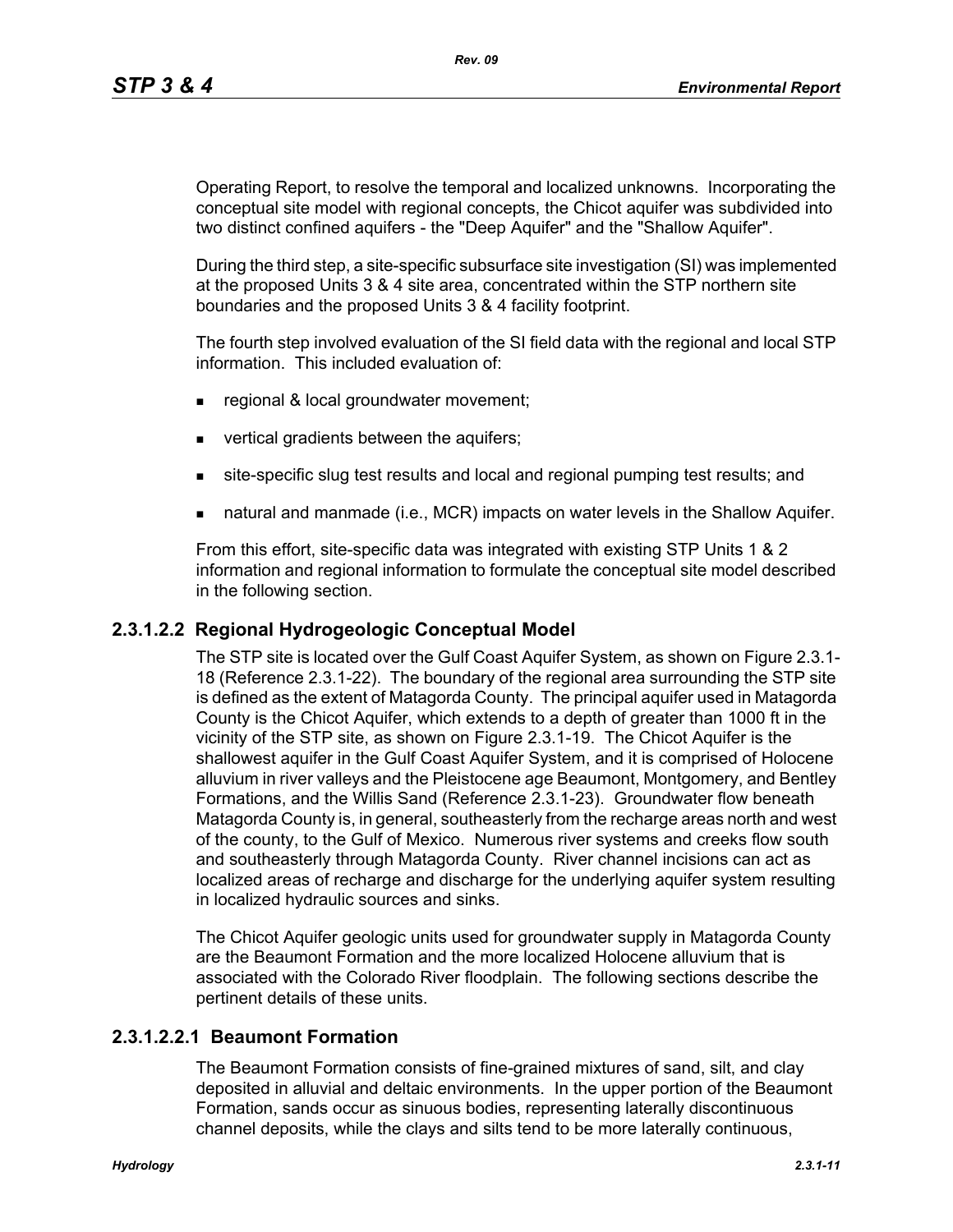representing their deposition as natural levees and flood deposits. The deeper portion of the unit, or the Deep Aquifer, is greater than 250 ft below ground surface in the vicinity of the STP site and has thicker and more continuous sands. This portion of the Beaumont Formation is the primary groundwater production zone for most of Matagorda County. Well yields in this interval are typically between 500 and 1500 gallons per minute (gpm), with yields of up to 3500 gpm reported (Reference 2.3.1-24). Groundwater occurs in this zone under confined conditions.

# **2.3.1.2.2.2 Holocene Alluvium**

Holocene alluvium of the Colorado River floodplain occurs in a relatively narrow band that parallels the river. The alluvial deposits are typically coarser-grained than the materials found in the Beaumont Formation. The alluvium consists of silt, clay, fine- to coarse-grained sand, and gravel along with wood debris and logs (Reference 2.3.1- 24). Because the alluvial materials are deposited in a channel incised into the Beaumont Formation, it is likely that the alluvium is in contact with shallow aquifer units in the Beaumont Formation.

The thickness of the alluvium influences the amount of groundwater that can be withdrawn for use. In the vicinity of the STP site, the alluvium is considered too thin to be a significant source of groundwater.

## **2.3.1.2.3 Local and Site Specific Hydrogeologic Conceptual Model**

The Beaumont Formation in the Chicot Aquifer (and to the lesser extent, the Holocene alluvium associated with the Colorado River floodplain) is the principal water-bearing unit used for groundwater supply in the vicinity of STP. The following sections describe the local and site specific characteristics of these water-bearing units, including groundwater sources and sinks. Discussions include groundwater flow directions and hydraulic gradients, temporal groundwater trends, aquifer properties, and hydrogeochemical characteristics.

## **2.3.1.2.3.1 Local Hydrogeologic Conditions**

The local hydrogeologic system is identified as the STP site area and includes areas of groundwater-surface water interactions within a few miles of the site. In this area, the Chicot Aquifer is divided into two aquifer units, the Shallow Aquifer and the Deep Aquifer. The base of the Shallow Aquifer is approximately 90 to 150 ft below ground surface. The Shallow Aquifer has limited production capability, and it is used for livestock watering and occasional domestic use. Potentiometric heads are generally within 15 ft of ground surface. The Deep Aquifer is the primary groundwater production zone and lies below depths of 250 to 300 ft. A zone of predominately clay materials, usually greater than 150 ft thick, separates the Shallow and Deep Aquifers (Reference 2.3.1-9).

Recharge to the Shallow Aquifer is considered to be within a few miles north of the STP site. Discharge is to the Colorado River alluvial material east of the site. Recharge to the Deep Aquifer is further north in Wharton County, where the aquifer outcrops. Discharge from the Deep Aquifer is to Matagorda Bay and the Colorado River estuary,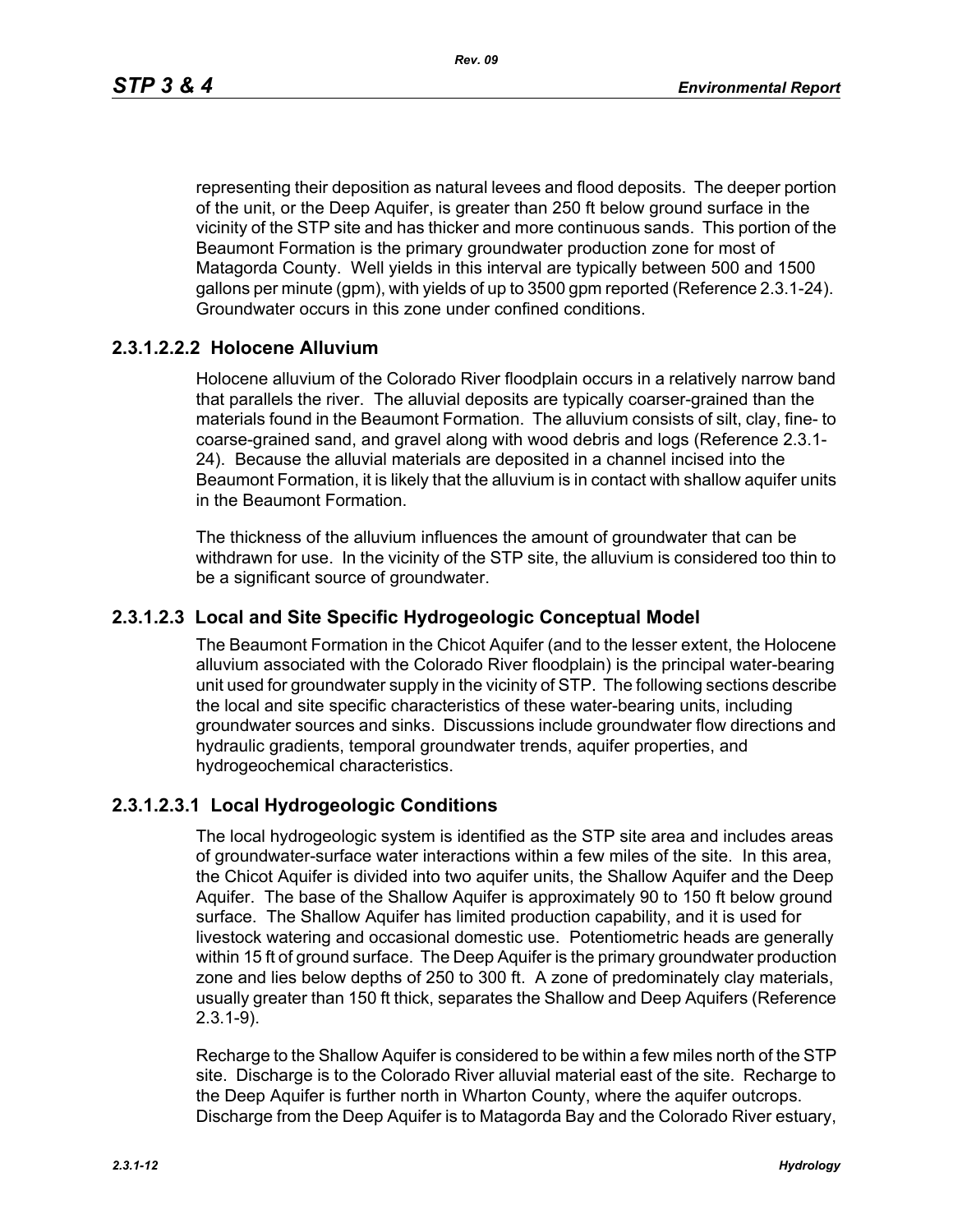approximately 5 mi southeast of the STP site. Shallow Aquifer groundwater quality is generally inferior to that of the Deep Aquifer.

The Shallow Aquifer has been subdivided into Upper and Lower zones. Both zones respond to pumping as confined or semi-confined aquifers with somewhat different potentiometric heads. The Upper Shallow Aquifer is comprised of interbedded sand layers to depths of approximately 50 ft below ground surface. The Lower Shallow Aquifer consists of interbedded sand layers between depths of approximately 50 to 150 ft below ground surface.

Aquifer pumping tests performed in the Shallow Aquifer at the site in support of STP 1 & 2 indicate well yields from 10 to 300 gpm. These tests also indicate a variable degree of hydraulic connection between the Upper Shallow Aquifer and Lower Shallow Aquifer (Reference

2.3.1-9).

# **2.3.1.2.3.2 Site Specific Hydrogeologic Conditions**

The STP 3 & 4 geotechnical and hydrogeological investigation provided information to depths of 600 ft below ground surface. Subsurface information was collected from more than 150 geotechnical borings and cone penetrometer tests (CPTs). A detailed description of the geotechnical subsurface investigation, including the locations of these borings and CPTs is provided in COLA Part 2.

Twenty-eight (28) groundwater observation wells were installed in the vicinity of STP 3 & 4 and completed in the Upper and Lower Shallow Aquifer between October and December 2006. An additional 26 wells were installed in July and August 2008 along the north perimeter of the MCR and the site boundary, and around Kelly Lake. The wells were located to supplement the existing STP site piezometer network in order to provide (a) an adequate distribution for determining groundwater flow directions and (b) hydraulic gradients in the vicinity of STP 3 & 4. Well pairs were installed at all but two locations to determine vertical hydraulic gradients. Field hydraulic conductivity tests (slug tests) were conducted in each observation well. Monthly water level measurements from the first 28 STP 3 & 4 groundwater observation wells were collected from December 2006 through December 2007. Measurements were conducted quarterly during 2008. The September and December 2008 quarterly measurement events are included from all 54 observation wells. Figure 2.3.1-20 shows the locations of observation wells and piezometers at the STP site.

The subsurface data collected in 2006, 2007 and 2008 as part of the STP 3 & 4 subsurface investigation confirmed the aquifer conditions described for STP 1 & 2. The top of the upper sand layer in the Upper Shallow Aquifer is encountered at approximately depth of about 15 to 30 ft below ground surface. The groundwater potentiometric level is approximately 5 to 10 ft below ground surface. The unit is comprised of sand and silty sand, approximately 15 to 20 ft thick.

Multiple sandy units separated by silts and clays define the Lower Shallow Aquifer. The groundwater potentiometric level for these sands intervals is approximately 10 to 15 ft below ground surface in the vicinity of STP 3 & 4.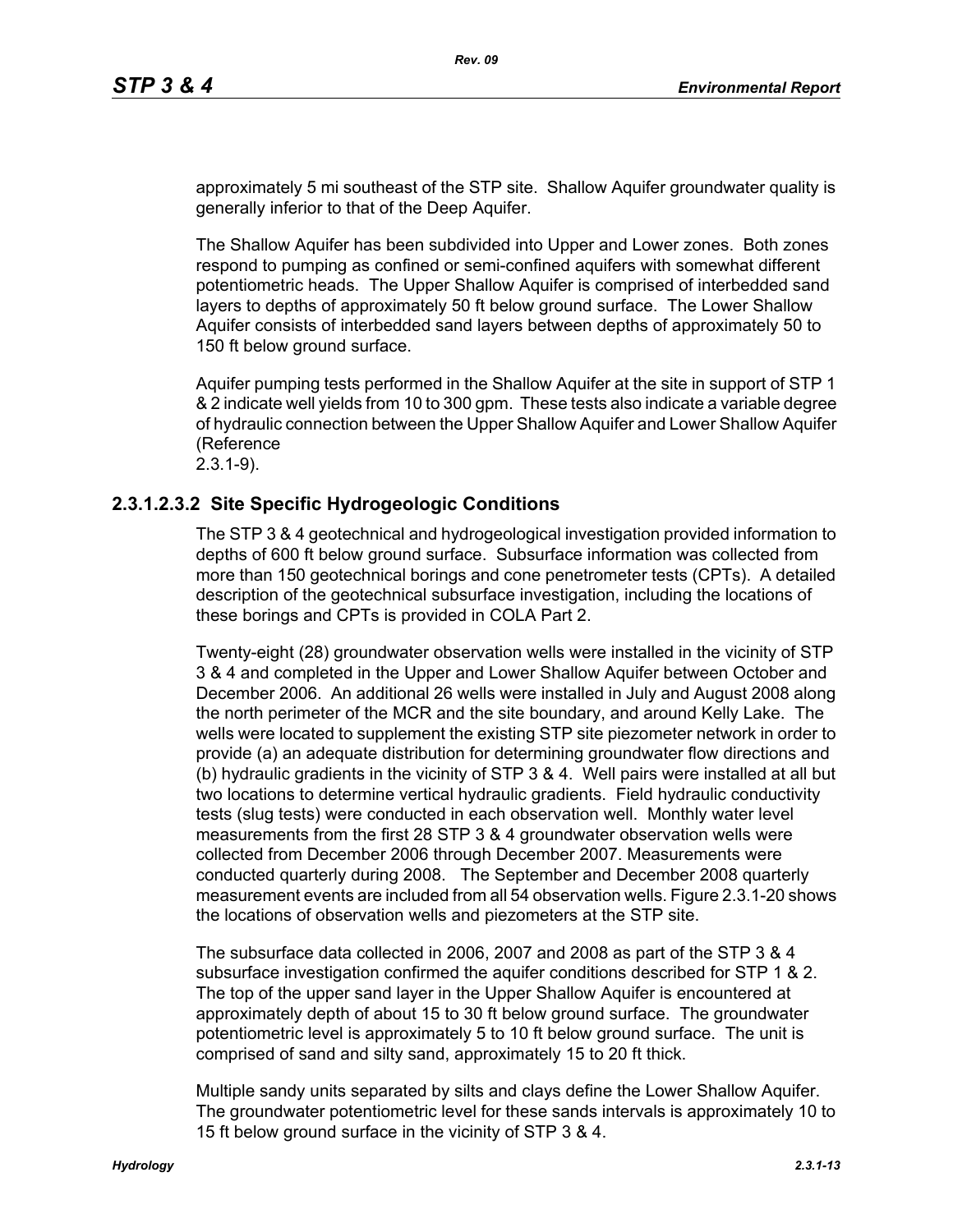# **2.3.1.2.3.3 Groundwater Sources and Sinks**

The natural regional flow pattern in the Beaumont Formation (Chicot Aquifer) is from recharge areas, where the sand layers outcrop at the surface, to discharge areas, which are either at the Gulf of Mexico or to the Colorado River Valley alluvium. The outcrop areas for the Beaumont Formation sands are in northern Matagorda County (Shallow Aquifer) and Wharton County (Deep Aquifer), to the north of Matagorda County. In the outcrop areas, precipitation falling on the ground surface can infiltrate directly into the sands and recharge the aquifer. Groundwater flow, in general, is towards the Gulf of Mexico. Superimposed on this generalized flow pattern is the influence of heavy pumping in the aquifer. Concentrated pumping areas can either alter or reverse the regional flow patterns.

The Holocene alluvium receives recharge from infiltration of precipitation and groundwater flow from the Shallow Aquifer in the Beaumont Formation. In the site area, flow paths in the alluvium are short due to the limited surface area. Discharge from the Holocene alluvium contributes to the base flow of the Colorado River. During certain times of the year the only sources of water to the Colorado River below Bay City are irrigation tail water releases and base flow created by seepage from the Holocene alluvium. Because there are no flow-gauging stations downstream of Bay City, the amount of base flow contributed by seepage is not known (Reference 2.3.1-24).

Groundwater from five production wells is currently used to support STP 1 & 2 plant operations. Water use from these wells includes: makeup water for the ECP, makeup of demineralized water, the potable and sanitary water system, and the plant fire protection system (Reference 2.3.1-25). The groundwater is pumped from the Deep Aquifer. Groundwater is projected to be the main source of makeup water for the STP 3 & 4 UHS, condensate makeup, radwaste and fire protection systems and the source of potable water for STP 3 & 4. The water level within the MCR will remain within the original design levels and therefore, large changes with the MCR seepage rate are not expected. Regional groundwater use trends and future plant groundwater demand projections are discussed in Subsection 2.3.1.2.4.

# **2.3.1.2.3.4 Groundwater Flow Directions and Subsurface Pathways**

A regional potentiometric surface map for the Deep Aquifer in Matagorda County in 1967 is presented on Figure 2.3.1-21 (Reference 2.3.1-24). Figure 2.3.1-22 presents a potentiometric surface map for the Gulf Coast Aquifer from data collected between 2001 and 2005 (Reference 2.3.1-26). Comparison of the figures suggests that the regional flow direction of northwest to southeast is represented on both figures with localized flow disturbances caused by pumping. Comparison of the figures also suggests that groundwater elevations have increased in some parts of Matagorda County. In 1967, groundwater elevations above mean sea level were primarily located in the northern portion of the county. In the 2001-2005 potentiometric surface map, groundwater elevations in both the northern and central portions of the county were above mean sea level. The hydraulic gradient in the STP site area is 0.0006 ft/ft for the 1967 potentiometric surface map and 0.0002 ft/ft for the 2001 to 2005 map. Regional potentiometric surface maps are not available for the Shallow Aquifer, due primarily to limited regional use of this aquifer.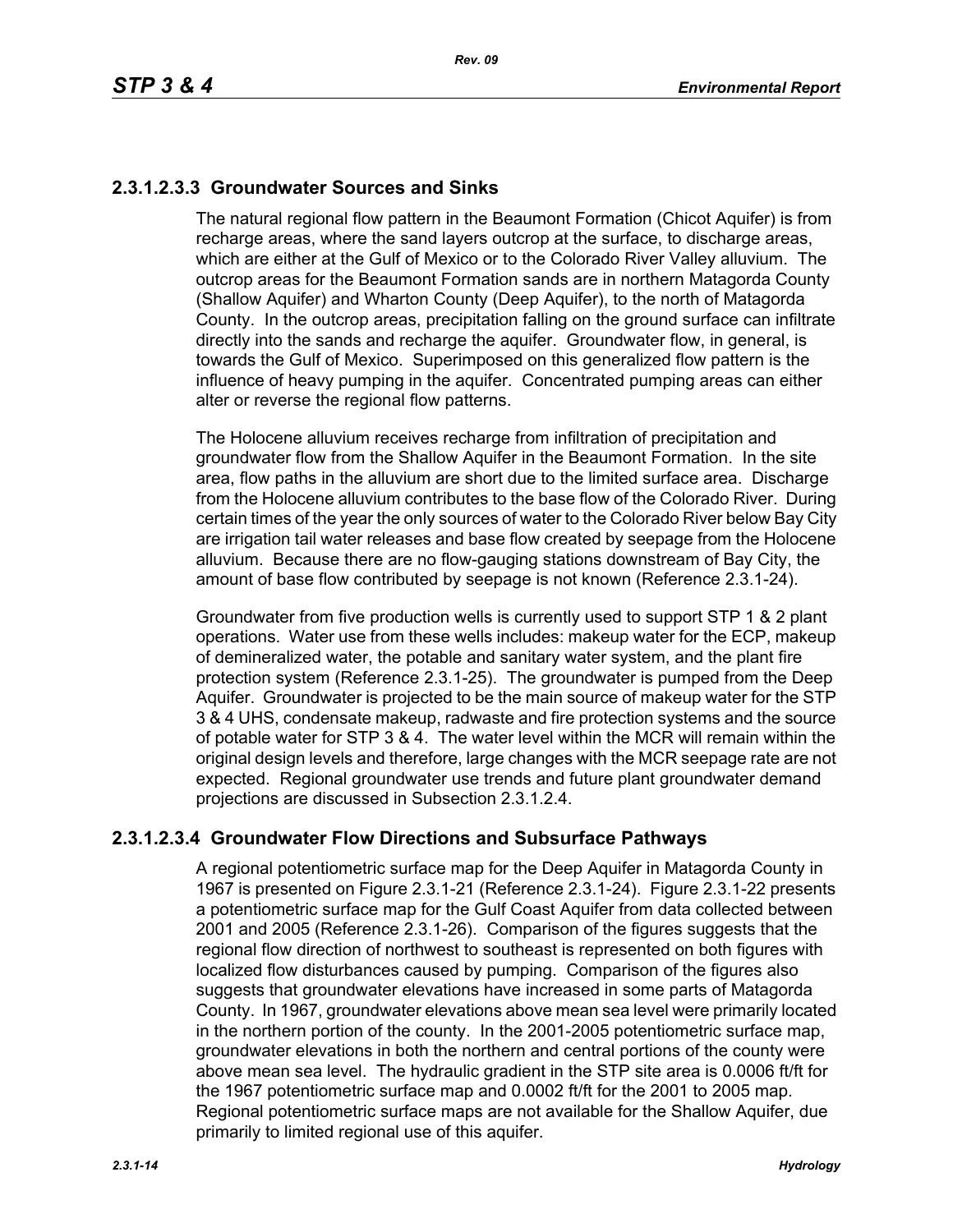The STP piezometer network, site groundwater level measurements from November 1, 2005 and May 1, 2006 were used to develop potentiometric surface maps for the Upper and Lower Shallow Aquifer Figure 2.3.1-23 and the Deep Aquifer Figure 2.3.1- 24. The Upper Shallow Aquifer groundwater flow direction in the vicinity of STP 3 & 4 is generally toward the southeast. There is also an apparent southerly flow direction along the west side of the MCR. This southerly flow direction may be a result of seepage from the MCR or the operation of the relief wells adjacent to the MCR dike. The groundwater flow direction in the vicinity of STP 3 & 4 in the Lower Shallow Aquifer is generally easterly. The Lower Shallow Aquifer flow direction turns southeasterly near the eastern edge of the STP site. Both the Upper and Lower Shallow Aquifer flow directions are consistent with flow toward the Holocene alluvium in the Colorado River floodplain. The groundwater flow directions and gradients are based on the water levels recorded in the observation wells and do not represent localized gradients between the eastern wells and the river. Localized conditions in the vicinity of the Colorado River could vary based on the flow and elevation of the river stage.

The potentiometric maps for the Deep Aquifer show the influence of onsite groundwater production, with most of the onsite groundwater flows toward the production wells. The onsite Deep Aquifer potentiometric surface suggests a reversal of the regional flow direction in the southern portion of the map, where flow is north towards the site pumping wells, rather than toward the southeast.

The potentiometric surface maps were used to estimate hydraulic gradients at the site. A flow line originating in the area of STP 3 & 4 was drawn on each map. The hydraulic gradient along these flow lines is estimated by dividing the head change along the flow line by the length of the flow line. The Upper Shallow Aquifer potentiometric surfaces indicate a hydraulic gradient of approximately 0.001 ft/ft. The Lower Shallow Aquifer potentiometric surface maps indicate a hydraulic gradient of approximately 0.0004 ft/ft. The Deep Aquifer has a hydraulic gradient between 0.0008 and 0.002 ft/ft. The hydraulic gradient in the Deep Aquifer adjacent to STP 3 & 4 appears to be influenced primarily by changes in pumping at Production Well 6 (Figures 2.3.1-20 and -24).

Monthly and quarterly groundwater level measurements have been collected from the Shallow Aquifer observation wells for the STP 3 & 4 subsurface investigation. The measurements are presented in Table 2.3.1-11. Well construction information is provided in Table 2.3.1-12. The measurements were used to prepare the potentiometric maps for February, April, June, September, and December of 2007, and March, June, September, and December 2008 (Figure 2.3.1-25). These maps indicate flow directions toward the southeast and southwest. The Upper Shallow Aquifer potentiometric surface map also shows seepage influence from the south, presumably from the MCR, and from the north, presumably from an irrigation water supply channel, the duck pond/marsh, or another source located to the north of Observation Well OW-954U. The potentiometric surface maps indicate hydraulic gradients of approximately 0.0007 ft/ft to 0.002 ft/ft for the southeast flow component and 0.0005 ft/ft to 0.0008 ft/ft for the southwest flow component in the Upper Shallow Aquifer. The Lower Shallow Aquifer hydraulic gradient is approximately 0.0004 ft/ft to 0.0007 ft/ft.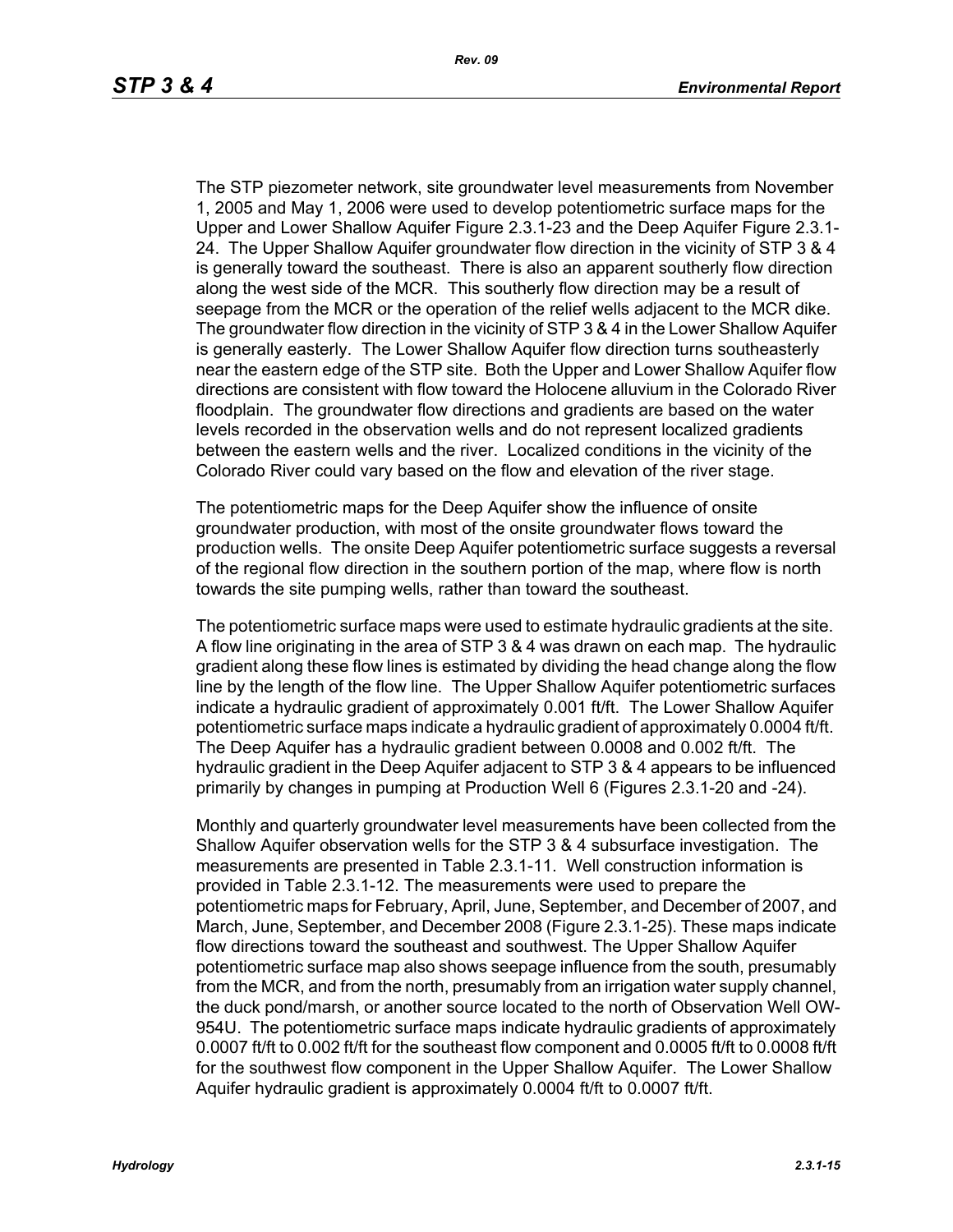As part of the subsurface investigation program, well pairs screened in the Upper and Lower zones of the Shallow Aquifer were installed. These well pairs were used to estimate the vertical hydraulic gradient in the Shallow Aquifer. The vertical flow path length is assumed to be from the midpoint elevation of the Upper zone observation well screen to the midpoint elevation of the Lower zone observation well screen. Figure 2.3.1-26 shows a generalized hydrogeologic section through the STP 3 & 4 area. This figure shows the relationship between the Upper and Lower Shallow Aquifer zones and the interconnection of sand layers in the Lower Shallow Aquifer zone. The head difference over the vertical flow path is the difference in water level elevations between the two paired wells. The hydraulic gradient is estimated by dividing the head difference by the length of the flow path. Table 2.3.1-13 presents the estimated vertical hydraulic gradients. All well pairs except observation well pair OW-959 U/L and OW-961 U/L during September 2008 indicate a downward flow potential between the Upper and Lower zones in the Shallow Aquifer. The estimated vertical hydraulic gradients range from approximately 0.02 ft/ft at well pair 0W-961U/L on December 15, 2008 to 0.29 ft/ft at well pair OW-929U/L on January 30, 2007 in a downward direction. The two upward gradients recorded on September 22, 2008 at well pair OW-959 U/L (0.004), located north of Kelly Lake, and OW-961 U/L (0.007), located south of Kelly Lake, were very slight compared to the range of documented downward vertical gradients at the site. This appears to have been a temporary, perhaps seasonal or weather-related occurrence, considering a downward gradient was recorded at these two locations in the next quarter. A third well pair (OW-960 U/L), located immediately west of Kelly Lake, exhibited no upward gradient during either the September 2008 or the December 2008 groundwater level measurement events.

# **2.3.1.2.3.5 Temporal Groundwater Trends and Variations**

The Texas Water Development Board (TWDB) has been collecting groundwater level data in Matagorda County since the 1940s (Reference 2.3.1-27). Two observation wells near the STP site were selected to prepare the regional hydrographs shown on Figure 2.3.1-27. These wells monitor two different intervals in the Deep Aquifer. Well 8015402 monitors the heavy pumping interval approximately 300 ft below ground surface. This well indicates that between 1957 and the early 1990s a significant drop in groundwater level occurred. Since the early 1990s, the groundwater level has been recovering and has nearly returned to the 1957 level. The second well, Well 8015301, monitors the deeper zone of the Deep Aquifer, corresponding to the production zone in the STP onsite wells. This well shows generally stable water levels over the period of record. Due to the limited groundwater development potential in the Shallow Aquifer, regional temporal measurements of water levels have not been collected.

Groundwater levels are monitored in the historical site observation wells (piezometers) as part of STP 1 & 2 operations. Selected observation wells in proximity to STP 3 & 4 were used to prepare hydrographs of the Shallow and Deep Aquifers, as shown in Figure 2.3.1-28. The monitoring data set selected extends from March 1995 through May 2006. Upper Shallow Aquifer Wells 603B and 601 are located to the west and east, respectively, of STP 3 & 4, and well 602A, which is located immediately north of STP 3. Well 603B shows some seasonal variability, on the order of 1 to 2 ft, while Well 601 shows little seasonal variability. Well 602A shows some seasonal variability, with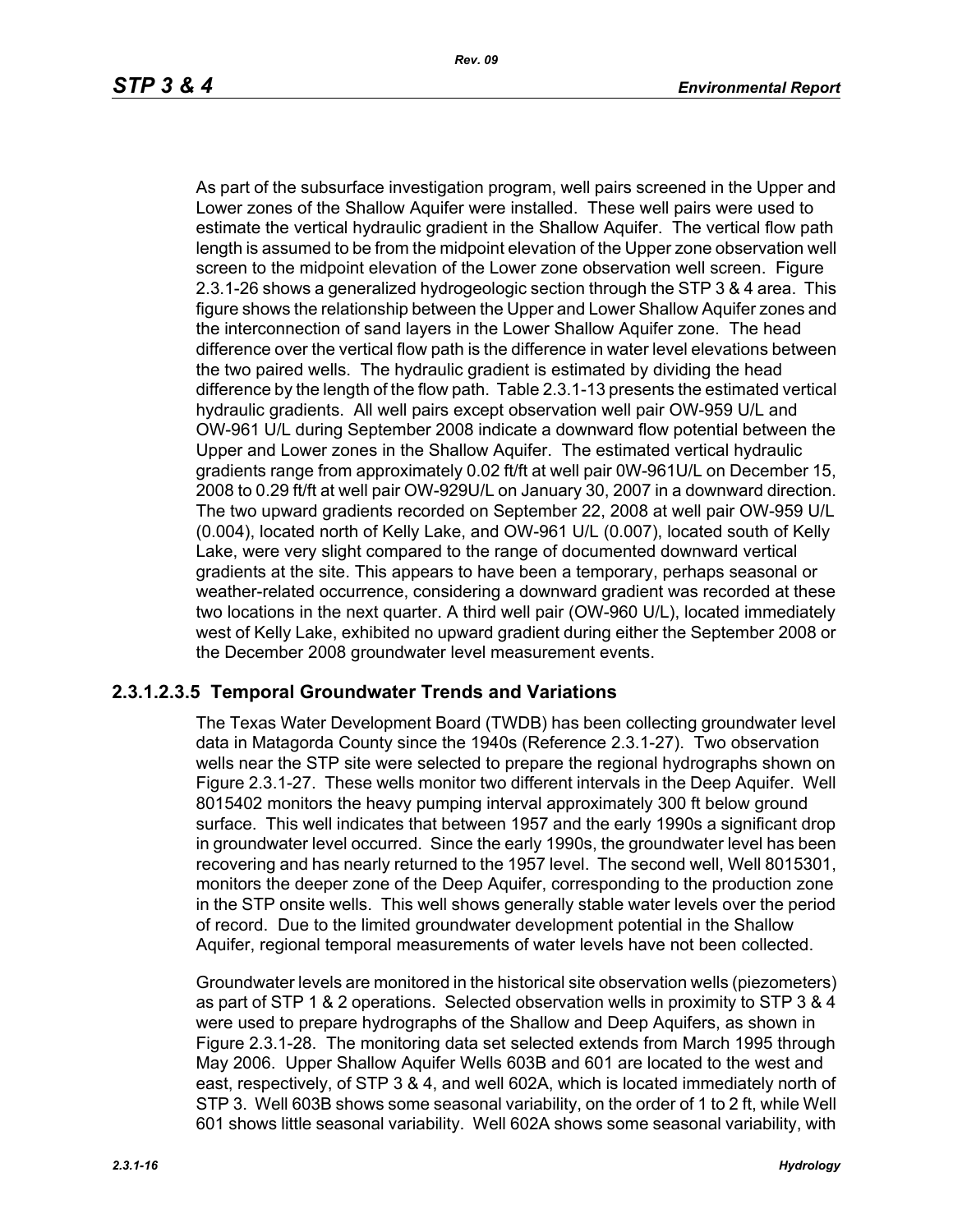*Rev. 09*

a peak groundwater elevation over the period of record of 25.8 ft MSL and with a long term variability of approximately 4 ft. Lower Shallow Aquifer wells 603A and 601A are located to the west and east, respectively, of STP 3 & 4. These wells show some seasonal variability, with an overall decreasing trend in groundwater elevation. The elevation difference between the two wells suggests that they may be screened in different sand units in the Lower zone.

Deep Aquifer wells 613 and 605 are located to the southwest and north, respectively, of STP 3 & 4. These wells show a notable increase in water level elevation between 1996 and 1998. Water levels in Well 613 show a slight declining trend between 2004 and 2006. Well 613 is located in the influence of STP Production Well 6.

The first 28 Shallow Aquifer observation wells installed as part of the STP 3 & 4 subsurface investigation program have been used for water level measurements since December of 2006, and the 13 additional well pairs installed in July and August 2008 were monitored during the third and fourth quarters of 2008. Three well series designations represent the following location areas:

- OW-300 series wells are located in the proposed STP 3 facility area
- OW-400 series wells are located in the proposed STP 4 facility area
- OW-900 series wells include all of the wells located outside of the power block areas

An "L" suffix on the well number indicates a Lower Shallow Aquifer well and a "U" suffix indicates an Upper Shallow Aquifer well.

Figure 2.3.1-29 presents the hydrographs for these wells (December 2006 through December 2008). The temporal variation is approximately 6 ft for the Upper Shallow Aquifer and approximately 4 ft for the Lower Shallow Aquifer wells. These hydrographs suggest short-term temporal variations in the Upper Shallow Aquifer on the order of 1 to 2 ft. The Upper Shallow Aquifer wells show consistently higher groundwater elevations than the adjacent Lower Shallow Aquifer wells. In the power block areas, groundwater is approximately 5 ft below ground surface. An anomalously high reading was obtained from observation wells OW-408U and OW-420U during August 2007. The water level in both aquifers across the power block area during this time exhibited similar trends with the exception of these two data points.

# **2.3.1.2.3.6 Hydrogeologic Properties**

The hydraulic properties of the aquifer materials at the STP site were evaluated using both field methods and laboratory analysis. Field parameters include transmissivity and storage coefficient measurements from historical aquifer pumping tests and hydraulic conductivity values determined from both historical aquifer pumping tests and the slug tests performed in December 2006 and in July and August of 2008 as part of the STP 3 & 4 subsurface investigation.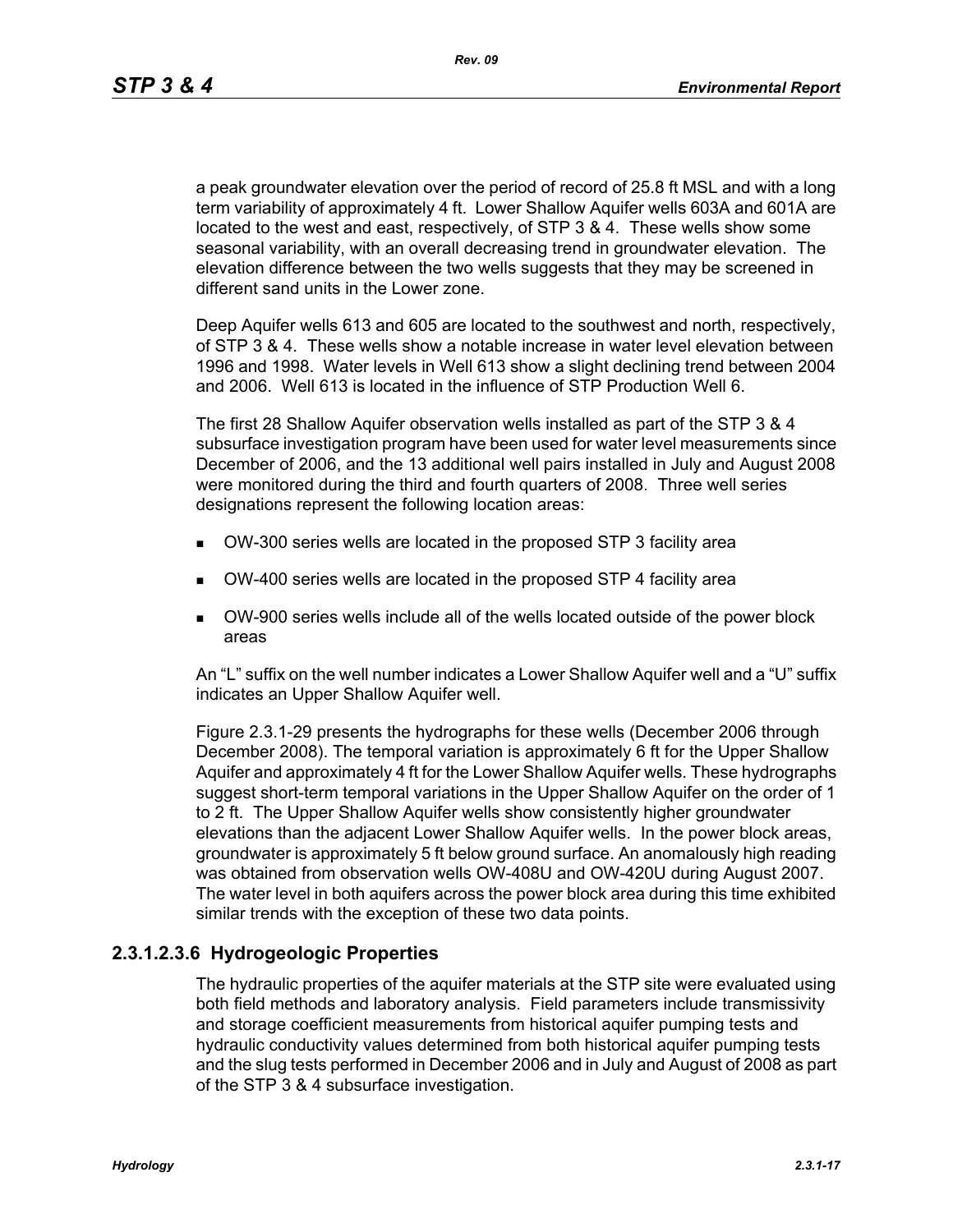The geotechnical parameters derived from laboratory testing include bulk density (or dry unit weight), porosity, effective porosity, and permeability from grain size. Regional and site-specific hydrogeochemical data is also presented.

## **Vadose Zone**

Between 1951 and 1980, the average annual precipitation in the general area of STP was approximately 42 inches, and the corresponding average annual runoff was estimated as about 12 inches (Reference 2.3.1-21). The difference of approximately 30 inches is either evaporated, consumed by plants, or percolates into the vadose zone to recharge the shallow aquifers. Much of the water is returned to the atmosphere by evapotranspiration (Reference 2.3.1-21).

The vadose zone is considered to be relatively thin and limited at the site. The first saturated sand zone is encountered at a depth of approximately 20 ft below ground surface, and is classified as part of the Upper Shallow Aquifer. The aquifer zone exhibits semi-confined to confined conditions. The potentiometric head is under pressure, rising to within 5 ft to 10 ft of ground surface as measured in the onsite observation wells. The soils overlying the sand are generally described as clay.

From the geotechnical data listed in COLA Part 2, measured natural moisture contents from samples collected to a depth of 20 ft ranged from approximately 5% to 29%. The majority of the values ranged between 15% and 25%. Dry unit weights for the materials sampled ranged from approximately 92 pounds per cubic foot (pcf) to 115 pcf. Wet densities when measured, ranged from approximately 97 pcf to 133 pcf.

## **Aquifer Properties**

Regional aquifer properties have been collected by the TWDB (Reference 2.3.1-24). Data for the area in proximity to the STP site is presented on Table 2.3.1-14. Deep Aquifer transmissivity ranges from 10,500 to 195,300 gpd/ft (with one outlying value of 399,000 gpd/ft) and storage coefficient ranges from  $4.6 \times 10^{-5}$  to 1.4 x 10<sup>-3</sup>. Although several of the wells on the table have screened intervals that encompass the depth interval associated with the Shallow Aquifer at the STP site, the screened intervals also extend into the Deep Aquifer, thus the test results cannot be applied to the Shallow Aquifer. Historical aquifer pumping tests have been performed on the STP site at three of the Deep Aquifer production wells and four test wells in the Shallow Aquifer in support of STP 1 & 2. The results of these tests are summarized on Table 2.3.1-15. Transmissivity ranges from 1100 to 50,000 gpd/ft and the storage coefficient ranges from 2.2 x  $10^{-4}$  to 1.7 x  $10^{-3}$ .

Additionally, five short duration aquifer pumping tests (with 6 to 8 hour pumping period) were conducted in the Upper Shallow Aquifer in five MCR relief wells during the construction and filling of the MCR. These tests, due to their short duration and the boundary influences of MCR filling, were not presented or used in the groundwater evaluations because they do not provide representative properties of the Upper Shallow Aquifer.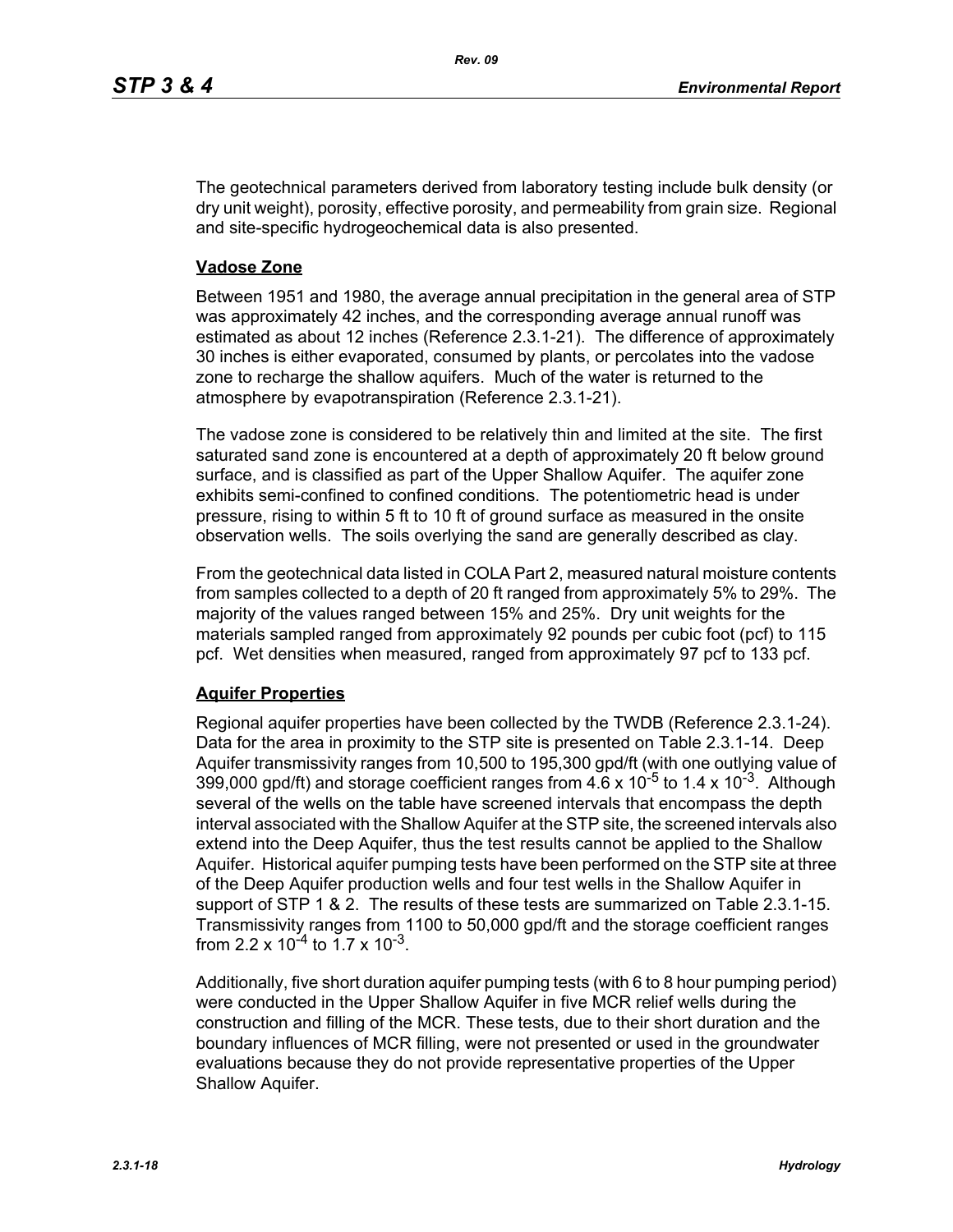Figure 2.3.1-30 presents a graphical comparison of regional and site-specific measurements using box and whisker plots. The box and whisker plot, also known as a boxplot, is a graphical representation of the data based on dividing the data set into quartiles. The data range of the solid portion of the box encompasses 50% of the data and the data range of each "whisker" contains 25% of the data. The ends of the "whiskers" represent the minimum and maximum values in the data set. Examination of the transmissivity plot indicates that the regional and STP Deep Aquifer values fall in the same data range, while the STP Shallow Aquifer data range falls below the regional range. This is caused by two Upper Shallow Aquifer tests that have transmissivity values of 1100 and 12,500 gpd/ft. The plot for storage coefficient indicates that the regional, STP Deep Aquifer, and STP Shallow Aquifer fall in the same data range. The Shallow Aquifer values fall in the upper portion of the regional range of data. This may be a result of aquitard leakage influencing the Shallow Aquifer tests.

Hydraulic conductivity can be determined from aquifer pumping tests by dividing the transmissivity by the saturated thickness. There is uncertainty associated with this method because assumptions are made regarding the amount of permeable material present in the screened interval of the test well. The pumping wells have screened intervals ranging from 16 ft to 819 ft in length, and the saturated thickness is apportioned across this screened interval (possibly underestimating the hydraulic conductivity for the more permeable sands units in the well screen intervals). Hydraulic conductivity values from the aquifer pumping tests are included in Tables 2.3.1-14 and 2.3.1-15.

Hydraulic conductivity can also be determined by the slug test method. This method measures the water level response in the test well to an instantaneous change in water level in the well. A disadvantage of this method is that it measures hydraulic conductivity only in the immediate vicinity of the test well. Generally, slug test results provide reasonable low-end values of the hydraulic conductivity of a given system. However, because the slug test requires minimal equipment and can be performed rapidly, slug tests can be performed in many wells, allowing a determination of spatial variability in hydraulic conductivity. Table 2.3.1-16 presents a summary of slug tests performed in observation wells installed as part of the STP 3 & 4 subsurface investigation. The test results indicate a range of hydraulic conductivity from 7 to 1,316 gpd/ft<sup>2</sup>.

The slug test results for the Upper and Lower zones of the Shallow Aquifer were contoured, as shown on Figure 2.3.1-31, to delineate spatial trends. The Upper Shallow Aquifer contour map indicates the area of highest measured hydraulic conductivity in the vicinity of STP 3. The surrounding measurements suggest these characteristics are localized to this area. The Lower Shallow Aquifer map indicates areas of higher hydraulic conductivity at and southeast of STP 3 & 4 and an isolated area south of Kelly Lake at observation well OW-961. This area corresponds to the area of higher groundwater elevation identified on the February 22, 2007 potentiometric surface map for the Lower Shallow Aquifer, as previously shown on Figure 2.3.1-25.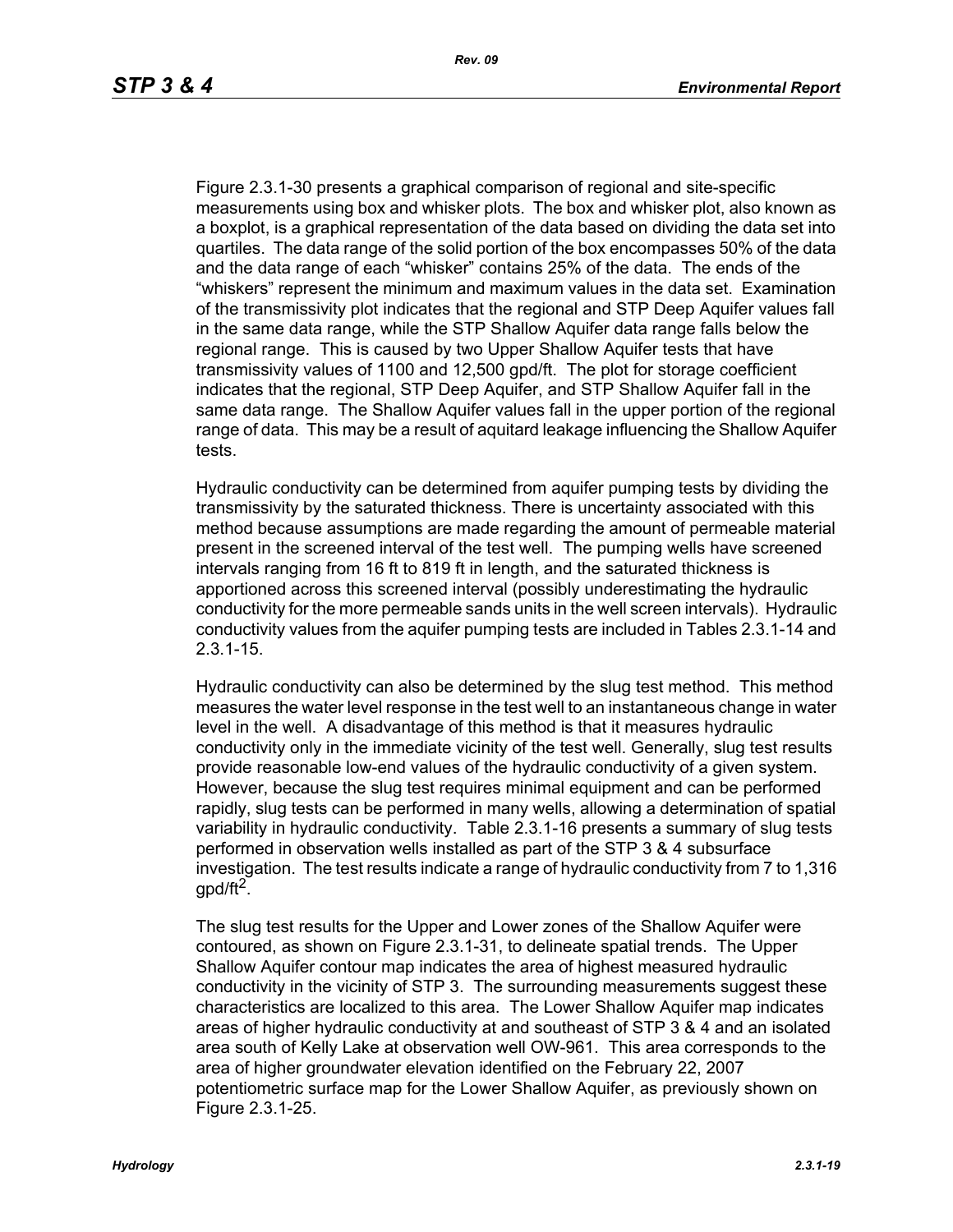Box and whisker plots comparing hydraulic conductivity from regional aquifer pumping tests, STP site aquifer pumping tests, STP site slug tests, and grain size data are shown on Figure 2.3.1-32. The grain size derived hydraulic conductivity is discussed in the next section. The plots indicate that regional aquifer pumping tests have the greatest range of hydraulic conductivity; however, the geometric means for the STP site aquifer pumping test derived hydraulic conductivity values and the slug test results are not significantly different (337 gpd/ft<sup>2</sup> versus 126 gpd/ft<sup>2</sup>).

#### **Geotechnical Properties**

The geotechnical investigation component of the STP 3 & 4 subsurface investigation program included the collection of soil samples for laboratory determination of soil properties. These tests are discussed in FSAR Section 2.5S. A summary of the test results are presented in Table 2.3.1-17. The results have been arranged to reflect the properties of the various hydrogeologic units present at the site. Basic soil properties were used to estimate the hydrogeologic properties of the materials such as porosity, effective porosity, and permeability. Bulk density values were measured by the laboratory, thus no further processing of the data was necessary.

Porosity is determined from a conversion of the void ratio to porosity. The effective porosity (or specific yield) is some fraction of porosity. In general terms, the effective porosity of sands or gravels approximates porosity, while the effective porosity of silts and clays is much less than their porosity. Figure 2.3.1-33 (from Reference 2.3.1-28) shows the relationship between porosity, specific yield, and specific retention for various median grain sizes and sorting conditions. Interpolating from this graph for median grain sizes in the Shallow Aquifer, and using the curve for average material, suggest that the specific yield is approximately 80% of the porosity of the Shallow Aquifer.

Permeability or hydraulic conductivity of sands can be estimated using the D10 grain size using the Hazen formula (Reference 2.3.1-29). This formula is based on empirical studies for the design of sand filters for drinking water. The formula was developed for use in well-sorted sand, and application to poorer-sorted materials would result in overprediction of permeability. Figure 2.3.1-32 included the grain size derived hydraulic conductivity with aquifer pumping test and slug test derived hydraulic conductivity. Comparison of the box plots suggests that the grain size derived hydraulic conductivity is within the range of the slug test hydraulic conductivity values but, is below that of the regional and STP aquifer pumping test values. Comparison of the geometric means indicates the grain size derived hydraulic conductivity is below the geometric means determined from the other cited sources of hydraulic conductivity.

The hydraulic conductivity of the clay materials was measured in the STP 1 & 2 subsurface investigation (Reference 2.3.1-9). Table 2.3.1-18 summarizes the results of these tests. The geometric mean hydraulic conductivity of the clay samples is 0.004  $q$  apd/ft<sup>2</sup> (1.72 x 10<sup>-7</sup> cm/s). The clay samples were collected to a maximum depth of 39 ft below ground surface. The uniform depositional history and effects of consolidation and loading on clay hydraulic conductivity suggest that it would be a conservative assumption to apply these hydraulic conductivity values to deeper clays at the site.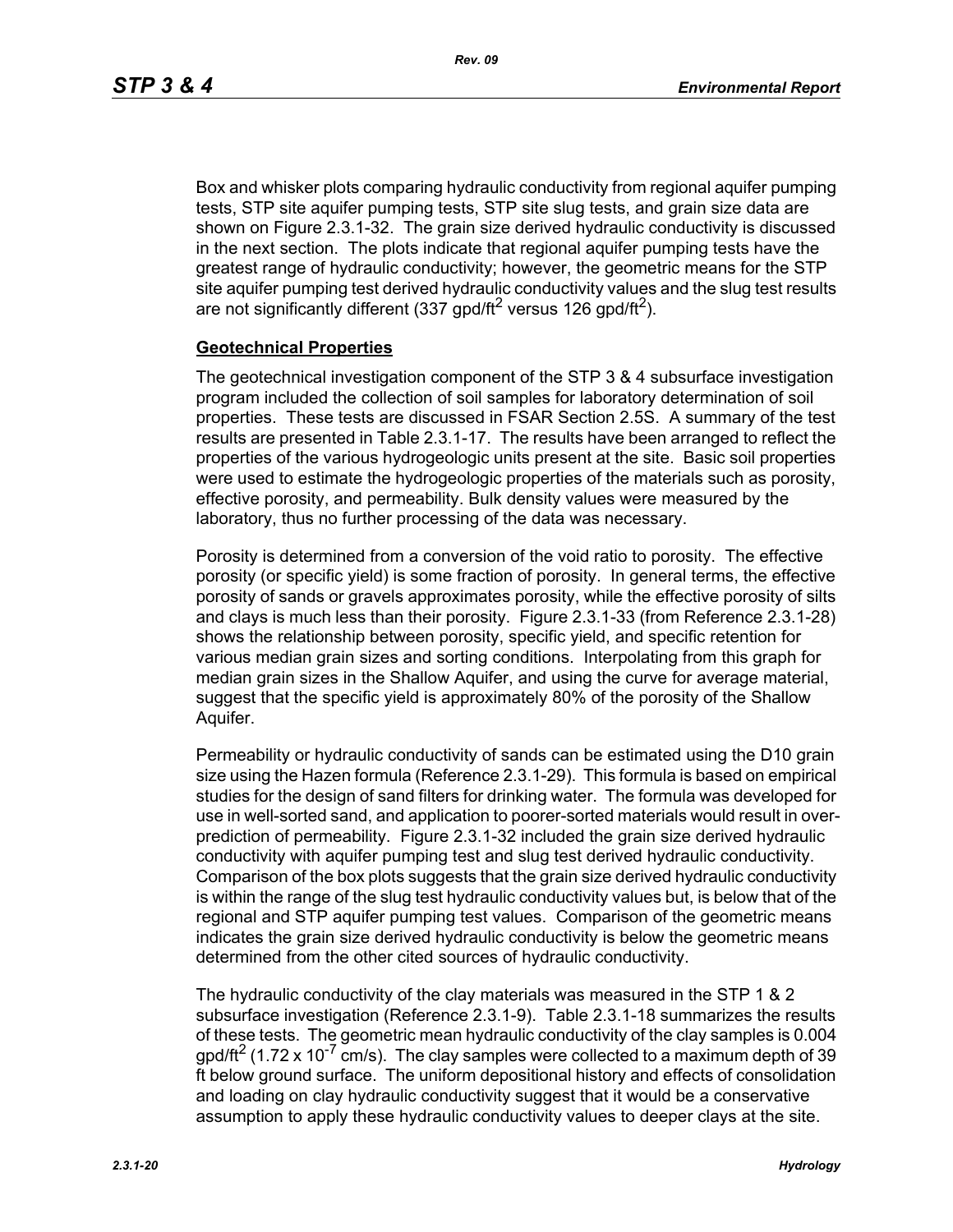## **Hydrogeochemical Characteristics**

Regional hydrogeochemical data were obtained from Reference 2.3.1-24 and are presented in Table 2.3.1-19. The data set includes 10 wells in the Deep Aquifer and seven wells in the Shallow Aquifer. The analytical data was compared to EPA Primary and Secondary Drinking Water Standards (Reference 2.3.1-30), and exceedances are identified on the table. The principal exceedances were for total dissolved solids and chloride (Secondary Drinking Water Standards). Examination of data suggests that the highest concentrations of total dissolved solids and chlorides are present in the Shallow Aquifer.

STP site-specific hydrogeochemical data are presented in Table 2.3.1-20, which includes seven samples from the Deep Aquifer and 23 samples from the Shallow Aquifer. The analytical data were also compared to EPA Primary and Secondary Drinking Water Standards and the exceedances are identified on the table. The principal exceedances were for total dissolved solids and chloride with the highest concentrations present in the Shallow Aquifer.

The hydrogeochemical data can also be used as an indicator of flow patterns in the groundwater system. Variations in chemical composition can be used to define hydrochemical facies in the groundwater system. The hydrochemical facies are classified by the dominant cations and anions in the groundwater sample. These facies can be shown graphically on a trilinear diagram (Reference 2.3.1-31). A trilinear diagram showing the regional and STP site-specific data is presented in Figure 2.3.1- 34. The predominant groundwater type for the Deep Aquifer regional groundwater data is a sodium bicarbonate type, while for the Shallow Aquifer regional data the groundwater type varies from a sodium bicarbonate type to a sodium chloride type. The predominant STP site-specific groundwater type in the Deep Aquifer is sodium bicarbonate, in the Upper Shallow Aquifer is sodium chloride, and in the Lower Shallow Aquifer is sodium bicarbonate. An exception to the Lower Shallow Aquifer hydrochemical facies pattern is observed at observation wells OW-332L and OW-930L, where the water type is sodium chloride. This facies change may indicate the proximity of a zone of vertical interconnection between the Upper and Lower Shallow Aquifers. This observation would be consistent with the findings of aquifer pumping test WW-4 that indicated a localized hydraulic connection between the Upper and Lower Shallow Aquifers (Reference 2.3.1-32). The conclusion that this is a localized connection is based on the absence of a hydraulic connection at the other three aquifer pumping test sites. The source of this interconnection may be either a natural feature, such as an incised channel or scour feature, or a man-made feature, such as an excavation backfilled with pervious material or a leaking well seal. The manmade sources of interconnection are less probable because the depth to the Lower Shallow Aquifer is on the order of 60 ft below ground surface, which would be below most site excavations, and leaky well seals also typically exhibit elevated pH associated with the impacts of cement grout, which is not observed at either of the wells.

## **Hydrogeologic Conceptual Model**

Figure 2.3.1-35 presents a simplified hydrostratigraphic section of the site. The units presented on the section were used as a framework to relate measured or estimated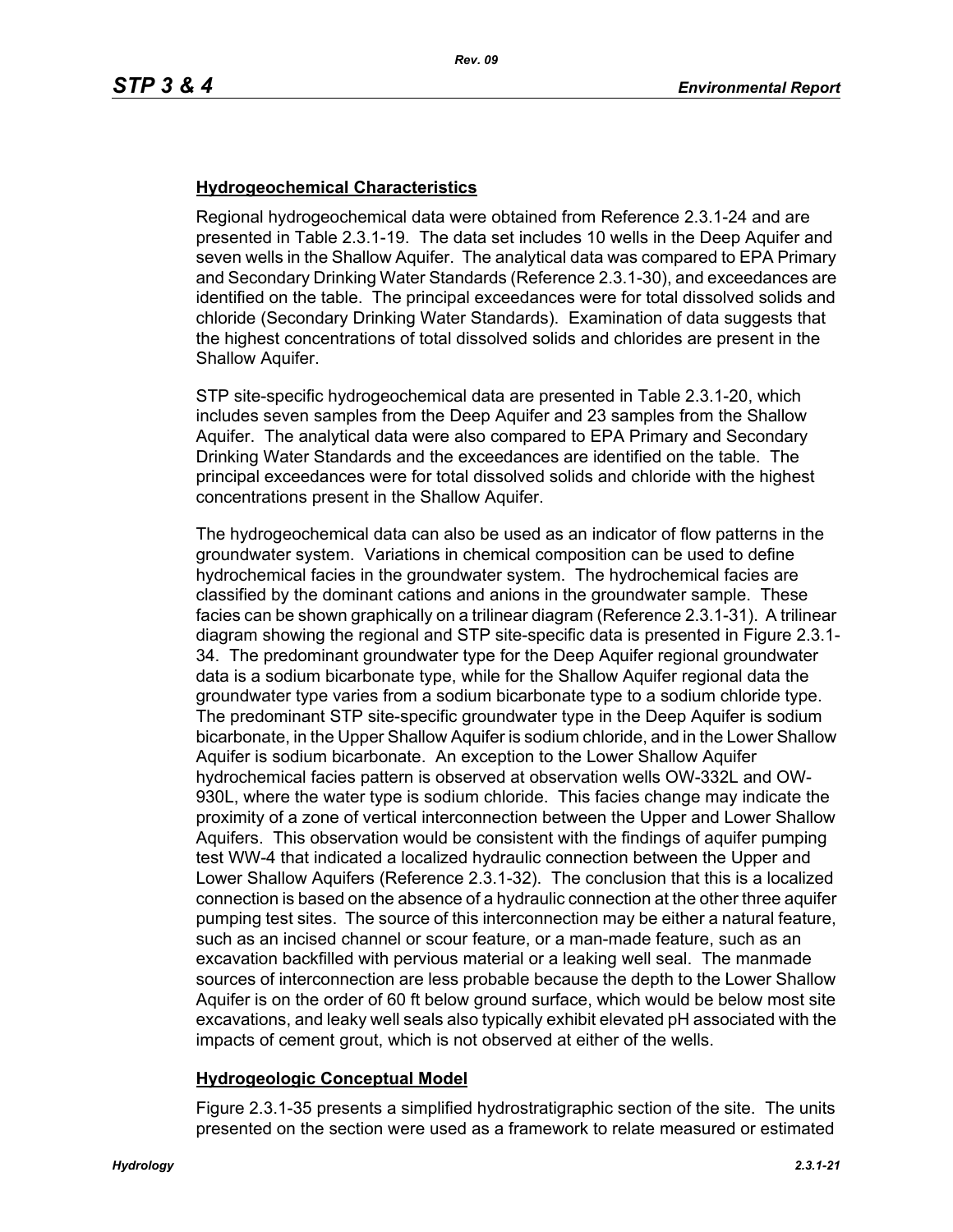*Rev. 09*

properties to the groundwater system. A summary of important properties related to groundwater flow and transport is presented on Table 2.3.1-21. The values for bulk density, total porosity, and effective porosity for the Deep Aquifer were taken from tests performed in the Lower Shallow Aquifer. The similarity of depositional environments and the observed grain size distributions suggest that an assumption of equivalence between the units is reasonable.

To assign representative values, the properties were divided into spatially and temporally variable data. Spatially variable data includes unit thickness, hydraulic conductivity, bulk density, porosity, and effective porosity. Representative values for the spatially variable data were assigned either an arithmetic mean (unit thickness, bulk density, porosity, and effective porosity) or a geometric mean (hydraulic conductivity) of the referenced data set. Temporally variable data are the hydraulic gradient measurements, and the maximum value from each data set are assigned as the representative value.

## **2.3.1.2.4 Groundwater Users and Historical Trends**

Groundwater use is discussed in Subsection 2.3.2.2. A summary is provided in the following sections to assist with the description of the hydrogeologic conceptual model used in the groundwater flow and transport evaluation presented in Subsection 2.3.1.2.5. The databases referenced in this section are periodically updated by the identified source agency. The information used in this evaluation was accessed through the source agency web pages in March 2007.

# **2.3.1.2.4.1 Sole Source Aquifers**

The Gulf Coast Aquifer has not been declared a Sole Source Aquifer (SSA) by the U.S. Environmental Protection Agency (EPA) (Reference 2.3.1-33). A SSA is a source of drinking water for an area that supplies 50% or more of the drinking water with no reasonably available alternative source should the aquifer become contaminated. Figure 2.3.1-36 shows the location of SSAs in EPA Region VI, which includes Texas. The nearest SSA in Texas is the Edwards I and II Aquifer System, which is located approximately 150 mi northwest of the STP site. Based on a southeasterly groundwater flow direction beneath Matagorda County toward the Gulf of Mexico, and the distances to the identified SSAs, the construction and operation of STP 3 & 4 will not impact any SSAs. The identified SSAs are upgradient and beyond the boundaries of the local and regional hydrogeologic systems associated with the STP site.

# **2.3.1.2.4.2 Regional Groundwater Trends**

Groundwater pumpage in the Gulf Coast Aquifer System was relatively small and constant from 1900 until the late 1930s. Pumping rates increased sharply between 1940 and 1960 and then increased relatively slowly through the mid 1980s. By the mid 1980s, withdrawals were primarily from the east and central area of the aquifer system. This included the Houston area; but some of the greatest pumpage was associated with rice irrigation centered in Jackson, Wharton, and portions of adjacent counties including Matagorda (Reference 2.3.1-21).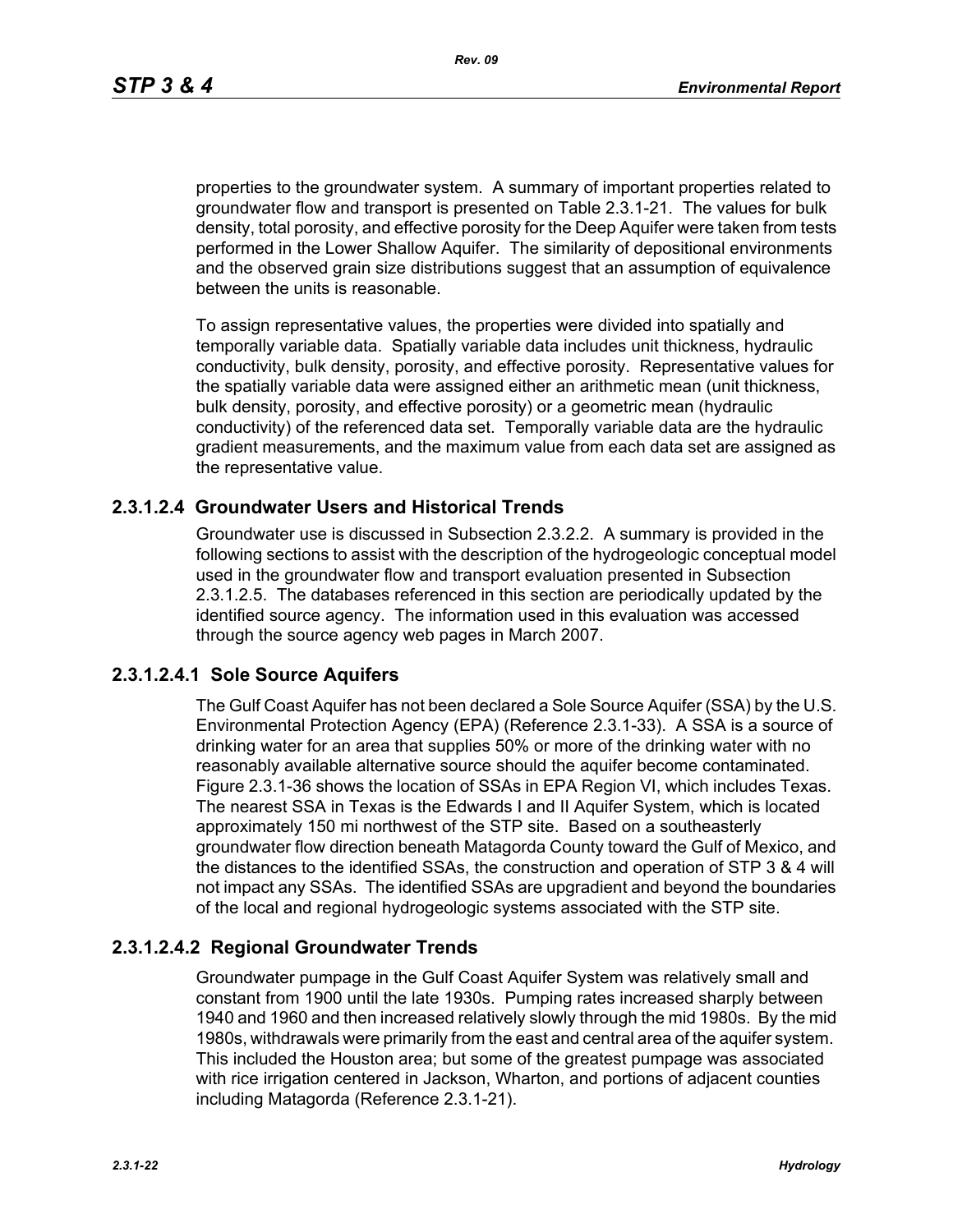Problems associated with groundwater pumpage, such as land subsidence, saltwater encroachment, stream base-flow depletion, and larger pumping lifts, have caused pumpage to be curtailed in some areas. As a result, TWDB began making projections of future groundwater use. For the 10 counties that withdrew the largest amount of water from the Gulf Coast Aquifer System during 1985, state officials projected a large decline in pumping from six counties, including Matagorda County, through 2030. Matagorda County was expected to experience a net decrease of 48% or 15 million gallons per day (mgd), with pumping rates decreasing from 31 mgd to approximately 16 mgd (Reference 2.3.1-21). These water use projections undergo revisions and updating as technical and socioeconomic factors change and are further discussed in Subsection 2.3.2.2.

The EPA monitors drinking water supply systems throughout the country and displays the results on their Safe Drinking Water Information System (SDWIS) website (Reference 2.3.1-34). Figure 2.3.1-37 shows the locations of the SDWIS water supply systems in Matagorda County as of March 2007. A total of 40 systems were identified in Matagorda County by SDWIS, with seven systems serving greater than 1000 people, 18 systems serving greater than 100 to less than 1000 people, and 15 systems serving less than or equal to 100 people. The closest SDWIS water supply systems are the onsite water supply (Water system ID TX1610051) and the Nuclear Training Facility water supply (Water system ID TX1610103). The nearest non-site related SDWIS water supply system is the Selkirk Water System, which is located across the Colorado River from the STP, approximately 4 mi to the southeast.

Regional groundwater use in the site area is controlled by the TWDB and in Matagorda County by the Coastal Plains Groundwater Conservation District (CPGCD). The TWDB maintains a statewide database of wells called the Water Information Integration and Dissemination (WIID) system. This database includes water wells and oil and gas production wells (Reference 2.3.1-35). The CPGCD, in conjunction with the Coastal Bend Groundwater Conservation District (Wharton County), also maintains a database of water wells (Reference 2.3.1-36).

Information from the TWDB database was used to prepare Figure 2.3.1-38, which shows well locations in Matagorda County as of March 2007. The database includes water wells, and oil and gas wells. The search area for wells was limited to Matagorda County because pumping effects in the Deep Aquifer and flow information in the Shallow Aquifer suggest that groundwater use and groundwater impacts from accidents at STP would be limited to this area. The figure presents a total of 838 water wells in Matagorda County. It should be noted that the TWDB database (Driller's Report database) includes 18 wells identified as being in other counties, but the well coordinates plot in Matagorda County. It is not known whether these entries have erroneous county names or location coordinates.

Figure 2.3.1-39 presents the water well information from the CPGCD as of March 2007. The database includes 1989 water wells in Matagorda County. The larger number of wells in this database is a result of including single-family domestic wells.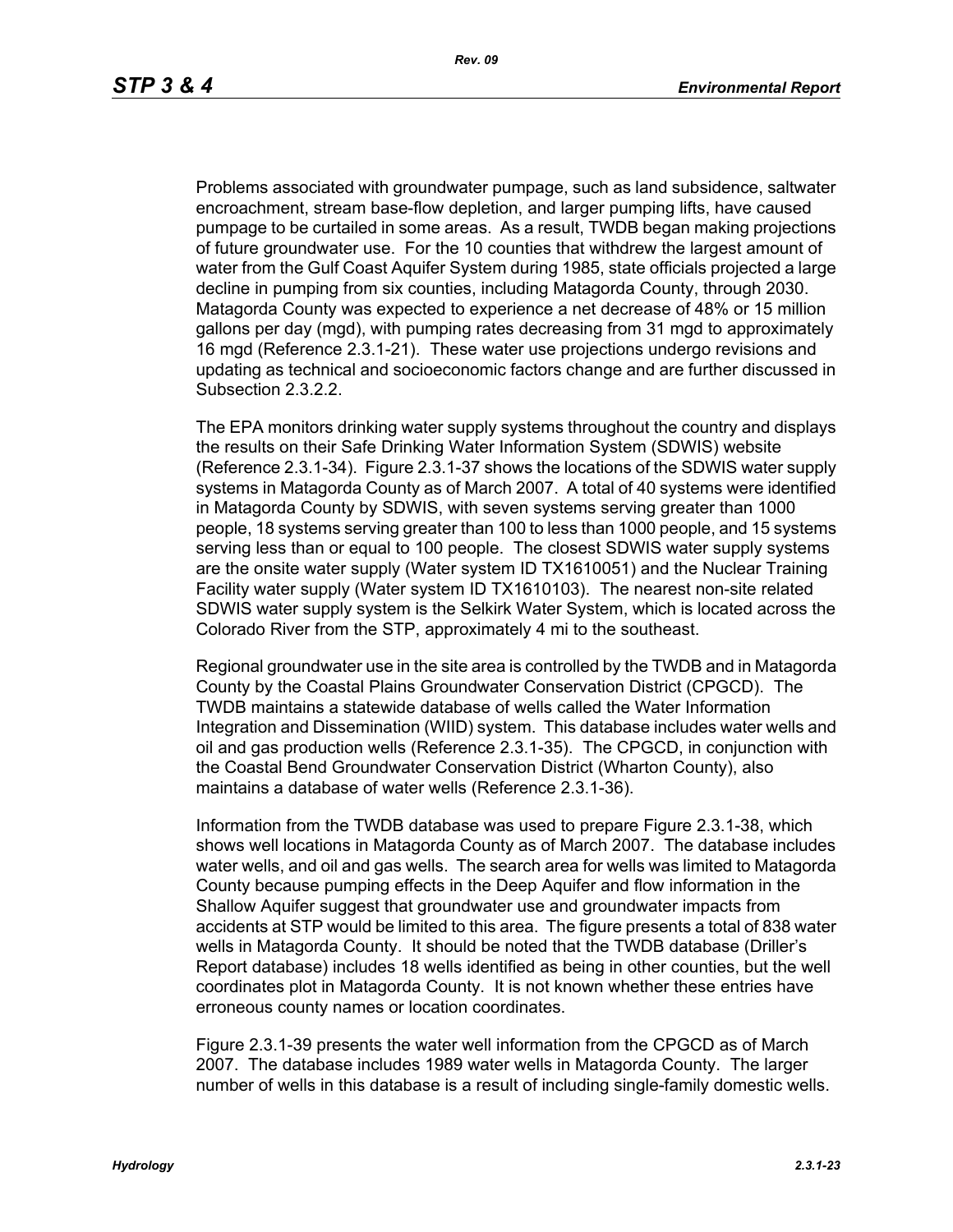The TWDB conducts water use surveys throughout the state (Reference 2.3.1-37). The surveys are based on information submitted by the water user and may include estimated values. These surveys do not include single-family domestic well groundwater use. The TWDB also prepares estimates of future water use as part of water supply planning (Reference 2.3.1-38). These estimates contain uncertainties associated with population growth projections, assumptions about climatic conditions (drought or wet years), and schedules for implementation of water conservation measures. The results of these studies and projections are discussed in Subsection 2.3.2.2 and FSAR Subsection 2.4S.12.

# **2.3.1.2.4.3 Plant Groundwater Use**

Both surface water and groundwater are used on the site to support STP 1 & 2 plant operations. The groundwater is pumped from the Deep Aquifer using five production wells (Production Wells 5 through 8 and the Nuclear Training Facility [NTF] well), as shown on Figure 2.3.1-20. No sustained pumping is permitted within 4000 ft of the STP 1 & 2 plant area in order to minimize the potential for subsidence resulting from lowering of the Deep Aquifer potentiometric head. The exception is the NTF well, which was installed to provide fire protection water to the NTF. Potable water for the NTF is supplied by Production Well 8.

Based on the results of an operating plant (Units 3 and 4) water balance calculation (Reference 2.3.1-42) and a site groundwater use calculation (Reference 2.3.1-43), STPNOC has determined that the STP site groundwater operating permit limit provides adequate groundwater supply for water uses required for the operation of STP Units 1 and 2 and the construction, initial testing, and operation of STP Units 3 and 4. The permit allows groundwater withdrawals from the five site production wells discussed above up to a limit of 9000 acre-feet over the permit term of approximately 3 years. For discussion purposes, this permit limit may be described herein as "approximately 3000 acre-feet/year," recognizing that groundwater withdrawal in a single year may exceed 3000 acre-feet provided that total withdrawals over the permit term do not exceed 9000 acre-feet. As a point of reference, if the permit limit were exactly 3000 acre-feet/year (which is not necessarily the case due to slight variances in the permit term with each permit renewal), the equivalent "normalized" withdrawal rate assuming continuous pumping every minute of every day of each year would be approximately 1860 gpm.

Historical groundwater withdrawal rates associated with operation of Units 1 and 2 are provided in Table 2.3.1-22 and Table 2.3.2-18. This data shows that from 2001 through 2006, annual groundwater use for operation of STP Units 1 and 2 averaged approximately 798 gpm (approximately 1288 acre-feet/year). A small but not insignificant portion of this amount has been diverted to the Main Cooling Reservoir (MCR) as a result of manual operation of the groundwater well pump and header system. With the installation of appropriate automated groundwater well pump and header system controls, this diverted groundwater would be available for use by Units 3 and 4. However, as documented in the site groundwater use calculation (Reference 2.3.1-43), it has been determined that even if this water were not available to Units 3 and 4, the existing STP site groundwater operating permit limit provides adequate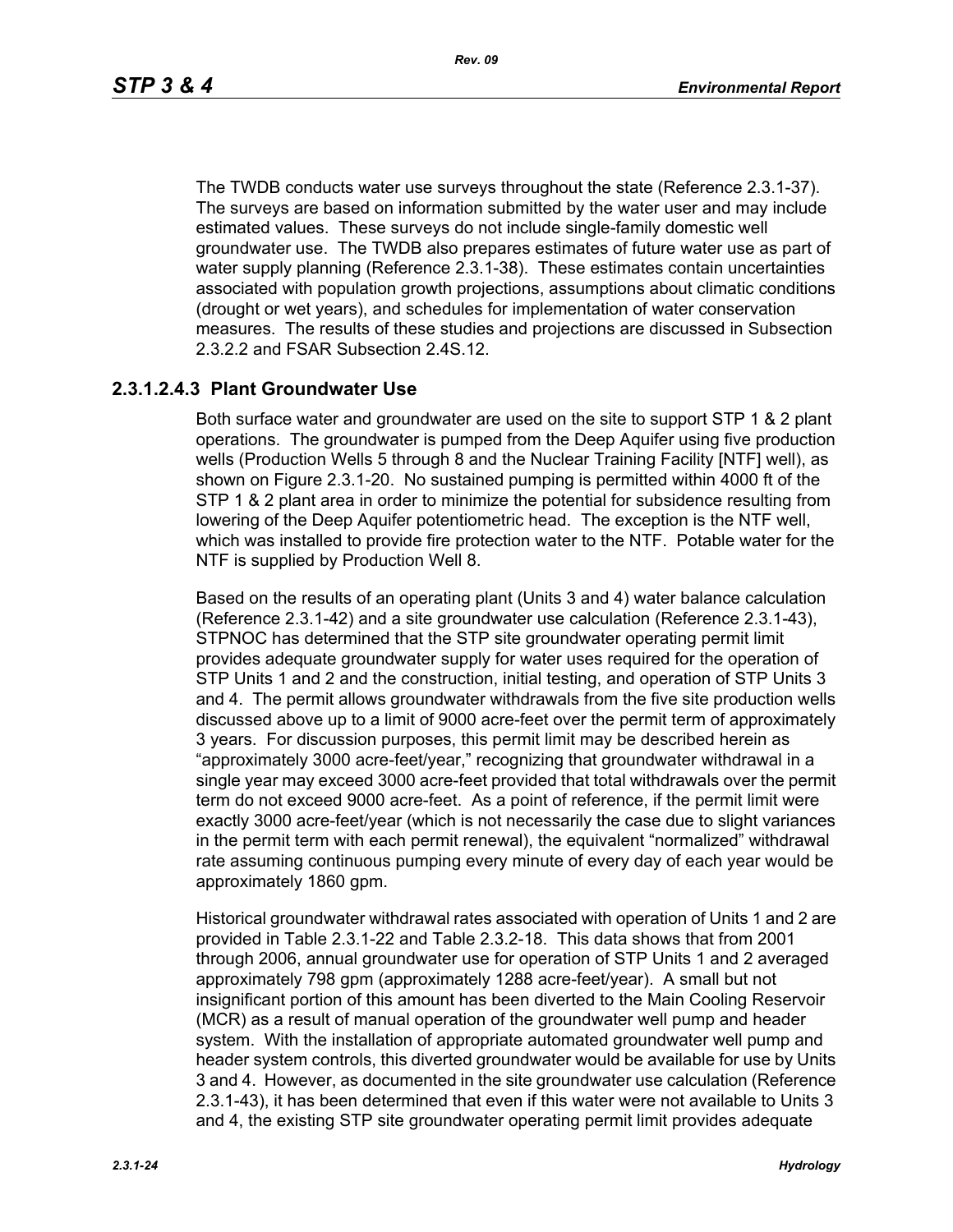groundwater supply for water uses required for the operation of STP Units 1 and 2 and the construction, initial testing, and operation of STP Units 3 and 4.

Water uses projected for the operation of STP Units 3 and 4 are derived from system design data as well as from operational water use data for specific systems for which such data is available (Reference 2.3.1-42). Conservative water use projections for simultaneous operation of both STP Units 3 and 4 are summarized in Table 2.3.2-19 and Table 3.3-1, and include a total estimated normalized groundwater demand of approximately 975 gpm (approximately 1574 acre-feet/year), and approximately 3434 gpm for maximum short-term steady-state conditions.

Water uses for the construction (including concrete production) and initial testing of STP Units 3 and 4 were estimated for each month during the construction period through the commencement of unit operation (Reference 2.3.1-43). As documented in the site groundwater use calculation (Reference 2.3.1-43), monthly construction water uses are projected to range from a normalized rate of approximately 10 gpm to approximately 228 gpm. Similarly, monthly water uses associated with initial testing of STP Units 3 and 4 are projected to range from a normalized rate of approximately 47 gpm to approximately 491 gpm.

When evaluating whether the total site groundwater demand can be satisfied by the available groundwater supply, the groundwater use values quantified above cannot simply be added since the timing and duration of the use must be considered. For example, water uses associated with construction and initial testing of STP Unit 4 will "overlap" with those for operation of Units 1, 2, and 3. Thus, the site groundwater use calculation (Reference 2.3.1-43) considers the schedule projected for each use, and evaluates the total site groundwater usage at each point in time from the commencement of STP Units 3 and 4 construction until both Units 3 and 4 are in operation (i.e., Units 1, 2, 3 and 4 are operating simultaneously). With consideration for the need to maintain water storage capacity to provide for peak site water demands, this evaluation confirms that total site groundwater demand remains below the existing site groundwater permit limit during construction, initial testing, and operation of STP Units 3 and 4.

The design groundwater withdrawal capacity associated with the five (5) site production wells covered by the existing site groundwater operating permit is described in Table 2.3.2-17. Of the total 1950 gpm design capacity indicated in the table, not more than approximately 1650 gpm is considered to be available based on operating experience and the fact that use of the NTF pump is limited to providing fire protection water for the NTF. Therefore, STPNOC intends to install at least one additional site groundwater well with a design capacity of 500 gpm. As documented in the site groundwater use calculation (Reference 2.3.1-43), this additional capacity will allow for sufficient groundwater withdrawal to meet water uses required for: (1) operation of STP Units 1 and 2 and the construction, initial testing, and operation of STP Units 3 and 4; and (2) potential temporary capacity reduction as a result of equipment failure/unavailability. Any additional wells would be properly permitted under applicable Coastal Plains Groundwater Conservation District (CPGCD) and TECQ requirements, and would not involve a request for an increase in the permit limit.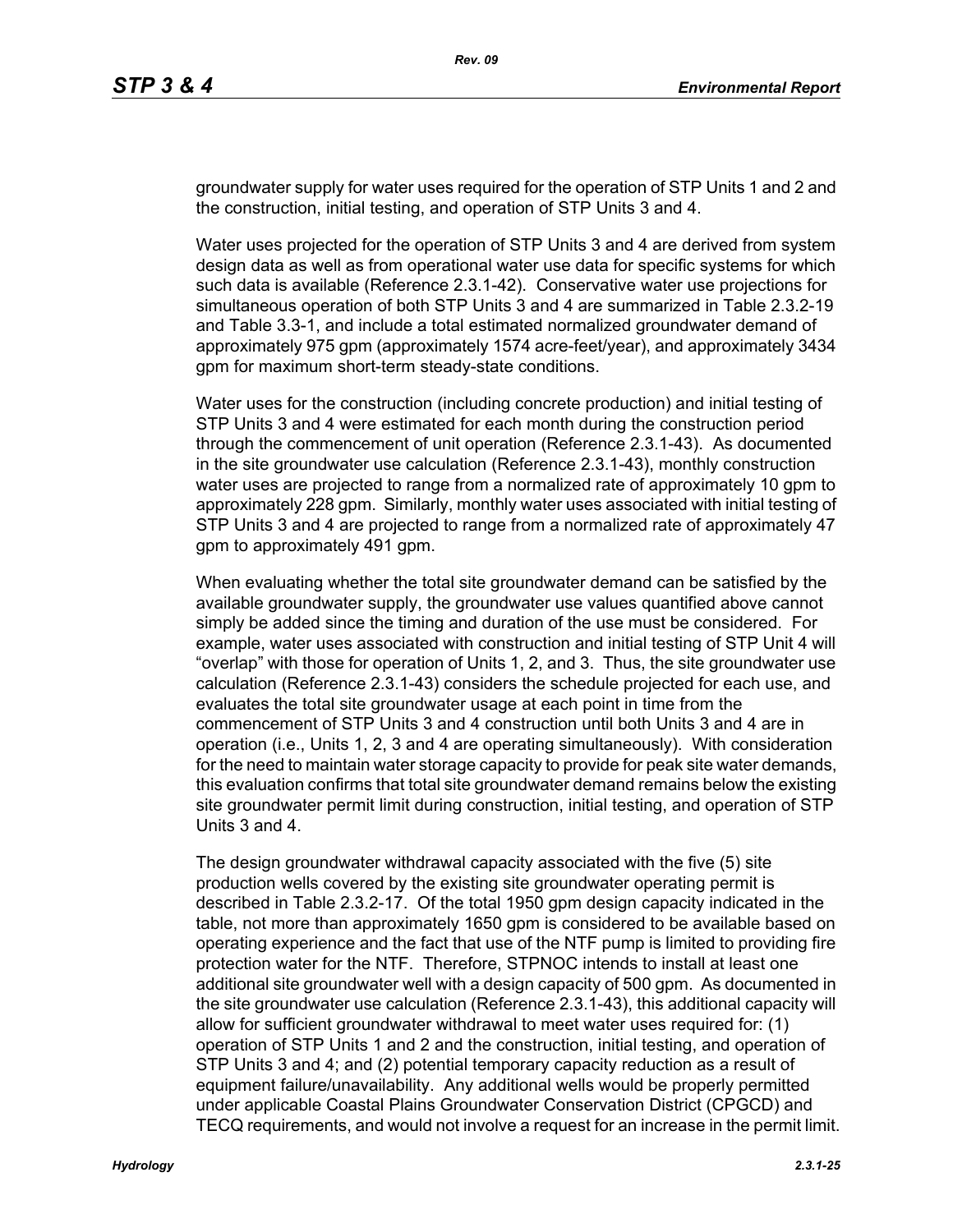As with the existing five (5) site production wells, any new well(s) would be installed to depths within the deep portion of the Chicot Aquifer. The potential impacts to the local groundwater aquifer system as the result of the construction, initial testing, and operation of STP Units 3 and 4 are discussed in Section 4.2 and Section 5.2.

# **2.3.1.2.5 Groundwater Flow and Transport**

The likelihood of an accidental liquid effluent release to groundwater is remote due to multiple levels of protection in the liquid radwaste system. The radwaste building system components are designed to prevent environmental releases, and include a stainless steel lined compartment to contain tank spillage and specially constructed building components surrounding the tanks to capture and prevent releases from the Radwaste Building. These design components would mitigate any potential release from the building tanks to the subsurface environment. Discussion of sorption and radioactive decay effects on offsite exposure is presented in COLA Part 2. Provided in the next section is a brief description of the potential groundwater pathways in the highly unlike event that a release could occur.

# **2.3.1.2.5.1 Groundwater Pathway**

The Shallow Aquifer would be the most likely hydrogeologic unit to be impacted by an accidental liquid effluent release on site. The Upper Shallow Aquifer has a predominant flow direction from the proposed STP 3 & 4 power block toward the southeast. A minor transient southwest flow component from STP 4 toward Little Robbins Slough has also been identified in the Upper Shallow Aquifer. A similar southwest flow component was not identified for the Lower Shallow Aquifer. Examination of Figure 2.3.1-40 (Reference 2.3.1-39) indicates that a potential Upper Shallow Aquifer groundwater discharge area would be the unnamed surface water tributary, located to the east of the STP 1 & 2 ECP, which flows into Kelly Lake, approximately 7300 ft from STP 3. Although Kelly Lake is a plausible pathway exposure point, it is approximately 3,500 feet further from STP 3 than the unnamed tributary exposure point, which renders it a less conservative analysis than the unnamed tributary exposure point. A second possible discharge area for both the Upper and Lower Shallow Aquifer is at Well 2004120846, which is an 80 ft deep livestock well located east of the site boundary, approximately 9000 ft from STP 3. A third possible discharge area for both Shallow Aquifer zones would be the Colorado River, approximately 17,800 ft to the southeast of STP 3. A fourth possible discharge area for the Upper Shallow aquifer is Little Robbins Slough at the west site boundary, approximately 6,000 feet southwest of STP 4. This exposure point accounts for the transient southwest component of flow from STP 4 in the Upper Shallow Aquifer.

Over much of the site, the Lower Shallow Aquifer is isolated from the Upper Shallow Aquifer by a less permeable confining layer. However, aquifer pumping test data and hydrogeochemical data suggest that leakage through the less permeable confining layer separating these to aquifer zones is occurring. Additionally, excavations for the foundations of some of the deeper structures are projected to depths associated with the Lower Shallow Aquifer. A consistent downward vertical hydraulic gradient exists between the Upper and Lower Shallow Aquifer, which would provide the driving force for movement of groundwater from the Upper to the Lower Shallow Aquifer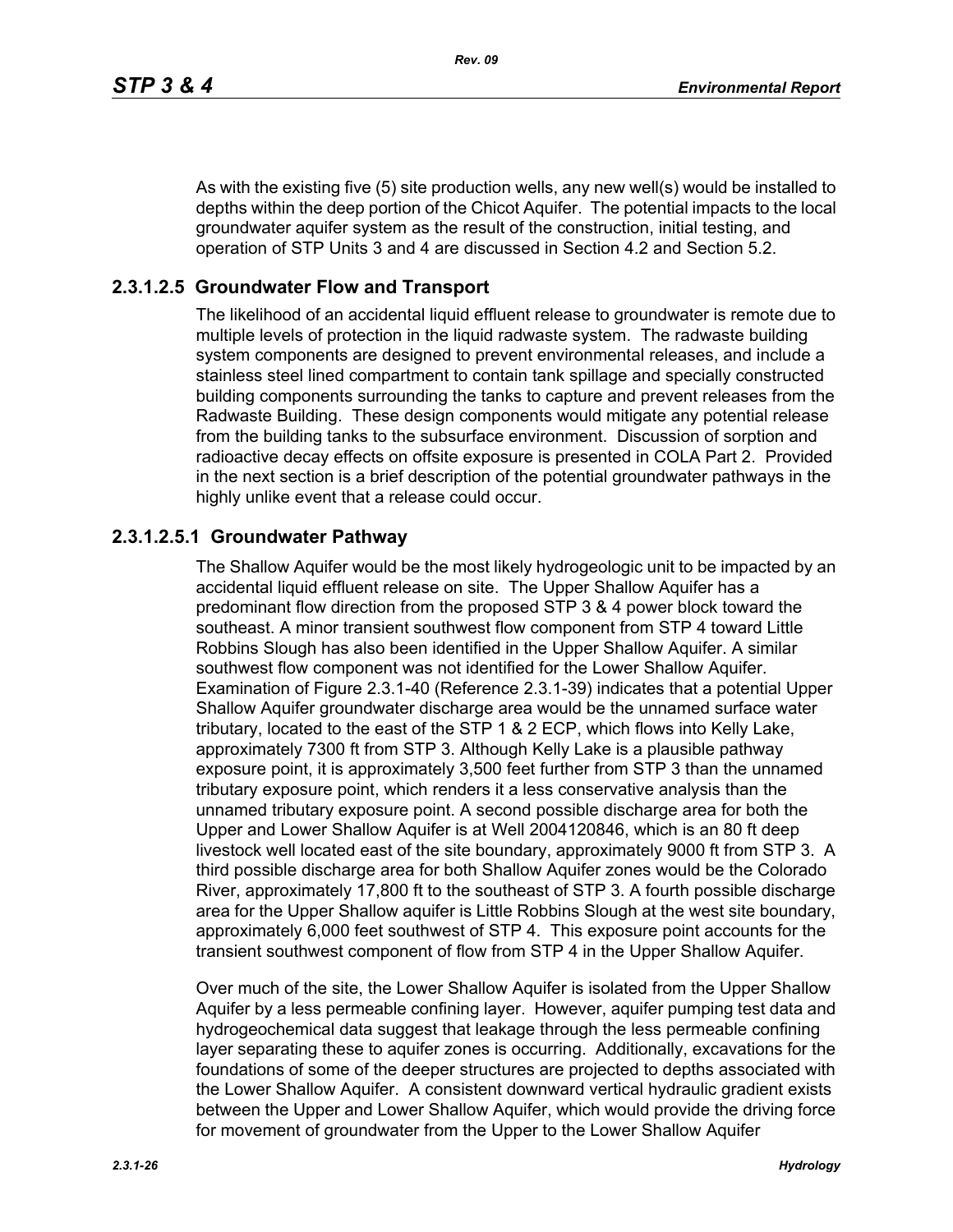An effluent release scenario would be a direct effluent release into the surrounding excavation backfill material. The downward hydraulic head between the Upper and Lower Shallow Aquifer zones would result in vertical migration downward through the backfill to the Lower Shallow Aquifer. The Lower Shallow Aquifer has an east to southeast flow direction. Due to the depth to the top of the aquifer, and the downward vertical hydraulic gradient in the Lower Shallow Aquifer, it is unlikely that discharge would occur into the unnamed tributary to the east of the STP 1 & 2 ECP. Likely discharge points are Well 2004120846 as discussed above or the Colorado River alluvium, where the river channel has incised into the Lower Shallow Aquifer, approximately 17,800 ft from STP 3 & 4.

The Deep Aquifer is the least likely hydrogeologic unit to be impacted by an accidental liquid effluent release. A release of contaminants would follow the path of least resistance, which is the permeable sand layers within the Shallow Aquifer. The Deep Aquifer is separated from the Shallow Aquifer by a 100 to 150 ft thick clay and silt layer with low permeability. Surface maps for the Deep Aquifer indicate that groundwater flow beneath the site is moving toward the site production wells, thus precluding the potential for offsite migration. These factors suggest that there is no credible offsite release pathway for the Deep Aquifer.

#### **2.3.1.2.5.2 Advective Transport**

Advective transport assumes that an accidental liquid effluent release travels at the same velocity as groundwater flow. The groundwater flow velocity or average linear velocity is estimated from Reference 2.3.1-29:

$$
v = \frac{Ki}{n_e}
$$

where:

 $v =$  average linear velocity (ft/day)

 $K =$  hydraulic conductivity (ft/day)

 $i =$  hydraulic gradient (ft/ft)

 $n_e$  = effective porosity (decimal)

The travel time from the effluent source to the receptor would be:

$$
T = \frac{D}{v}
$$

where:

$$
T =
$$
travel time (day)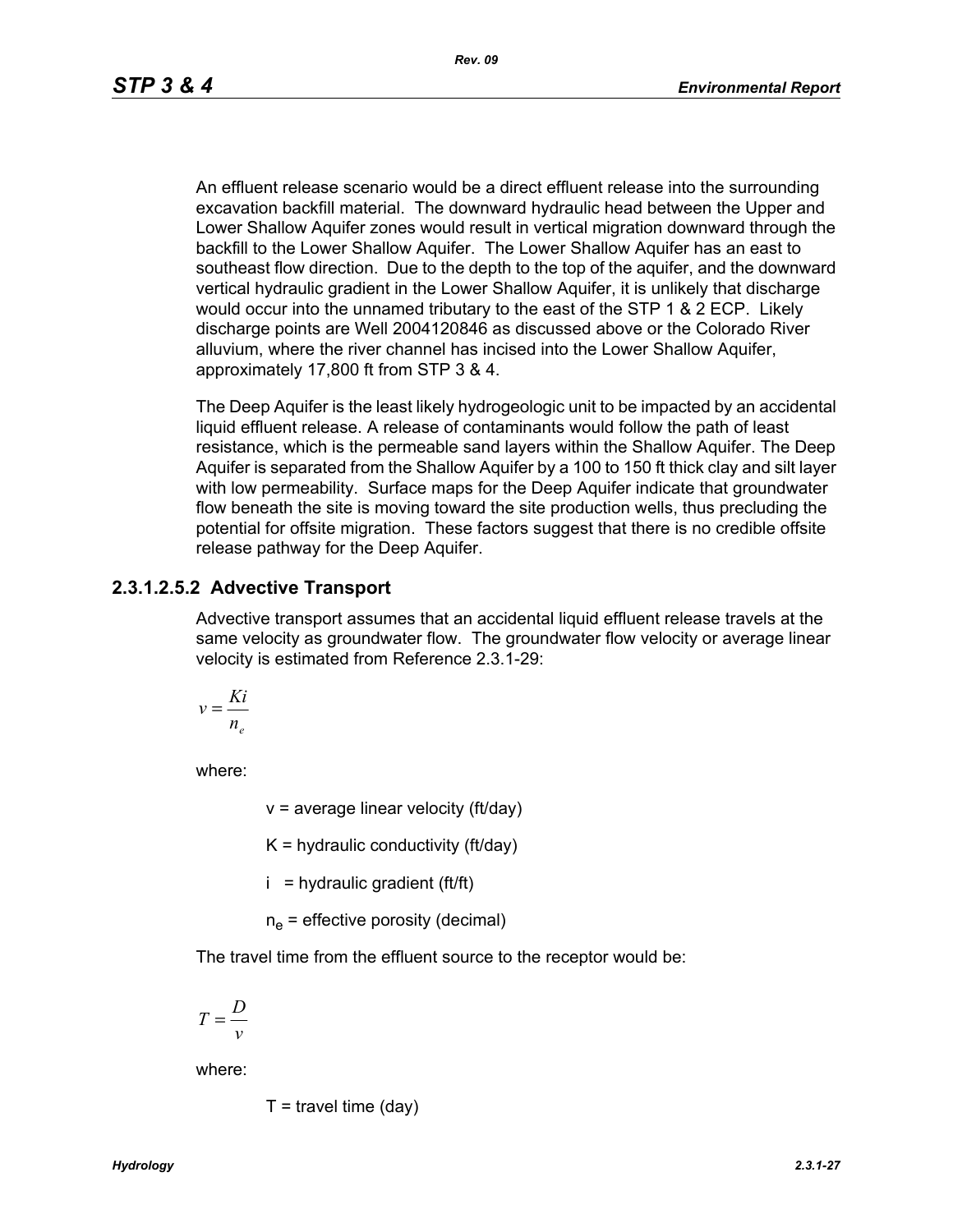- $D =$  distance from source to receptor (ft)
- $v =$  average linear groundwater velocity (ft/day)

Table 2.3.1-23 presents average linear velocity and travel time estimates for the Shallow Aquifer using representative properties from Table 2.3.1-21. The average linear velocity in the Upper Shallow Aquifer is estimated to be 0.13 ft/day and in the Lower Shallow Aquifer to be 0.16 ft/day. In the Upper Shallow Aquifer, the estimated average travel time to the unnamed tributary or the hypothetical well at the east site boundary is about 154 years, to Well 2004120846 about 190 years, and to the Colorado River about 375 years. In the Lower Shallow Aquifer, the estimated average travel time to the hypothetical well at the east site boundary is about 125 years, to Well 2004120846 is about 154 years, and to the Colorado River is about 305 years. Table 2.3.1-23 also includes groundwater velocity and travel time ranges for a southwest transport pathway in the Upper Shallow Aquifer from Unit 4 to the west property boundary. The average linear velocity and estimated average travel time for this pathway is estimated to be 0.05 ft/d and about 330 years, respectively. Bounding average linear velocities and travel times based on the calculated range for hydraulic conductivities, hydraulic gradients, and effective porosities are also presented in Table 2.3.1-23.

# **2.3.1.2.6 Monitoring and Safeguards**

Groundwater level monitoring in the STP 3 & 4 area is currently being implemented through the use of the groundwater observation wells installed in 2006 and through the periodic review of water levels from selected historical wells in the vicinity of the site.

Some of the existing STP 3 & 4 area observation wells will be taken out of service prior to construction activities due to anticipated earth moving and construction requirements. Prior to commencing construction activities, the observation well monitoring network will be evaluated in order to determine groundwater data gaps and needs created by the abandonment of existing wells. These data needs will be met by the installation of additional observation wells, if required. As part of the detailed engineering for STP 3 & 4, the groundwater monitoring program described in Section 6 and Subsection 2.4S.12.4 of the FSAR will be evaluated to determine if modification of the existing program is required to adequately monitor plant effects on the groundwater.

Construction activities at STP 3 & 4 should not adversely affect the local or regional groundwater systems. The Shallow Aquifer will be temporarily impacted during construction dewatering activities. The Deep Aquifer is not expected to be impacted by construction activities. Construction and water related impacts are discussed in Sections 4.2 and 6.3.

During excavation and construction of STP 3 & 4, the hydrostatic loading on the excavation and structures will be controlled by a temporary construction dewatering system which includes the installation of a slurry wall around the perimeter of the entire excavation. Typical dewatering systems for this type of cut and fill excavation would consist of a combination of perimeter dewatering wells and open pumping from sumps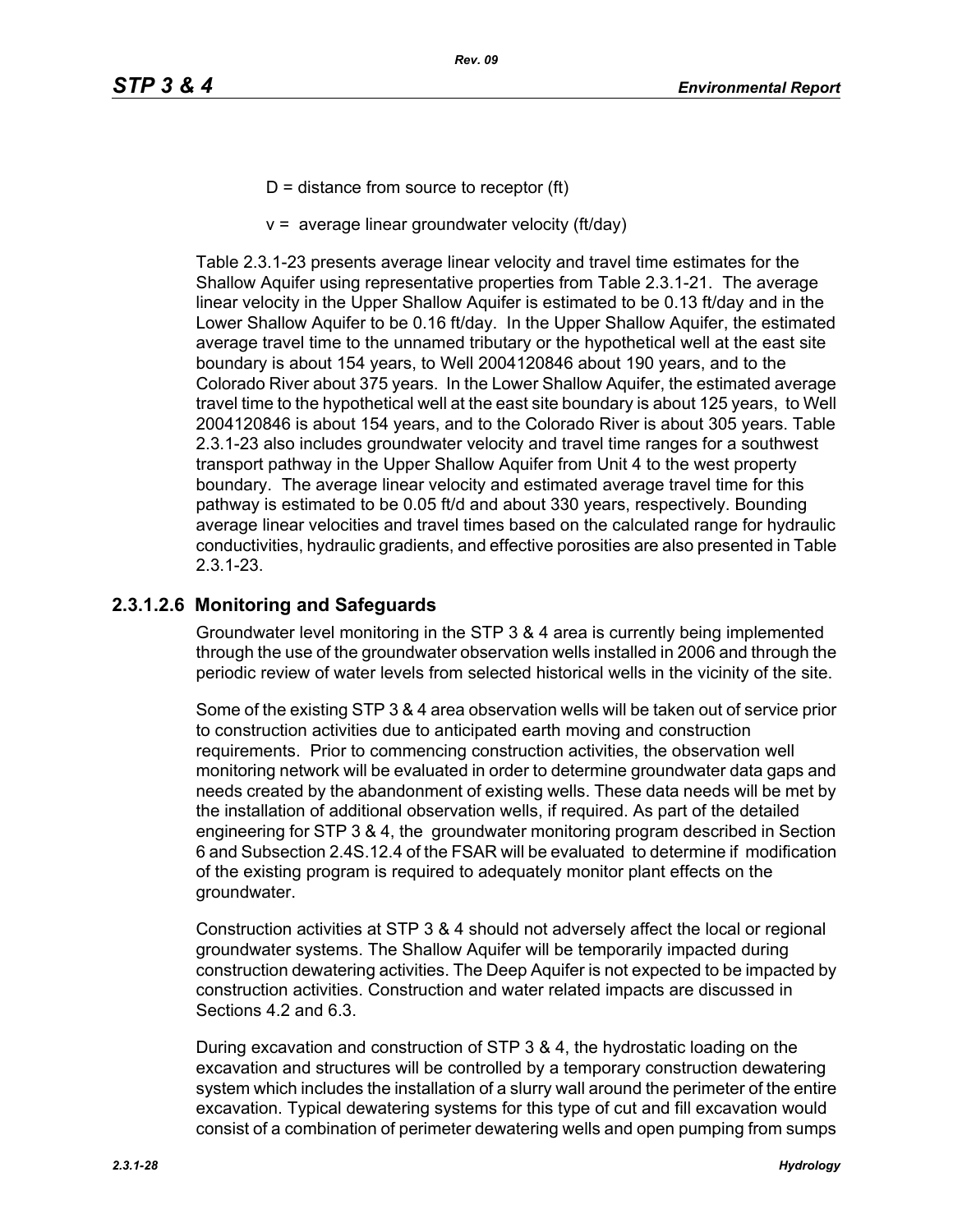in the excavation. The perimeter dewatering wells would control lateral inflow and assist in removing water stored in the excavation. The open pumping system would control precipitation runoff, assist in water storage removal, and the removal of any inflow to the excavation.

Excavations for the construction of STP 3 & 4 are preliminarily planned to depths of at least 94 ft below nominal post-construction site grade (approximately 34 ft MSL). The reactor building bottom of foundation is expected to be placed at a depth of approximately 84 ft below existing grade, with the control building at a depth of approximately 76 ft, the UHS basins and pump houses at 30 ft and 62 ft (respectively), and the turbine building at the lowest stepped depth of approximately 60 ft. Perimeter construction dewatering will be required to a depth of at least 35 ft with deeper excavation dewatering to a depth of at least 100 ft. The excavation design includes the addition of a slurry wall. The wall is located outside the foundation and excavation areas, at least 30 feet from the top edge of the excavation, and is continuous around the perimeter. The low permeability wall will hydraulically isolate the excavation inside the wall and allow the excavation to be dewatered, minimizing the effect on the groundwater outside the wall. Details are in Section 2.5S.4.5.2 of the FSAR.

The hydrogeologic conditions encountered beneath the STP 3 & 4 area are, in general, similar to that beneath STP 1 & 2. The initial dewatering rate is estimated to be 6700 gpm and is expected to decline due to the slurry wall. The range in pumping rates is dependent on the hydraulic conductivity used in the analysis. Since the excavation required for the construction of STP 3 & 4 is estimated to be deeper than that for STP 1 & 2, the flow rates estimated for STP 3 & 4 are considered to be within reason in comparison to actual flow rates measured at STP 1 & 2 which were between 1300 and 2900 gpm. The slurry wall will reduce the amount of water to be removed. The slurry wall is a permanent featureas opposed to other typed of cut off walls which are temporary. Some dewatering would still be required to remove storage, precipitation runoff, and vertical inflow. Methods to mitigate the potential for subsidence to existing structures include cut-off walls, injection wells, and infiltration trenches. The entire dewatering system consists of a combination of deepwells, recharge wells, jet eductors, sand drains, wellpoints, pumps, standby pumps, sumps, sump pumps, trenches, and necessary appurtenances capable of achieving the design requirements to dewater or to depressurize the major water-bearing strata.

The ground surface elevation within the power block areas prior to construction is approximately 29 ft to 32 ft MSL. The post construction grade will range from approximately 32 ft to 36.6 ft MSL. Floor grade for the main building facilities is expected to be at approximately 35 ft MSL. Based on the water level elevations collected to date, the groundwater depth in the power block area for both units is below the maximum groundwater level of 61 cm (2 ft) below ground surface as specified in ABWR DCD Tier 2, Table 2.0-1 (Reference 2.3.1-40). Based on this observation, a permanent dewatering system is not a design feature for the STP 3 & 4 facilities.

Post-construction groundwater conditions are anticipated to have some localized changes resulting from excavation, backfilling, and placements of buildings. However, based on observations of STP 1 & 2 post-construction groundwater conditions, the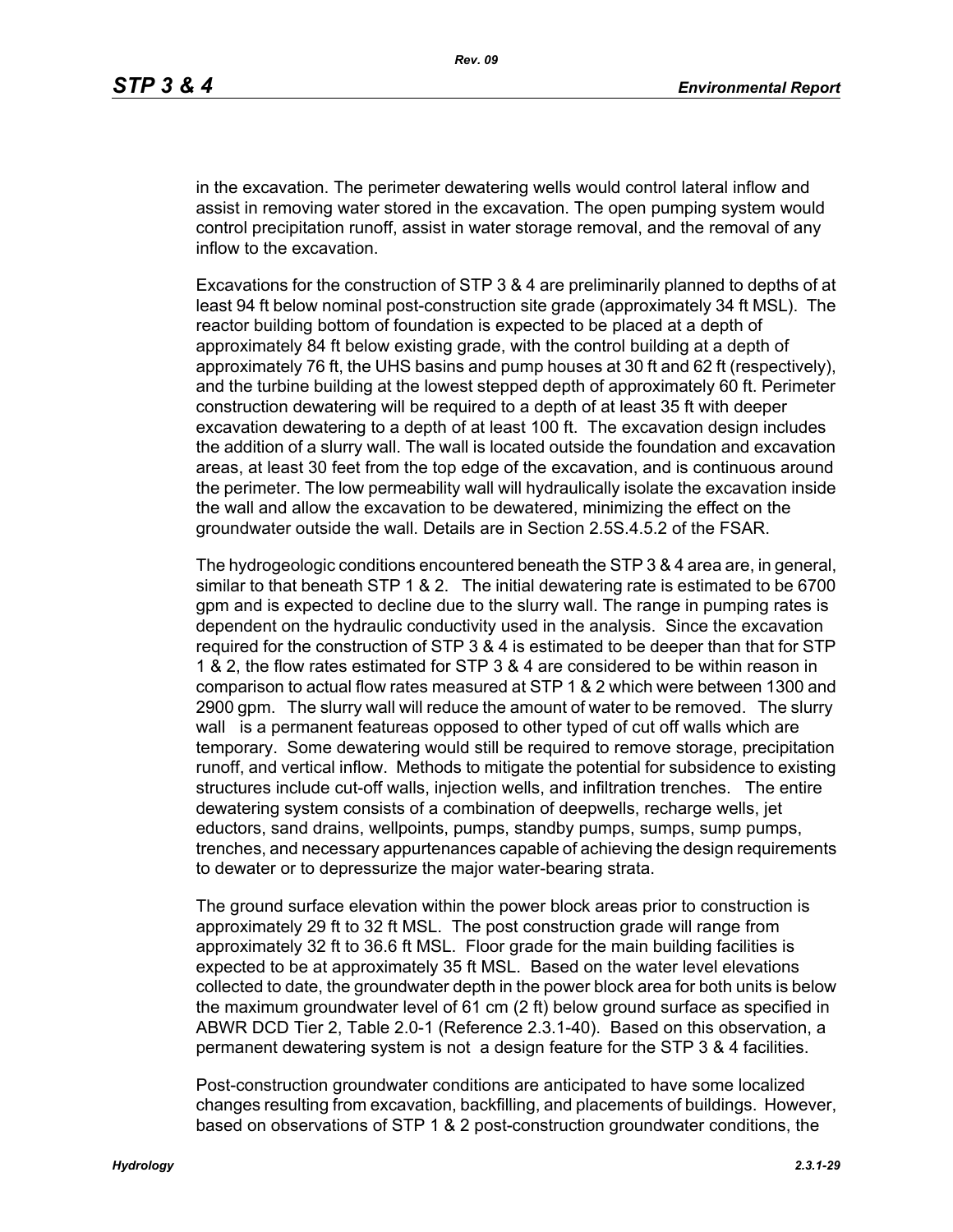effects would be minimal and may include localized communication between the Upper and Lower Shallow Aquifers and an increased cone of depression in the Deep Aquifer resulting from increased groundwater use for STP 3 & 4.

## **2.3.1.3 References**

- 2.3.1-1 "The 2005 Initially Prepared Regional Water Plans (for the 2006 Adopted Regional Water Plans) for Lower Colorado Planning Region (Region K)," Chapter 1. Texas Water Development Board (TWDB) website. Available at http://www.twdb.state.tx.us/rwpg/main-docs/IPP-index.htm), accessed on April 5, 2007.
- 2.3.1-2 "Arc Hydro Developments for the Lower Colorado River Basin," Online Report 04-6, Daniel R. Obenour and Dr. David R. Maidment, Centers for Research In Water Resources, University of Texas at Austin, May 2004. Available at http://www.crwr.utexas.edu/online.shtml, accessed on April 24, 2007.
- 2.3.1-3 "Colorado River Flood Guide," Lower Colorado River Authority (LCRA), January 2003.
- 2.3.1-4 U.S. Army Corps of Engineers, National Inventory of Dams (http://crunch. tec.army.mil/nidpublic/webpages/nid.cfm), website accessed on April 11, 2007.
- 2.3.1-5 Website on dams, lakes and structures designed for flood management, water supply, hydroelectricity, Lower Colorado River Authority. Available at http://www.lcra.org/water/dams.html, accessed on April 5, 2007.
- 2.3.1-6 "Volume 4, Colorado River basin, Lavaca River basin, and intervening coastal basins," Water Resources Data, Texas, Water Year 2004, Long, Susan C. Aragon; Reece, Brian D.; Eames, Deanna R., U.S. Geological Survey. Available at http://pubs.usgs.gov/wdr/2004/WDR-TX-04- 4/index.html, website accessed on April 10, 2007.
- 2.3.1-7 "Surface-water for the Nation, National Water Information System," U.S. Geological Survey. Available at http://waterdata.usgs.gov/nwis/sw, website accessed on May 10, 2007.
- 2.3.1-8 "Flood Damage Evaluation Project, Volume II-B, Chapter 4, Hydrology and Volume II-C, Chapter 6, Hydraulics," Halff Associates, Inc, prepared for the Lower Colorado River Authority and Fort Worth District Corps of Engineers, July 2002.
- 2.3.1-9 "STPEGS Updated Final Safety Analysis Report, Units 1 and 2," Revision 13.
- 2.3.1-10 United States Geological Survey, 2007: Daily Streamflow Data for Bay City Gauging Station, Texas. http://waterdata.usgs.gov/nwis/dv/ ?site\_no=08162500&referred\_module=sw.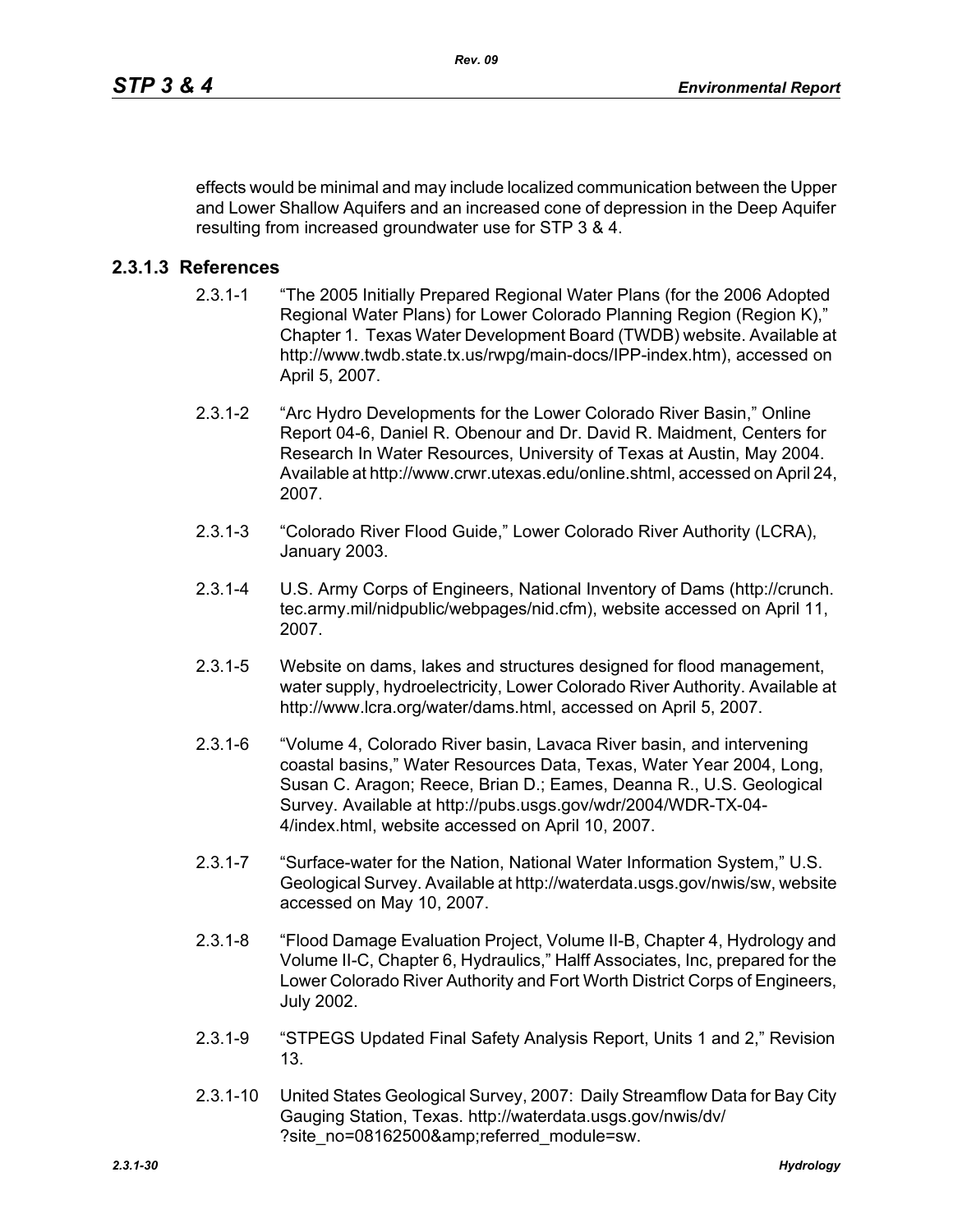- 2.3.1-11 Amended and Restated Contract by and between the Lower Colorado River Authority and STP Nuclear Operating Company, Effective as of January 1, 2006.
- 2.3.1-12 Water Management Plan for the Lower Colorado River Basin Effective September 20, 1989 including Amendments through May 14, 2003.
- 2.3.1-13 "Texas Coastal Wetlands, Status and Trends, Mid-1950s to Early 1990s," Moulton, D.W., Dahl, T.E., Dall, D.M., United States Department of the Interior, U.S. Fish and Wildlife Service, Southwestern Region, March 1997.
- 2.3.1-14 "Status and Trends of Wetlands on Barrier Islands, Central Texas Coast," White, W.A., Tremblay, T.A., Waldinger, R.L., Calnan, T.R., Texas General Land Office, February 2003. Available at http://www.glo.state.tx.us/coastal/pub.
- 2.3.1-15 "National Wetlands Inventory, Wetlands Mapper," U.S. Fish and Wildlife Service. Available at http://www.fws.gov/nwi/, accessed on May 7, 2007.
- 2.3.1-16 "Suspended-Sediment Database Daily Values of Suspended Sediment and Ancillary Data," U.S. Geological Survey. Available at http://co.water.usgs.gov/ sediment/seddatabase.cfm, accessed on May 7, 2007.
- 2.3.1-17 "A Protocol for Establishing Sediment TMDLs," Keyes and Radcliffe, developed by the Georgia Conservancy and the UGA Institute of Ecology, 2002.
- 2.3.1-18 "Predicting the terrestrial flux of sediment to the global ocean: a planetary perspective," Sedimentary Geology 162 (203) 5-24, James Syvitski, S. D. Peckham, R. Hilberman, and Thierry Mulder.
- 2.3.1-19 "Texas Shoreline Change Project Gulf of Mexico Shoreline Change from the Brazos River to Pass Cavallo," James C. Gibeaut et al., Bureau of Economic Geology, The University of Texas at Austin, TX, October 2000.
- 2.3.1-20 "Physiographic Map of Texas," The University of Texas at Austin, Bureau of Economic Geology, 1996. Available at http://www.lib.utexas.edu/geo/maps.html, accessed May 5, 2007.
- 2.3.1-21 "Ground Water Atlas of the United States Oklahoma, Texas," HA 730E, Ryder, Paul D., U.S. Geological Survey, 1996. Available at http://capp.water.usgs.gov/ gwa/ch\_e/index.html, accessed April 16, 2007.
- 2.3.1-22 "Major Aquifers of Texas," 2000. Available at http://www.twdb.state.tx.us/ mapping/index.asp, accessed March 1, 2007.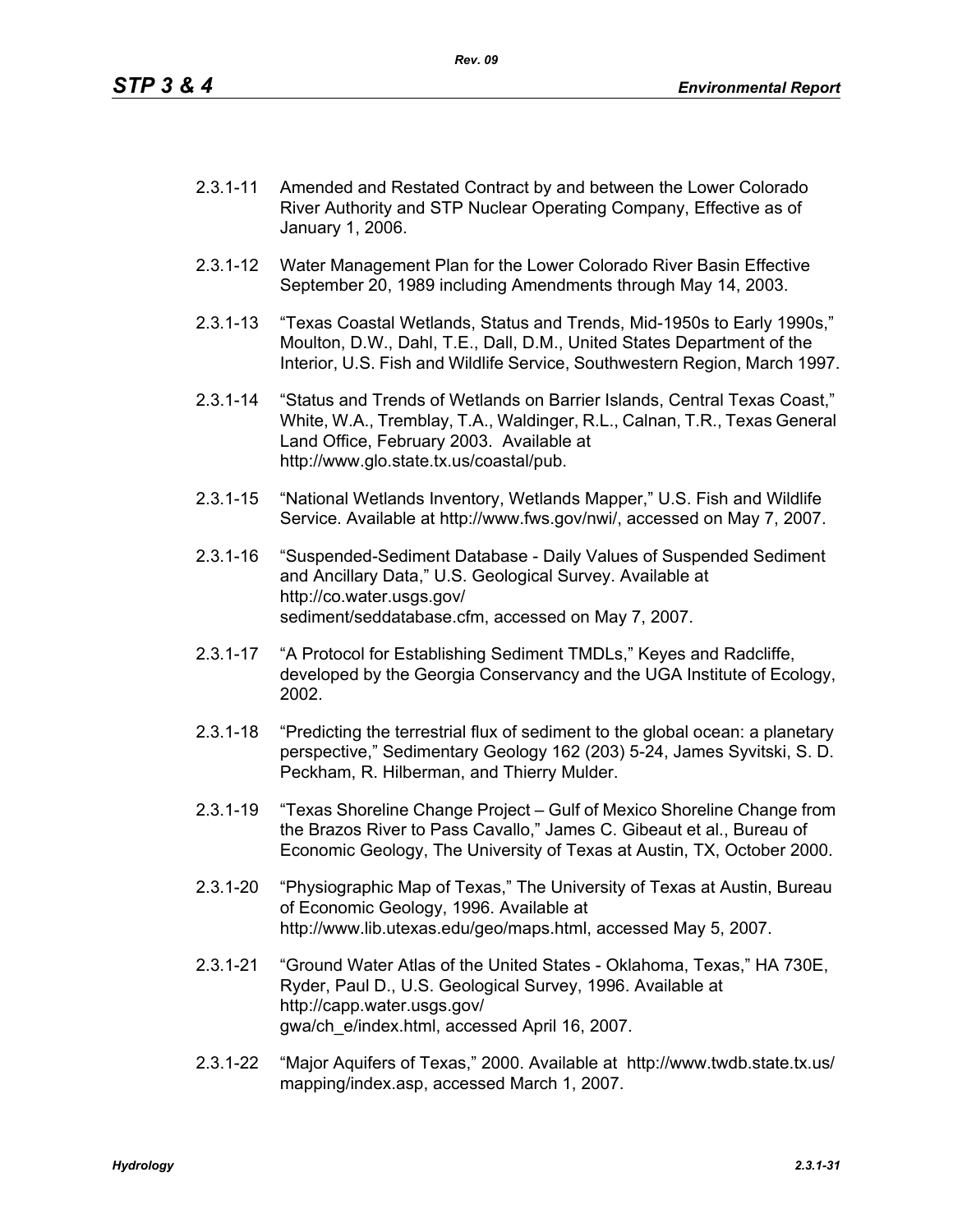- 2.3.1-23 "Stratigraphic and Hydrogeologic Framework of Part of the Coastal Plain of Texas," Texas Department of Water Resources Report 236, Baker, E.T., 1979. Available at http://www.twdb.state.tx.us/publications/reports/ GroundWaterReports/GWReports/Individual%20Report%20htm%20files/ Report%20236.htm.
- 2.3.1-24 "Ground-Water Resources of Matagorda County, Texas, Texas Water Development Board Report 91," W. Hammond, Jr., Cooperative study by the Texas Water Development Board, Lower Colorado River Authority, and Matagorda County Commissioners Court, 1969. Available at http://www.twdb. state.tx.us/publications/reports/GroundWaterReports/GWReports/Individu al%20Report%20htm%20files/Report%2091.htm, accessed February 23, 2007.
- 2.3.1-25 "South Texas Project Electrical Generating Station 2005 Annual Environmental Operating Report," STPNOC, 2006.
- 2.3.1-26 "Hydrochemistry, Salinity Distribution, and Trace Constituents: Implications for Salinity Sources, Geochemical Evolution, and Flow Systems Characterization, Gulf Coast Aquifer, Texas, in Aquifers of the Gulf Coast of Texas, Texas Water Development Board Report 365," Chowdhury, A., Boghici, R. and Hopkins, J., 2006. Available at http://www.twdb.state.tx.us/publications/reports/ GroundWaterReports/GWReports/R365/AGCindex.htm, accessed February 23, 2007.
- 2.3.1-27 "Well Database Information," Texas Water Development Board. Available at http://www.twdb.state.tx.us/publications/reports/GroundWaterReports/GW DatabaseReports/Database%20in%20ASCII/Matagorda/wlevels.txt, accessed march 14, 2007.
- 2.3.1-28 "Hydrogeology," Davis, S.N and DeWiest, R.J.M., 1966.
- 2.3.1-29 "Applied Hydrogeology," Fetter, C.W., 1988.
- 2.3.1-30 "Drinking Water Contaminants," U.S. Environmental Protection Agency, 2007. Available at http://www.epa.gov/safewater/contaminants/index.html, accessed April 9, 2007.
- 2.3.1-31 "A Graphic Procedure in the Geochemical Interpretation of Water Analyses, Transactions, American Geophysical Union," 25, 914-923, Piper, A.M., 1944.
- 2.3.1-32 "Basic Data Report Ground Water South Texas Project," submitted to Brown and Root, Inc., August 29, Woodward-Clyde Consultants, 1975.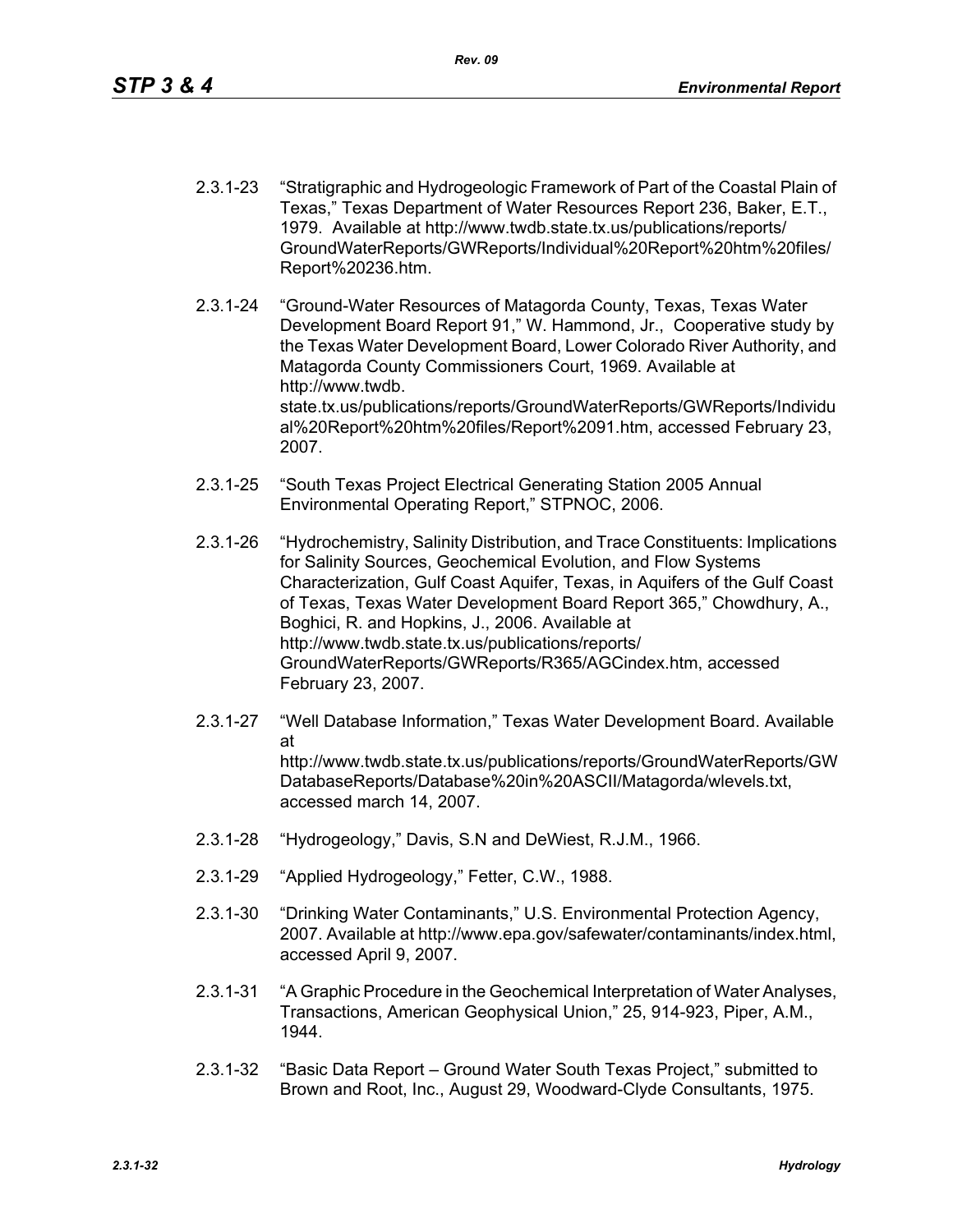- 2.3.1-33 U.S. Environmental Protection Agency Region VI Sole Source Aquifer Map, Available at http://www.epa.gov/region6/6wq/swp/ssa/maps.htm, accessed March 2, 2007.
- 2.3.1-34 U.S. Environmental Protection Agency Safe Drinking Water Information System (SDWIS). Available at http://oaspub.epa.gov/enviro/sdw\_query\_v2.get\_list? wsys\_name=&fac\_search=fac\_beginning&fac\_county=MATAGORDA&po p\_serv=500&pop\_serv=3300&pop\_serv=10000&pop\_serv=100000&pop\_ serv=100001&sys\_status=active&pop\_serv=&wsys\_id=&fac\_state=TX&la st fac\_name=&page=1&query\_results=&total\_rows\_found=, accessed March 15, 2007.
- 2.3.1-35 Texas Water Development Board Water Information Integration and Dissemination (WIID) system. Available at http://wiid.twdb.state.tx.us/, accessed March 20, 2007.
- 2.3.1-36 Coastal Plain/Coastal Bend Groundwater Conservation Districts Database Available at http://www.gis.aecom/cbcpgcd/, accessed March 20, 2007.
- 2.3.1-37 "Historical Water Use Information," Texas Water Development Board. Available at http://www.twdb.state.tx.us/wushistorical/, accessed March 12, 2007.
- 2.3.1-38 "Water Use Projections," Texas Water Development Board. Available at http://www.twdb.state.tx.us/DATA/db07/defaultReadOnly.asp, accessed March 12, 2007.
- 2.3.1-39 "Blessing SE, Texas," 28096-G1-TF-024, DMA 6741 1 SE-SERIES V882, United States Geological Survey, 1995. Available at http://www.tnris.org/ datadownload/quad.jsp?Quad=Blessing%20SE&num=28096-G1.
- 2.3.1-40 ABWR Design Control Document, Tier 2, GE Nuclear Energy, Revision 4.
- 2.3.1-41 River Basin Map of Texas, 1996, Bureau of Economic Geology, The University of Texas at Austin, Texas, 78713.
- 2.3.1-42 Response to Wastewater Discharge Permit Renewal, NPDES Permit # TX0064947. Houston Lighting and Power to USEPA Letter Correspondence. May 21, 1993.
- 2.3.1-43 "Plant Water Balance," Fluor Nuclear Power Calculation No. U7-SITE-G-CALC-DESN-2001.
- 2.3.1-44 "Site Groundwater Use for Construction, Initial Testing, Startup, and Operations," Fluor Nuclear Power Calculation No. U7-SITE-G-CALC-DESN-2002.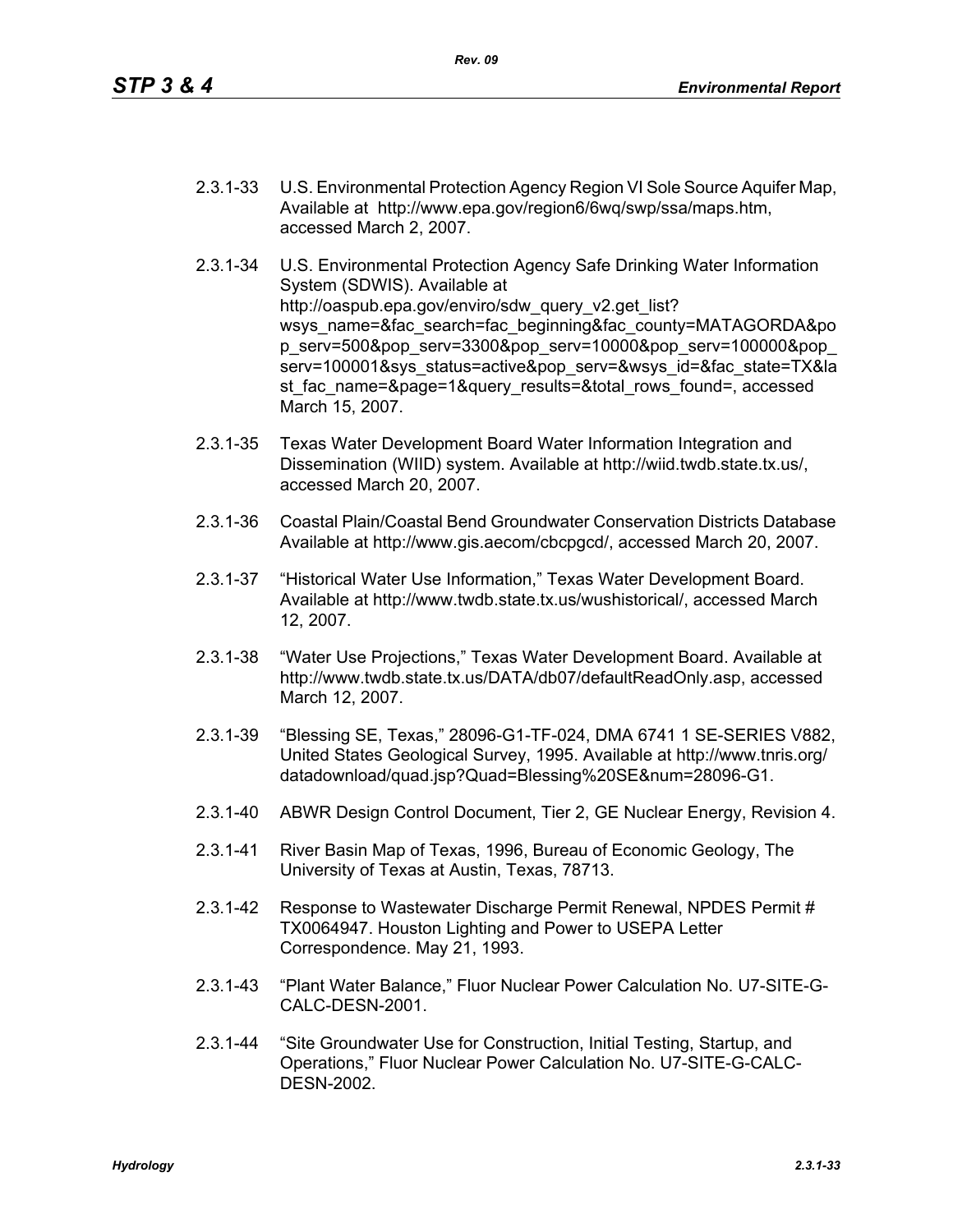| <b>Stream Name</b>      | County                 | Drainage Area<br>(sq. miles) |
|-------------------------|------------------------|------------------------------|
| <b>Beals Creek</b>      | <b>Mitchell County</b> | $9,802$ [1]                  |
| Concho River            | Concho County          | $6,574$ [2]                  |
| San Saba River          | San Baba County        | $3,046$ [3]                  |
| Llano River             | <b>Llano County</b>    | 4,197 [4]                    |
| <b>Pedernales River</b> | <b>Blanco County</b>   | 901                          |
| Pecan Bayou             | Mills County           | 2,073                        |
| <b>Barton Creek</b>     | <b>Travis County</b>   | 215                          |
| <b>Onion Creek</b>      | <b>Travis County</b>   | 321                          |

# **Table 2.3.1-1 Major Freshwater Streams in the Colorado River Basin**

Data in the Table are taken from Reference 2.3.1-6

Notes:

- [1] Of the drainage area, about 7,814 mi<sup>2</sup> is probably not contributing.
- [2] Of the drainage area, about 1,131 mi<sup>2</sup> is probably not contributing.
- [3] Of the drainage area, about 7 mi<sup>2</sup> is probably not contributing.
- $\left[4\right]$  Of the drainage area, about 5 mi<sup>2</sup> is probably not contributing.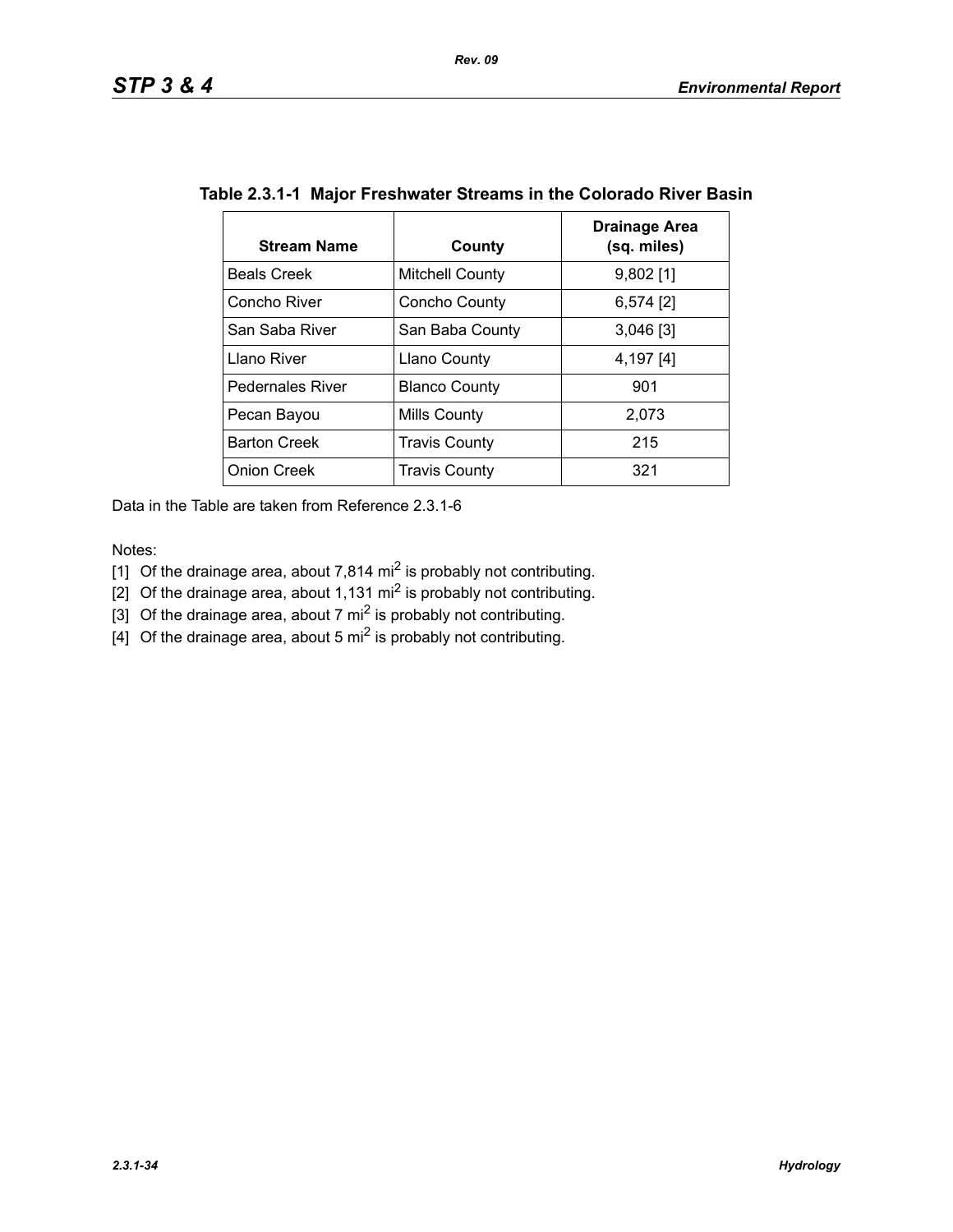1 Mansfield Dam (Marshall Ford Dam)

3 Buchanan Dam

4 Robert Lee Dam

5 OC Fisher Dam (San Angelo Dam)

Brownwood Dam

Thomas Dam (Colorado River Dam)

6 Simon

7 Lake

8 Lake J B

9 Alvin Wirtz Dam

2 Twin Buttes | TX00022 | Middle

|                                                   |               |                                                | Maximum<br>Height | Maximum<br>Storage | Drainage Area | Area<br>Surface | Year<br>Completed | Dam Type      | Dam<br>  Purposes<br> |        |               | Owner |                                                      | Longitude  | Latitude |
|---------------------------------------------------|---------------|------------------------------------------------|-------------------|--------------------|---------------|-----------------|-------------------|---------------|-----------------------|--------|---------------|-------|------------------------------------------------------|------------|----------|
| Dam Name                                          | <b>NID ID</b> | <b>River</b>                                   | ft                | acre-ft            | sq mi         | acre            |                   |               |                       | Hazard | County        | Type  | <b>Owner Name</b>                                    | degrees    | degrees  |
| Mansfield<br>Dam<br>(Marshall<br>Ford Dam)        | TX01087       | Colorado<br>River                              | 278               | 3,223,000          | 38,130        | 18,929          | 1942              | <b>REPGER</b> | IH                    | H.     | Travis        |       | Lower<br>Colorado River<br>Authority                 | -97.9067   | 30.3917  |
| <b>Twin Buttes</b>                                | TX00022       | Middle<br>And South<br>Concho<br><b>Rivers</b> | 134               | 1,087,530          | 2,472         | 32,660          | 1962              | <b>RE</b>     | <b>ICR</b>            | H      | Tom Green   F |       | <b>DOI BR</b>                                        | -100.5333  | 31.3767  |
| Buchanan<br>Dam                                   | TX00989       | Colorado<br>River                              | 146               | 982.000            | 50.1          | 23.060          | 1937              | <b>PGRE</b>   | <b>IH</b>             | H      | <b>Burnet</b> | L     | Lower<br>Colorado River<br>Authority                 | -98.4183   | 30.7517  |
| Robert Lee<br>Dam                                 | TX03517       | Colorado<br>River                              | 140               | 810,000            | 4,140         | 18.000          | 1969              | <b>RE</b>     | R                     | H      | Coke          | L     | Colorado River<br>Municipal<br><b>Water District</b> | $-100.515$ | 31.895   |
| OC Fisher<br>Dam (San<br>Angelo Dam)              | TX00012       | Concho<br>River                                | 128               | 696,300            | 1,511         | 3,854           | 1952              | <b>RE</b>     | ${\sf R}$             | H      | Tom Green   F |       | Corps Of<br>Engineers<br><b>SWF</b>                  | -100.4833  | 31.4667  |
| Simon<br>Freese Dam<br>(Stacy Dam)                | TX06386       | Colorado<br>River                              | 148               | 540,340            | 18.4          | 19,149          | 1989              | <b>RECN</b>   | $\mathsf{R}$          | H      | Coleman       | L     | Colorado River<br>Municipal<br><b>Water District</b> | -99.6683   | 31.4967  |
| Lake<br>Brownwood<br>Dam                          | TX02789       | Pecan<br>Bayou                                 | 120               | 448,200            | 2.4           | 7,300           | 1933              | <b>RE</b>     | $\mathsf{R}$          | H      | <b>Brown</b>  |       | <b>Brown County</b><br>WID No 1                      | $-99.0017$ | 31.8383  |
| Lake J B<br>Thomas Dam<br>(Colorado<br>River Dam) | TX04138       | Colorado<br>River                              | 105               | 360,000            | 3,524         | 7,820           | 1952              | <b>RE</b>     | ${\sf R}$             | H      | Scurry        |       | Colorado River<br>Municipal<br><b>Water District</b> | $-101.135$ | 32.5833  |
| Alvin Wirtz<br>Dam                                | TX00986       | Colorado<br>River                              | 118               | 227,000            | 37.8          | 6.375           | 1951              | <b>RE</b>     | <b>HR</b>             | H      | <b>Burnet</b> |       | Lower<br>Colorado River<br>Authority                 | -98.3383   | 30.555   |

*STP 3 & 4*

2.3.1-35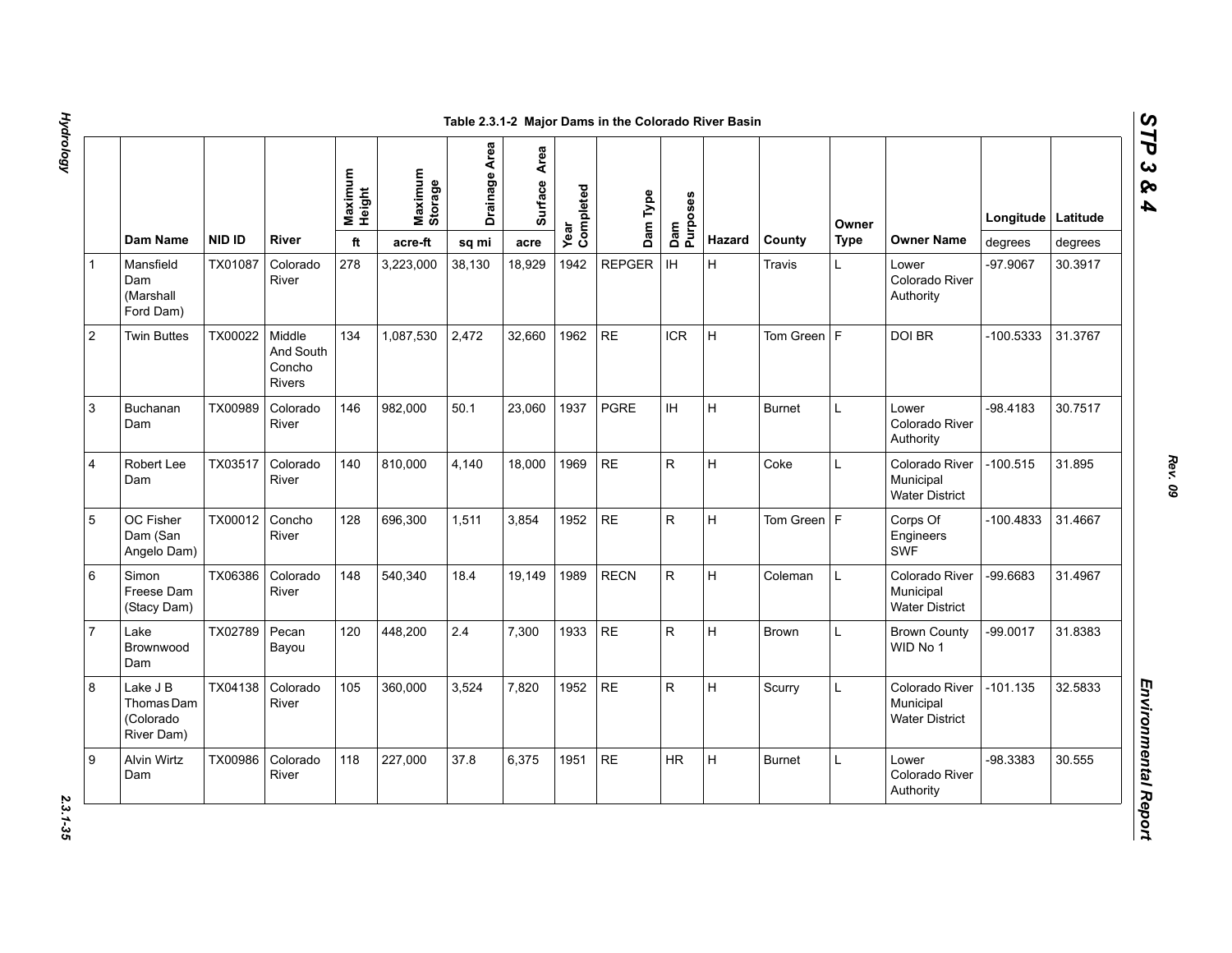|    |                                               |               |                            | Maximum<br>Height | Maximum<br>Storage | Drainage Area | Area<br>Surface | Year<br>Completed | Dam Type    | Purposes                |        |               | Owner       |                                                      | Longitude   Latitude |         |
|----|-----------------------------------------------|---------------|----------------------------|-------------------|--------------------|---------------|-----------------|-------------------|-------------|-------------------------|--------|---------------|-------------|------------------------------------------------------|----------------------|---------|
|    | <b>Dam Name</b>                               | <b>NID ID</b> | River                      | ft                | acre-ft            | sq mi         | acre            |                   |             | Dam                     | Hazard | County        | <b>Type</b> | <b>Owner Name</b>                                    | degrees              | degrees |
| 10 | <b>Brady Dam</b>                              | TX01659       | <b>Brady</b><br>Creek      | 104               | 212,400            | 513           | 2,020           | 1963              | <b>RE</b>   | $\mathsf{R}$            | H      | McCulloch     | L           | City Of Brady                                        | -99.3917             | 31.14   |
| 11 | Natural Dam<br>Salt Lake [1]                  | TX06028       | Sulphur<br>Springs<br>Draw | 47                | 207,265            | 556           | 3,710           | 1989              | <b>RE</b>   | CP                      | H      | Howard        | L           | Colorado River<br>Municipal<br><b>Water District</b> | $-101.625$           | 32.2183 |
| 12 | Coleman<br>Dam                                | TX02152       | Jim Ned<br>Creek           | 92                | 91,680             | 299           | 1.886           | 1966              | <b>RE</b>   | $\overline{\mathsf{R}}$ | H      | Coleman       | L           | City Of<br>Coleman                                   | $-99.465$            | 32.03   |
| 13 | Champion<br>Creek Dam                         | TX01691       | Champion<br>Creek          | 120               | 90,200             | 164           | 1.560           | 1959              | <b>RE</b>   | $\mathsf{R}$            | L      | Mitchell      | U           | <b>TU Electric</b>                                   | $-100.86$            | 32.2817 |
| 14 | Cedar Creek<br>Dam                            | TX04380       | Cedar<br>Creek             | 106               | 88,628             | 6.3           | 2,400           | 1977              | <b>RE</b>   | $\mathsf C$             | Н      | Fayette       | L           | Lower<br>Colorado River<br>Authority                 | $-96.7367$           | 29.915  |
| 15 | Oak Creek<br>Dam                              | TX03516       | Oak Creek 95               |                   | 79,336             | 244           | 2,375           | 1950              | <b>RE</b>   | $\mathsf{C}$            | H      | Coke          | L           | City Of<br>Sweetwater                                | $-100.2667$          | 32.04   |
| 16 | <b>Tom Miller</b><br>Dam                      | TX01086       | Colorado<br>River          | 85                | 73,100             | 26,124        | 1,830           | 1939              | <b>CNPG</b> | <b>HR</b>               | H      | Travis        | L           | City Of Austin                                       | -97.7867             | 30.295  |
| 17 | Colorado<br>City Dam<br>(Morgan<br>Creek Dam) | TX01693       | Morgan<br>Creek            | 85                | 70.700             | 322           | 1.610           | 1949              | <b>RE</b>   | $\mathsf{R}$            | L      | Mitchell      | U           | <b>TU Electric</b>                                   | $-100.9167$          | 32.3183 |
| 18 | Roy Inks<br>Dam                               | TX00988       | Colorado<br>River          | 96                | 63,500             | 32,076        | 803             | 1938              | PG          | <b>HR</b>               | H      | <b>Burnet</b> | L           | Lower<br>Colorado River<br>Authority                 | $-98.385$            | 30.73   |
| 19 | Mitchell<br>County Dam<br>$[1]$               | TX06420       | Beals<br>Creek             | 70                | 50,241             | 15.3          | 1,603           | 1991              | <b>REOT</b> | T                       | S      | Mitchell      | L           | Colorado River<br>Municipal<br><b>Water District</b> | $-101.105$           | 32.24   |
| 20 | <b>Hords Creek</b><br>Dam                     | TX00006       | Hords<br>Creek             | 91                | 49,290             | 48            | 510             | 1948              | <b>RE</b>   | $\mathsf{R}$            | Н      | Coleman       | F           | Corps Of<br>Engineers<br>SWF                         | $-99.5667$           | 31.85   |

*Rev. 09*

**Hydrology** *Hydrology*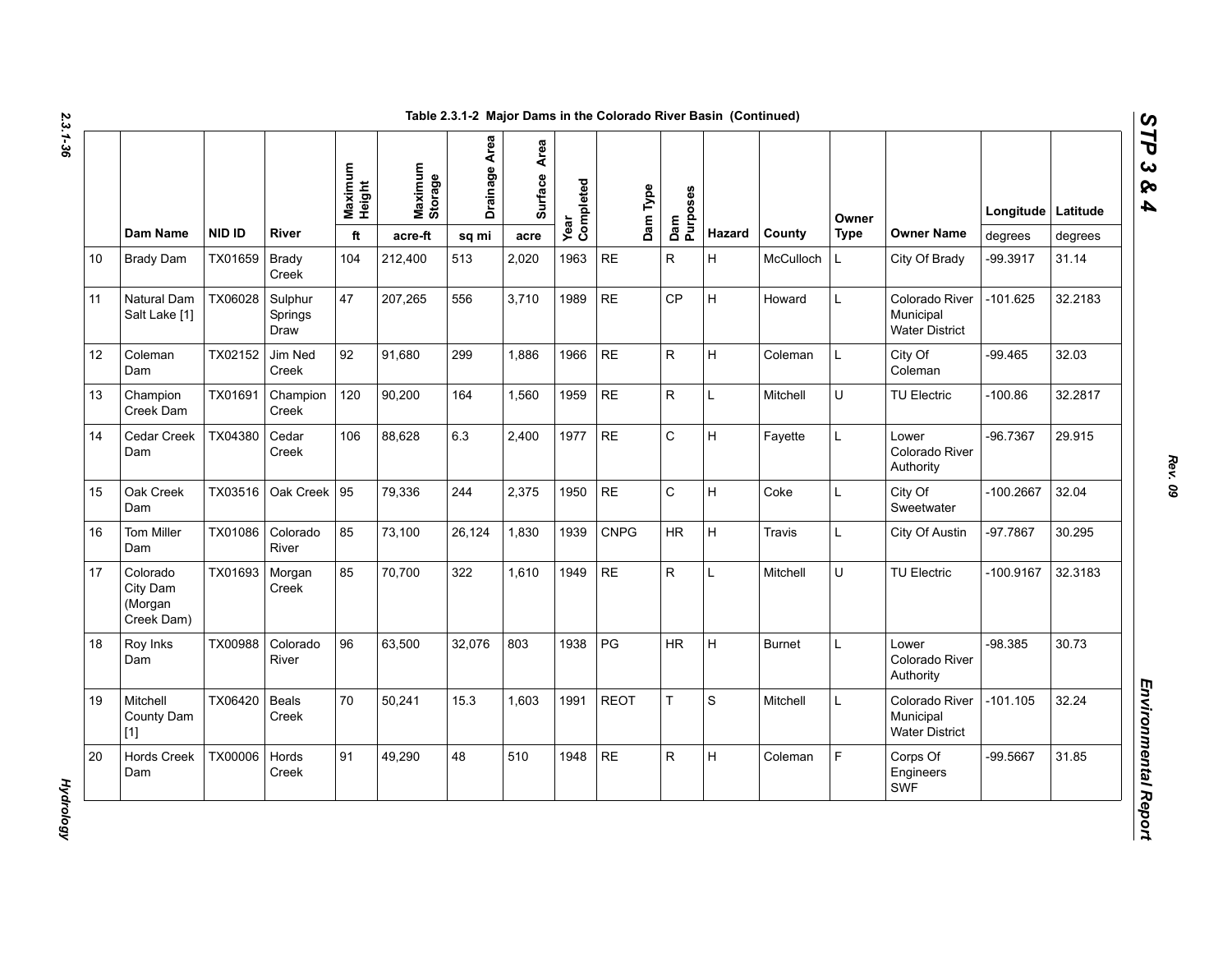|    |                                                                             |         |                                  |                   |                    | Table 2.3.1-2 Major Dams in the Colorado River Basin (Continued) |                 |                   |           |          |                 |              |                |             |                                                      |             |          |
|----|-----------------------------------------------------------------------------|---------|----------------------------------|-------------------|--------------------|------------------------------------------------------------------|-----------------|-------------------|-----------|----------|-----------------|--------------|----------------|-------------|------------------------------------------------------|-------------|----------|
|    |                                                                             |         |                                  | Maximum<br>Height | Maximum<br>Storage | Drainage Area                                                    | Area<br>Surface | Year<br>Completed |           | Dam Type | Dam<br>Purposes |              |                | Owner       |                                                      | Longitude   | Latitude |
|    | Dam Name                                                                    | NID ID  | River                            | ft                | acre-ft            | sq mi                                                            | acre            |                   |           |          |                 | Hazard       | County         | <b>Type</b> | <b>Owner Name</b>                                    | degrees     | degrees  |
| 21 | Decker<br>Creek Dam                                                         | TX01089 | Decker<br>Creek                  | 83                | 45,200             | 9.3                                                              | 1,269           | 1967              | <b>RE</b> |          | $\mathsf{R}$    | H            | <b>Travis</b>  | L           | City Of Austin                                       | -97.5967    | 30.285   |
| 22 | Nasworthy<br>Dam                                                            | TX03139 | South<br>Concho<br>River         | 47                | 42,500             | 3,833                                                            |                 | 1930              | <b>RE</b> |          | ${\sf R}$       | Iн.          | Tom Green L    |             | City Of San<br>Angelo                                | $-100.4783$ | 31.3883  |
| 23 | <b>Ballinger</b><br>Municipal<br>Lake Dam<br>(Lake<br>Moonen<br>Dam)        | TX05952 | Valley<br>Creek                  | 76                | 34,353             |                                                                  | 560             | 1985              | <b>RE</b> |          | ${\sf R}$       | H            | <b>Runnels</b> | L.          | City of<br>Ballinger                                 | -100.0433   | 31.73    |
| 24 | Elm Creek<br>Dam                                                            | TX05776 | Elm Creek                        | 57                | 33,500             | 65.5                                                             | 643             | 1983              | <b>RE</b> |          | ${\sf R}$       | H            | Runnels        | L           | City of Winters                                      | -99.8683    | 31.9383  |
| 25 | Sulphur<br>Springs Draw<br>Dam [1]                                          | TX06482 | Sulphur<br>Springs<br>Draw       | 33                | 20,692             | 258                                                              | 970             | 1993              | <b>RE</b> |          | $\bar{T}$       | S            | Martin         | L           | Colorado River<br>Municipal<br><b>Water District</b> | -101.7486   | 32.3217  |
| 26 | Bastrop Dam                                                                 | TX02718 | Spicer<br>Creek                  | 80                | 16,962             | 8.7                                                              | 244             | 1964              | <b>RE</b> |          | ${\sf R}$       | H            | Bastrop        | L           | Lower<br>Colorado River<br>Authority                 | $-97.2917$  | 30.155   |
| 27 | <b>Upper Pecan</b><br>Bayou WS<br>SCS Site 17<br>Dam<br>(Lake Clyde<br>Dam) | TX02940 | North<br>Prong<br>Pecan<br>Bayou | 63                | 16,550             | 38                                                               | 449             | 1970              | <b>RE</b> |          | $\mathsf{C}$    | S            | Callahan       | L.          | Callahan<br>Divide SWCD                              | $-99.47$    | 32.3133  |
| 28 | <b>Brady Creek</b><br>WS SCS Site<br>17 Dam                                 | TX01677 | South<br>Brady<br>Creek          | 50                | 13,511             | 28.8                                                             | 76              | 1962              | <b>RE</b> |          | $\mathsf{C}$    | $\mathsf{L}$ | McCulloch      | L           | McCulloch<br><b>SWCD</b>                             | -99.5967    | 31.1467  |
| 29 | <b>Brady Creek</b><br>WS SCS Site<br>28 Dam                                 | TX01626 | Fitzgerald<br>Creek              | 42                | 13,042             | 21.88                                                            | 67              | 1957              | <b>RE</b> |          | $\mathsf C$     | $\mathbf{L}$ | Concho         | L           | Concho SWCD                                          | $-99.88$    | 31.1486  |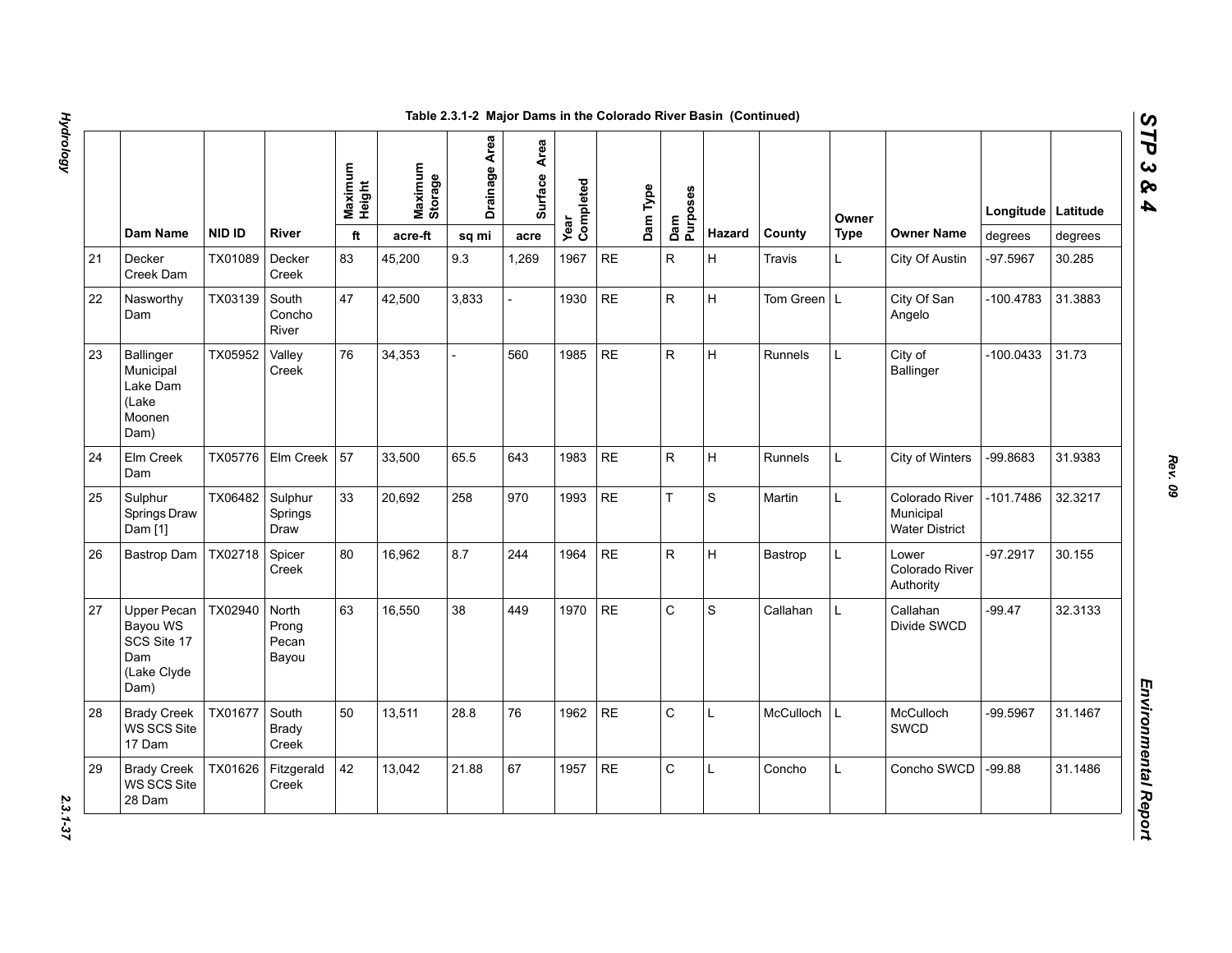| Dam Name<br><b>NID ID</b><br>River<br>Hazard<br>County<br><b>Type</b><br><b>Owner Name</b><br>ft<br>acre-ft<br>degrees<br>sq mi<br>degrees<br>acre<br>$\mathsf C$<br>TX01625 Brady<br>50<br>1958<br>$\sf RE$<br><b>Brady Creek</b><br>11,155<br>22.5<br>L<br>Concho<br>Concho SWCD<br>$-99.975$<br>31.1683<br>L<br>WS SCS Site<br>Creek<br>31 Dam<br>$\mathsf C$<br>TX03245 Elm Creek 41<br>$\sf RE$<br>$\sf H$<br>10,032<br>1945<br>City of Winters<br>-99.8733<br>31.9517<br>Old Lake<br>Runnels<br>$\overline{a}$<br>L<br>$\overline{a}$<br>Winters City<br>Dam |        |  | Maximum<br>Height | Maximum<br>Storage | <b>Drainage Area</b> | Surface Area | Year<br>Completed | Dam Type<br>Dam<br>Purposes |  | Owner | Longitude Latitude |  |
|--------------------------------------------------------------------------------------------------------------------------------------------------------------------------------------------------------------------------------------------------------------------------------------------------------------------------------------------------------------------------------------------------------------------------------------------------------------------------------------------------------------------------------------------------------------------|--------|--|-------------------|--------------------|----------------------|--------------|-------------------|-----------------------------|--|-------|--------------------|--|
|                                                                                                                                                                                                                                                                                                                                                                                                                                                                                                                                                                    |        |  |                   |                    |                      |              |                   |                             |  |       |                    |  |
|                                                                                                                                                                                                                                                                                                                                                                                                                                                                                                                                                                    | $30\,$ |  |                   |                    |                      |              |                   |                             |  |       |                    |  |
|                                                                                                                                                                                                                                                                                                                                                                                                                                                                                                                                                                    | 31     |  |                   |                    |                      |              |                   |                             |  |       |                    |  |
|                                                                                                                                                                                                                                                                                                                                                                                                                                                                                                                                                                    |        |  |                   |                    |                      |              |                   |                             |  |       |                    |  |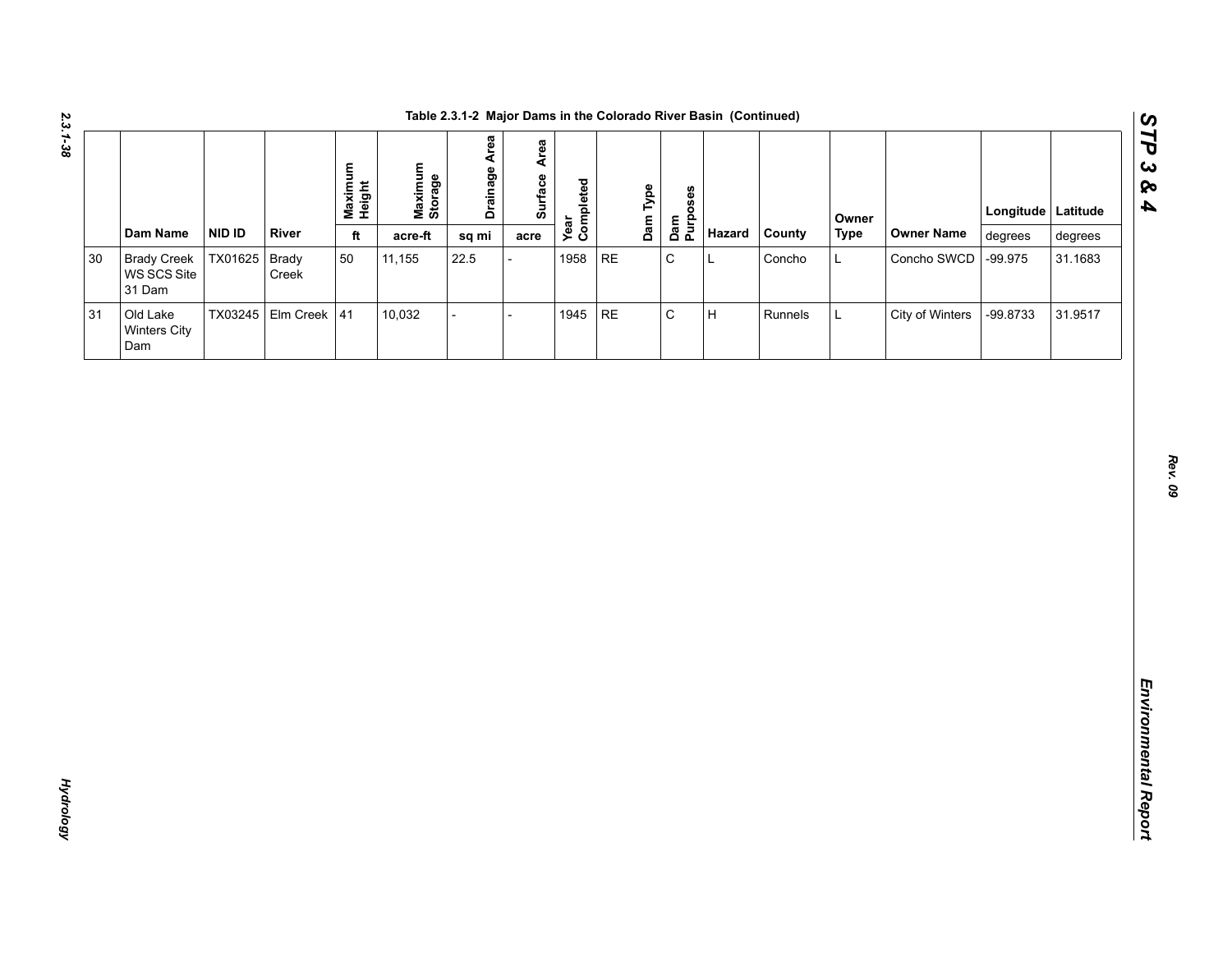| Dam Type (in the        |                                                      |                         |                                                                                             | <b>Downstream Hazard Potential</b>                                                                                             |                                                                            |
|-------------------------|------------------------------------------------------|-------------------------|---------------------------------------------------------------------------------------------|--------------------------------------------------------------------------------------------------------------------------------|----------------------------------------------------------------------------|
| order of<br>importance) | Dam Purpose                                          | <b>Owner Type</b>       |                                                                                             | Potential hazard to the downstream area resulting from failure or misoperation of the dam or facilities:                       |                                                                            |
| RE - Earth              | I - Irrigation                                       | F - Federal             | $L - Low$                                                                                   | S - Significant                                                                                                                | H - High                                                                   |
| ER - Rockfill           | H - Hydroelectric                                    | S - State               | Dams assigned the low<br>hazard potential                                                   | Dams assigned the significant hazard<br>potential classification are those dams                                                | Dams assigned the high<br>hazard potential                                 |
| PG - Gravity            | C - Flood Control<br>and Storm Water<br>Management   | L - Local<br>Government | classification are those<br>where failure or misoperation<br>results in no probable loss of | where failure or misoperation results in no<br>probable loss of human life but can cause<br>economic loss, environment damage, | classification are those<br>where failure or<br>misoperation will probably |
| <b>CB</b> - Buttress    | N - Navigation                                       | U - Public Utility      | human life and low economic<br>and/or environmental losses.                                 | disruption of lifeline facilities, or impact<br>other concerns. Significant hazard                                             | cause loss of human life.                                                  |
| VA - Arch               | S - Water Supply                                     | P - Private             | Losses are principally limited                                                              | potential classification dams are often                                                                                        |                                                                            |
| MV - Multi-Arch         | R - Recreation                                       |                         | to the owner's property                                                                     | located in predominantly rural or<br>agricultural areas but could be located in                                                |                                                                            |
| CN - Concrete           | P - Fire Protection,<br>Stock, Or Small<br>Farm Pond |                         |                                                                                             | areas with population and significant<br>infrastructure                                                                        |                                                                            |
| MS - Masonry            | F - Fish and<br><b>Wildlife Pond</b>                 |                         |                                                                                             |                                                                                                                                | Economic,                                                                  |
| ST - Stone              | D - Debris Control                                   |                         | <b>Hazard Potential</b><br><b>Classification</b>                                            | <b>Loss of Human Life</b>                                                                                                      | <b>Environmental, Lifeline</b><br><b>Losses</b>                            |
| TC - Timber Crib        | T - Tailings                                         |                         | Low                                                                                         | None expected                                                                                                                  | Low and generally limited to                                               |
| OT - Other              | O - Other                                            |                         |                                                                                             |                                                                                                                                | owner                                                                      |
|                         |                                                      |                         | Significant                                                                                 | None expected                                                                                                                  | Yes                                                                        |
|                         |                                                      |                         |                                                                                             |                                                                                                                                | Yes (but not necessary)                                                    |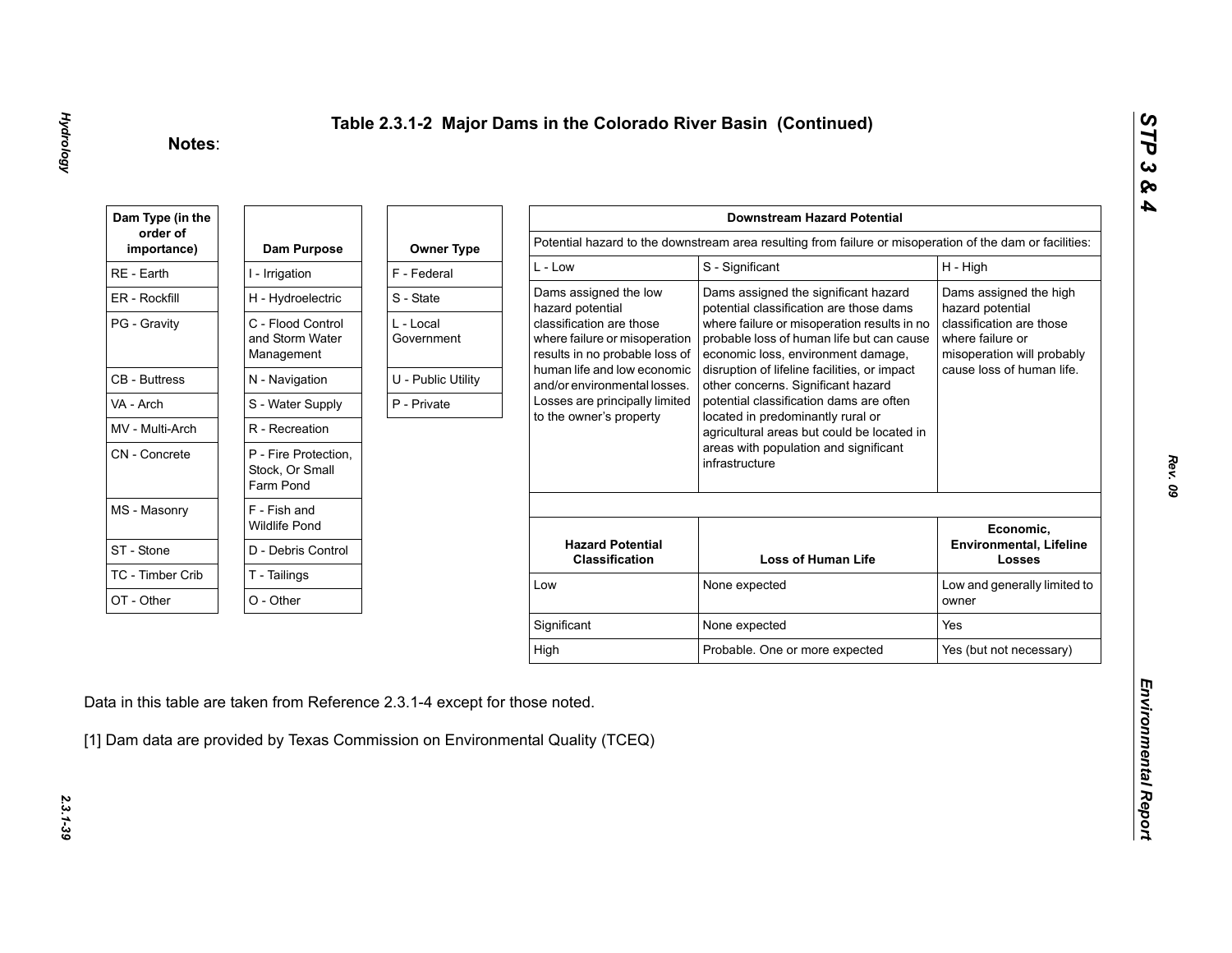|              |                                                    | Location        |               |          |                                                                                     | <b>Drainage Area</b>                                                                                                                           | Period of                  |                        |                | <b>Historical Annual Flow Rate</b><br>(cfs) |             |
|--------------|----------------------------------------------------|-----------------|---------------|----------|-------------------------------------------------------------------------------------|------------------------------------------------------------------------------------------------------------------------------------------------|----------------------------|------------------------|----------------|---------------------------------------------|-------------|
| Gauge<br>No. | Gauge<br><b>Name</b>                               | (river<br>mile) | Longitud<br>е | Latitude | County                                                                              | (square mile)<br>[1]                                                                                                                           | Record<br><b>From Year</b> | Years of<br>Record [2] | <b>Maximum</b> | <b>Minimum</b>                              | <b>Mean</b> |
| 08158000     | Austin                                             | 290.3           | 97.694        | 30.244   | <b>Travis</b>                                                                       | 39,009                                                                                                                                         | 1898                       | 106                    | 7,535          | 590                                         | 2,168       |
| 08159200     | Bastrop                                            | 236.6           | 97.319        | 30.104   | Bastrop                                                                             | 39,979                                                                                                                                         | 1960                       | 44                     | 9,073          | 828                                         | 2,227       |
| 08159500     | Smithville                                         | 212.1           | 97.161        | 30.013   | Bastrop                                                                             | 40,371                                                                                                                                         | 1930                       | 74                     | 6,780          | 794                                         | 2,654       |
| 08160400     | LaGrange                                           | 177             | 96.904        | 29.912   | Fayette                                                                             | 40,874                                                                                                                                         | 1988                       | 16                     | 9,913          | 930                                         | 2,662       |
| 08161000     | Columbus                                           | 135.1           | 96.537        | 29.706   | Colorado                                                                            | 41,640                                                                                                                                         | 1916                       | 88                     | 10,810         | 653                                         | 3,100       |
| 08162000     | Wharton                                            | 66.6            | 96.104        | 29.309   | Wharton                                                                             | 42,003                                                                                                                                         | 1939                       | 65                     | 11,120         | 615                                         | 2,740       |
| 08162500     | <b>Bay City</b>                                    | 32.5            | 96.012        | 28.974   | Matagorda                                                                           | 42,240                                                                                                                                         | 1948                       | 56                     | 14,270         | 375                                         | 2,628       |
| NOTES:       | Data in this table is taken from Reference 2.3.1-6 |                 |               |          | [1] All drainage areas include 11,403 square miles of probably noncontributing area | [2] All gauges listed in the table are currently active, and "years of record" is counted from the beginning year up to the water year of 2004 |                            |                        |                |                                             |             |
|              |                                                    |                 |               |          |                                                                                     |                                                                                                                                                |                            |                        |                |                                             |             |
|              |                                                    |                 |               |          |                                                                                     |                                                                                                                                                |                            |                        |                |                                             |             |
|              |                                                    |                 |               |          |                                                                                     |                                                                                                                                                |                            |                        |                |                                             |             |
|              |                                                    |                 |               |          |                                                                                     |                                                                                                                                                |                            |                        |                |                                             |             |
|              |                                                    |                 |               |          |                                                                                     |                                                                                                                                                |                            |                        |                |                                             |             |
|              |                                                    |                 |               |          |                                                                                     |                                                                                                                                                |                            |                        |                |                                             |             |
|              |                                                    |                 |               |          |                                                                                     |                                                                                                                                                |                            |                        |                |                                             |             |
|              |                                                    |                 |               |          |                                                                                     |                                                                                                                                                |                            |                        |                |                                             |             |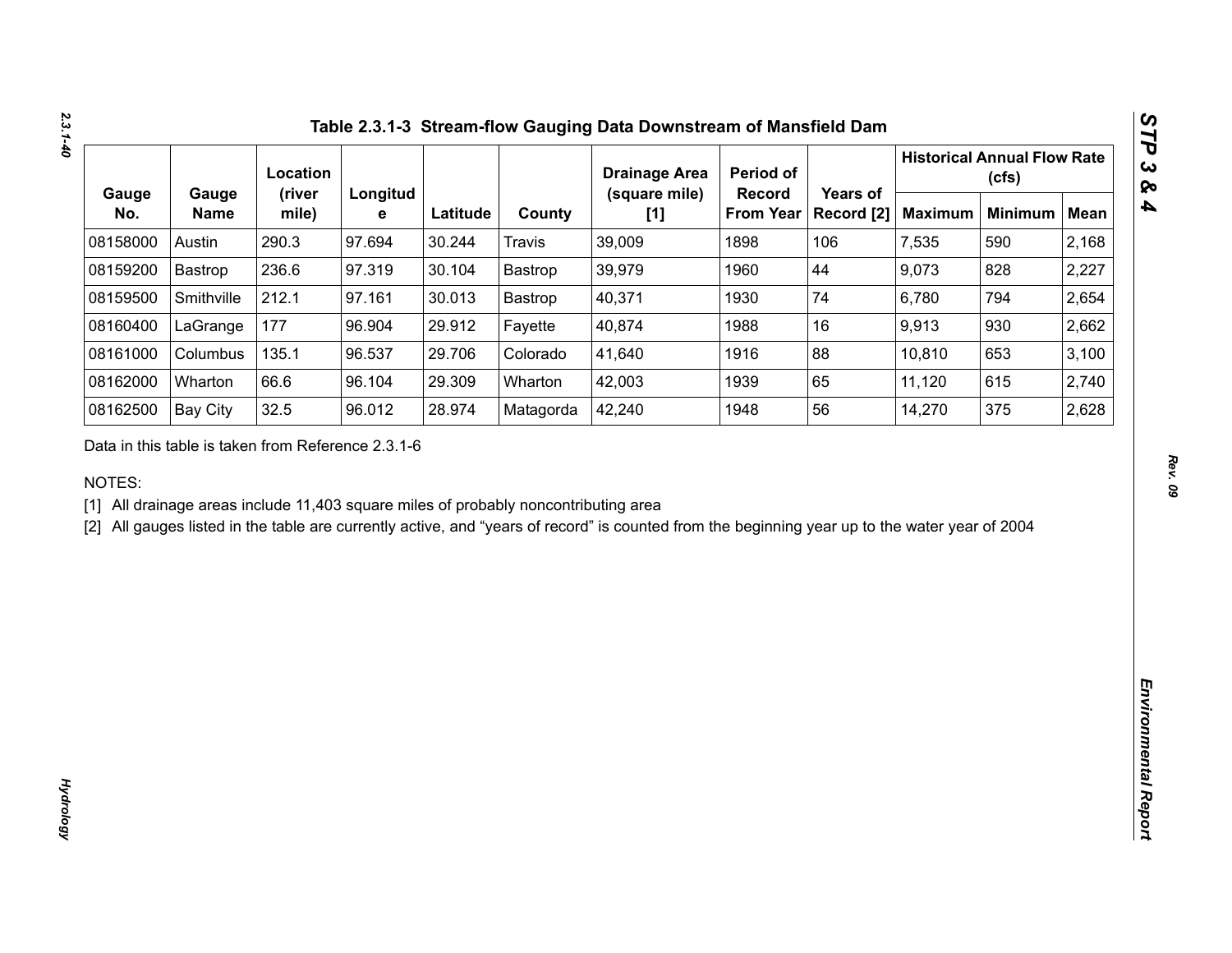| Day of                  |       |       |       |       |            | Daily mean values (cfs) |       |     |       |       |            |            |
|-------------------------|-------|-------|-------|-------|------------|-------------------------|-------|-----|-------|-------|------------|------------|
| month                   | Jan   | Feb   | Mar   | Apr   | <b>May</b> | Jun                     | Jul   | Aug | Sep   | Oct   | <b>Nov</b> | <b>Dec</b> |
| 1                       | 2,780 | 1,830 | 3,340 | 2,240 | 3,850      | 3,940                   | 2,560 | 976 | 1,660 | 1,110 | 3,120      | 2,360      |
| $\overline{2}$          | 2,830 | 1,980 | 3,240 | 2,090 | 3,700      | 4,060                   | 2,500 | 950 | 1,840 | 1,050 | 3,470      | 2,300      |
| 3                       | 2,660 | 2,120 | 3,060 | 2,180 | 2,940      | 4,390                   | 2,340 | 962 | 1,800 | 1,030 | 2,900      | 2,500      |
| $\overline{\mathbf{4}}$ | 2,460 | 2,290 | 2,940 | 2,390 | 3,110      | 4,920                   | 2,220 | 972 | 1,340 | 967   | 2,550      | 2,340      |
| $\sqrt{5}$              | 2,250 | 2,730 | 3,010 | 2,640 | 3,450      | 4,820                   | 2,120 | 981 | 1,160 | 1,020 | 2,500      | 2,370      |
| $\,6\,$                 | 2,160 | 3,280 | 3,050 | 2,680 | 3,500      | 4,270                   | 2,200 | 947 | 1,210 | 1,070 | 2,790      | 2,370      |
| $\overline{7}$          | 2,300 | 3,540 | 3,110 | 2,620 | 3,530      | 4,380                   | 2,160 | 900 | 1,380 | 1,180 | 2,890      | 2,220      |
| $\bf 8$                 | 2,440 | 3,390 | 3,170 | 2,660 | 3,110      | 4,550                   | 2,160 | 877 | 1,350 | 1,530 | 2,680      | 2,190      |
| $\boldsymbol{9}$        | 2,540 | 3,420 | 3,120 | 2,640 | 3,050      | 4,600                   | 2,170 | 834 | 1,240 | 1,610 | 2,280      | 2,020      |
| 10 <sup>1</sup>         | 2,600 | 3,190 | 2,880 | 2,640 | 2,700      | 4,190                   | 2,190 | 856 | 1,230 | 1,780 | 2,130      | 1,890      |
| 11                      | 2,680 | 2,890 | 2,690 | 2,770 | 2,880      | 3,720                   | 2,330 | 847 | 1,630 | 1,880 | 2,220      | 2,040      |
| 12                      | 2,760 | 3,300 | 2,710 | 2,740 | 3,150      | 3,970                   | 2,660 | 834 | 2,070 | 2,160 | 2,180      | 2,300      |
| 13                      | 2,890 | 3,530 | 2,740 | 2,700 | 3,520      | 4,990                   | 2,620 | 816 | 2,390 | 2,260 | 2,370      | 2,550      |
| 14                      | 2,850 | 3,260 | 2,750 | 2,580 | 3,770      | 5,610                   | 2,150 | 750 | 2,680 | 2,580 | 2,880      | 2,450      |
| 15                      | 2,540 | 3,150 | 2,870 | 2,380 | 3,750      | 5,710                   | 2,040 | 750 | 3,110 | 2,920 | 2,990      | 2,210      |
| 16                      | 2,250 | 3,210 | 3,110 | 2,590 | 4,030      | 5,370                   | 2,240 | 790 | 2,570 | 2,860 | 2,750      | 2,220      |
| 17                      | 2,100 | 3,300 | 3,170 | 2,690 | 4,290      | 4,560                   | 2,140 | 768 | 1,890 | 2,910 | 2,530      | 2,450      |
| 18                      | 2,200 | 3,350 | 3,120 | 3,110 | 4,160      | 4,450                   | 1,900 | 741 | 1,530 | 3,430 | 2,300      | 2,610      |
| 19                      | 2,380 | 3,020 | 3,120 | 3,290 | 4,440      | 4,530                   | 1,730 | 760 | 1,790 | 4,610 | 2,350      | 2,730      |
| 20                      | 2,770 | 2,700 | 2,910 | 3,080 | 4,440      | 4,440                   | 1,680 | 693 | 2,130 | 4,680 | 2,680      | 2,260      |
| 21                      | 3,280 | 2,580 | 2,670 | 3,210 | 3,980      | 4,380                   | 1,590 | 689 | 2,110 | 4,150 | 2,610      | 2,060      |
| 22                      | 3,340 | 3,340 | 2,710 | 3,140 | 3,610      | 4,070                   | 1,460 | 692 | 2,140 | 3,720 | 2,620      | 2,200      |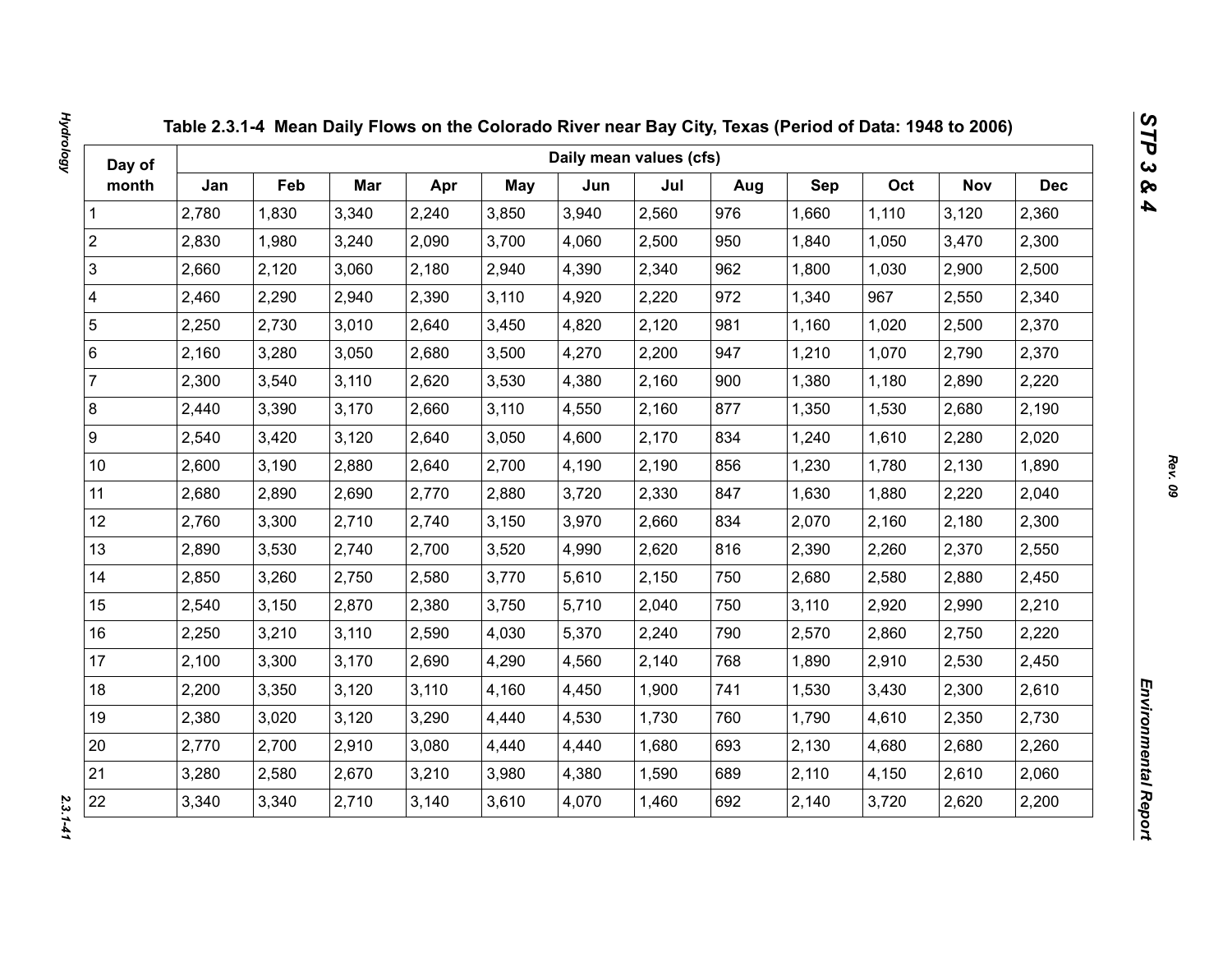| Day of                    |       |       |       |       |       | Daily mean values (cfs) |       |       |            |       |       |            |
|---------------------------|-------|-------|-------|-------|-------|-------------------------|-------|-------|------------|-------|-------|------------|
| month                     | Jan   | Feb   | Mar   | Apr   | May   | Jun                     | Jul   | Aug   | <b>Sep</b> | Oct   | Nov   | <b>Dec</b> |
| 23                        | 3,240 | 3,990 | 2,550 | 3,100 | 4,040 | 3,430                   | 1,360 | 707   | 2,240      | 3,440 | 2,890 | 2,380      |
| 24                        | 2,980 | 4,280 | 2,790 | 2,790 | 4,000 | 3,310                   | 1,330 | 726   | 1,930      | 3,760 | 3,110 | 2,760      |
| 25                        | 2,850 | 4,540 | 2,920 | 2,410 | 4,020 | 3,590                   | 1,280 | 732   | 1,550      | 3,420 | 3,320 | 3,240      |
| 26                        | 2,470 | 4,500 | 2,920 | 2,400 | 3,680 | 4,600                   | 1,390 | 755   | 1,370      | 3,040 | 3,640 | 3,270      |
| 27                        | 2,370 | 4,260 | 2,450 | 3,010 | 3,490 | 4,430                   | 1,370 | 745   | 1,560      | 2,890 | 3,910 | 3,050      |
| 28                        | 2,330 | 3,740 | 2,230 | 3,130 | 3,680 | 3,490                   | 1,260 | 734   | 1,550      | 2,270 | 3,690 | 2,790      |
| 29                        | 2,220 | 3,540 | 2,290 | 2,940 | 3,930 | 2,910                   | 1,130 | 793   | 1,170      | 2,190 | 2,620 | 2,720      |
| 30                        | 2,060 |       | 2,460 | 3,080 | 3,870 | 2,610                   | 1,050 | 924   | 1,010      | 2,120 | 2,500 | 2,570      |
| 31                        | 1,910 |       | 2,420 |       | 3,760 |                         | 1,010 | 1,370 |            | 2,550 |       | 2,640      |
| Source: Reference 2.3.1-7 |       |       |       |       |       |                         |       |       |            |       |       |            |
|                           |       |       |       |       |       |                         |       |       |            |       |       |            |

*Hydrology* 

**Hydrology**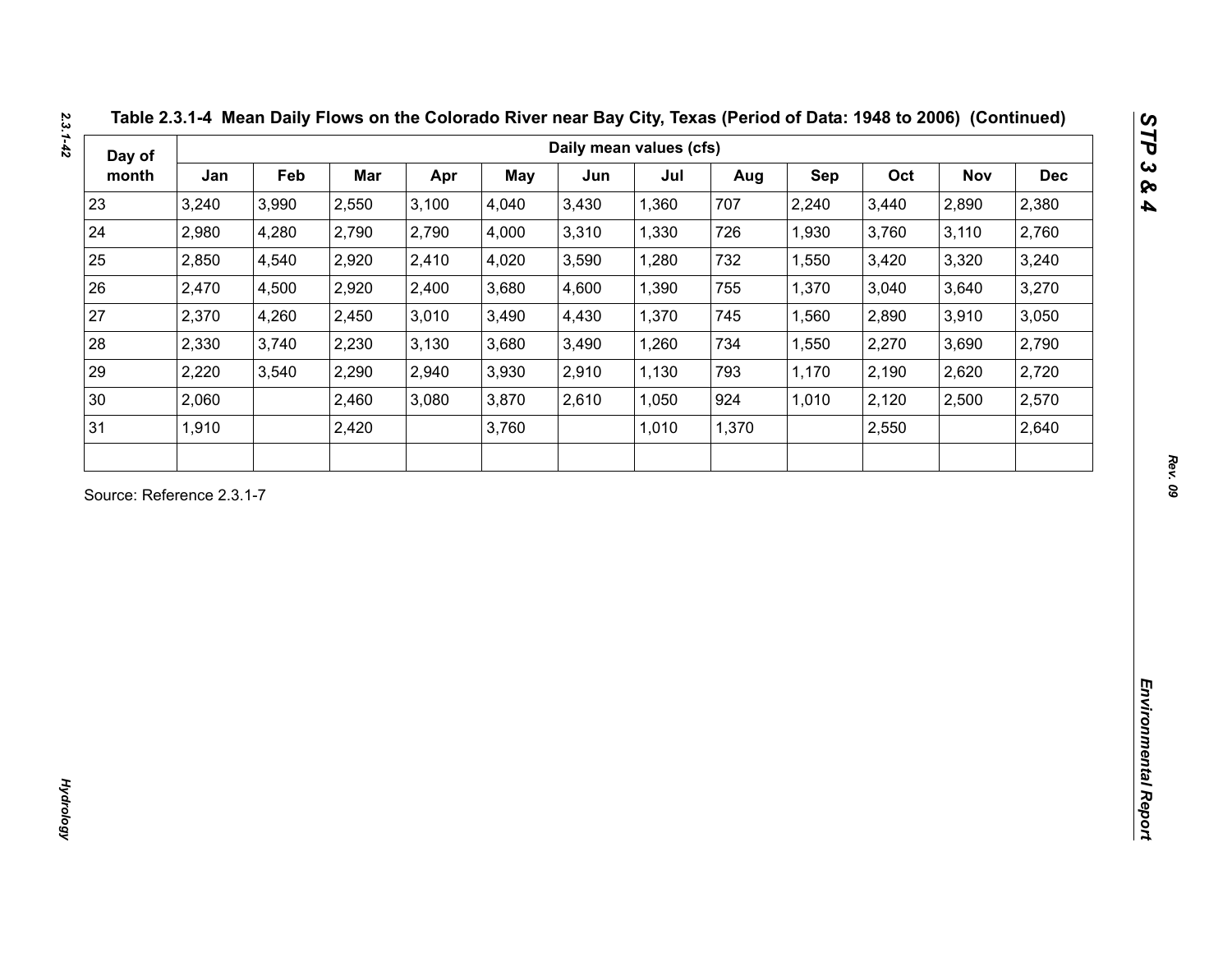|      |        |        |       |        |        |        | Monthly mean flows (cfs) |        |            |        |            |            |
|------|--------|--------|-------|--------|--------|--------|--------------------------|--------|------------|--------|------------|------------|
| Year | Jan    | Feb    | Mar   | Apr    | May    | Jun    | Jul                      | Aug    | <b>Sep</b> | Oct    | <b>Nov</b> | <b>Dec</b> |
| 1948 |        |        |       |        | 1,009  | 325.9  | 599.4                    | 637.1  | 928.4      | 875.3  | 894.5      | 794.5      |
| 1949 | 942.8  | 2,850  | 2,093 | 6,018  | 1,457  | 889.4  | 935.8                    | 525.5  | 1,115      | 4,507  | 1,635      | 2,530.     |
| 1950 | 1,908  | 3,713  | 1,167 | 2,626  | 1,476  | 3,532  | 815.5                    | 341.3  | 1,357      | 691.7  | 680.1      | 788.2      |
| 1951 | 841.0  | 1,045  | 528.8 | 294.5  | 446.3  | 1,489  | 71.4                     | 298.9  | 1,289      | 634.7  | 439.5      | 405.8      |
| 1952 | 344.0  | 449.6  | 344.7 | 979.2  | 1,830. | 453.7  | 503.1                    | 235.5  | 763.3      | 389.8  | 622.1      | 1,940.     |
| 1953 | 1,374  | 1,612  | 714.1 | 458.0  | 4,924  | 177.9  | 619.1                    | 897.6  | 1,508      | 1,315  | 883.9      | 1,625      |
| 1954 | 784.4  | 402.8  | 260.3 | 383.7  | 676.1  | 221.9  | 193.2                    | 545.4  | 474.1      | 453.2  | 378.5      | 362.0      |
| 1955 | 485.3  | 1,646  | 295.9 | 436.0  | 1,418  | 2,640. | 1,511                    | 1,541. | 1,073      | 2,508  | 1,793      | 898.4      |
| 1956 | 496.9  | 993.9  | 388.0 | 472.4  | 886.3  | 814.6  | 164.2                    | 367.2  | 313.6      | 285.9  | 225.5      | 296.8      |
| 1957 | 249.2  | 347.6  | 2,037 | 5,027  | 27,750 | 24,560 | 4,058                    | 1,757  | 4,975      | 12,820 | 8,559      | 6,173      |
| 1958 | 6,146  | 9,910. | 7,537 | 5,050. | 5,611  | 3,544  | 3,412                    | 2,080. | 3,804      | 2,330. | 2,609      | 1,035      |
| 1959 | 1,231  | 3,675  | 1,348 | 7,564  | 2,926  | 1,500. | 844.0                    | 2,506  | 2,575      | 10,410 | 6,010.     | 4,408      |
| 1960 | 4,205  | 4,954  | 3,693 | 3,829  | 5,898  | 8,909  | 2,566                    | 1,949  | 1,113      | 4,944  | 7,059      | 3,708      |
| 1961 | 4,849  | 8,289  | 4,682 | 3,672  | 1,877  | 8,613  | 7,675                    | 2,876  | 11,160     | 1,736  | 4,713      | 3,580.     |
| 1962 | 2,672  | 1,058  | 699.6 | 562.4  | 341.2  | 1,183  | 582.5                    | 274.5  | 888.3      | 813.0  | 680.9      | 1,358      |
| 1963 | 979.0  | 1,637  | 577.1 | 387.3  | 355.5  | 384.2  | 635.8                    | 313.0  | 393.0      | 351.7  | 317.8      | 342.5      |
| 1964 | 257.5  | 482.2  | 800.0 | 125.0  | 226.8  | 504.6  | 115.3                    | 114.1  | 878.1      | 765.9  | 694.6      | 572.8      |
| 1965 | 2,233  | 4,850. | 773.8 | 367.6  | 6,250. | 6,364  | 1,369                    | 189.0  | 447.1      | 1,018  | 3,464      | 4,101      |
| 1966 | 1,890. | 1,966  | 1,556 | 2,154  | 6,532  | 1,129  | 427.9                    | 583.0  | 93.9       | 588.1  | 850.6      | 296.7      |
| 1967 | 269.8  | 246.4  | 257.4 | 323.6  | 452.6  | 294.4  | 1.00                     | 311.4  | 2,675      | 1,101  | 1,329      | 676.5      |
| 1968 | 8,228  | 6,700. | 5,908 | 6,859  | 10,130 | 12,050 | 3,375                    | 739.0  | 1,907      | 764.0  | 626.7      | 2,456      |
| 1969 | 879.2  | 4,002  | 3,773 | 4,274  | 5,566  | 901.8  | 371.3                    | 200.0  | 326.2      | 1,480. | 3,614      | 2,680.     |

 $2.3.1 - 4.3$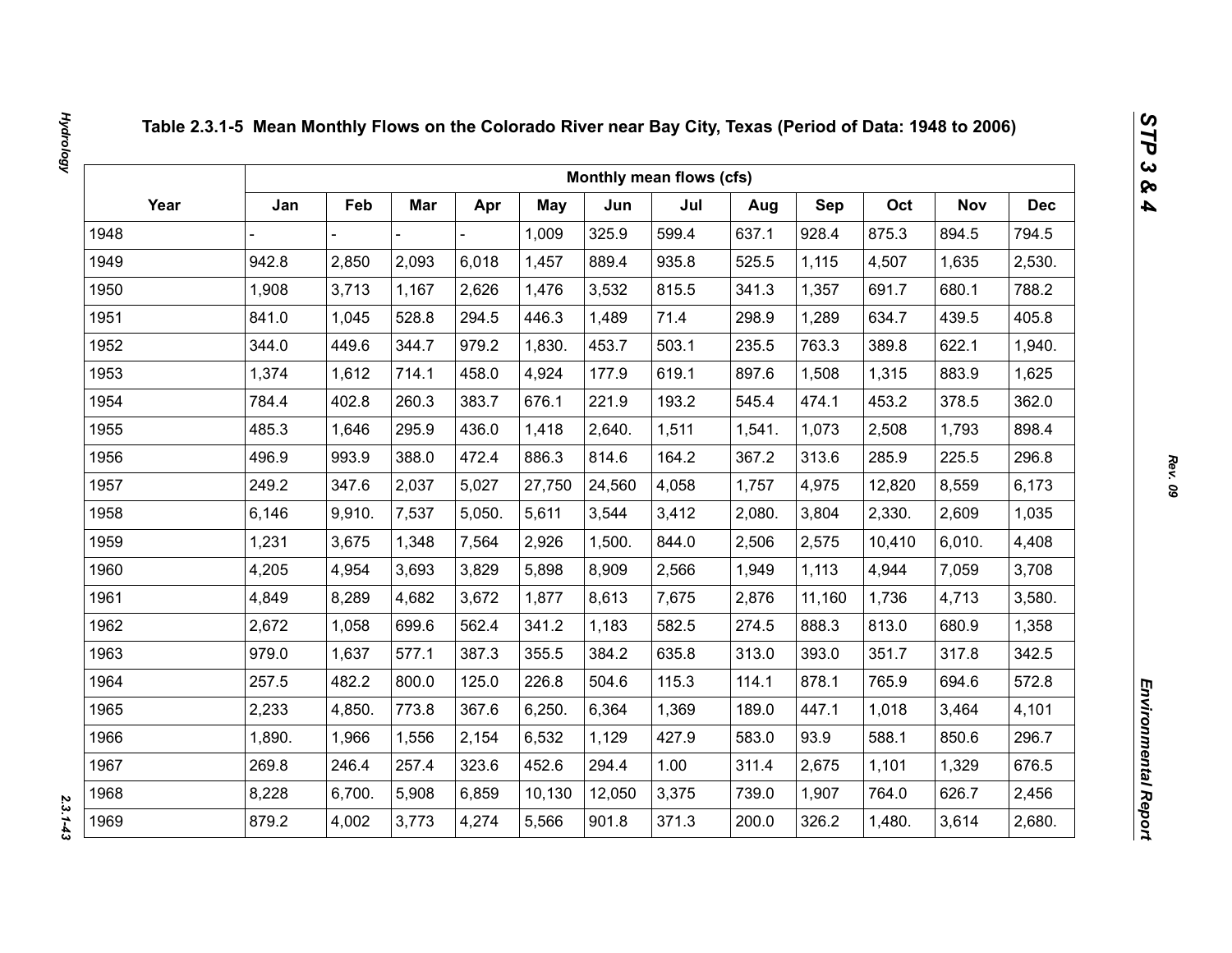|      |        |        |       |        |        |        | Monthly mean flows (cfs) |       |       |        |            |            |
|------|--------|--------|-------|--------|--------|--------|--------------------------|-------|-------|--------|------------|------------|
| Year | Jan    | Feb    | Mar   | Apr    | May    | Jun    | Jul                      | Aug   | Sep   | Oct    | <b>Nov</b> | <b>Dec</b> |
| 1970 | 2,800. | 3,238  | 7,371 | 5,460. | 6,987  | 4,276  | 2,139                    | 887.9 | 1,341 | 3,801  | 703.1      | 458.5      |
| 1971 | 592.2  | 342.5  | 282.7 | 559.0  | 533.4  | 155.5  | 280.6                    | 795.3 | 2,592 | 1,684  | 3,462      | 4,883      |
| 1972 | 1,907  | 1,530. | 747.9 | 353.2  | 4,537  | 850.6  | 923.9                    | 310.7 | 425.5 | 766.7  | 889.2      | 498.3      |
| 1973 | 1,727  | 2,727  | 3,638 | 5,810. | 2,428  | 8,229  | 877.9                    | 1,431 | 2,916 | 8,905  | 2,676      | 2,460.     |
| 1974 | 6,414  | 1,898  | 1,231 | 908.8  | 2,437  | 817.0  | 571.1                    | 1,088 | 7,521 | 4,549  | 13,470     | 5,084      |
| 1975 | 3,441  | 7,820. | 3,765 | 2,708  | 13,140 | 10,050 | 4,447                    | 1,388 | 787.6 | 908.6  | 26.3       | 1,009      |
| 1976 | 679.8  | 462.7  | 528.5 | 3,941  | 3,922  | 2,255  | 4,164                    | 1,275 | 1,303 | 2,507  | 2,814      | 7,003      |
| 1977 | 2,169  | 5,394  | 1,754 | 13,410 | 7,448  | 3,135  | 910.2                    | 489.1 | 935.1 | 536.7  | 826.1      | 536.3      |
| 1978 | 1,007  | 1,169  | 400.5 | 809.7  | 328.8  | 1,006  | 673.5                    | 451.7 | 2,733 | 545.0  | 1,222      | 770.1      |
| 1979 | 4,633  | 3,838  | 2,045 | 3,806  | 6,679  | 6,579  | 1,905                    | 877.2 | 3,956 | 594.3  | 484.3      | 540.7      |
| 1980 | 1,708  | 1,013  | 739.8 | 939.9  | 3,121  | 444.6  | 634.9                    | 349.4 | 625.2 | 787.4  | 723.5      | 885.8      |
| 1981 | 974.1  | 732.4  | 2,285 | 1,457  | 1,952  | 16,580 | 4,606                    | 839.6 | 4,463 | 2,223  | 7,674      | 1,617      |
| 1982 | 1,052  | 1,472  | 1,206 | 1,474  | 7,430. | 1,147  | 1,853                    | 876.2 | 729.8 | 658.6  | 1,019      | 760.9      |
| 1983 | 869.9  | 3,082  | 3,599 | 783.2  | 2,818  | 869.9  | 1,770.                   | 902.8 | 2,444 | 1,523  | 881.7      | 641.5      |
| 1984 | 949.0  | 520.1  | 284.0 | 232.3  | 869.0  | 459.3  | 589.9                    | 405.4 | 520.7 | 4,810. | 1,272      | 1,261      |
| 1985 | 1,979  | 2,052  | 3,955 | 2,652  | 953.3  | 1,799  | 986.7                    | 408.8 | 550.5 | 1,408  | 4,370.     | 2,738      |
| 1986 | 1,710. | 1,208  | 918.3 | 419.4  | 2,804  | 4,216  | 924.6                    | 688.3 | 1,375 | 4,545  | 5,594      | 10,260     |
| 1987 | 6,866  | 5,326  | 6,758 | 2,751  | 2,261  | 30,360 | 5,321                    | 1,646 | 2,025 | 1,658  | 1,510.     | 1,241      |
| 1988 | 896.2  | 572.6  | 2,327 | 650.3  | 501.8  | 637.1  | 464.5                    | 750.1 | 427.5 | 606.8  | 385.0      | 382.7      |
| 1989 | 1,446  | 1,009  | 691.5 | 655.7  | 1,730  | 1,064  | 553.3                    | 495.6 | 270.0 | 253.7  | 377.8      | 292.5      |
| 1990 | 301.7  | 632.6  | 505.1 | 1,009  | 1,391  | 290.4  | 656.8                    | 259.5 | 547.7 | 368.6  | 423.4      | 321.4      |
| 1991 | 6,215  | 2,923  | 1,402 | 6,727  | 2,353  | 855.2  | 1,412                    | 644.6 | 1,101 | 711.8  | 665.5      | 16,200     |

**Hydrology** *Hydrology*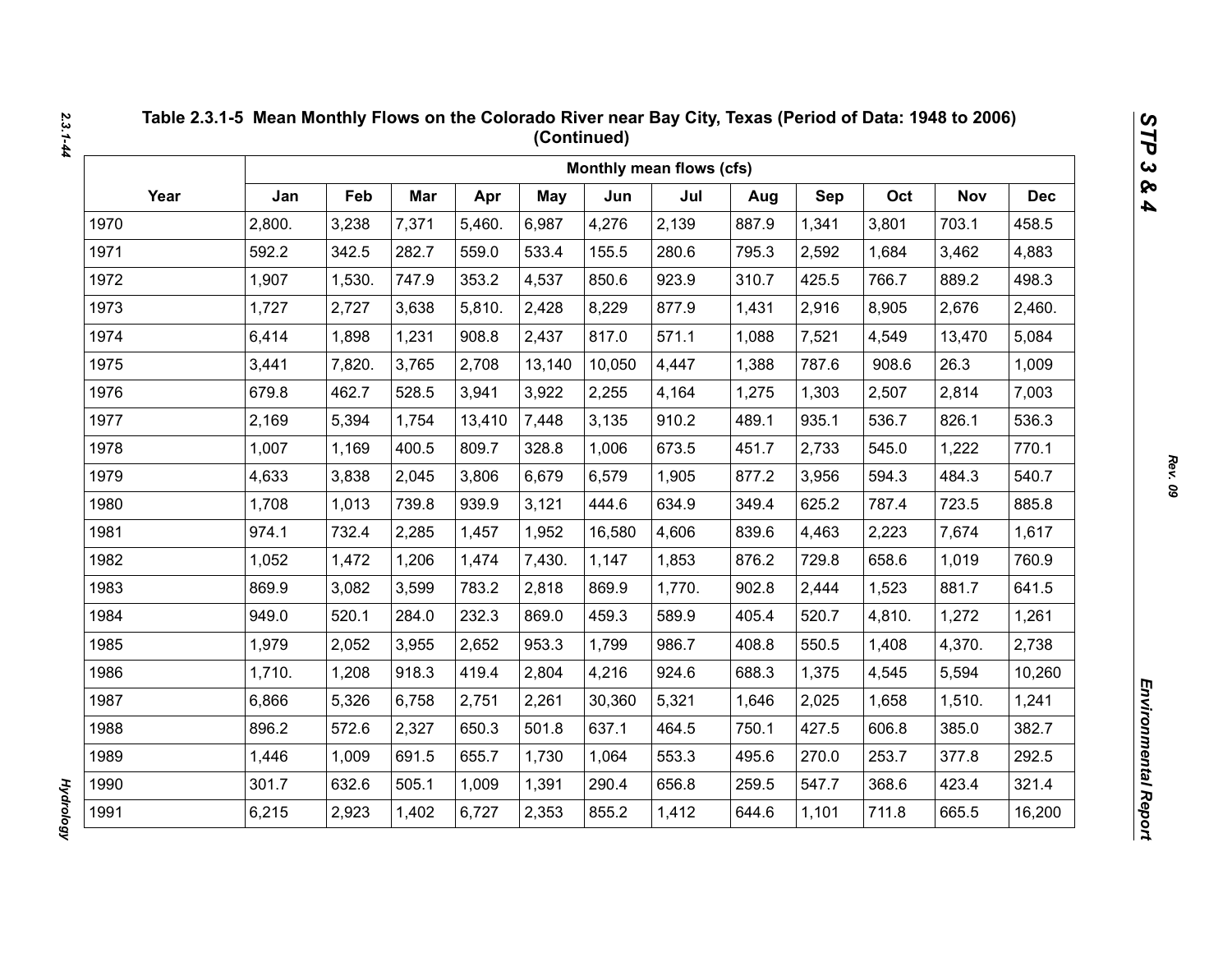|      |        |        |        |        |        |        | Monthly mean flows (cfs) |       |       |        |            |            |
|------|--------|--------|--------|--------|--------|--------|--------------------------|-------|-------|--------|------------|------------|
| Year | Jan    | Feb    | Mar    | Apr    | May    | Jun    | Jul                      | Aug   | Sep   | Oct    | <b>Nov</b> | <b>Dec</b> |
| 1992 | 25,780 | 42,200 | 25,780 | 12,620 | 20,920 | 23,050 | 2,216                    | 988.2 | 1,223 | 1,031  | 2,147      | 2,314      |
| 1993 | 4,205  | 3,464  | 5,037  | 5,061  | 6,483  | 7,369  | 1,062                    | 824.7 | 766.5 | 1,209  | 1,034      | 732.4      |
| 1994 | 616.8  | 878.5  | 759.8  | 702.6  | 2,440. | 1,706  | 339.1                    | 1,121 | 738.4 | 10,040 | 1,698      | 3,667      |
| 1995 | 3,368  | 929.7  | 3,987  | 3,173  | 1,449  | 9,092  | 1,294                    | 739.5 | 654.9 | 585.8  | 884.1      | 1,653      |
| 1996 | 615.2  | 538.2  | 358.5  | 404.2  | 276.4  | 2,177  | 467.5                    | 1,025 | 2,548 | 563.6  | 787.2      | 912.3      |
| 1997 | 2,164  | 2,570. | 13,680 | 10,230 | 7,736  | 14,140 | 14,240                   | 1,114 | 1,774 | 5,248  | 1,461      | 2,175      |
| 1998 | 2,078  | 5,535  | 7,130. | 3,469  | 752.4  | 366.6  | 419.1                    | 656.2 | 3,662 | 16,110 | 12,830     | 4,822      |
| 1999 | 2,533  | 1,221  | 2,603  | 1,391  | 1,224  | 1,957  | 1,212                    | 430.6 | 425.9 | 712.8  | 444.6      | 437.7      |
| 2000 | 497.8  | 422.7  | 375.6  | 764.6  | 1,379  | 1,141  | 368.0                    | 276.8 | 310.1 | 752.3  | 4,818      | 1,875      |
| 2001 | 3,794  | 2,983  | 5,009  | 2,529  | 1,707  | 394.8  | 321.7                    | 846.8 | 4,622 | 2,255  | 4,325      | 5,888      |
| 2002 | 2,066  | 986.1  | 738.0  | 1,670. | 586.5  | 547.5  | 12,820                   | 2,044 | 3,221 | 5,244  | 9,011      | 6,110.     |
| 2003 | 4,029  | 7,271  | 4,822  | 1,401  | 554.6  | 1,103  | 2,025                    | 786.5 | 1,603 | 917.4  | 1,171      | 744.2      |
| 2004 | 1,520. | 2,472  | 1,232  | 1,972  | 3,660. | 10,710 | 4,053                    | 926.9 | 802.8 | 1,822  | 19,720     | 9,539      |
| 2005 | 3,317  | 5,745  | 7,733  | 3,005  | 1,457  | 1,069  | 1,364                    | 547.2 | 873.8 | 918.1  | 605.0      | 548.1      |
| 2006 | 493.1  | 476.6  | 505.0  | 592.2  | 649.5  | 960.2  | 1,349                    | 372.4 | 636.4 |        |            |            |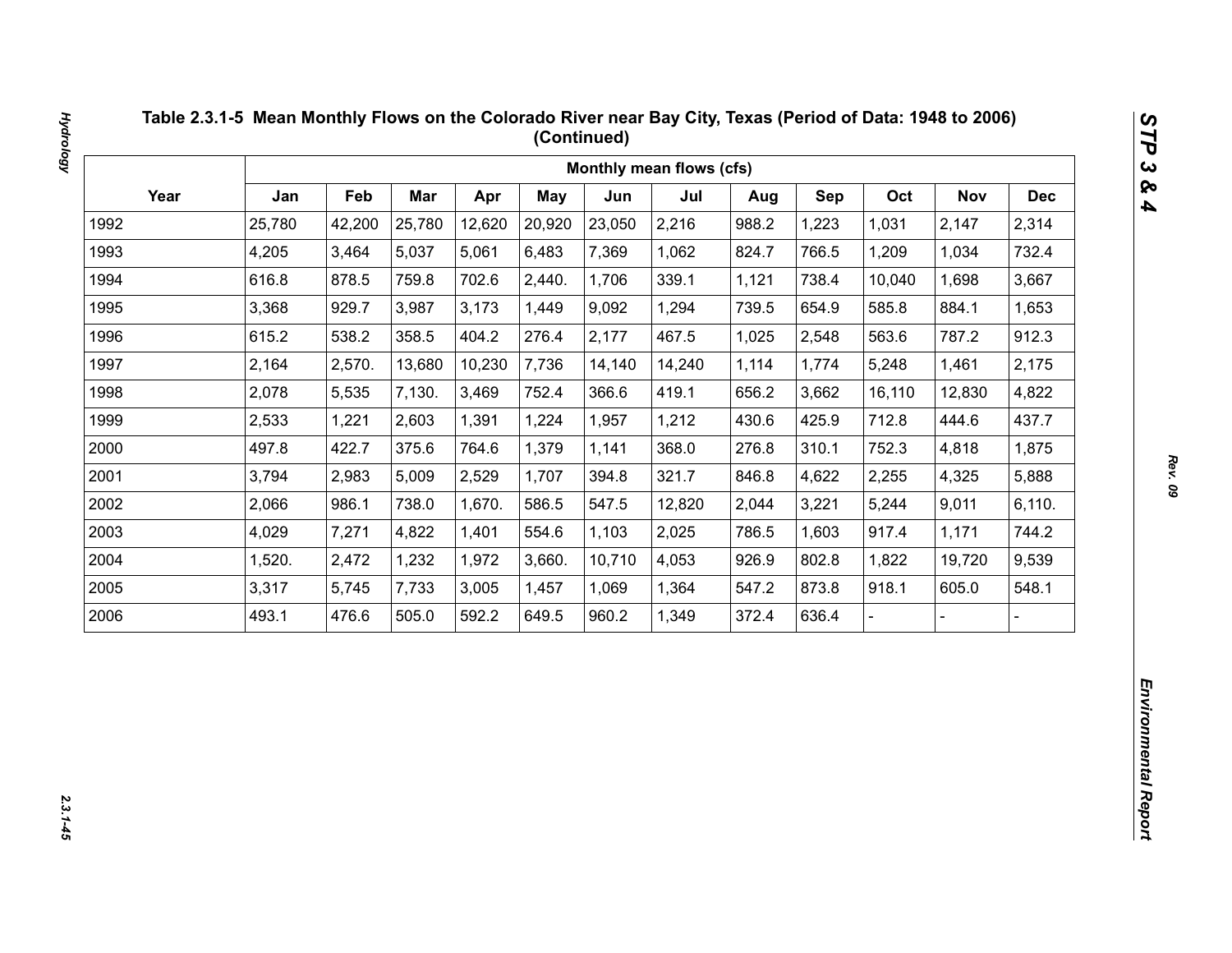| Table 2.3.1-5 Mean Monthly Flows on the Colorado River near Bay City, Texas (Period of Data: 1948 to 2006) (Continue |  |  |
|----------------------------------------------------------------------------------------------------------------------|--|--|
|----------------------------------------------------------------------------------------------------------------------|--|--|

| Year<br><b>Maximum Monthly</b><br>Discharge<br>Minimum Monthly<br>Discharge<br>Average Monthly<br>Discharge<br>Source: Reference 2.3.1-7 | Jan<br>25,780<br>249.2<br>2,560 | Feb<br>42,200<br>246.4<br>3,230 | Mar<br>25,780<br>257.4<br>2,860 | Apr<br>13,410<br>125<br>2,730 | <b>May</b><br>27,750<br>226.8<br>3,660 | Jun<br>30,360<br>155.5<br>4,280 | Jul<br>14,240<br>$\mathbf{1}$<br>1,880 | Aug<br>2,876<br>114.1<br>835 | Sep<br>11,160<br>93.9<br>1,750 | Oct<br>16,110<br>253.7<br>2,460 | <b>Nov</b><br>19,720<br>225.5<br>2,780 | <b>Dec</b><br>16,200<br>292.5<br>2,450 |
|------------------------------------------------------------------------------------------------------------------------------------------|---------------------------------|---------------------------------|---------------------------------|-------------------------------|----------------------------------------|---------------------------------|----------------------------------------|------------------------------|--------------------------------|---------------------------------|----------------------------------------|----------------------------------------|
|                                                                                                                                          |                                 |                                 |                                 |                               |                                        |                                 |                                        |                              |                                |                                 |                                        |                                        |
|                                                                                                                                          |                                 |                                 |                                 |                               |                                        |                                 |                                        |                              |                                |                                 |                                        |                                        |
|                                                                                                                                          |                                 |                                 |                                 |                               |                                        |                                 |                                        |                              |                                |                                 |                                        |                                        |
|                                                                                                                                          |                                 |                                 |                                 |                               |                                        |                                 |                                        |                              |                                |                                 |                                        |                                        |
|                                                                                                                                          |                                 |                                 |                                 |                               |                                        |                                 |                                        |                              |                                |                                 |                                        |                                        |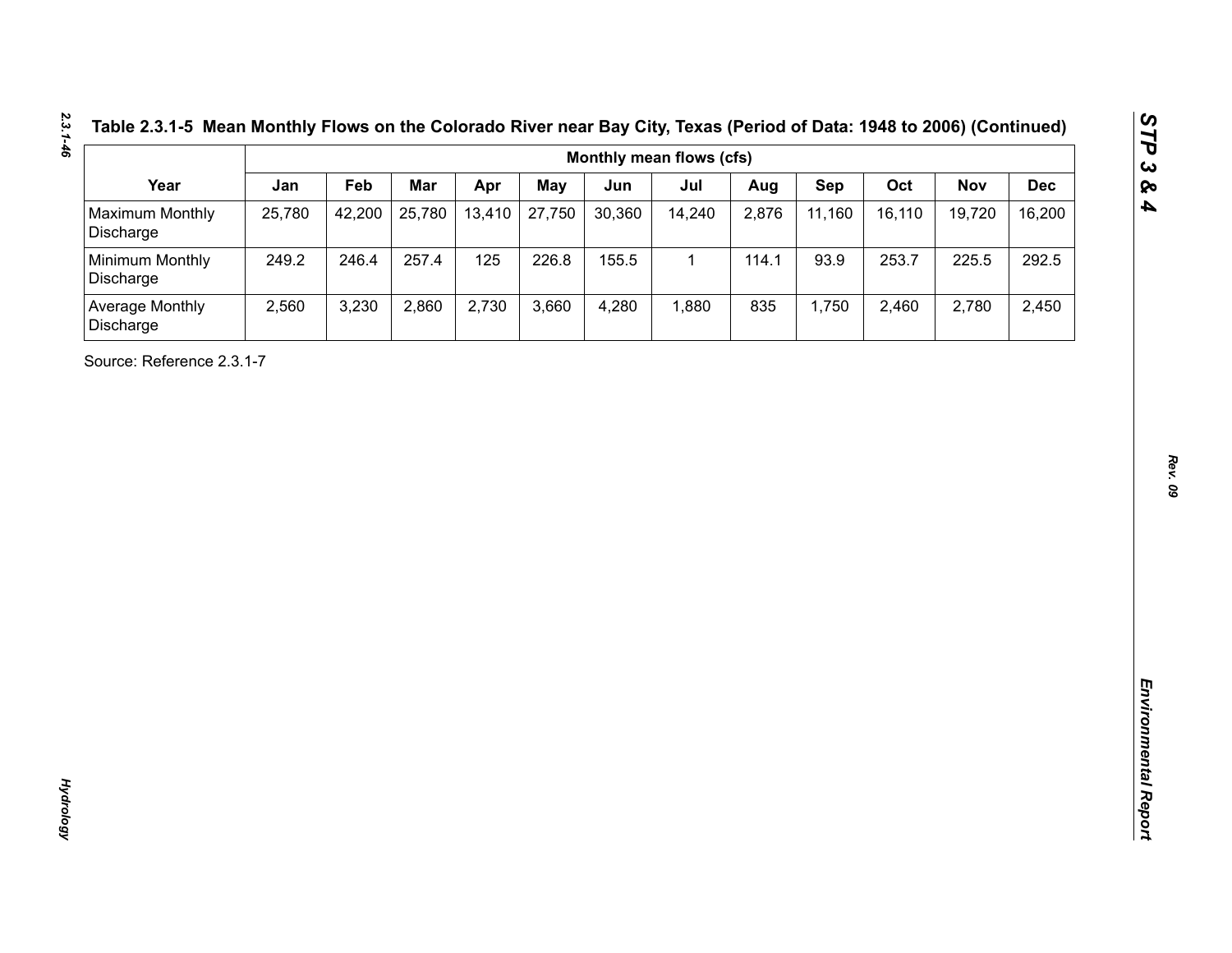|      |       |       |                 |                |                |                | Monthly minimum flows (cfs) |                |                |                |                |            |
|------|-------|-------|-----------------|----------------|----------------|----------------|-----------------------------|----------------|----------------|----------------|----------------|------------|
| Year | Jan   | Feb   | Mar             | Apr            | May            | Jun            | Jul                         | Aug            | Sep            | Oct            | <b>Nov</b>     | <b>Dec</b> |
| 1948 |       |       |                 |                | 44             | 16             | 154                         | 221            | 394            | 600            | 655            | 630        |
| 1949 | 655   | 865   | 1,420           | 560            | 81             | 88             | 305                         | 162            | 340            | 610            | 1,150          | 1,120      |
| 1950 | 1,120 | 1,120 | 810             | 460            | 586            | 635            | 137                         | 157            | 568            | 508            | 498            | 530        |
| 1951 | 610   | 605   | 298             | $\overline{7}$ | 8              | $\mathbf 0$    | 0                           | $\mathbf 0$    | 521            | 386            | 400            | 350        |
| 1952 | 322   | 302   | 229             | 151            | $\mathbf{1}$   | $\mathbf 0$    | 143                         | 50             | 90             | 242            | 290            | 660        |
| 1953 | 630   | 930   | 226             | $\mathbf 0$    | 386            | 11             | 48                          | $\overline{2}$ | 256            | 346            | 431            | 440        |
| 1954 | 467   | 350   | 92              | $\overline{2}$ | 190            | 28             | 43                          | 208            | 238            | 318            | 342            | 318        |
| 1955 | 368   | 350   | 53              | 23             | $\mathbf{1}$   | 386            | 550                         | 740            | 526            | 1,080          | 1,020          | 530        |
| 1956 | 404   | 440   | 60              | 53             | 15             | 205            | $\overline{0}$              | 12             | 114            | 156            | 128            | 92         |
| 1957 | 219   | 231   | 305             | 455            | 7,430          | 5,780          | 2,260                       | 925            | 1,710          | 2,130          | 6,180          | 4,400      |
| 1958 | 4,110 | 2,400 | 6,540           | 3,660          | 3,000          | 2,520          | 1,400                       | 1,670          | 1,600          | 1,600          | 1,300          | 710        |
| 1959 | 805   | 1,460 | 900             | 850            | 1,300          | 562            | 510                         | 1,080          | 1,920          | 2,760          | 3,840          | 3,160      |
| 1960 | 2,280 | 2,200 | 2,130           | 2,840          | 1,850          | 1,090          | 1,360                       | 1,270          | 500            | 1,170          | 2,350          | 1,700      |
| 1961 | 1,670 | 1,390 | 3,920           | 2,590          | 1,200          | 800            | 3,110                       | 2,350          | 2,270          | 1,200          | 1,140          | 2,700      |
| 1962 | 1,570 | 785   | 225             | 50             | 5              | 416            | 201                         | 107            | 342            | 466            | 449            | 650        |
| 1963 | 550   | 449   | 26              | 14             | 12             | 22             | 76                          | 12             | 12             | 52             | 253            | 247        |
| 1964 | 5     | 256   | 10 <sup>°</sup> | $\overline{3}$ | $\overline{2}$ | $\overline{2}$ | $\overline{3}$              | $\mathbf{1}$   | $\mathbf{1}$   | $\overline{2}$ | $\overline{3}$ | 238        |
| 1965 | 255   | 722   | 227             | 24             | 12             | 4,240          | 92                          | 16             | 16             | 510            | 1,070          | 1,070      |
| 1966 | 1,100 | 710   | 432             | 60             | 2,060          | 300            | 10                          | 3              | $\overline{2}$ | 72             | 282            | 258        |
| 1967 | 190   | 8     | $\overline{2}$  | $\mathbf 1$    | $\mathbf{1}$   |                | $\mathbf{1}$                | $\mathbf 0$    | $\mathbf{1}$   | 221            | 304            | 490        |
| 1968 | 476   | 6,010 | 3,850           | 5,100          | 4,500          | 3,900          | 1,050                       | 258            | 205            | 182            | 428            | 781        |
| 1969 | 569   | 520   | 1,440           | 365            | 1,640          | 234            | $\mathbf{1}$                | 0              | $\mathbf 0$    | $\mathbf 0$    | 2,810          | 1,520      |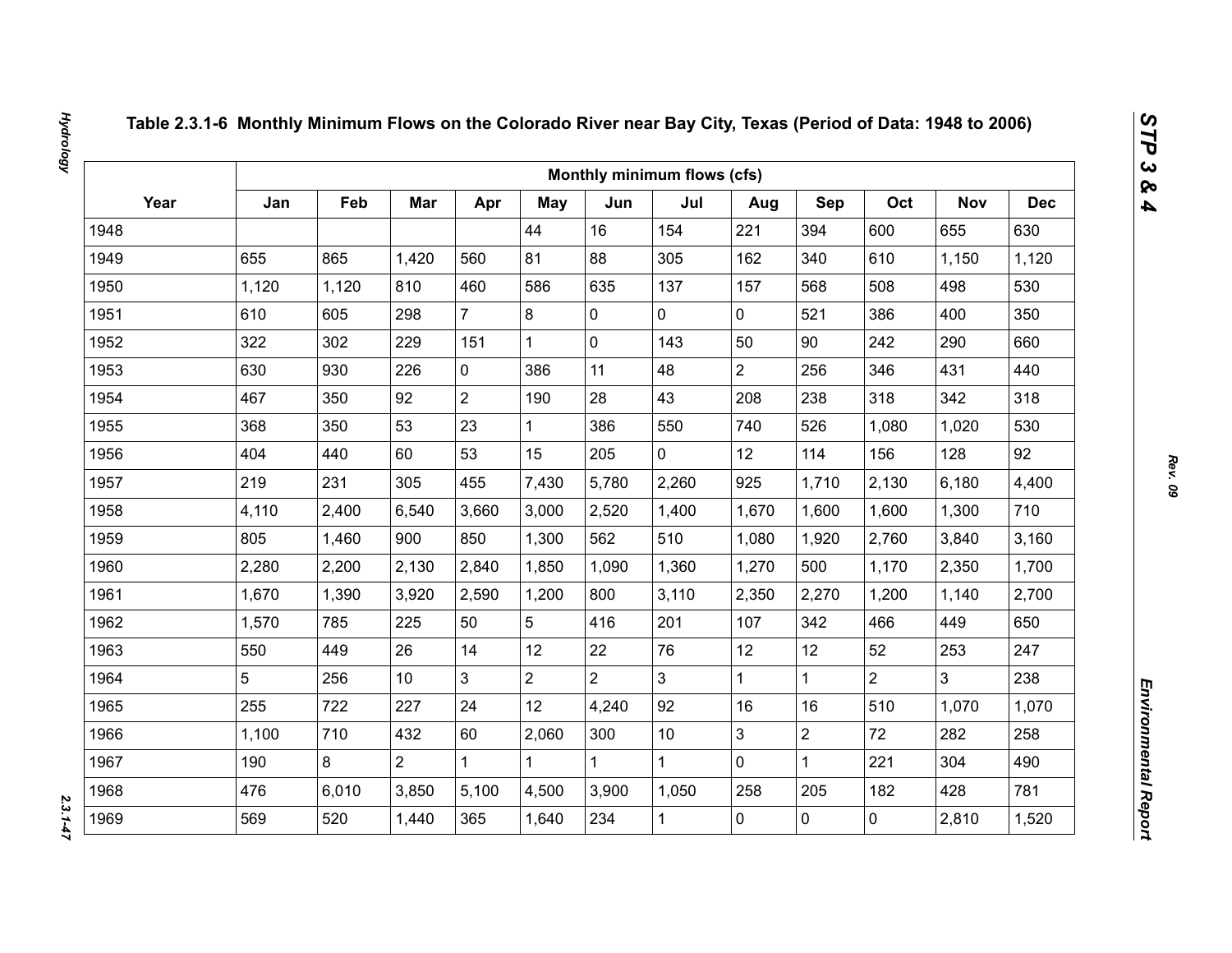|      |       |       |                |                |                |       | Monthly minimum flows (cfs) |                 |       |       |            |            |
|------|-------|-------|----------------|----------------|----------------|-------|-----------------------------|-----------------|-------|-------|------------|------------|
| Year | Jan   | Feb   | Mar            | Apr            | May            | Jun   | Jul                         | Aug             | Sep   | Oct   | <b>Nov</b> | <b>Dec</b> |
| 1970 | 2,020 | 1,390 | 4,440          | 3,560          | 350            | 1,670 | 504                         | 84              | 406   | 72    | 410        | 370        |
| 1971 | 380   | 280   | $\overline{2}$ | 5              | 3              | 1     | 5                           | 6               | 239   | 40    | 2,150      | 1,670      |
| 1972 | 626   | 645   | 10             | $\overline{2}$ | 9              | 6     | 96                          | 3               | 8     | 332   | 529        | 300        |
| 1973 | 400   | 1,100 | 1,100          | 1,020          | 1,490          | 415   | 100                         | 500             | 31    | 265   | 1,520      | 1,210      |
| 1974 | 2,300 | 1,060 | 262            | 150            | 15             | 41    | 86                          | 10 <sup>1</sup> | 1,720 | 2,510 | 6,290      | 1,540      |
| 1975 | 1,470 | 1,540 | 1,020          | 1,560          | 2,930          | 4,850 | 1,740                       | 500             | 128   | 284   | 557        | 490        |
| 1976 | 477   | 234   | 111            | 330            | 415            | 829   | 752                         | 699             | 618   | 807   | 832        | 1,540      |
| 1977 | 1,480 | 1,770 | 1,040          | 1,460          | 4,690          | 803   | 537                         | 309             | 174   | 294   | 388        | 369        |
| 1978 | 388   | 479   | 161            | 240            | 166            | 222   | 348                         | 227             | 597   | 363   | 365        | 459        |
| 1979 | 1,170 | 1,110 | 521            | 1,190          | 500            | 847   | 613                         | 624             | 379   | 393   | 413        | 385        |
| 1980 | 356   | 357   | 299            | 352            | 451            | 351   | 345                         | $\mathbf{1}$    | 66    | 467   | 476        | 573        |
| 1981 | 535   | 534   | 370            | 675            | 15             | 1,370 | 1,220                       | 406             | 593   | 586   | 2,060      | 1,010      |
| 1982 | 635   | 597   | 807            | 474            | 728            | 737   | 791                         | 356             | 314   | 424   | 372        | 439        |
| 1983 | 379   | 433   | 310            | 38             | 156            | 265   | 303                         | 70              | 159   | 40    | 443        | 480        |
| 1984 | 521   | 373   | 70             | 45             | 3 <sup>1</sup> | 15    | 225                         | 9               | 17    | 271   | 685        | 610        |
| 1985 | 982   | 690   | 873            | 1,500          | 178            | 260   | 307                         | 87              | 142   | 236   | 600        | 1,150      |
| 1986 | 1,100 | 708   | 85             | 48             | 494            | 1,440 | 501                         | 340             | 337   | 502   | 3,630      | 2,390      |
| 1987 | 4,090 | 1,950 | 4,460          | 380            | 583            | 8,370 | 2,580                       | 610             | 1,420 | 1,230 | 797        | 644        |
| 1988 | 576   | 526   | 509            | $\overline{7}$ | 81             | 24    | 168                         | 478             | 129   | 260   | 290        | 283        |
| 1989 | 357   | 558   | 125            | 157            | 48             | 33    | 148                         | 60              | 77    | 36    | 261        | 198        |
| 1990 | 230   | 238   | 85             | 265            | 137            | 37    | 226                         | 119             | 68    | 61    | 253        | 180        |
| 1991 | 392   | 1,100 | 468            | 783            | 415            | 431   | 568                         | 72              | 559   | 441   | 439        | 486        |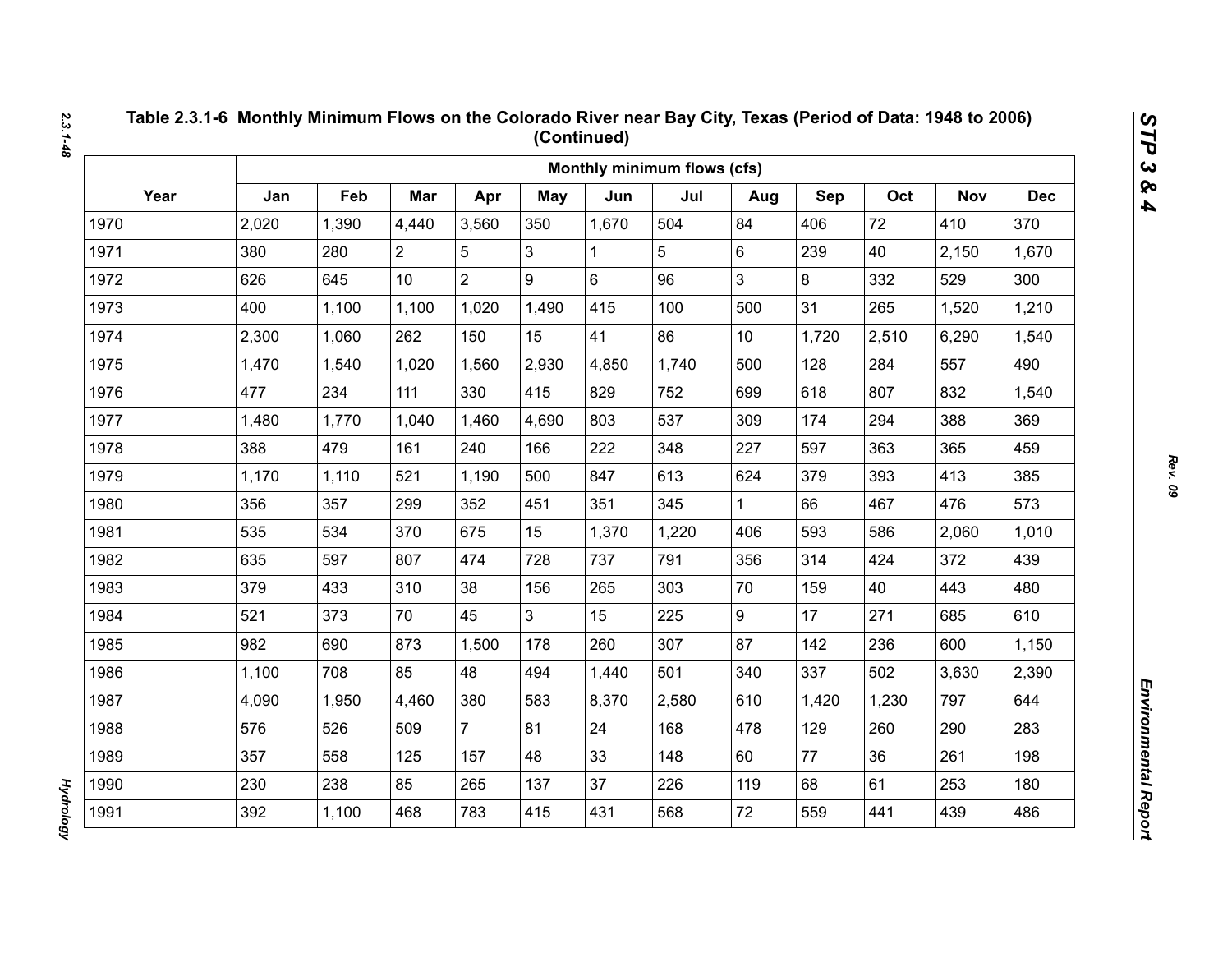| Year<br>Jan<br>Feb<br>Mar<br>Oct<br>Apr<br><b>May</b><br>Jun<br>Jul<br>Sep<br><b>Nov</b><br>Aug<br>13,000<br>5,530<br>5,040<br>2,930<br>733<br>496<br>898<br>1992<br>17,000<br>1,980<br>590<br>645<br>1993<br>1,470<br>2,200<br>39<br>175<br>215<br>349<br>533<br>684<br>1,940<br>1,670<br>1,940<br>90<br>67<br>1994<br>515<br>555<br>278<br>51<br>138<br>374<br>918<br>394<br>541<br>1995<br>1,460<br>795<br>1,070<br>617<br>203<br>265<br>99<br>506<br>147<br>551<br>370<br>20<br>20<br>20<br>236<br>20<br>393<br>1996<br>546<br>236<br>448<br>247<br>648<br>1997<br>188<br>533<br>6,180<br>3,210<br>4,570<br>3,610<br>1,770<br>503<br>821<br>470<br>869<br>2,790<br>1,020<br>227<br>15<br>239<br>1998<br>1,000<br>1,090<br>429<br>245<br>145<br>3,870<br>1999<br>1,490<br>943<br>743<br>690<br>478<br>488<br>340<br>253<br>118<br>349<br>484<br>21<br>37<br>2000<br>281<br>30<br>48<br>41<br>285<br>718<br>320<br>201<br>10 <sub>1</sub><br>2001<br>2,300<br>48<br>95<br>178<br>589<br>578<br>472<br>2,010<br>1,160<br>755<br>503<br>2002<br>894<br>433<br>545<br>292<br>2,000<br>535<br>191<br>120<br>669<br>1,020<br>1,510<br>2003<br>869<br>578<br>593<br>1,790<br>1,300<br>2,160<br>115<br>631<br>249<br>262<br>206<br>2004<br>517<br>277<br>354<br>980<br>800<br>627<br>316<br>928<br>357<br>358<br>376<br>2005<br>670<br>372<br>2,250<br>3,090<br>4,030<br>1,350<br>632<br>180<br>391<br>591<br>660<br>2006<br>428<br>370<br>250<br>250<br>270<br>337<br>382<br>210<br>230 |  |  |  | Monthly minimum flows (cfs) |  |  |            |
|-------------------------------------------------------------------------------------------------------------------------------------------------------------------------------------------------------------------------------------------------------------------------------------------------------------------------------------------------------------------------------------------------------------------------------------------------------------------------------------------------------------------------------------------------------------------------------------------------------------------------------------------------------------------------------------------------------------------------------------------------------------------------------------------------------------------------------------------------------------------------------------------------------------------------------------------------------------------------------------------------------------------------------------------------------------------------------------------------------------------------------------------------------------------------------------------------------------------------------------------------------------------------------------------------------------------------------------------------------------------------------------------------------------------------------------------------------------------------------------|--|--|--|-----------------------------|--|--|------------|
|                                                                                                                                                                                                                                                                                                                                                                                                                                                                                                                                                                                                                                                                                                                                                                                                                                                                                                                                                                                                                                                                                                                                                                                                                                                                                                                                                                                                                                                                                     |  |  |  |                             |  |  | <b>Dec</b> |
|                                                                                                                                                                                                                                                                                                                                                                                                                                                                                                                                                                                                                                                                                                                                                                                                                                                                                                                                                                                                                                                                                                                                                                                                                                                                                                                                                                                                                                                                                     |  |  |  |                             |  |  | 927        |
|                                                                                                                                                                                                                                                                                                                                                                                                                                                                                                                                                                                                                                                                                                                                                                                                                                                                                                                                                                                                                                                                                                                                                                                                                                                                                                                                                                                                                                                                                     |  |  |  |                             |  |  | 520        |
|                                                                                                                                                                                                                                                                                                                                                                                                                                                                                                                                                                                                                                                                                                                                                                                                                                                                                                                                                                                                                                                                                                                                                                                                                                                                                                                                                                                                                                                                                     |  |  |  |                             |  |  | 899        |
|                                                                                                                                                                                                                                                                                                                                                                                                                                                                                                                                                                                                                                                                                                                                                                                                                                                                                                                                                                                                                                                                                                                                                                                                                                                                                                                                                                                                                                                                                     |  |  |  |                             |  |  | 460        |
|                                                                                                                                                                                                                                                                                                                                                                                                                                                                                                                                                                                                                                                                                                                                                                                                                                                                                                                                                                                                                                                                                                                                                                                                                                                                                                                                                                                                                                                                                     |  |  |  |                             |  |  | 359        |
|                                                                                                                                                                                                                                                                                                                                                                                                                                                                                                                                                                                                                                                                                                                                                                                                                                                                                                                                                                                                                                                                                                                                                                                                                                                                                                                                                                                                                                                                                     |  |  |  |                             |  |  | 753        |
|                                                                                                                                                                                                                                                                                                                                                                                                                                                                                                                                                                                                                                                                                                                                                                                                                                                                                                                                                                                                                                                                                                                                                                                                                                                                                                                                                                                                                                                                                     |  |  |  |                             |  |  | 2,290      |
|                                                                                                                                                                                                                                                                                                                                                                                                                                                                                                                                                                                                                                                                                                                                                                                                                                                                                                                                                                                                                                                                                                                                                                                                                                                                                                                                                                                                                                                                                     |  |  |  |                             |  |  | 333        |
|                                                                                                                                                                                                                                                                                                                                                                                                                                                                                                                                                                                                                                                                                                                                                                                                                                                                                                                                                                                                                                                                                                                                                                                                                                                                                                                                                                                                                                                                                     |  |  |  |                             |  |  | 823        |
|                                                                                                                                                                                                                                                                                                                                                                                                                                                                                                                                                                                                                                                                                                                                                                                                                                                                                                                                                                                                                                                                                                                                                                                                                                                                                                                                                                                                                                                                                     |  |  |  |                             |  |  | 1,930      |
|                                                                                                                                                                                                                                                                                                                                                                                                                                                                                                                                                                                                                                                                                                                                                                                                                                                                                                                                                                                                                                                                                                                                                                                                                                                                                                                                                                                                                                                                                     |  |  |  |                             |  |  | 1,530      |
|                                                                                                                                                                                                                                                                                                                                                                                                                                                                                                                                                                                                                                                                                                                                                                                                                                                                                                                                                                                                                                                                                                                                                                                                                                                                                                                                                                                                                                                                                     |  |  |  |                             |  |  | 398        |
|                                                                                                                                                                                                                                                                                                                                                                                                                                                                                                                                                                                                                                                                                                                                                                                                                                                                                                                                                                                                                                                                                                                                                                                                                                                                                                                                                                                                                                                                                     |  |  |  |                             |  |  | 3,040      |
|                                                                                                                                                                                                                                                                                                                                                                                                                                                                                                                                                                                                                                                                                                                                                                                                                                                                                                                                                                                                                                                                                                                                                                                                                                                                                                                                                                                                                                                                                     |  |  |  |                             |  |  | 460        |
|                                                                                                                                                                                                                                                                                                                                                                                                                                                                                                                                                                                                                                                                                                                                                                                                                                                                                                                                                                                                                                                                                                                                                                                                                                                                                                                                                                                                                                                                                     |  |  |  |                             |  |  |            |
| 832<br>544<br>420<br>536<br>Average Minimum<br>1,157<br>1,212<br>1,182<br>845<br>327<br>1,065<br>941<br><b>Monthly Flow</b>                                                                                                                                                                                                                                                                                                                                                                                                                                                                                                                                                                                                                                                                                                                                                                                                                                                                                                                                                                                                                                                                                                                                                                                                                                                                                                                                                         |  |  |  |                             |  |  | 933        |

 $2.3.1 - 49$ 

*Hydrology 2.3.1-49*

**Hydrology**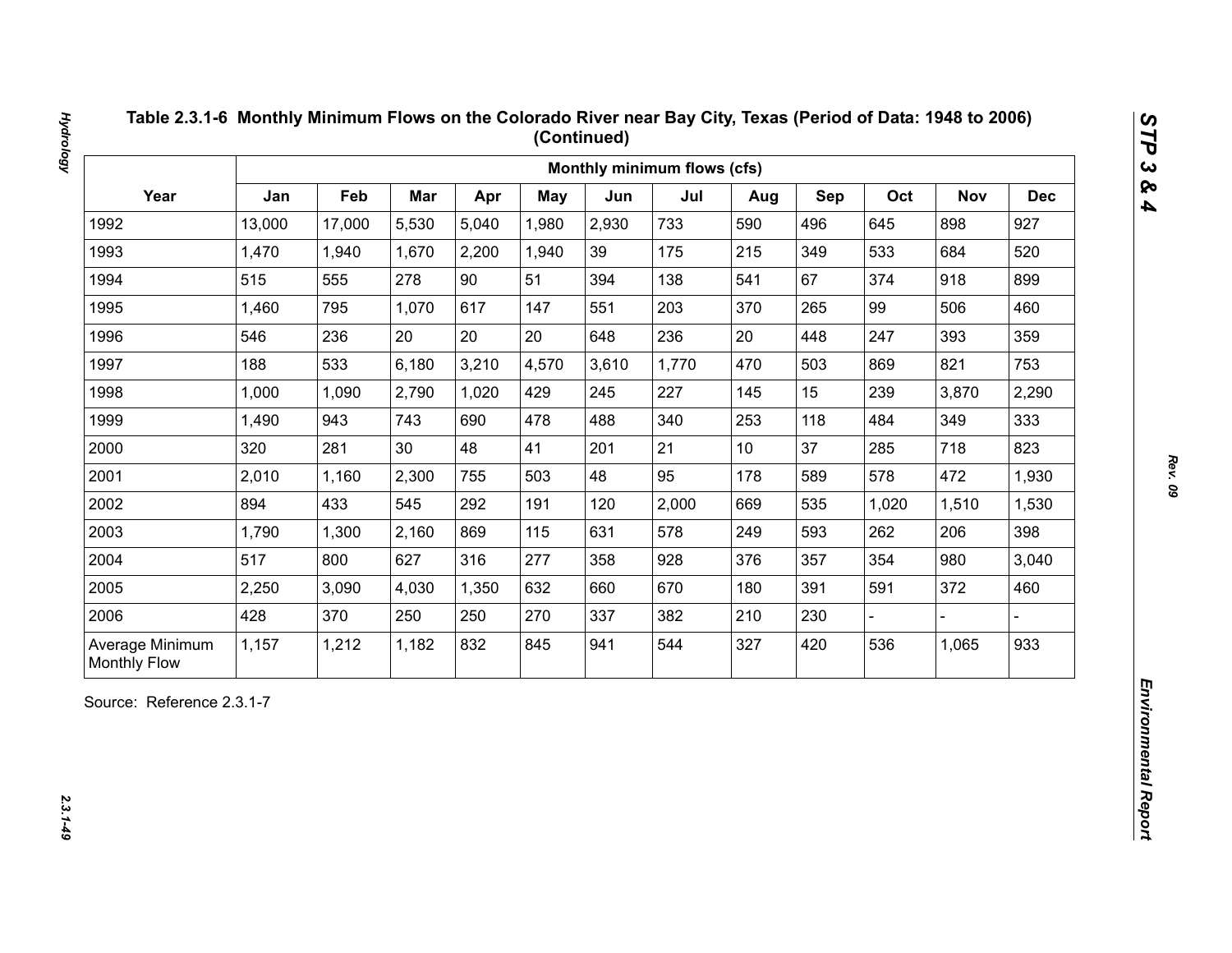|      |        |        |        |        |            | Monthly maximum flows (cfs) |        |        |        |        |            |            |
|------|--------|--------|--------|--------|------------|-----------------------------|--------|--------|--------|--------|------------|------------|
| Year | Jan    | Feb    | Mar    | Apr    | <b>May</b> | Jun                         | Jul    | Aug    | Sep    | Oct    | <b>Nov</b> | <b>Dec</b> |
| 1948 |        |        |        |        | 6,060      | 1,220                       | 1,280  | 1,420  | 2,060  | 1,740  | 1,540      | 1,280      |
| 1949 | 1,700  | 27,200 | 6,670  | 31,300 | 8,060      | 2,700                       | 2,350  | 1,220  | 1,700  | 17,700 | 2,260      | 8,060      |
| 1950 | 4,780  | 10,600 | 1,580  | 10,400 | 5,320      | 23,100                      | 2,880  | 578    | 6,060  | 930    | 1,080      | 1,340      |
| 1951 | 1,250  | 1,850  | 1,340  | 1,970  | 960        | 10,100                      | 266    | 724    | 4,160  | 1,310  | 521        | 530        |
| 1952 | 377    | 930    | 545    | 5,400  | 18,700     | 2,600                       | 2,250  | 595    | 1,280  | 762    | 4,120      | 7,540      |
| 1953 | 6,670  | 3,170  | 1,480  | 5,850  | 22,100     | 555                         | 4,490  | 10,200 | 6,330  | 8,060  | 1,810      | 7,630      |
| 1954 | 1,930  | 462    | 359    | 1,050  | 2,810      | 1,120                       | 413    | 1,890  | 960    | 790    | 436        | 404        |
| 1955 | 1,280  | 8,800  | 508    | 1,020  | 10,400     | 4,460                       | 3,170  | 2,900  | 1,620  | 4,360  | 2,410      | 1,810      |
| 1956 | 845    | 3,380  | 575    | 1,150  | 2,050      | 1,220                       | 449    | 1,080  | 600    | 431    | 308        | 1,000      |
| 1957 | 312    | 925    | 7,750  | 48,400 | 51,800     | 43,200                      | 5,520  | 2,960  | 34,800 | 56,800 | 21,100     | 7,780      |
| 1958 | 12,500 | 52,200 | 11,000 | 6,660  | 22,600     | 8,510                       | 5,940  | 2,440  | 19,100 | 5,040  | 5,590      | 2,060      |
| 1959 | 2,440  | 10,400 | 2,600  | 32,400 | 12,200     | 5,000                       | 1,540  | 4,700  | 3,900  | 28,200 | 13,000     | 12,300     |
| 1960 | 8,520  | 9,640  | 4,300  | 10,000 | 37,900     | 68,400                      | 6,710  | 3,160  | 1,850  | 31,600 | 42,200     | 11,400     |
| 1961 | 11,700 | 24,600 | 6,560  | 7,450  | 4,100      | 54,800                      | 40,400 | 3,380  | 65,200 | 2,510  | 19,400     | 5,440      |
| 1962 | 5,120  | 1,740  | 1,250  | 3,020  | 1,990      | 4,520                       | 2,380  | 740    | 3,600  | 1,940  | 1,500      | 2,970      |
| 1963 | 2,060  | 7,100  | 1,640  | 2,970  | 1,150      | 960                         | 1,870  | 765    | 930    | 742    | 465        | 870        |
| 1964 | 1,450  | 1,300  | 2,620  | 617    | 958        | 5,740                       | 612    | 571    | 6,600  | 4,160  | 1,870      | 2,990      |
| 1965 | 18,800 | 22,600 | 2,270  | 1,560  | 26,000     | 16,800                      | 4,240  | 465    | 2,190  | 2,030  | 10,100     | 14,100     |
| 1966 | 2,670  | 4,240  | 6,800  | 7,960  | 13,800     | 3,070                       | 800    | 1,810  | 495    | 1,450  | 1,360      | 355        |
| 1967 | 665    | 722    | 1,210  | 2,840  | 4,140      | 4,420                       | 1      | 1,700  | 18,700 | 5,410  | 8,010      | 1,570      |
| 1968 | 39,600 | 8,440  | 8,080  | 20,700 | 30,000     | 48,500                      | 6,820  | 1,130  | 8,880  | 2,040  | 3,560      | 13,700     |
| 1969 | 2,420  | 21,300 | 17,300 | 17,700 | 12,300     | 3,160                       | 622    | 2,040  | 1,540  | 3,100  | 5,930      | 6,770      |

*Hydrology* 

**Hydrology**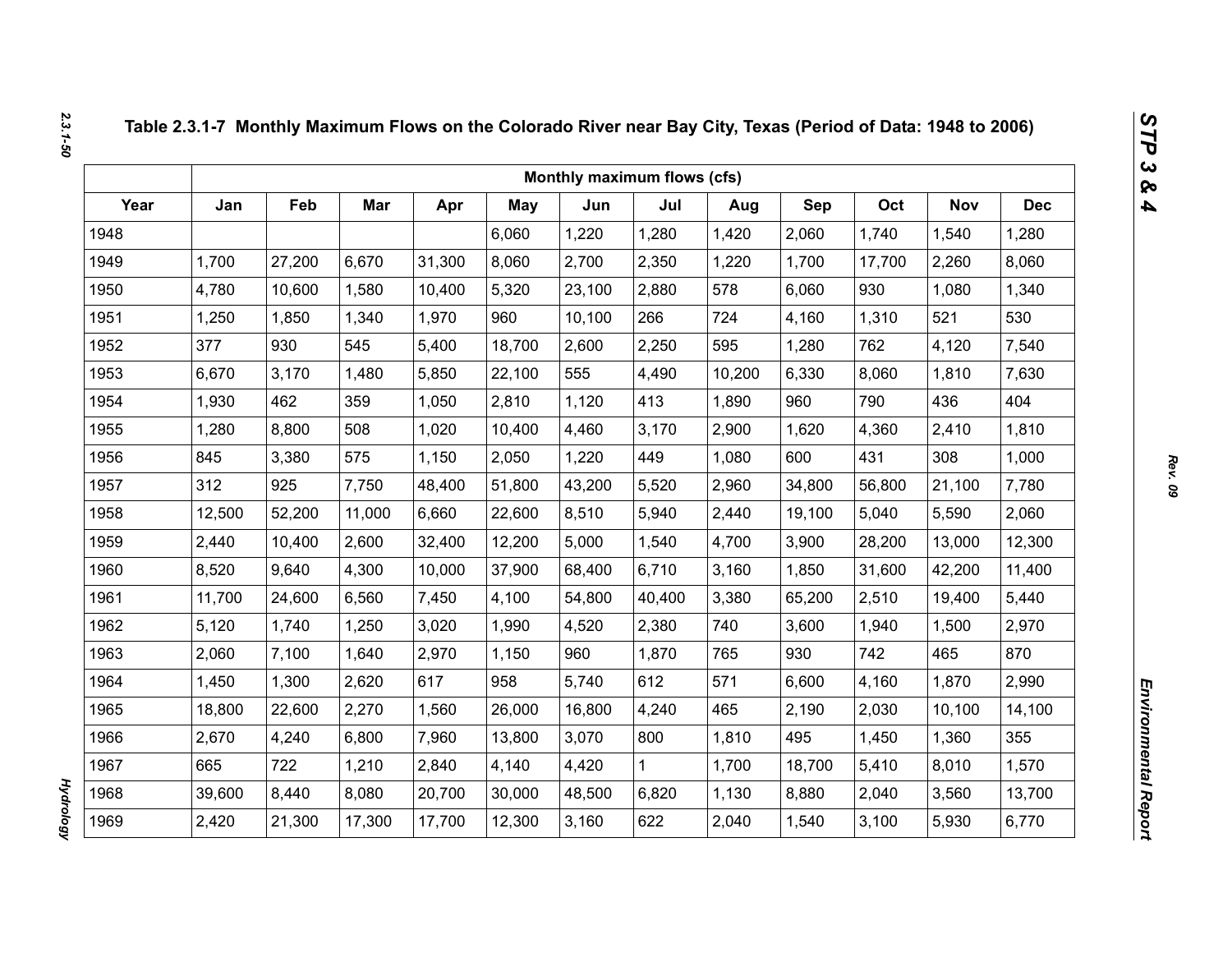|      |        |        |        |        |            | Monthly maximum flows (cfs) |        |       |        |        |            |            |
|------|--------|--------|--------|--------|------------|-----------------------------|--------|-------|--------|--------|------------|------------|
| Year | Jan    | Feb    | Mar    | Apr    | <b>May</b> | Jun                         | Jul    | Aug   | Sep    | Oct    | <b>Nov</b> | <b>Dec</b> |
| 1970 | 4,200  | 9,600  | 16,300 | 7,680  | 21,100     | 15,200                      | 3,320  | 2,300 | 5,300  | 18,100 | 1,390      | 603        |
| 1971 | 1,950  | 450    | 610    | 1,810  | 1,550      | 633                         | 733    | 3,510 | 13,900 | 4,820  | 4,930      | 12,100     |
| 1972 | 3,840  | 4,070  | 6,550  | 1,230  | 23,400     | 4,250                       | 2,090  | 1,210 | 1,460  | 1,930  | 2,400      | 698        |
| 1973 | 7,000  | 6,360  | 19,100 | 33,200 | 4,900      | 57,000                      | 2,720  | 2,740 | 11,400 | 31,700 | 6,700      | 4,320      |
| 1974 | 21,400 | 3,860  | 3,450  | 1,610  | 12,900     | 3,640                       | 931    | 6,790 | 33,800 | 6,300  | 33,100     | 9,060      |
| 1975 | 5,320  | 17,600 | 6,280  | 6,770  | 47,000     | 31,800                      | 9,610  | 4,620 | 1,530  | 1,610  | 2,550      | 6,800      |
| 1976 | 1,960  | 743    | 1,690  | 17,100 | 15,500     | 11,200                      | 6,060  | 3,350 | 2,280  | 12,400 | 13,100     | 22,800     |
| 1977 | 4,280  | 20,000 | 2,860  | 49,100 | 19,400     | 4,760                       | 1,670  | 784   | 3,380  | 884    | 2,320      | 797        |
| 1978 | 4,110  | 3,120  | 948    | 2,180  | 614        | 4,370                       | 1,050  | 794   | 16,600 | 815    | 7,730      | 2,340      |
| 1979 | 13,000 | 17,200 | 10,600 | 16,000 | 21,800     | 36,500                      | 6,330  | 2,790 | 24,800 | 869    | 648        | 1,620      |
| 1980 | 10,600 | 2,360  | 5,270  | 3,280  | 13,100     | 602                         | 939    | 1,460 | 2,310  | 1,990  | 1,140      | 1,530      |
| 1981 | 1,760  | 1,140  | 4,500  | 5,220  | 7,990      | 41,600                      | 12,600 | 5,020 | 35,900 | 4,690  | 43,500     | 3,400      |
| 1982 | 2,590  | 4,270  | 1,940  | 4,240  | 34,600     | 1,970                       | 2,480  | 1,370 | 990    | 1,030  | 5,190      | 1,740      |
| 1983 | 3,790  | 11,600 | 19,000 | 2,480  | 21,400     | 2,510                       | 9,670  | 3,380 | 18,100 | 9,430  | 3,360      | 1,580      |
| 1984 | 2,750  | 767    | 490    | 460    | 6,090      | 1,210                       | 1,450  | 852   | 1,070  | 19,300 | 3,350      | 3,860      |
| 1985 | 5,620  | 11,900 | 8,810  | 6,790  | 2,560      | 7,730                       | 3,230  | 688   | 1,000  | 4,400  | 21,100     | 12,500     |
| 1986 | 3,450  | 4,160  | 3,180  | 1,060  | 10,000     | 8,050                       | 2,360  | 936   | 7,370  | 11,000 | 12,700     | 37,800     |
| 1987 | 11,100 | 23,500 | 20,900 | 6,640  | 7,060      | 50,300                      | 8,000  | 3,530 | 3,030  | 2,320  | 4,880      | 5,490      |
| 1988 | 2,670  | 688    | 8,680  | 2,200  | 1,480      | 3,250                       | 1,100  | 1,070 | 1,470  | 1,380  | 563        | 483        |
| 1989 | 6,140  | 3,450  | 2,710  | 2,170  | 6,990      | 4,470                       | 1,190  | 1,290 | 576    | 577    | 817        | 516        |
| 1990 | 457    | 5,520  | 3,350  | 3,440  | 4,100      | 529                         | 1,730  | 421   | 1,730  | 575    | 959        | 574        |
| 1991 | 20,200 | 13,700 | 2,560  | 21,600 | 6,540      | 2,640                       | 5,060  | 2,810 | 2,620  | 912    | 1,220      | 66,700     |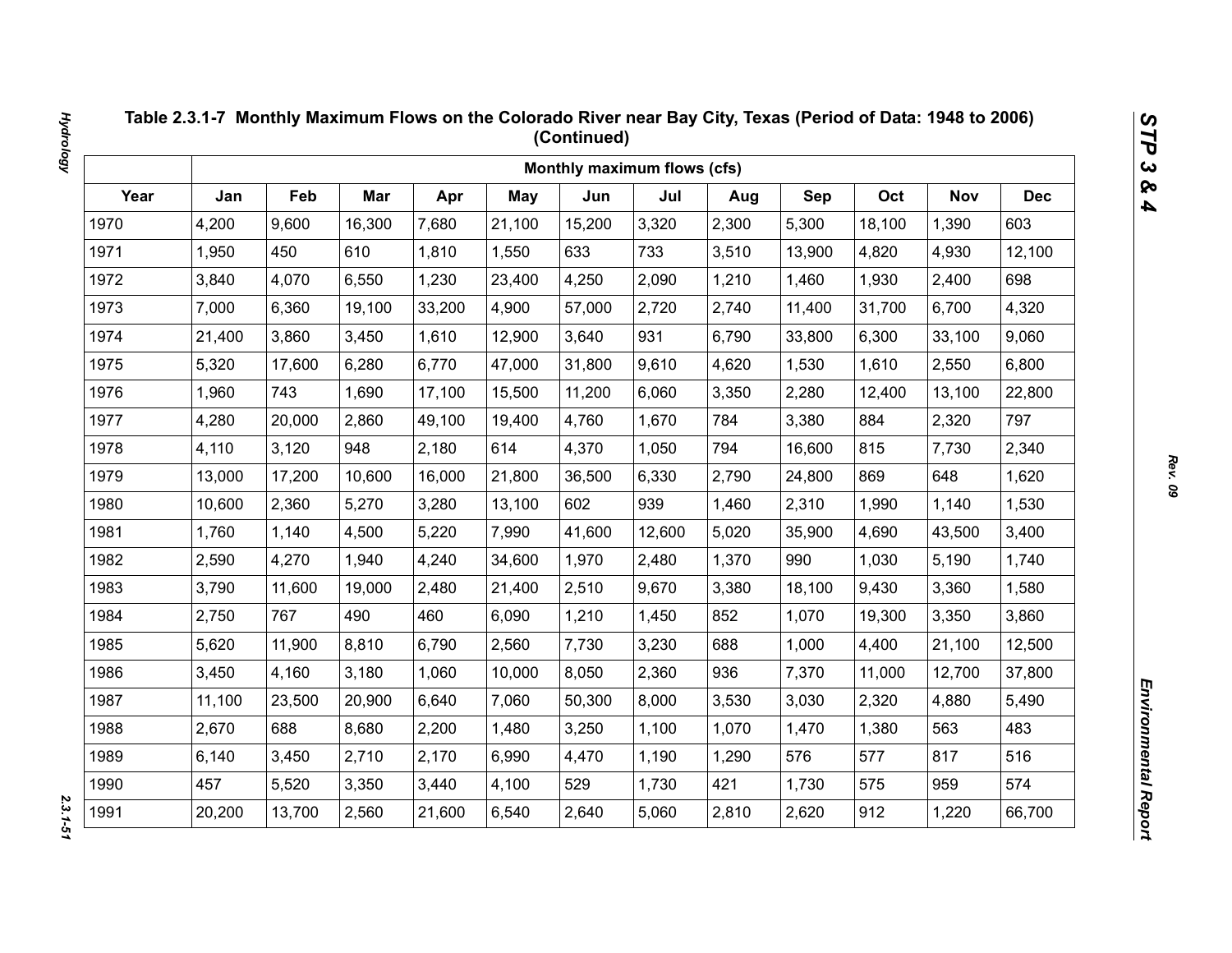|                                           |        |        |        |        |            | Monthly maximum flows (cfs) |        |        |        |        |            |            |
|-------------------------------------------|--------|--------|--------|--------|------------|-----------------------------|--------|--------|--------|--------|------------|------------|
| Year                                      | Jan    | Feb    | Mar    | Apr    | <b>May</b> | Jun                         | Jul    | Aug    | Sep    | Oct    | <b>Nov</b> | <b>Dec</b> |
| 1992                                      | 40,500 | 62,000 | 60,900 | 26,600 | 51,500     | 56,200                      | 4,690  | 2,170  | 2,020  | 1,560  | 6,780      | 6,600      |
| 1993                                      | 11,500 | 10,500 | 10,100 | 15,800 | 26,200     | 36,500                      | 2,670  | 1,470  | 1,530  | 4,010  | 4,550      | 1,050      |
| 1994                                      | 1,230  | 1,980  | 1,380  | 1,530  | 10,300     | 5,810                       | 620    | 2,640  | 2,600  | 69,800 | 4,520      | 19,000     |
| 1995                                      | 13,300 | 1,410  | 22,100 | 12,400 | 5,720      | 37,300                      | 5,540  | 1,530  | 1,660  | 1,170  | 2,310      | 10,400     |
| 1996                                      | 734    | 761    | 821    | 877    | 1,010      | 10,800                      | 1,400  | 2,990  | 10,300 | 1,070  | 3,600      | 2,230      |
| 1997                                      | 15,200 | 7,590  | 35,400 | 19,700 | 12,700     | 27,300                      | 27,600 | 1,790  | 10,200 | 30,600 | 6,640      | 5,220      |
| 1998                                      | 7,860  | 16,300 | 12,600 | 8,090  | 1,220      | 595                         | 788    | 2,030  | 20,900 | 79,300 | 54,500     | 13,000     |
| 1999                                      | 4,970  | 2,080  | 7,100  | 4,240  | 2,750      | 9,210                       | 2,730  | 738    | 774    | 1,030  | 574        | 537        |
| 2000                                      | 949    | 705    | 1,810  | 2,880  | 5,280      | 6,270                       | 1,700  | 901    | 859    | 1,770  | 13,200     | 8,520      |
| 2001                                      | 7,490  | 4,630  | 13,300 | 6,180  | 5,190      | 1,230                       | 940    | 16,100 | 22,300 | 11,000 | 24,700     | 19,600     |
| 2002                                      | 4,120  | 1,560  | 1,090  | 10,900 | 1,640      | 2,470                       | 31,200 | 3,440  | 14,500 | 21,500 | 45,800     | 17,100     |
| 2003                                      | 10,300 | 44,500 | 11,300 | 2,190  | 879        | 2,720                       | 7,980  | 1,800  | 6,880  | 4,520  | 9,400      | 2,070      |
| 2004                                      | 5,410  | 9,940  | 2,370  | 4,750  | 14,200     | 24,000                      | 18,000 | 2,050  | 1,210  | 5,730  | 72,900     | 27,600     |
| 2005                                      | 5,940  | 17,200 | 12,600 | 5,370  | 4,260      | 2,230                       | 4,370  | 971    | 1,880  | 1,800  | 1,380      | 715        |
| 2006                                      | 559    | 601    | 1,240  | 1,470  | 2,850      | 2,260                       | 5,550  | 691    | 1,260  |        |            |            |
| Average<br>Maximum<br><b>Monthly Flow</b> | 6,816  | 9,817  | 7,419  | 9,304  | 12,393     | 14,123                      | 5,002  | 2,364  | 8,170  | 9,534  | 9,881      | 7,635      |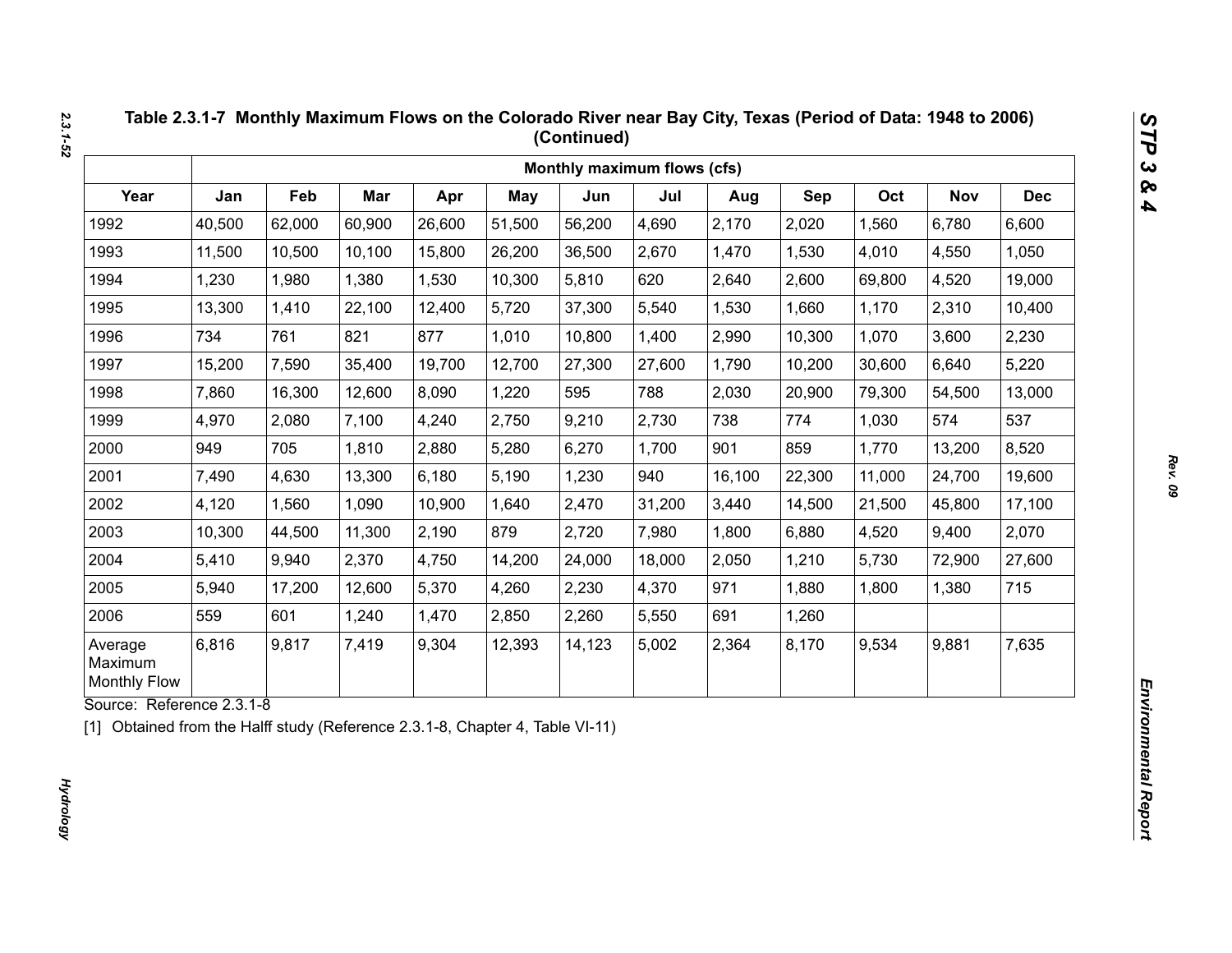| <b>Flood Frequency</b> | <b>Discharge for Regulated</b><br><b>Flow Conditions [1] (cfs)</b> |
|------------------------|--------------------------------------------------------------------|
| $2-Yr$                 | 27,000                                                             |
| $5-Yr$                 | 48,000                                                             |
| $10-Yr$                | 63,000                                                             |
| $25-Yr$                | 88,000                                                             |
| $50-Yr$                | 100,000                                                            |
| 100-Yr                 | 116,000                                                            |
| 500-Yr                 | n/a                                                                |

## **Table 2.3.1-8 Flood Frequency Distribution for the Colorado River at Wharton**

Source: Reference 2.3.1-8

[1] Obtained from the Halff study (Reference 2.3.1-8, Chapter 4, Table VI-11)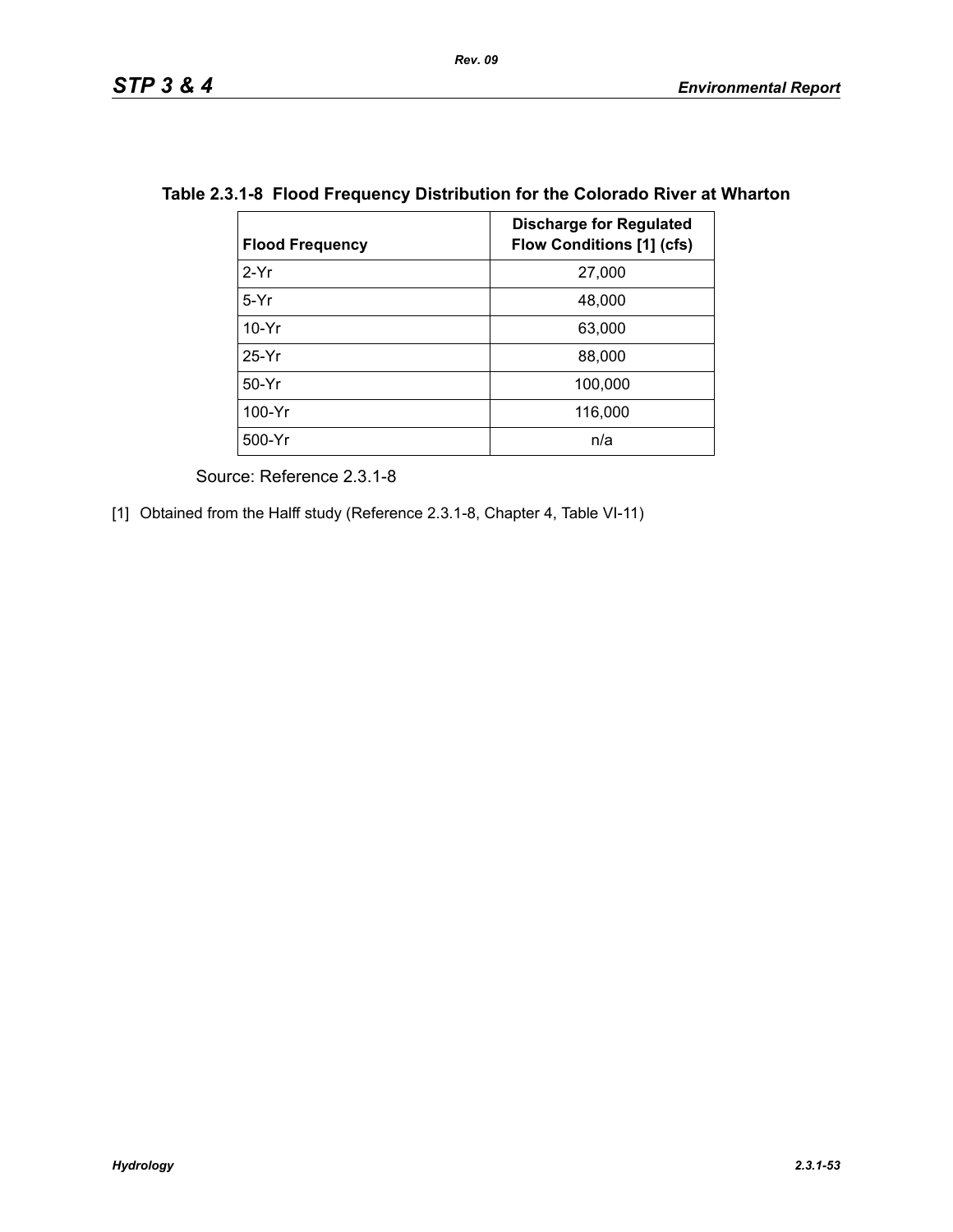| <b>Water Year</b> | 1-Day Minimum<br>Flow (cfs) | <b>Water Year</b> | $\mathbf 1$ |
|-------------------|-----------------------------|-------------------|-------------|
| 1948              | 16                          | 1978              | 161         |
| 1949              | 81                          | 1979              | 363         |
| 1950              | 137                         | 1980              | 0.9         |
| 1951              | 0                           | 1981              | 15          |
| 1952              | 0                           | 1982              | 314         |
| 1953              | 0                           | 1983              | 38          |
| 1954              | 2.3                         | 1984              | 3.1         |
| 1955              | 1.4                         | 1985              | 87          |
| 1956              | 0                           | 1986              | 48          |
| 1957              | 92                          | 1987              | 380         |
| 1958              | 1400                        | 1988              | 6.8         |
| 1959              | 510                         | 1989              | 33          |
| 1960              | 500                         | 1990              | 36          |
| 1961              | 800                         | 1991              | 61          |
| 1962              | 4.9                         | 1992              | 439         |
| 1963              | 12                          | 1993              | 39          |
| 1964              | 1.3                         | 1994              | 51          |
| 1965              | 2.3                         | 1995              | 147         |
| 1966              | $\overline{2}$              | 1996              | 20          |
| 1967              | 0.4                         | 1997              | 188         |
| 1968              | 205                         | 1998              | 15          |
| 1969              | 0.4                         | 1999              | 118         |
| 1970              | 0.4                         | 2000              | 9.5         |
| 1971              | 0.7                         | 2001              | 48          |
| 1972              | $\overline{c}$              | 2002              | 120         |
| 1973              | 31                          | 2003              | 115         |
| 1974              | 10                          | 2004              | 206         |
| 1975              | 128                         | 2005              | 180         |
| 1976              | 111                         | 2006              | 210         |
| 1977              | 174                         |                   |             |

# **Table 2.3.1-9 Historical Minimum Daily Flow Information for Bay City**

| ay Minimum |                   | 1-Day Minimum |
|------------|-------------------|---------------|
| Flow (cfs) | <b>Water Year</b> | Flow (cfs)    |
|            | 1978              | 161           |
|            | 1979              | 363           |
|            | 1980              | 0.9           |
|            | 1981              | 15            |
|            | 1982              | 314           |
|            | 1983              | 38            |
|            | 1984              | 3.1           |
|            | 1985              | 87            |
|            | 1986              | 48            |
|            | 1987              | 380           |
|            | 1988              | 6.8           |
|            | 1989              | 33            |
|            | 1990              | 36            |
|            | 1991              | 61            |
|            | 1992              | 439           |
|            | 1993              | 39            |
|            | 1994              | 51            |
|            | 1995              | 147           |
|            | 1996              | 20            |
|            | 1997              | 188           |
|            | 1998              | 15            |
|            | 1999              | 118           |
|            | 2000              | 9.5           |
|            | 2001              | 48            |
|            | 2002              | 120           |
|            | 2003              | 115           |
|            | 2004              | 206           |
|            | 2005              | 180           |
|            | 2006              | 210           |
|            |                   |               |
|            |                   |               |

Source: Reference 2.3.1-10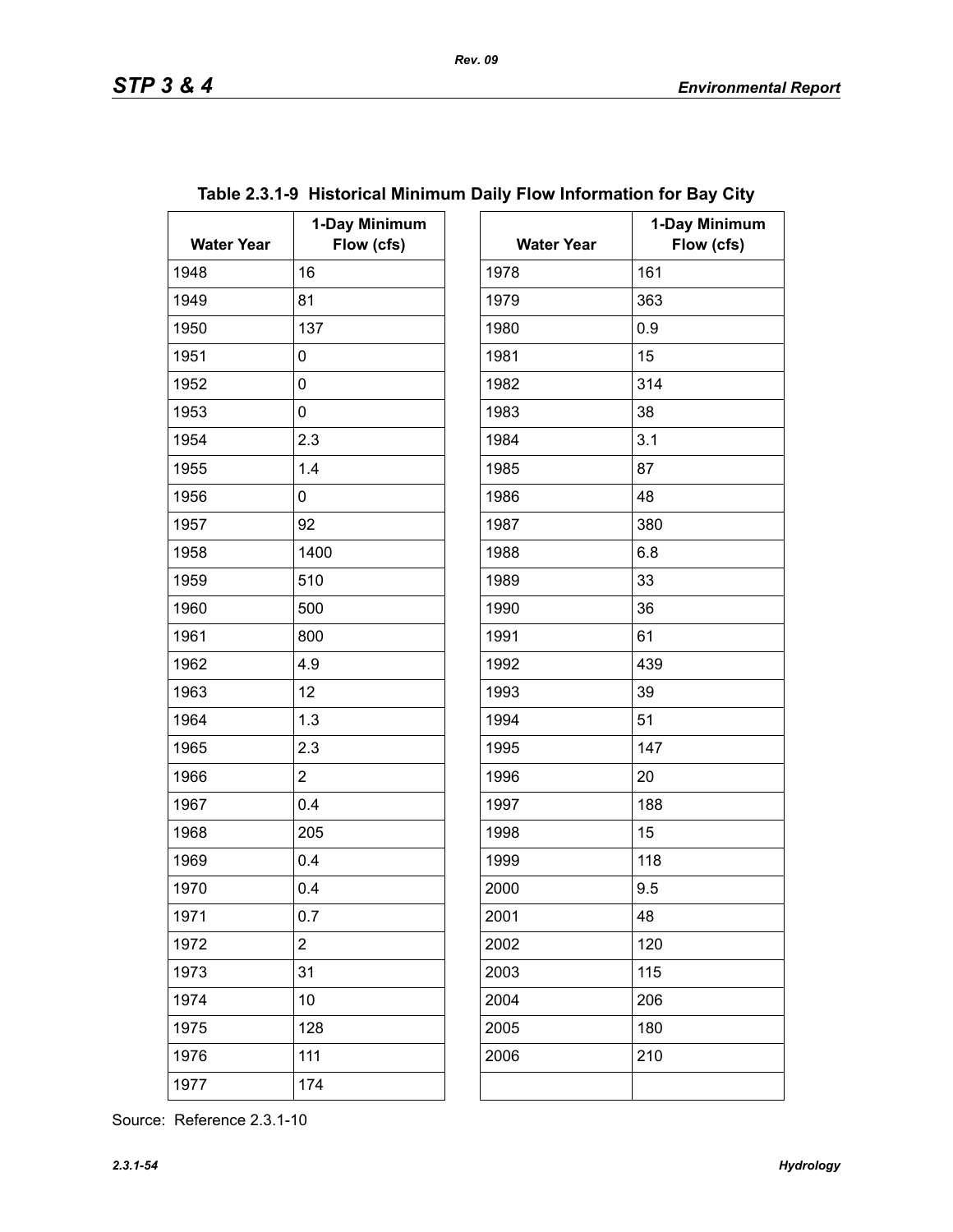| <b>Water Year</b> | 7-Day Minimum<br>Flow (cfs) | <b>Water Year</b> | 7.  |
|-------------------|-----------------------------|-------------------|-----|
| 1948              | 61                          | 1978              | 218 |
| 1949              | 143                         | 1979              | 374 |
| 1950              | 177                         | 1980              | 59  |
| 1951              | $\mathbf{1}$                | 1981              | 243 |
| 1952              | $\overline{2}$              | 1982              | 456 |
| 1953              | 15                          | 1983              | 127 |
| 1954              | 58                          | 1984              | 11  |
| 1955              | 37                          | 1985              | 205 |
| 1956              | 13                          | 1986              | 56  |
| 1957              | 121                         | 1987              | 598 |
| 1958              | 1789                        | 1988              | 83  |
| 1959              | 684                         | 1989              | 41  |
| 1960              | 714                         | 1990              | 68  |
| 1961              | 890                         | 1991              | 90  |
| 1962              | $\overline{7}$              | 1992              | 503 |
| 1963              | 13                          | 1993              | 348 |
| 1964              | 1.4                         | 1994              | 137 |
| 1965              | 17                          | 1995              | 200 |
| 1966              | $\overline{2}$              | 1996              | 20  |
| 1967              | 0.5                         | 1997              | 286 |
| 1968              | 312                         | 1998              | 68  |
| 1969              | 0.5                         | 1999              | 210 |
| 1970              | 0.5                         | 2000              | 14  |
| 1971              | 1.3                         | 2001              | 110 |
| 1972              | 19                          | 2002              | 206 |
| 1973              | 366                         | 2003              | 214 |
| 1974              | 35                          | 2004              | 375 |
| 1975              | 348                         | 2005              | 288 |
| 1976              | 223                         | 2006              | 266 |
| 1977              | 297                         |                   |     |
|                   |                             |                   |     |

|               |  | Table 2.3.1-10 Historical Minimum 7-Day Low Flow Information for Bay City |  |
|---------------|--|---------------------------------------------------------------------------|--|
| 7-Day Minimum |  | 7-Day Minimum                                                             |  |

*Rev. 09*

| ay Minimum<br>Flow (cfs) | <b>Water Year</b> | 7-Day Minimum<br>Flow (cfs) |
|--------------------------|-------------------|-----------------------------|
|                          | 1978              | 218                         |
|                          | 1979              | 374                         |
|                          | 1980              | 59                          |
|                          | 1981              | 243                         |
|                          | 1982              | 456                         |
|                          | 1983              | 127                         |
|                          |                   |                             |
|                          | 1984              | 11                          |
|                          | 1985              | 205                         |
|                          | 1986              | 56                          |
|                          | 1987              | 598                         |
|                          | 1988              | 83                          |
|                          | 1989              | 41                          |
|                          | 1990              | 68                          |
|                          | 1991              | 90                          |
|                          | 1992              | 503                         |
|                          | 1993              | 348                         |
|                          | 1994              | 137                         |
|                          | 1995              | 200                         |
|                          | 1996              | 20                          |
|                          | 1997              | 286                         |
|                          | 1998              | 68                          |
|                          | 1999              | 210                         |
|                          | 2000              | 14                          |
|                          | 2001              | 110                         |
|                          | 2002              | 206                         |
|                          | 2003              | 214                         |
|                          | 2004              | 375                         |
|                          | 2005              | 288                         |
|                          | 2006              | 266                         |
|                          |                   |                             |
|                          |                   |                             |

Source: Reference 2.3.1-10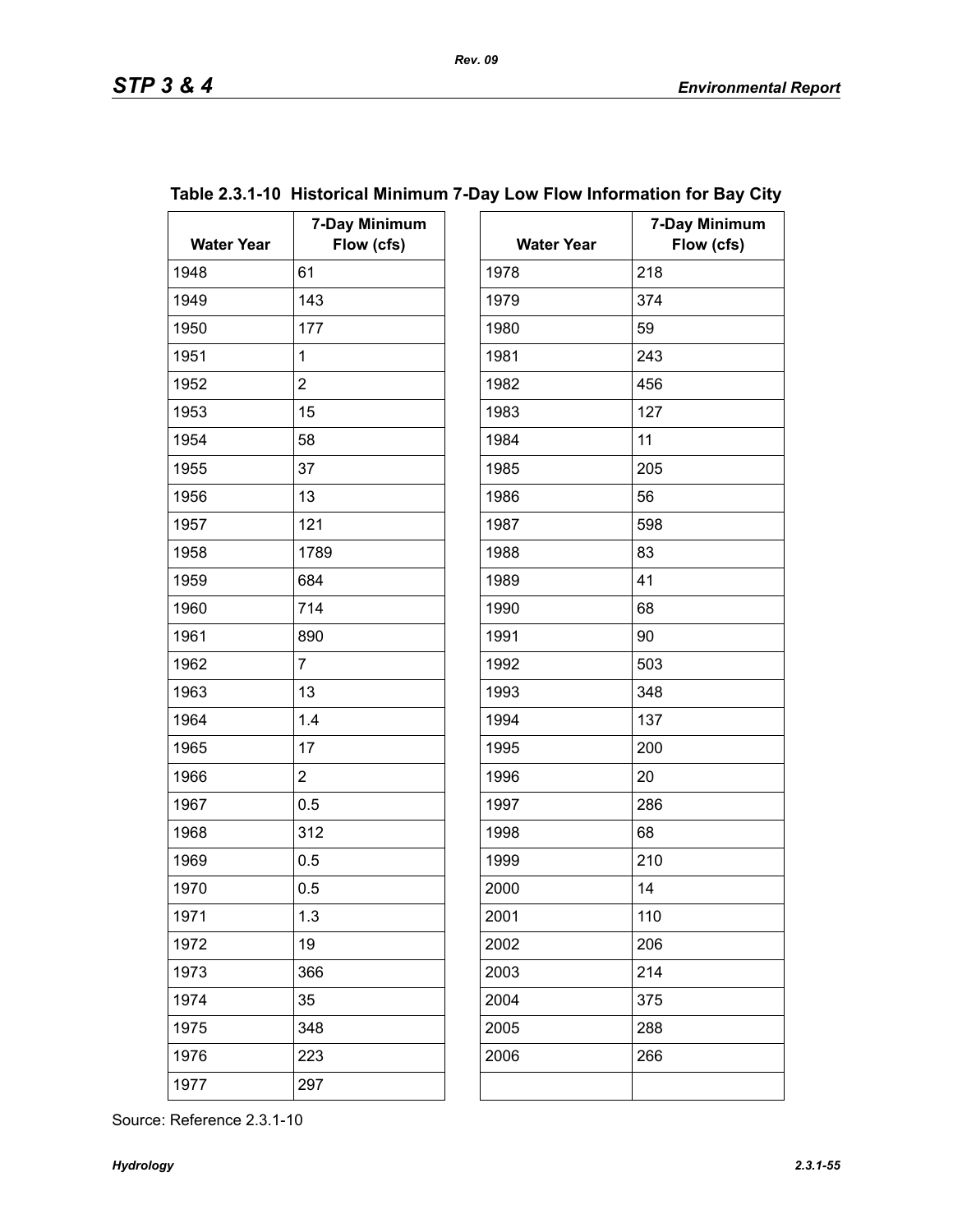|                   |                                  |                                 |                                                                         |                                        | December 28, 2006     | <b>January 30, 2007</b>                |                                     | <b>February 22, 2007</b>               |                       | March 29, 2007                            |                              | April 27, 2007                                   |                              | May 25, 2007                                     |                       | June 27, 2007                             |                       |
|-------------------|----------------------------------|---------------------------------|-------------------------------------------------------------------------|----------------------------------------|-----------------------|----------------------------------------|-------------------------------------|----------------------------------------|-----------------------|-------------------------------------------|------------------------------|--------------------------------------------------|------------------------------|--------------------------------------------------|-----------------------|-------------------------------------------|-----------------------|
| <b>WELL ID</b>    | WELL<br><b>DEPTH</b><br>(ft bgs) | OF<br><b>SCREEN</b><br>(ft bgs) | <b>BOTTOM REFERENCE</b><br><b>POINT</b><br><b>ELEVATION</b><br>(ft MSL) | Depth to<br>Water<br>(f <sup>t</sup> ) | Elevation<br>(ft MSL) | Depth to<br>Water<br>(f <sup>t</sup> ) | <b>Elevation</b><br>(ft MSL)        | Depth to<br>Water<br>(f <sup>t</sup> ) | Elevation<br>(ft MSL) | Depth<br>to<br>Water<br>(f <sup>t</sup> ) | <b>Elevation</b><br>(ft MSL) | <b>Depth</b><br>to<br>Water<br>(f <sup>t</sup> ) | <b>Elevation</b><br>(ft MSL) | <b>Depth</b><br>to<br>Water<br>(f <sup>t</sup> ) | Elevation<br>(ft MSL) | Depth<br>to<br>Water<br>(f <sup>t</sup> ) | Elevation<br>(ft MSL) |
|                   |                                  |                                 |                                                                         |                                        |                       |                                        | <b>Shallow Aquifer - Upper Zone</b> |                                        |                       |                                           |                              |                                                  |                              |                                                  |                       |                                           |                       |
| OW-308 U          | 47.1                             | 48                              | 31.80                                                                   | 7.78                                   | 24.02                 | 6.46                                   | 25.34                               | 7.46                                   | 24.34                 | 7.41                                      | 24.39                        | 7.17                                             | 24.63                        | 7.07                                             | 24.73                 | 7.72                                      | 24.08                 |
| OW-332 U          | 46.1                             | 45                              | 32.10                                                                   | 8.01                                   | 24.09                 | 6.57                                   | 25.53                               | 7.46                                   | 24.64                 | 7.39                                      | 24.71                        | 6.25                                             | 25.85                        | 7.09                                             | 25.01                 | 8.05                                      | 24.05                 |
| OW-348 U          | 39.1                             | 38                              | 32.28                                                                   | 8.09                                   | 24.19                 | 6.52                                   | 25.76                               | 7.71                                   | 24.57                 | 7.66                                      | 24.62                        | 7.34                                             | 24.94                        | 7.25                                             | 25.03                 | 7.95                                      | 24.33                 |
| OW-349 U          | 46.1                             | 45                              | 31.29                                                                   | 7.28                                   | 24.01                 | 5.82                                   | 25.47                               | 6.97                                   | 24.32                 | 6.91                                      | 24.38                        | 6.56                                             | 24.73                        | 6.50                                             | 24.79                 | 7.19                                      | 24.10                 |
| OW-408 U          | 43.1                             | 42                              | 33.57                                                                   | 9.71                                   | 23.86                 | 8.30                                   | 25.27                               | 9.13                                   | 24.44                 | 9.08                                      | 24.49                        | 8.95                                             | 24.62                        | 8.94                                             | 24.63                 | 9.47                                      | 24.10                 |
| OW-420 U          | 49.1                             | 48                              | 33.79                                                                   | 9.98                                   | 23.81                 | 8.42                                   | 25.37                               | 9.32                                   | 24.47                 | 9.26                                      | 24.53                        | 9.08                                             | 24.71                        | 8.99                                             | 24.80                 | 9.59                                      | 24.20                 |
| OW-438 U          | 41                               | 40                              | 32.18                                                                   | 8.45                                   | 23.73                 | 6.55                                   | 25.63                               | 7.21                                   | 24.97                 | 7.14                                      | 25.04                        | 7.17                                             | 25.01                        | 7.00                                             | 25.18                 | 7.97                                      | 24.21                 |
| OW-910 U          | 36.1                             | 35                              | 32.32                                                                   | 9.11                                   | 23.21                 | 7.57                                   | 24.75                               | 8.30                                   | 24.02                 | 8.23                                      | 24.09                        | 8.10                                             | 24.22                        | 8.00                                             | 24.32                 | 8.49                                      | 23.83                 |
| OW-928 U          | 39.6                             | 38.5                            | 31.69                                                                   | 8.18                                   | 23.51                 | 6.21                                   | 25.48                               | 6.85                                   | 24.84                 | 6.72                                      | 24.97                        | 6.69                                             | 25.00                        | 6.59                                             | 25.10                 | 7.33                                      | 24.36                 |
| OW-929 U          | 60.1                             | 59                              | 38.71                                                                   | 12.92                                  | 25.79                 | 11.33                                  | 27.38                               | 11.68                                  | 27.03                 | 11.75                                     | 26.96                        | 11.77                                            | 26.94                        | 11.81                                            | 26.90                 | 13.17                                     | 25.54                 |
| OW-930 U          | 36.1                             | 35                              | 27.33                                                                   | 7.92                                   | 19.41                 | 5.79                                   | 21.54                               | 7.05                                   | 20.28                 | 6.98                                      | 20.35                        | 6.45                                             | 20.88                        | 7.31                                             | 20.02                 | 7.97                                      | 19.36                 |
| OW-931 U          | 36                               | 35                              | 32.10                                                                   | 9.82                                   | 22.28                 | 8.81                                   | 23.29                               | 9.43                                   | 22.67                 | 9.34                                      | 22.76                        | 9.19                                             | 22.91                        | 9.25                                             | 22.85                 | 9.33                                      | 22.77                 |
| OW-932 U          | 39.6                             | 38.5                            | 32.83                                                                   | 8.52                                   | 24.31                 | 7.03                                   | 25.80                               | 8.04                                   | 24.79                 | 7.96                                      | 24.87                        | 7.77                                             | 25.06                        | 7.68                                             | 25.15                 | 8.27                                      | 24.56                 |
| OW-933 U          | 37.1                             | 36                              | 30.62                                                                   | 6.44                                   | 24.18                 | 4.97                                   | 25.65                               | 5.95                                   | 24.67                 | 5.91                                      | 24.71                        | 5.57                                             | 25.05                        | 5.50                                             | 25.12                 | 5.87                                      | 24.75                 |
| OW-934 U          | 41.1                             | 40                              | 30.39                                                                   | 10.22                                  | 20.17                 | 9.54                                   | 20.85                               | 10.04                                  | 20.35                 | 10.08                                     | 20.31                        | 9.91                                             | 20.48                        | 10.00                                            | 20.39                 | 10.36                                     | 20.03                 |
|                   |                                  |                                 |                                                                         |                                        |                       |                                        | <b>Shallow Aquifer - Lower Zone</b> |                                        |                       |                                           |                              |                                                  |                              |                                                  |                       |                                           |                       |
| OW-308 L          | 97.1                             | 96                              | 31.78                                                                   | 16.08                                  | 15.70                 | 15.08                                  | 16.70                               | 14.91                                  | 16.87                 | 14.67                                     | 17.11                        | 14.21                                            | 17.57                        | 14.32                                            | 17.46                 | 14.30                                     | 17.48                 |
| OW-332 L [1]      | 103.2                            | 102.1                           | 31.85                                                                   | 15.22                                  | 16.63                 |                                        |                                     |                                        |                       |                                           |                              |                                                  |                              |                                                  |                       |                                           |                       |
| $OW-332 L(R)$ [1] | 103.1                            | 102                             | 32.08                                                                   |                                        |                       |                                        |                                     | 15.29                                  | 16.79                 | 15.05                                     | 17.03                        | 14.59                                            | 17.49                        | 14.71                                            | 17.37                 | 14.68                                     | 17.40                 |
| OW-348 L          | 79.1                             | 78.2                            | 31.86                                                                   | 16.16                                  | 15.70                 | 15.08                                  | 16.78                               | 14.94                                  | 16.92                 | 14.71                                     | 17.15                        | 14.29                                            | 17.57                        | 14.40                                            | 17.46                 | 14.36                                     | 17.50                 |
| OW-349 L          | 81.1                             | 80                              | 31.03                                                                   | 15.22                                  | 15.81                 | 14.19                                  | 16.84                               | 14.02                                  | 17.01                 | 13.80                                     | 17.23                        | 13.35                                            | 17.68                        | 13.48                                            | 17.55                 | 13.42                                     | 17.61                 |
| OW-408 L          | 81.3                             | 80.2                            | 33.76                                                                   | 18.05                                  | 15.71                 | 17.05                                  | 16.71                               | 16.86                                  | 16.90                 | 16.64                                     | 17.12                        | 16.20                                            | 17.56                        | 16.32                                            | 17.44                 | 16.28                                     | 17.48                 |
| OW-438 L          | 104.1                            | 103                             | 31.57                                                                   | 15.85                                  | 15.72                 | 14.96                                  | 16.61                               | 14.75                                  | 16.82                 | 14.49                                     | 17.08                        | 14.02                                            | 17.55                        | 14.12                                            | 17.45                 | 14.10                                     | 17.47                 |
| OW-910 L          | 92.1                             | 91                              | 32.48                                                                   | 16.62                                  | 15.86                 | 16.22                                  | 16.26                               | 15.77                                  | 16.71                 | 15.59                                     | 16.89                        | 15.27                                            | 17.21                        | 15.22                                            | 17.26                 | 15.13                                     | 17.35                 |
| OW-928 L          | 121.1                            | 120                             | 31.56                                                                   | 15.75                                  | 15.81                 | 15.00                                  | 16.56                               | 14.75                                  | 16.81                 | 14.50                                     | 17.06                        | 14.03                                            | 17.53                        | 14.13                                            | 17.43                 | 14.06                                     | 17.50                 |
| OW-929 L          | 98.1                             | 97                              | 38.63                                                                   | 23.47                                  | 15.16                 | 22.41                                  | 16.22                               | 22.26                                  | 16.37                 | 22.00                                     | 16.63                        | 21.51                                            | 17.12                        | 21.70                                            | 16.93                 | 21.67                                     | 16.96                 |
| OW-930 L          | 106.5                            | 105                             | 27.98                                                                   | 14.90                                  | 13.08                 | 13.41                                  | 14.57                               | 13.35                                  | 14.63                 | 13.21                                     | 14.77                        | 12.81                                            | 15.17                        | 13.09                                            | 14.89                 | 12.99                                     | 14.99                 |
| OW-932 L          | 79.6                             | 785                             | 32.79                                                                   | 17.23                                  | 15.56                 | 16.01                                  | 16.78                               | 15.90                                  | 16.89                 | 15.73                                     | 17.06                        | 15.35                                            | 17.44                        | 15.48                                            | 17.31                 | 15.38                                     | 17.41                 |
| OW-933 L          | 87.1                             | 86                              | 30.45                                                                   | 14.60                                  | 15.85                 | 13.37                                  | 17.08                               | 13.29                                  | 17.16                 | 13.11                                     | 17.34                        | 12.71                                            | 17.74                        | 12.84                                            | 17.61                 | 12.72                                     | 17.73                 |
| OW-934 L          | 100                              | 99                              | 30.94                                                                   | 17.07                                  | 13.87                 | 15.83                                  | 15.11                               | 15.73                                  | 15.21                 | 15.51                                     | 15.43                        | 15.09                                            | 15.85                        | 15.33                                            | 15.61                 | 15.23                                     | 15.71                 |

*Hydrology* 

**Hydrology** 

*Rev. 09*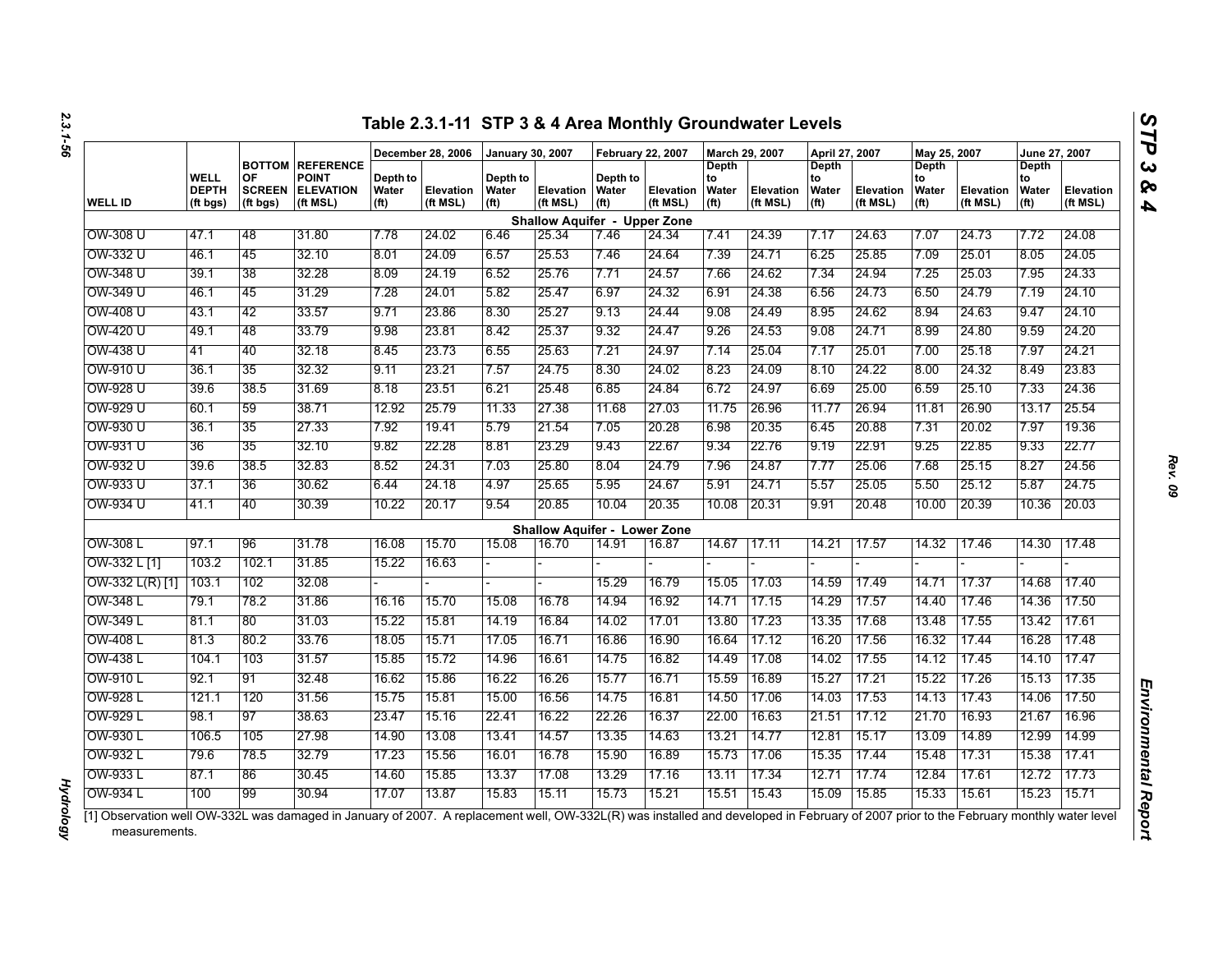| U |
|---|
|   |
|   |
| c |
| ç |
|   |

|                |                        |                  | <b>Well Pad</b>           | Reference                        | <b>Borehole</b>         | Well              |              | Screen Interval Depth [4] |          | <b>Screen Interval Elevation [4]</b> |              | <b>Filter Pack Interval Depth</b> |
|----------------|------------------------|------------------|---------------------------|----------------------------------|-------------------------|-------------------|--------------|---------------------------|----------|--------------------------------------|--------------|-----------------------------------|
| Well Number[2] | Northing (ft)<br>$[3]$ | Easting (ft) [3] | Elevation<br>(ft MSL) [3] | <b>Elevation</b><br>(ft MSL) [3] | <b>Diameter</b><br>(in) | Depth<br>(ft bgs) | Top (ft bgs) | Bottom (ft bgs)           |          | Top (ft MSL)   Bottom (ft MSL)       | Top (ft bgs) | Bottom (ft bgs)                   |
| OW-308L        | 363196.43              | 2943374.36       | 29.87                     | 31.78                            | $\boldsymbol{8}$        | 97.1              | 86.0         | 96.0                      | -56.13   | -66.13                               | 82.0         | 97.1                              |
| <b>OW-308U</b> | 363195.64              | 2943354.04       | 29.88                     | 31.80                            | 8                       | 47.1              | 36.0         | 46.0                      | -6.12    | -16.12                               | 32.0         | 47.1                              |
| OW-332L [1]    | 363739.87              | 2943610.91       | 30.24                     | 31.85                            | $\bf 8$                 | 103.2             | 92.1         | 102.1                     | $-61.86$ | $-71.86$                             | 88.0         | 103.2                             |
| OW-332L(R)     | 363729.36              | 2943608.74       | 30.01                     | 32.08                            | $\boldsymbol{8}$        | 103.1             | 92.0         | 102.0                     | $-61.99$ | $-71.99$                             | 87.0         | 103.1                             |
| OW-332U        | 363739.21              | 2943591.02       | 30.24                     | 32.10                            | $\overline{8}$          | 46.1              | 35.0         | 45.0                      | $-4.76$  | $-14.76$                             | 31.0         | 46.1                              |
| <b>OW-348L</b> | 362685.92              | 2943014.48       | 30.08                     | 31.86                            | 8                       | 79.1              | 68.2         | 78.2                      | $-38.12$ | $-48.12$                             | 64.0         | 79.1                              |
| OW-348U        | 362685.23              | 2942994.44       | 30.51                     | 32.28                            | 8                       | 39.1              | 28.0         | 38.0                      | 2.51     | $-7.49$                              | 24.0         | 39.1                              |
| <b>OW-349L</b> | 362901.84              | 2943602.97       | 29.41                     | 31.03                            | 8                       | 81.1              | 70.0         | 80.0                      | $-40.59$ | $-50.59$                             | 65.0         | 81.1                              |
| OW-349U        | 362902.40              | 2943582.28       | 29.40                     | 31.29                            | 8                       | 46.1              | 35.0         | 45.0                      | $-5.60$  | $-15.60$                             | 31.0         | 46.1                              |
| <b>OW-408L</b> | 363196.18              | 2942472.54       | 31.73                     | 33.76                            | 8                       | 81.3              | 70.2         | 80.2                      | $-38.47$ | $-48.47$                             | 66.0         | 81.3                              |
| <b>OW-408U</b> | 363194.01              | 2942456.01       | 31.50                     | 33.57                            | $\overline{8}$          | 43.1              | 32.0         | 42.0                      | -0.50    | $-10.50$                             | 28.0         | 43.1                              |
| <b>OW-420U</b> | 362902.15              | 2942018.94       | 32.25                     | 33.79                            | $\bf 8$                 | 49.1              | 38.0         | 48.0                      | $-5.75$  | $-15.75$                             | 34.0         | 49.1                              |
| <b>OW-438L</b> | 363790.77              | 2942045.09       | 30.11                     | 31.57                            | 8                       | 104.1             | 93.0         | 103.0                     | $-62.89$ | $-72.89$                             | 89.0         | 104.1                             |
| <b>OW-438U</b> | 363792.04              | 2942025.17       | 30.53                     | 32.18                            | $\overline{8}$          | 41.0              | 30.0         | 40.0                      | 0.53     | $-9.47$                              | 26.0         | 41.0                              |
| <b>OW-910L</b> | 363363.45              | 2941266.45       | 30.75                     | 32.48                            | 8                       | 92.1              | 81.0         | 91.0                      | $-50.25$ | $-60.25$                             | 77.0         | 92.1                              |
| <b>OW-910U</b> | 363362.02              | 2941246.57       | 30.69                     | 32.32                            | 8                       | 36.1              | 25.0         | 35.0                      | 5.69     | $-4.31$                              | 21.0         | 36.1                              |
| <b>OW-928L</b> | 364932.30              | 2940376.21       | 29.81                     | 31.56                            | 8                       | 121.1             | 110.0        | 120.0                     | $-80.19$ | $-90.19$                             | 106.0        | 121.1                             |
| <b>OW-928U</b> | 364933.86              | 2940356.48       | 30.02                     | 31.69                            | $\boldsymbol{8}$        | 39.6              | 28.5         | 38.5                      | 1.52     | $-8.48$                              | 24.5         | 39.6                              |
| <b>OW-929L</b> | 364671.50              | 2945497.78       | 36.93                     | 38.63                            | 8                       | 98.1              | 87.0         | 97.0                      | $-50.07$ | $-60.07$                             | 83.0         | 98.1                              |
| <b>OW-929U</b> | 364672.34              | 2945477.58       | 36.91                     | 38.71                            | 8                       | 60.1              | 49.0         | 59.0                      | $-12.09$ | $-22.09$                             | 45.0         | 60.1                              |
| OW-930L        | 360214.45              | 2949525.96       | 26.21                     | 27.98                            | $\boldsymbol{8}$        | 106.5             | 95.0         | 105.0                     | -68.79   | $-78.79$                             | 91.0         | 106.5                             |
| OW-930U        | 360209.72              | 2949506.58       | 25.62                     | 27.33                            | 8                       | 36.1              | 25.0         | 35.0                      | 0.62     | $-9.38$                              | 21.0         | 36.1                              |
| <b>OW-931U</b> | 361979.42              | 2939520.36       | 30.53                     | 32.10                            | 17                      | 36.0              | 25.0         | 35.0                      | 5.53     | $-4.47$                              | 21.0         | 36.0                              |
| <b>OW-932L</b> | 361899.37              | 2942115.90       | 31.09                     | 32.79                            | 8                       | 79.6              | 68.5         | 78.5                      | $-37.41$ | -47.41                               | 64.5         | 79.6                              |
| <b>OW-932U</b> | 361898.53              | 2942097.29       | 31.35                     | 32.83                            | $\boldsymbol{8}$        | 39.6              | 28.5         | 38.5                      | 2.85     | -7.15                                | 24.5         | 39.6                              |
| <b>OW-933L</b> | 361898.05              | 2943515.01       | 28.74                     | 30.45                            | 8                       | 87.1              | 76.0         | 86.0                      | $-47.26$ | $-57.26$                             | 72.0         | 87.1                              |
| <b>OW-933U</b> | 361897.65              | 2943494.66       | 28.87                     | 30.62                            | $\boldsymbol{8}$        | 37.1              | 26.0         | 36.0                      | 2.87     | $-7.13$                              | 23.0         | 37.1                              |
| <b>OW-934L</b> | 362082.08              | 2948254.12       | 29.04                     | 30.94                            | 7                       | 100.0             | 89.0         | 99.0                      | -59.96   | $-69.96$                             | 85.0         | 100.0                             |
| <b>OW-934U</b> | 362079.87              | 2948234.20       | 28.54                     | 30.39                            | 8                       | 41.1              | 30.0         | 40.0                      | $-1.46$  | $-11.46$                             | 26.0         | 41.1                              |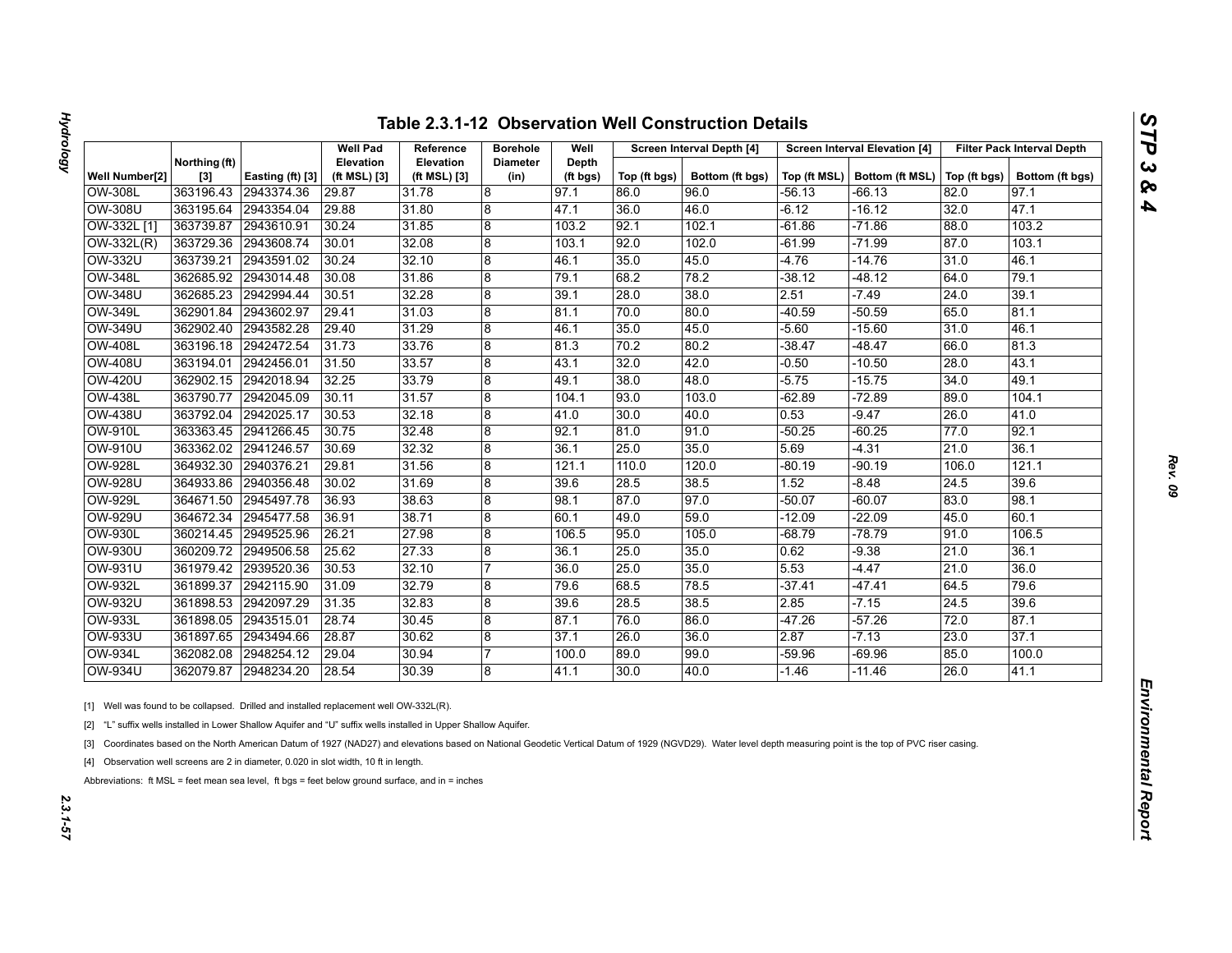|                |                  |                                        |                 |                              |                      |                       | Table 2.3.1-13 Estimated Vertical Hydraulic Gradients in the STP 3 & 4 Area |                 |                       |                             |                       |           |                   |                   |         |             |
|----------------|------------------|----------------------------------------|-----------------|------------------------------|----------------------|-----------------------|-----------------------------------------------------------------------------|-----------------|-----------------------|-----------------------------|-----------------------|-----------|-------------------|-------------------|---------|-------------|
|                |                  |                                        |                 | <b>Upper Well Screen [1]</b> |                      |                       |                                                                             |                 | Lower Well Screen [1] |                             |                       |           |                   | Groundwater [2]   |         |             |
| Date           | <b>Well Pair</b> | Ground<br><b>Elevation (ft</b><br>MSL) | Top (ft<br>bgs) | <b>Bottom</b><br>(ft bgs)    | Midpoint (ft<br>bgs) | Elevation<br>(ft MSL) | <b>Ground Elevation</b><br>(ft MSL)                                         | Top (ft<br>bgs) | Bottom (ft<br>bgs)    | <b>Midpoint</b><br>(ft bgs) | Elevation<br>(ft MSL) | $dx$ (ft) | Upper (ft<br>MSL) | Lower (ft<br>MSL) | dh (ft) | $i$ (ft/ft) |
| 12/28/2006     | OW-308 U/L       | 29.88                                  | 36              | 46                           | 41                   | $-11.12$              | 29.87                                                                       | 86              | 96                    | 91                          | $-61.13$              | 50.0      | 24.02             | 15.70             | 8.32    | 0.166       |
| 1/30/2007      | OW-308 U/L       | 29.88                                  | 36              | 46                           | 41                   | $-11.12$              | 29.87                                                                       | 86              | 96                    | 91                          | $-61.13$              | 50.0      | 25.34             | 16.70             | 8.64    | 0.173       |
| 2/22/2007      | OW-308 U/L       | 29.88                                  | 36              | 46                           | 41                   | $-11.12$              | 29.87                                                                       | 86              | 96                    | 91                          | $-61.13$              | 50.0      | 24.34             | 16.87             | 7.47    | 0.149       |
| 3/29/2007      | OW-308 U/L       | 29.88                                  | 36              | 46                           | 41                   | $-11.12$              | 29.87                                                                       | 86              | 96                    | 91                          | $-61.13$              | 50.0      | 24.39             | 17.11             | 7.28    | 0.146       |
| 4/27/2007      | OW-308 U/L       | 29.88                                  | 36              | 46                           | 41                   | $-11.12$              | 29.87                                                                       | 86              | 96                    | 91                          | $-61.13$              | 50.0      | 24.63             | 17.57             | 7.06    | 0.141       |
| 5/25/2007      | OW-308 U/L       | 29.88                                  | 36              | 46                           | 41                   | $-11.12$              | 29.87                                                                       | 86              | 96                    | 91                          | $-61.13$              | 50.0      | 24.73             | 17.46             | 7.27    | 0.145       |
| 6/27/2007      | OW-308 U/L       | 29.88                                  | 36              | 46                           | 41                   | $-11.12$              | 29.87                                                                       | 86              | 96                    | 91                          | $-61.13$              | 50.0      | 24.08             | 17.48             | 6.60    | 0.132       |
| 12/28/2006 [3] | OW-332 U/L       | 30.24                                  | 35              | 45                           | 40                   | $-9.76$               | 30.24                                                                       | 92.1            | 102.1                 | 97.1                        | $-66.86$              | 57.1      | 24.09             | 16.63             | 7.46    | 0.131       |
| 2/22/2007 [3]  | OW-332 U/L(R)    | 30.24                                  | 35              | 45                           | 40                   | $-9.76$               | 30.01                                                                       | 92              | 102                   | 97                          | $-66.99$              | 57.2      | 24.64             | 16.79             | 7.85    | 0.137       |
| 3/29/2007 [3]  | OW-332 U/L(R)    | 30.24                                  | 35              | 45                           | 40                   | $-9.76$               | 30.01                                                                       | 92              | 102                   | 97                          | $-66.99$              | 57.2      | 24.71             | 17.03             | 7.68    | 0.134       |
| 4/27/2007 [3]  | OW-332 U/L(R)    | 30.24                                  | 35              | 45                           | 40                   | $-9.76$               | 30.01                                                                       | 92              | 102                   | 97                          | $-66.99$              | 57.2      | 25.85             | 17.49             | 8.36    | 0.146       |
| 5/25/2007 [3]  | OW-332 U/L(R)    | 30.24                                  | 35              | 45                           | 40                   | $-9.76$               | 30.01                                                                       | 92              | 102                   | 97                          | $-66.99$              | 57.2      | 25.01             | 17.37             | 7.64    | 0.133       |
| 6/27/2007 [3]  | OW-332 U/L(R)    | 30.24                                  | 35              | 45                           | 40                   | $-9.76$               | 30.01                                                                       | 92              | 102                   | 97                          | $-66.99$              | 57.2      | 24.05             | 17.40             | 6.65    | 0.116       |
| 12/28/2006     | OW-348 U/L       | 30.51                                  | 28              | 38                           | 33                   | $-2.49$               | 30.08                                                                       | 68.2            | 78.2                  | 73.2                        | $-43.12$              | 40.6      | 24.19             | 15.70             | 8.49    | 0.209       |
| 1/30/2007      | OW-348 U/L       | 30.51                                  | 28              | 38                           | 33                   | $-2.49$               | 30.08                                                                       | 68.2            | 78.2                  | 73.2                        | $-43.12$              | 40.6      | 25.76             | 16.78             | 8.98    | 0.221       |
| 2/22/2007      | OW-348 U/L       | 30.51                                  | 28              | 38                           | 33                   | $-2.49$               | 30.08                                                                       | 68.2            | 78.2                  | 73.2                        | $-43.12$              | 40.6      | 24.57             | 16.92             | 7.65    | 0.188       |
| 3/29/2007      | OW-348 U/L       | 30.51                                  | 28              | 38                           | 33                   | $-2.49$               | 30.08                                                                       | 68.2            | 78.2                  | 73.2                        | $-43.12$              | 40.6      | 24.62             | 17.15             | 7.47    | 0.184       |
| 4/27/2007      | OW-348 U/L       | 30.51                                  | 28              | 38                           | 33                   | $-2.49$               | 30.08                                                                       | 68.2            | 78.2                  | 73.2                        | $-43.12$              | 40.6      | 24.94             | 17.57             | 7.37    | 0.181       |
| 5/25/2007      | OW-348 U/L       | 30.51                                  | 28              | 38                           | 33                   | $-2.49$               | 30.08                                                                       | 68.2            | 78.2                  | 73.2                        | $-43.12$              | 40.6      | 25.03             | 17.46             | 7.57    | 0.186       |
| 6/27/2007      | OW-348 U/L       | 30.51                                  | 28              | 38                           | 33                   | $-2.49$               | 30.08                                                                       | 68.2            | 78.2                  | 73.2                        | $-43.12$              | 40.6      | 24.33             | 17.50             | 6.83    | 0.168       |
| 12/28/2006     | OW-349 U/L       | 29.40                                  | 35              | 45                           | 40                   | $-10.6$               | 29.41                                                                       | 70              | 80                    | 75                          | $-45.59$              | 35.0      | 24.01             | 15.81             | 8.20    | 0.234       |
| 1/30/2007      | OW-349 U/L       | 29.40                                  | 35              | 45                           | 40                   | $-10.6$               | 29.41                                                                       | 70              | 80                    | 75                          | $-45.59$              | 35.0      | 25.47             | 16.84             | 8.63    | 0.247       |
| 2/22/2007      | OW-349 U/L       | 29.40                                  | 35              | 45                           | 40                   | $-10.6$               | 29.41                                                                       | 70              | 80                    | 75                          | -45.59                | 35.0      | 24.32             | 17.01             | 7.31    | 0.209       |
| 3/29/2007      | OW-349 U/L       | 29.40                                  | 35              | 45                           | 40                   | $-10.6$               | 29.41                                                                       | 70              | 80                    | 75                          | $-45.59$              | 35.0      | 24.38             | 17.23             | 7.15    | 0.204       |
| 4/27/2007      | OW-349 U/L       | 29.40                                  | 35              | 45                           | 40                   | $-10.6$               | 29.41                                                                       | 70              | 80                    | 75                          | $-45.59$              | 35.0      | 24.73             | 17.68             | 7.05    | 0.201       |
| 5/25/2007      | OW-349 U/L       | 29.40                                  | 35              | 45                           | 40                   | $-10.6$               | 29.41                                                                       | 70              | 80                    | 75                          | $-45.59$              | 35.0      | 24.79             | 17.55             | 7.24    | 0.207       |
| 6/27/2007      | OW-349 U/L       | 29.40                                  | 35              | 45                           | 40                   | $-10.6$               | 29.41                                                                       | 70              | 80                    | 75                          | $-45.59$              | 35.0      | 24.10             | 17.61             | 6.49    | 0.185       |
| 12/28/2006     | OW-408 U/L       | 31.50                                  | 32              | 42                           | 37                   | $-5.5$                | 31.73                                                                       | 70.2            | 80.2                  | 75.2                        | $-43.47$              | 38.0      | 23.86             | 15.71             | 8.15    | 0.215       |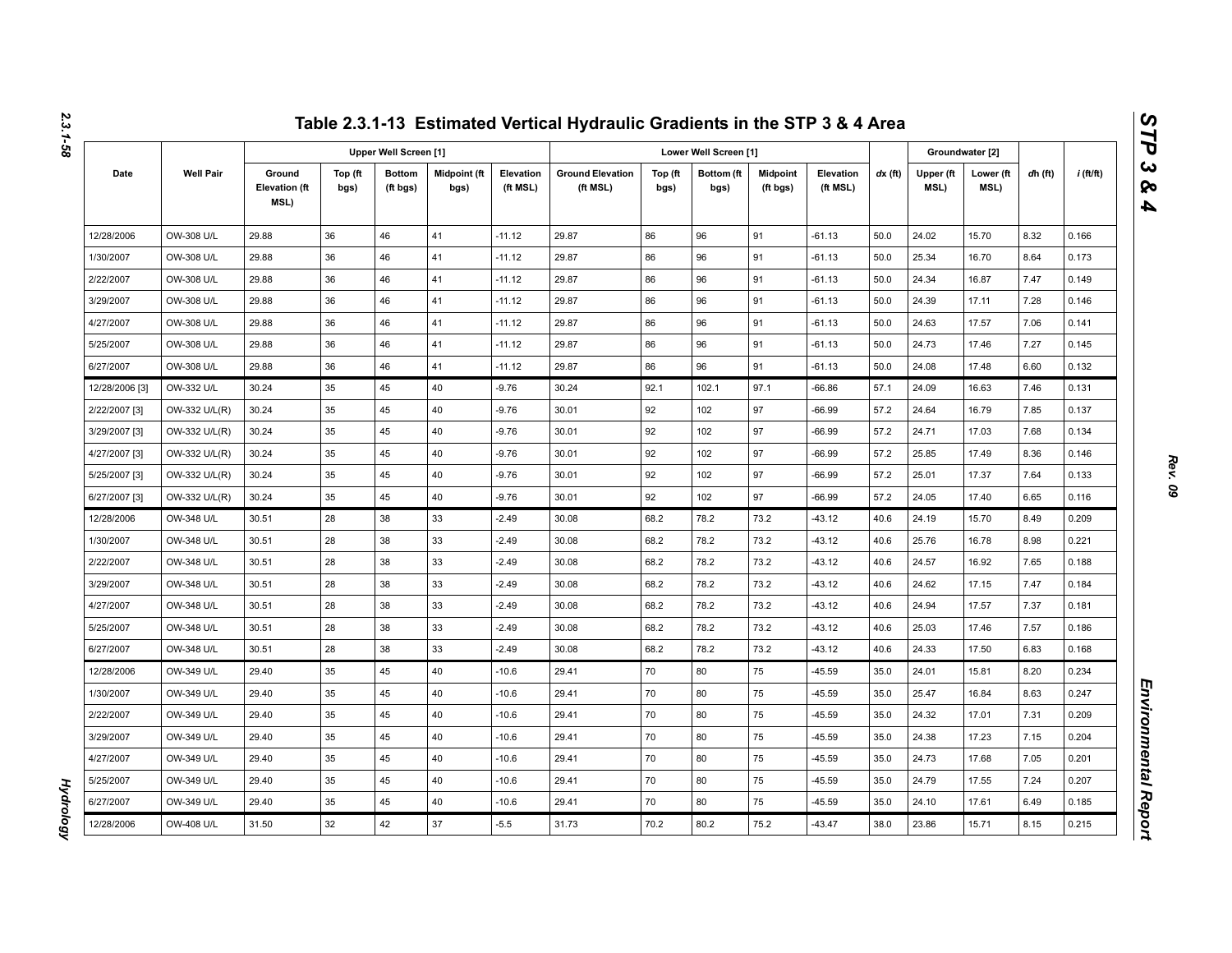|            |                  |                                        |                 |                              |                             |                       | Table 2.3.1-13 Estimated Vertical Hydraulic Gradients in the STP 3 & 4 Area (Continued) |                 |                       |                             |                       |           |                   |                   |         |             |
|------------|------------------|----------------------------------------|-----------------|------------------------------|-----------------------------|-----------------------|-----------------------------------------------------------------------------------------|-----------------|-----------------------|-----------------------------|-----------------------|-----------|-------------------|-------------------|---------|-------------|
|            |                  |                                        |                 | <b>Upper Well Screen [1]</b> |                             |                       |                                                                                         |                 | Lower Well Screen [1] |                             |                       |           |                   | Groundwater [2]   |         |             |
| Date       | <b>Well Pair</b> | Ground<br><b>Elevation (ft</b><br>MSL) | Top (ft<br>bgs) | <b>Bottom</b><br>(ft bgs)    | <b>Midpoint (ft</b><br>bgs) | Elevation<br>(ft MSL) | <b>Ground Elevation</b><br>(ft MSL)                                                     | Top (ft<br>bgs) | Bottom (ft<br>bgs)    | <b>Midpoint</b><br>(ft bgs) | Elevation<br>(ft MSL) | $dx$ (ft) | Upper (ft<br>MSL) | Lower (ft<br>MSL) | dh (ft) | $i$ (ft/ft) |
| 1/30/2007  | OW-408 U/L       | 31.50                                  | 32              | 42                           | 37                          | $-5.5$                | 31.73                                                                                   | 70.2            | 80.2                  | 75.2                        | $-43.47$              | 38.0      | 25.27             | 16.71             | 8.56    | 0.225       |
| 2/22/2007  | OW-408 U/L       | 31.50                                  | 32              | 42                           | 37                          | $-5.5$                | 31.73                                                                                   | 70.2            | 80.2                  | 75.2                        | $-43.47$              | 38.0      | 24.44             | 16.90             | 7.54    | 0.199       |
| 3/29/2007  | OW-408 U/L       | 31.50                                  | 32              | 42                           | 37                          | $-5.5$                | 31.73                                                                                   | 70.2            | 80.2                  | 75.2                        | $-43.47$              | 38.0      | 24.49             | 17.12             | 7.37    | 0.194       |
| 4/27/2007  | OW-408 U/L       | 31.50                                  | 32              | 42                           | 37                          | $-5.5$                | 31.73                                                                                   | 70.2            | 80.2                  | 75.2                        | $-43.47$              | 38.0      | 24.62             | 17.56             | 7.06    | 0.186       |
| 5/25/2007  | OW-408 U/L       | 31.50                                  | 32              | 42                           | 37                          | $-5.5$                | 31.73                                                                                   | 70.2            | 80.2                  | 75.2                        | $-43.47$              | 38.0      | 24.63             | 17.44             | 7.19    | 0.189       |
| 6/27/2007  | OW-408 U/L       | 31.50                                  | 32              | 42                           | 37                          | $-5.5$                | 31.73                                                                                   | 70.2            | 80.2                  | 75.2                        | $-43.47$              | 38.0      | 24.10             | 17.48             | 6.62    | 0.174       |
| 12/28/2006 | OW-438 U/L       | 30.53                                  | 30              | 40                           | 35                          | $-4.47$               | 30.11                                                                                   | 93              | 103                   | 98                          | $-67.89$              | 63.4      | 23.73             | 15.72             | 8.01    | 0.126       |
| 1/30/2007  | OW-438 U/L       | 30.53                                  | 30              | 40                           | 35                          | $-4.47$               | 30.11                                                                                   | 93              | 103                   | 98                          | $-67.89$              | 63.4      | 25.63             | 16.61             | 9.02    | 0.142       |
| 2/22/2007  | OW-438 U/L       | 30.53                                  | 30              | 40                           | 35                          | $-4.47$               | 30.11                                                                                   | 93              | 103                   | 98                          | $-67.89$              | 63.4      | 24.97             | 16.82             | 8.15    | 0.129       |
| 3/29/2007  | OW-438 U/L       | 30.53                                  | 30              | 40                           | 35                          | $-4.47$               | 30.11                                                                                   | 93              | 103                   | 98                          | $-67.89$              | 63.4      | 25.04             | 17.08             | 7.96    | 0.126       |
| 4/27/2007  | OW-438 U/L       | 30.53                                  | 30              | 40                           | 35                          | $-4.47$               | 30.11                                                                                   | 93              | 103                   | 98                          | $-67.89$              | 63.4      | 25.01             | 17.55             | 7.46    | 0.118       |
| 5/25/2007  | OW-438 U/L       | 30.53                                  | 30              | 40                           | 35                          | $-4.47$               | 30.11                                                                                   | 93              | 103                   | 98                          | $-67.89$              | 63.4      | 25.18             | 17.45             | 7.73    | 0.122       |
| 6/27/2007  | OW-438 U/L       | 30.53                                  | 30              | 40                           | 35                          | $-4.47$               | 30.11                                                                                   | 93              | 103                   | 98                          | $-67.89$              | 63.4      | 24.21             | 17.47             | 6.74    | 0.106       |
| 12/28/2006 | OW-910 U/L       | 30.69                                  | 25              | 35                           | 30                          | 0.69                  | 30.75                                                                                   | 81              | 91                    | 86                          | $-55.25$              | 55.9      | 23.21             | 15.86             | 7.35    | 0.131       |
| 1/30/2007  | OW-910 U/L       | 30.69                                  | 25              | 35                           | 30                          | 0.69                  | 30.75                                                                                   | 81              | 91                    | 86                          | $-55.25$              | 55.9      | 24.75             | 16.26             | 8.49    | 0.152       |
| 2/22/2007  | OW-910 U/L       | 30.69                                  | 25              | 35                           | 30                          | 0.69                  | 30.75                                                                                   | 81              | 91                    | 86                          | $-55.25$              | 55.9      | 24.02             | 16.71             | 7.31    | 0.131       |
| 3/29/2007  | OW-910 U/L       | 30.69                                  | 25              | 35                           | 30                          | 0.69                  | 30.75                                                                                   | 81              | 91                    | 86                          | $-55.25$              | 55.9      | 24.09             | 16.89             | 7.20    | 0.129       |
| 4/27/2007  | OW-910 U/L       | 30.69                                  | 25              | 35                           | 30                          | 0.69                  | 30.75                                                                                   | 81              | 91                    | 86                          | $-55.25$              | 55.9      | 24.22             | 17.21             | 7.01    | 0.125       |
| 5/25/2007  | OW-910 U/L       | 30.69                                  | 25              | 35                           | 30                          | 0.69                  | 30.75                                                                                   | 81              | 91                    | 86                          | $-55.25$              | 55.9      | 24.32             | 17.26             | 7.06    | 0.126       |
| 6/27/2007  | OW-910 U/L       | 30.69                                  | 25              | 35                           | 30                          | 0.69                  | 30.75                                                                                   | 81              | 91                    | 86                          | $-55.25$              | 55.9      | 23.83             | 17.35             | 6.48    | 0.116       |
| 12/28/2006 | OW-928 U/L       | 30.02                                  | 28.5            | 38.5                         | 33.5                        | $-3.48$               | 29.81                                                                                   | 110             | 120                   | 115                         | $-85.19$              | 81.7      | 23.51             | 15.81             | 7.70    | 0.094       |
| 1/30/2007  | OW-928 U/L       | 30.02                                  | 28.5            | 38.5                         | 33.5                        | $-3.48$               | 29.81                                                                                   | 110             | 120                   | 115                         | -85.19                | 81.7      | 25.48             | 16.56             | 8.92    | 0.109       |
| 2/22/2007  | OW-928 U/L       | 30.02                                  | 28.5            | 38.5                         | 33.5                        | $-3.48$               | 29.81                                                                                   | 110             | 120                   | 115                         | $-85.19$              | 81.7      | 24.84             | 16.81             | 8.03    | 0.098       |
| 3/29/2007  | OW-928 U/L       | 30.02                                  | 28.5            | 38.5                         | 33.5                        | $-3.48$               | 29.81                                                                                   | 110             | 120                   | 115                         | -85.19                | 81.7      | 24.97             | 17.06             | 7.91    | 0.097       |
| 4/27/2007  | OW-928 U/L       | 30.02                                  | 28.5            | 38.5                         | 33.5                        | $-3.48$               | 29.81                                                                                   | 110             | 120                   | 115                         | $-85.19$              | 81.7      | 25.00             | 17.53             | 7.47    | 0.091       |
| 5/25/2007  | OW-928 U/L       | 30.02                                  | 28.5            | 38.5                         | 33.5                        | $-3.48$               | 29.81                                                                                   | 110             | 120                   | 115                         | -85.19                | 81.7      | 25.10             | 17.43             | 7.67    | 0.094       |
| 6/27/2007  | OW-928 U/L       | 30.02                                  | 28.5            | 38.5                         | 33.5                        | $-3.48$               | 29.81                                                                                   | 110             | 120                   | 115                         | $-85.19$              | 81.7      | 24.36             | 17.50             | 6.86    | 0.084       |
| 12/28/2006 | OW-929 U/L       | 36.91                                  | 49              | 59                           | 54                          | $-17.09$              | 36.93                                                                                   | 87              | 97                    | 92                          | $-55.07$              | 38.0      | 25.79             | 15.16             | 10.63   | 0.280       |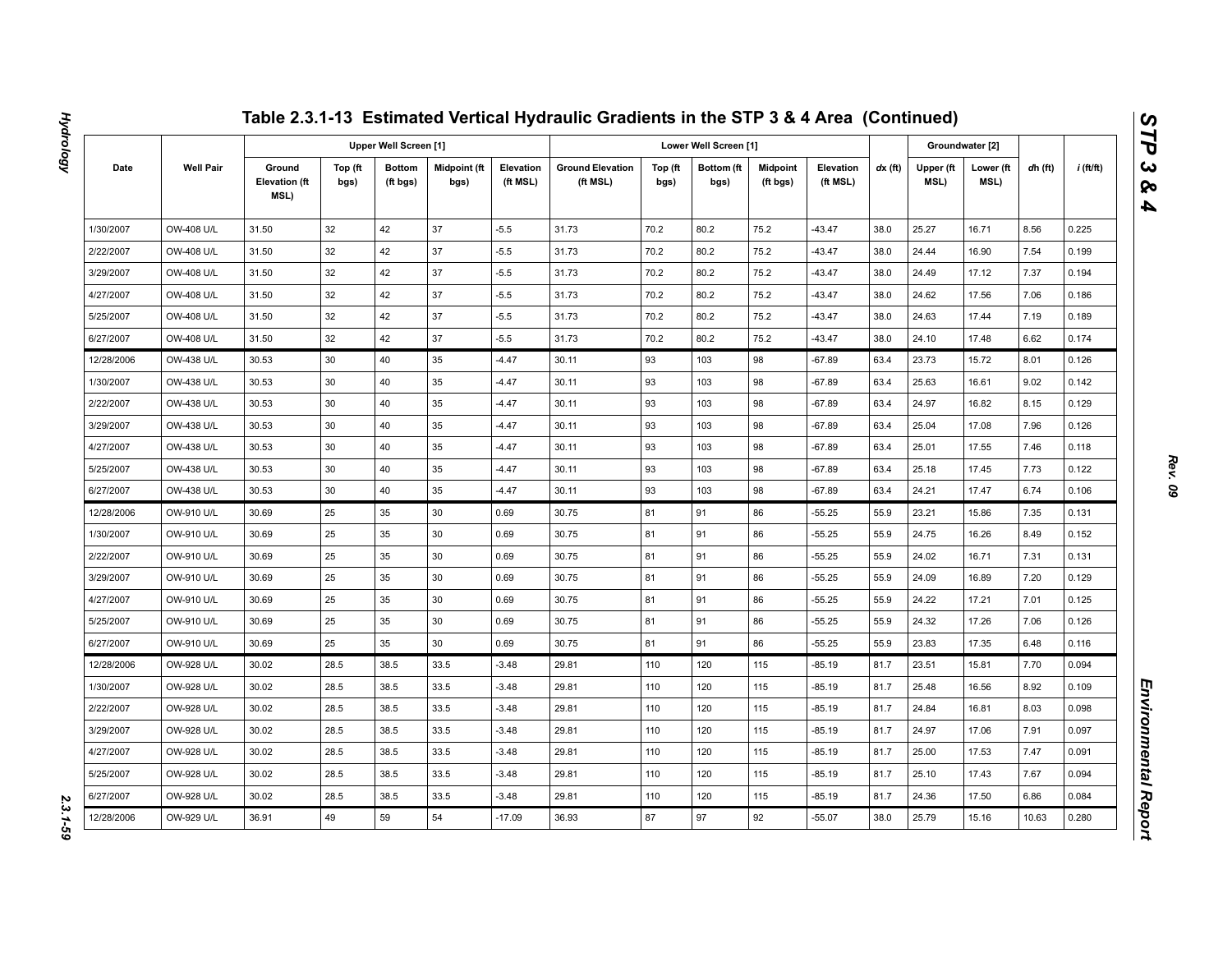|            |                  |                                        |                 |                           |                      |                       | Table 2.3.1-13 Estimated Vertical Hydraulic Gradients in the STP 3 & 4 Area (Continued) |                 |                       |                             |                       |           |                   |                   |         |             |
|------------|------------------|----------------------------------------|-----------------|---------------------------|----------------------|-----------------------|-----------------------------------------------------------------------------------------|-----------------|-----------------------|-----------------------------|-----------------------|-----------|-------------------|-------------------|---------|-------------|
|            |                  |                                        |                 | Upper Well Screen [1]     |                      |                       |                                                                                         |                 | Lower Well Screen [1] |                             |                       |           |                   | Groundwater [2]   |         |             |
| Date       | <b>Well Pair</b> | Ground<br><b>Elevation (ft</b><br>MSL) | Top (ft<br>bgs) | <b>Bottom</b><br>(ft bgs) | Midpoint (ft<br>bgs) | Elevation<br>(ft MSL) | <b>Ground Elevation</b><br>(ft MSL)                                                     | Top (ft<br>bgs) | Bottom (ft<br>bgs)    | <b>Midpoint</b><br>(ft bgs) | Elevation<br>(ft MSL) | $dx$ (ft) | Upper (ft<br>MSL) | Lower (ft<br>MSL) | dh (ft) | $i$ (ft/ft) |
| 1/30/2007  | OW-929 U/L       | 36.91                                  | 49              | 59                        | 54                   | $-17.09$              | 36.93                                                                                   | 87              | 97                    | 92                          | $-55.07$              | 38.0      | 27.38             | 16.22             | 11.16   | 0.294       |
| 2/22/2007  | OW-929 U/L       | 36.91                                  | 49              | 59                        | 54                   | $-17.09$              | 36.93                                                                                   | 87              | 97                    | 92                          | $-55.07$              | 38.0      | 27.03             | 16.37             | 10.66   | 0.281       |
| 3/29/2007  | OW-929 U/L       | 36.91                                  | 49              | 59                        | 54                   | $-17.09$              | 36.93                                                                                   | 87              | 97                    | 92                          | $-55.07$              | 38.0      | 26.96             | 16.63             | 10.33   | 0.272       |
| 4/27/2007  | OW-929 U/L       | 36.91                                  | 49              | 59                        | 54                   | $-17.09$              | 36.93                                                                                   | 87              | 97                    | 92                          | $-55.07$              | 38.0      | 26.94             | 17.12             | 9.82    | 0.259       |
| 5/25/2007  | OW-929 U/L       | 36.91                                  | 49              | 59                        | 54                   | $-17.09$              | 36.93                                                                                   | 87              | 97                    | 92                          | $-55.07$              | 38.0      | 26.90             | 16.93             | 9.97    | 0.263       |
| 6/27/2007  | OW-929 U/L       | 36.91                                  | 49              | 59                        | 54                   | $-17.09$              | 36.93                                                                                   | 87              | 97                    | 92                          | $-55.07$              | 38.0      | 25.54             | 16.96             | 8.58    | 0.226       |
| 12/28/2006 | OW-930 U/L       | 25.62                                  | 25              | 35                        | 30                   | $-4.38$               | 26.21                                                                                   | 95              | 105                   | 100                         | $-73.79$              | 69.4      | 19.41             | 13.08             | 6.33    | 0.091       |
| 1/30/2007  | OW-930 U/L       | 25.62                                  | 25              | 35                        | 30                   | $-4.38$               | 26.21                                                                                   | 95              | 105                   | 100                         | $-73.79$              | 69.4      | 21.54             | 14.57             | 6.97    | 0.100       |
| 2/22/2007  | OW-930 U/L       | 25.62                                  | 25              | 35                        | 30                   | $-4.38$               | 26.21                                                                                   | 95              | 105                   | 100                         | $-73.79$              | 69.4      | 20.28             | 14.63             | 5.65    | 0.081       |
| 3/29/2007  | OW-930 U/L       | 25.62                                  | 25              | 35                        | 30                   | $-4.38$               | 26.21                                                                                   | 95              | 105                   | 100                         | $-73.79$              | 69.4      | 20.35             | 14.77             | 5.58    | 0.080       |
| 4/27/2007  | OW-930 U/L       | 25.62                                  | 25              | 35                        | 30                   | $-4.38$               | 26.21                                                                                   | 95              | 105                   | 100                         | $-73.79$              | 69.4      | 20.88             | 15.17             | 5.71    | 0.082       |
| 5/25/2007  | OW-930 U/L       | 25.62                                  | 25              | 35                        | 30                   | $-4.38$               | 26.21                                                                                   | 95              | 105                   | 100                         | $-73.79$              | 69.4      | 20.02             | 14.89             | 5.13    | 0.074       |
| 6/27/2007  | OW-930 U/L       | 25.62                                  | 25              | 35                        | 30                   | $-4.38$               | 26.21                                                                                   | 95              | 105                   | 100                         | $-73.79$              | 69.4      | 19.36             | 14.99             | 4.37    | 0.063       |
| 12/28/2006 | OW-932 U/L       | 31.35                                  | 28.5            | 38.5                      | 33.5                 | $-2.15$               | 31.09                                                                                   | 68.5            | 78.5                  | 73.5                        | $-42.41$              | 40.3      | 24.31             | 15.56             | 8.75    | 0.217       |
| 1/30/2007  | OW-932 U/L       | 31.35                                  | 28.5            | 38.5                      | 33.5                 | $-2.15$               | 31.09                                                                                   | 68.5            | 78.5                  | 73.5                        | $-42.41$              | 40.3      | 25.80             | 16.78             | 9.02    | 0.224       |
| 2/22/2007  | OW-932 U/L       | 31.35                                  | 28.5            | 38.5                      | 33.5                 | $-2.15$               | 31.09                                                                                   | 68.5            | 78.5                  | 73.5                        | $-42.41$              | 40.3      | 24.79             | 16.89             | 7.90    | 0.196       |
| 3/29/2007  | OW-932 U/L       | 31.35                                  | 28.5            | 38.5                      | 33.5                 | $-2.15$               | 31.09                                                                                   | 68.5            | 78.5                  | 73.5                        | $-42.41$              | 40.3      | 24.87             | 17.06             | 7.81    | 0.194       |
| 4/27/2007  | OW-932 U/L       | 31.35                                  | 28.5            | 38.5                      | 33.5                 | $-2.15$               | 31.09                                                                                   | 68.5            | 78.5                  | 73.5                        | $-42.41$              | 40.3      | 25.06             | 17.44             | 7.62    | 0.189       |
| 5/25/2007  | OW-932 U/L       | 31.35                                  | 28.5            | 38.5                      | 33.5                 | $-2.15$               | 31.09                                                                                   | 68.5            | 78.5                  | 73.5                        | $-42.41$              | 40.3      | 25.15             | 17.31             | 7.84    | 0.195       |
| 6/27/2007  | OW-932 U/L       | 31.35                                  | 28.5            | 38.5                      | 33.5                 | $-2.15$               | 31.09                                                                                   | 68.5            | 78.5                  | 73.5                        | $-42.41$              | 40.3      | 24.56             | 17.41             | 7.15    | 0.178       |
| 12/28/2006 | OW-933 U/L       | 28.87                                  | 26              | 36                        | 31                   | $-2.13$               | 28.74                                                                                   | 76              | 86                    | 81                          | $-52.26$              | 50.1      | 24.18             | 15.85             | 8.33    | 0.166       |
| 1/30/2007  | OW-933 U/L       | 28.87                                  | 26              | 36                        | 31                   | $-2.13$               | 28.74                                                                                   | 76              | 86                    | 81                          | $-52.26$              | 50.1      | 25.65             | 17.08             | 8.57    | 0.171       |
| 2/22/2007  | OW-933 U/L       | 28.87                                  | 26              | 36                        | 31                   | $-2.13$               | 28.74                                                                                   | 76              | 86                    | 81                          | $-52.26$              | 50.1      | 24.67             | 17.16             | 7.51    | 0.150       |
| 3/29/2007  | OW-933 U/L       | 28.87                                  | 26              | 36                        | 31                   | $-2.13$               | 28.74                                                                                   | 76              | 86                    | 81                          | -52.26                | 50.1      | 24.71             | 17.34             | 7.37    | 0.147       |
| 4/27/2007  | OW-933 U/L       | 28.87                                  | 26              | 36                        | 31                   | $-2.13$               | 28.74                                                                                   | 76              | 86                    | 81                          | $-52.26$              | 50.1      | 25.05             | 17.74             | 7.31    | 0.146       |
| 5/25/2007  | OW-933 U/L       | 28.87                                  | 26              | 36                        | 31                   | $-2.13$               | 28.74                                                                                   | 76              | 86                    | 81                          | -52.26                | 50.1      | 25.12             | 17.61             | 7.51    | 0.150       |
| 6/27/2007  | OW-933 U/L       | 28.87                                  | 26              | 36                        | 31                   | $-2.13$               | 28.74                                                                                   | 76              | 86                    | 81                          | $-52.26$              | 50.1      | 24.75             | 17.73             | 7.02    | 0.140       |
| 12/28/2006 | OW-934 U/L       | 28.54                                  | 30              | 40                        | 35                   | $-6.46$               | 29.04                                                                                   | 89              | 99                    | 94                          | $-64.96$              | 58.5      | 20.17             | 13.87             | 6.30    | 0.108       |

*Hydrology* 

**Hydrology**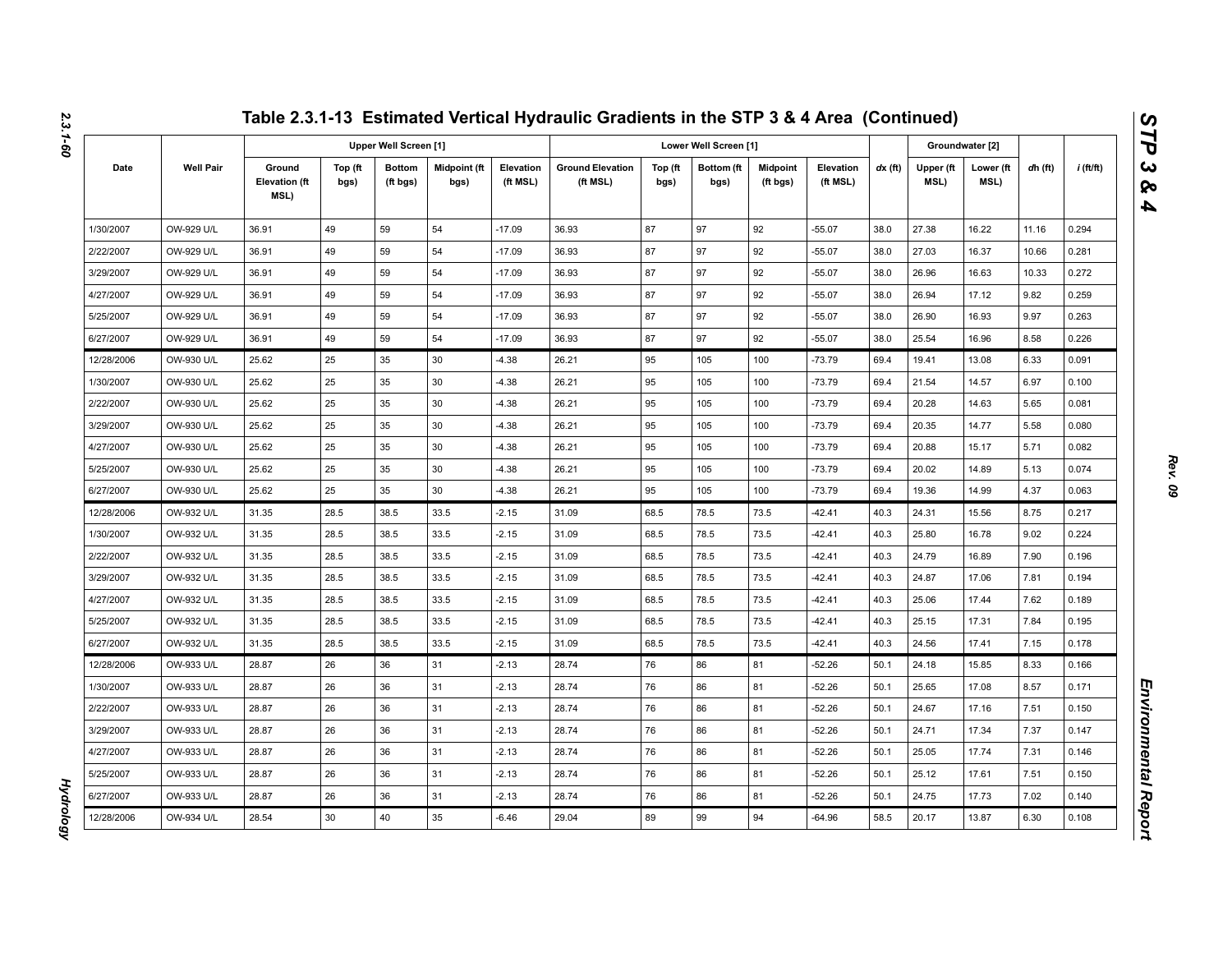| <b>Well Pair</b><br>Ground<br>Midpoint (ft<br><b>Ground Elevation</b><br>$dx$ (ft)<br>$i$ (ft/ft)<br>Date<br>Top (ft<br><b>Bottom</b><br>Elevation<br>Top (ft<br>Bottom (ft<br><b>Midpoint</b><br>Elevation<br>Upper (ft<br>Lower (ft<br>dh (ft)<br><b>Elevation (ft</b><br>MSL)<br>(ft MSL)<br>(ft MSL)<br>(ft MSL)<br>MSL)<br>bgs)<br>(ft bgs)<br>bgs)<br>bgs)<br>bgs)<br>(ft bgs)<br>MSL)<br>40<br>89<br>OW-934 U/L<br>28.54<br>30<br>35<br>$-6.46$<br>29.04<br>99<br>94<br>$-64.96$<br>58.5<br>20.85<br>5.74<br>15.11<br>0.098<br>89<br>28.54<br>30<br>40<br>35<br>29.04<br>99<br>94<br>58.5<br>5.14<br>OW-934 U/L<br>$-6.46$<br>$-64.96$<br>20.35<br>15.21<br>0.088<br>40<br>89<br>94<br>OW-934 U/L<br>28.54<br>30<br>35<br>$-6.46$<br>29.04<br>99<br>58.5<br>20.31<br>15.43<br>4.88<br>0.083<br>$-64.96$<br>30<br>40<br>35<br>89<br>99<br>OW-934 U/L<br>28.54<br>$-6.46$<br>29.04<br>94<br>$-64.96$<br>58.5<br>20.48<br>15.85<br>4.63<br>0.079<br>30<br>40<br>89<br>94<br>28.54<br>35<br>29.04<br>99<br>58.5<br>4.78<br>OW-934 U/L<br>$-6.46$<br>$-64.96$<br>20.39<br>15.61<br>0.082<br>89<br>28.54<br>30<br>40<br>$35\,$<br>29.04<br>99<br>94<br>20.03<br>4.32<br>OW-934 U/L<br>$-6.46$<br>$-64.96$<br>58.5<br>15.71<br>0.074<br>[3] Observation well OW-332L was damaged in January of 2007, a replacement well, OW-332L(R) was installed and developed in February of 2007, prior to the February monthly water level<br>measurement. Therefore, no data is available from January 30, 2007 for well OW-332 U/L. | 1/30/2007<br>2/22/2007<br>3/29/2007<br>4/27/2007<br>5/25/2007<br>6/27/2007<br>[1] From Table 2.3.1-12<br>[2] From Table 2.3.1-11<br>ft MSL = feet mean sea levell = Hydraulic gradient (dh/dx) dh = Change in hydraulic head (ft) dx = Change in distance (ft)<br>ft bgs = feet below ground surface |  |  | <b>Upper Well Screen [1]</b> |  |  | Lower Well Screen [1] |  |  | Groundwater [2] |  |
|---------------------------------------------------------------------------------------------------------------------------------------------------------------------------------------------------------------------------------------------------------------------------------------------------------------------------------------------------------------------------------------------------------------------------------------------------------------------------------------------------------------------------------------------------------------------------------------------------------------------------------------------------------------------------------------------------------------------------------------------------------------------------------------------------------------------------------------------------------------------------------------------------------------------------------------------------------------------------------------------------------------------------------------------------------------------------------------------------------------------------------------------------------------------------------------------------------------------------------------------------------------------------------------------------------------------------------------------------------------------------------------------------------------------------------------------------------------------------------------------------------------------------|------------------------------------------------------------------------------------------------------------------------------------------------------------------------------------------------------------------------------------------------------------------------------------------------------|--|--|------------------------------|--|--|-----------------------|--|--|-----------------|--|
|                                                                                                                                                                                                                                                                                                                                                                                                                                                                                                                                                                                                                                                                                                                                                                                                                                                                                                                                                                                                                                                                                                                                                                                                                                                                                                                                                                                                                                                                                                                           |                                                                                                                                                                                                                                                                                                      |  |  |                              |  |  |                       |  |  |                 |  |
|                                                                                                                                                                                                                                                                                                                                                                                                                                                                                                                                                                                                                                                                                                                                                                                                                                                                                                                                                                                                                                                                                                                                                                                                                                                                                                                                                                                                                                                                                                                           |                                                                                                                                                                                                                                                                                                      |  |  |                              |  |  |                       |  |  |                 |  |
|                                                                                                                                                                                                                                                                                                                                                                                                                                                                                                                                                                                                                                                                                                                                                                                                                                                                                                                                                                                                                                                                                                                                                                                                                                                                                                                                                                                                                                                                                                                           |                                                                                                                                                                                                                                                                                                      |  |  |                              |  |  |                       |  |  |                 |  |
|                                                                                                                                                                                                                                                                                                                                                                                                                                                                                                                                                                                                                                                                                                                                                                                                                                                                                                                                                                                                                                                                                                                                                                                                                                                                                                                                                                                                                                                                                                                           |                                                                                                                                                                                                                                                                                                      |  |  |                              |  |  |                       |  |  |                 |  |
|                                                                                                                                                                                                                                                                                                                                                                                                                                                                                                                                                                                                                                                                                                                                                                                                                                                                                                                                                                                                                                                                                                                                                                                                                                                                                                                                                                                                                                                                                                                           |                                                                                                                                                                                                                                                                                                      |  |  |                              |  |  |                       |  |  |                 |  |
|                                                                                                                                                                                                                                                                                                                                                                                                                                                                                                                                                                                                                                                                                                                                                                                                                                                                                                                                                                                                                                                                                                                                                                                                                                                                                                                                                                                                                                                                                                                           |                                                                                                                                                                                                                                                                                                      |  |  |                              |  |  |                       |  |  |                 |  |
|                                                                                                                                                                                                                                                                                                                                                                                                                                                                                                                                                                                                                                                                                                                                                                                                                                                                                                                                                                                                                                                                                                                                                                                                                                                                                                                                                                                                                                                                                                                           |                                                                                                                                                                                                                                                                                                      |  |  |                              |  |  |                       |  |  |                 |  |
|                                                                                                                                                                                                                                                                                                                                                                                                                                                                                                                                                                                                                                                                                                                                                                                                                                                                                                                                                                                                                                                                                                                                                                                                                                                                                                                                                                                                                                                                                                                           |                                                                                                                                                                                                                                                                                                      |  |  |                              |  |  |                       |  |  |                 |  |

**Hydrology**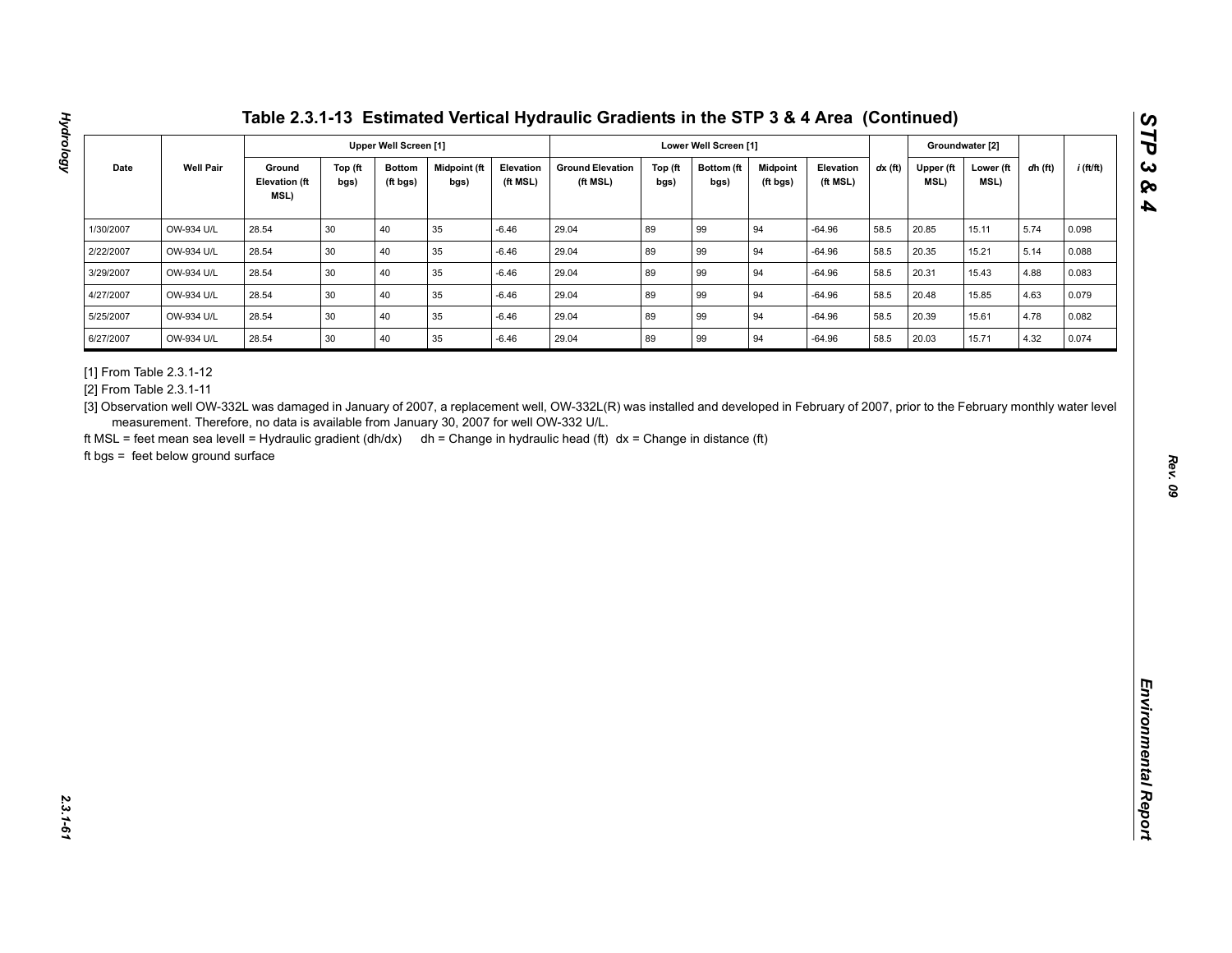|                    |                  | Screened<br>Interval | Hydraulic<br>Conductivity | Transmissivity | Storage<br>Coefficient | Yield     | Drawdown or   | 1-Hour<br><b>Specific Capacity</b> |                                                              |
|--------------------|------------------|----------------------|---------------------------|----------------|------------------------|-----------|---------------|------------------------------------|--------------------------------------------------------------|
| <b>Well Number</b> | <b>Test Date</b> | (ft bgs)             | (gpd/ft <sup>2</sup> )    | (gpd/ft)       | (unitless)             | (gpm)     | Recovery (ft) | (gpm/ft)                           | <b>Test Type</b>                                             |
| TA-65-49-901       | 3/8/1966         | 300-355              | 658                       | 26,300         | <b>ND</b>              | 91.5      | 10.1          | 9                                  | Recovery                                                     |
| TA-65-57-702       | 3/14/1966        | 331-553              | 512                       | 25,600         | <b>ND</b>              | 252       | 36.1          | $\overline{7}$                     | Drawdown                                                     |
| TA-65-57-801       | 7/28/1955        | 150-530              | 812                       | 160,000        | <b>ND</b>              | 2,530     | <b>ND</b>     | <b>ND</b>                          | Recovery                                                     |
| TA-65-58-107       | 10/4/1966        | 75-202               | <b>ND</b>                 | 176,000        | $1.1 \times 10^{-3}$   | <b>NA</b> | <b>NA</b>     | <b>NA</b>                          | Observation well for TA-65-58-108<br>drawdown test           |
| TA-65-58-108       | 10/4/1966        | 150-275              | 693                       | 86,600         | <b>ND</b>              | 2,378     | 40.7          | 58                                 | Drawdown                                                     |
| TA-65-58-803       | 7/1/1966         | 91-215               | 3,950                     | 399,000        | <b>ND</b>              | 1,354     | 34.2          | 40                                 | Drawdown                                                     |
| TA-66-63-802       | 5/25/1966        | 240-760              | 582                       | 154,100        | <b>ND</b>              | 2,692     | 55.9          | 48                                 | Drawdown                                                     |
| TA-66-63-902       | 5/26/1966        | unknown              | 753                       | 82,800         | $9.1 \times 10^{-4}$   | <b>NA</b> | <b>NA</b>     | <b>NA</b>                          | Observation well for TA-66-63-903<br>drawdown test           |
| TA-66-63-903       | 5/26/1966        | 63-240               | <b>ND</b>                 | <b>ND</b>      | <b>ND</b>              | 1,020     | <b>ND</b>     | <b>ND</b>                          |                                                              |
| TA-66-64-401       | 5/18/1966        | 317-1042             | 386                       | 162,000        | <b>ND</b>              | 3,417     | 61.6          | 55                                 | Drawdown                                                     |
| TA-66-64-702       | 3/14/1966        | unknown              | 223                       | 64,600         | <b>ND</b>              | 2,005     | 114           | 18                                 | Recovery                                                     |
| TA-80-07-501       | 7/13/1955        | 220-820              | 403                       | 120,000        | <b>ND</b>              | 1,760     | 21.3          | 83                                 | Recovery                                                     |
| TA-80-08-302       | 10/28/1966       | 530-630              | 355                       | 35,500         | <b>ND</b>              | 413       | 85            | 5                                  | Recovery                                                     |
| TA-80-08-701       | 9/23/1966        | 300-600              | 212                       | 19,700         | <b>ND</b>              | 805       | 51.8          | 16                                 | Recovery                                                     |
| TA-80-15-102       | 3/9/1967         | 506-634              | 458                       | 45,800         | <b>ND</b>              | 408       | 47.4          | 9                                  | Recovery                                                     |
| TA-80-15-201       | 5/15/1955        | 353-878              | 420                       | 107,000        | <b>ND</b>              | 2,630     | 53            | 50                                 | Drawdown, specific capacity<br>calculated from recovery test |
| TA-80-15-301       | 6/10/1966        | unknown              | 413                       | 67,700         | <b>ND</b>              | 1,026     | 49.3          | 21                                 | Drawdown                                                     |
| TA-80-15-401       | 7/13/1955        | 225-1044             | 177                       | 63,000         | <b>ND</b>              | 2,000     | 47.4          | 42                                 | Recovery                                                     |
| TA-80-15-502       | 9/19/1966        | 244-776              | 103                       | 31,300         | <b>ND</b>              | 2,020     | <b>ND</b>     | <b>ND</b>                          | Recovery                                                     |
| TA-80-16-301       | 3/10/1967        | 615-800              | 505                       | 40,400         | <b>ND</b>              | 158.4     | 31.6          | 5                                  | Recovery                                                     |
| TA-80-23-101       | 7/19/1955        | 190-776              | 344                       | 82,500         | <b>ND</b>              | 1,560     | 34.1          | 46                                 | Recovery                                                     |
| TA-80-23-301       | 7/19/1955        | 200-770              | 139                       | 51,500         | <b>ND</b>              | 1,535     | 50.5          | 30                                 | Recovery                                                     |
| TA-80-23-402       | 3/17/1967        | 544-586              | <b>ND</b>                 | 44,800         | <b>ND</b>              | 388.5     | <b>ND</b>     | <b>ND</b>                          | Recovery                                                     |
| TA-80-23-403       | 3/17/1967        | 542-578              | <b>ND</b>                 | 42,500         | $4.6 \times 10^{-5}$   | <b>NA</b> | <b>NA</b>     | NA                                 | Observation well for TA-80-23-402<br>recovery test           |
| TA-81-01-101       | 10/13/1955       | 565-760              | 489                       | 68,500         | <b>ND</b>              | 1,000     | <b>NA</b>     | <b>NA</b>                          | Recovery                                                     |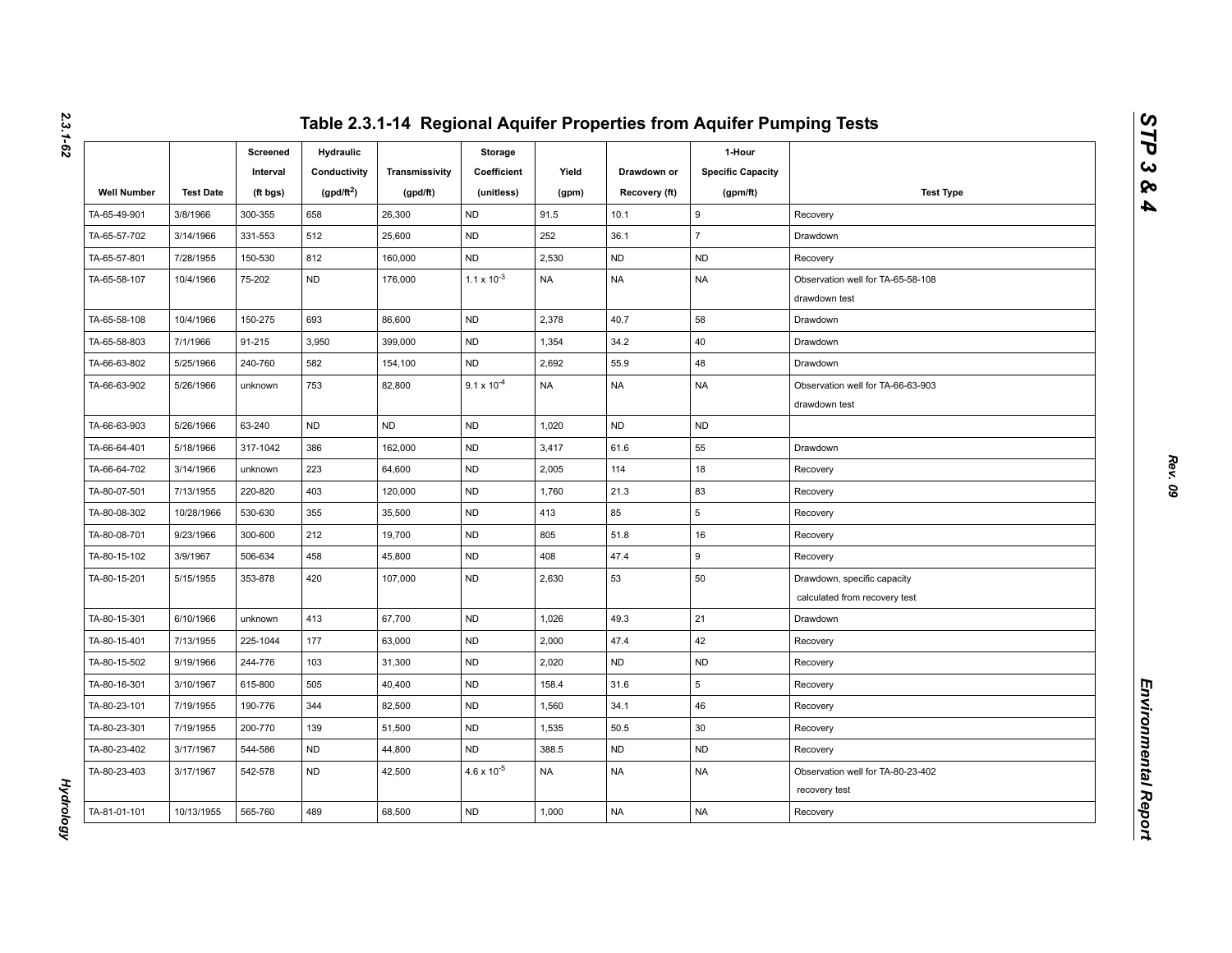|                                                              |                  | Screened<br>Interval  | <b>Hydraulic</b><br>Conductivity | Transmissivity | Storage<br>Coefficient | Yield     | Drawdown or   | 1-Hour<br><b>Specific Capacity</b> |                                                                                                 |
|--------------------------------------------------------------|------------------|-----------------------|----------------------------------|----------------|------------------------|-----------|---------------|------------------------------------|-------------------------------------------------------------------------------------------------|
| <b>Well Number</b>                                           | <b>Test Date</b> | (ft bgs)              | (gpd/ft <sup>2</sup> )           | (gpd/ft)       | (unitless)             | (gpm)     | Recovery (ft) | (gpm/ft)                           | <b>Test Type</b>                                                                                |
| TA-81-01-102                                                 | 10/13/1955       | 777-1020              | 214                              | 30,000         | <b>ND</b>              | 915       | 50            | 18                                 | Recovery                                                                                        |
| TA-81-01-601                                                 | 3/13/1967        | 218-660               | 379                              | 42,800         | <b>ND</b>              | 1,290     | 45.8          | 28                                 | Recovery                                                                                        |
| TA-81-01-802                                                 | 7/18/1955        | 150-250               | 269                              | 35,000         | <b>ND</b>              | 1,075     | 73.2          | 15                                 | Recovery                                                                                        |
| TA-81-09-401                                                 | 3/24/1966        | unknown               | 250                              | 44,300         | <b>ND</b>              | 1,182     | 83.3          | 14                                 | Specific capacity calculated from<br>drawdown, permeability and<br>transmissivity from recovery |
| TA-81-09-504                                                 | 7/19/1955        | 150-721               | 306                              | 53,000         | <b>ND</b>              | 2,000     | 52.4          | 38                                 | Recovery                                                                                        |
| TA-81-09-904                                                 | 3/16/1967        | 361-482               | 717                              | 43,000         | $1.27 \times 10^{-3}$  | <b>NA</b> | <b>NA</b>     | <b>NA</b>                          | Observation well for TA-81-09-905<br>recovery test                                              |
| TA-81-09-905                                                 | 3/16/1967        | 364-491               | 454                              | 29,500         | <b>ND</b>              | 338       | 27.3          | 12                                 | Recovery                                                                                        |
| TA-81-10-901                                                 | 4/28/1966        | 280-296               | <b>ND</b>                        | <b>ND</b>      | <b>ND</b>              | $6.4\,$   | <b>ND</b>     | ND                                 |                                                                                                 |
| TA-81-10-902                                                 | 4/28/1966        | unknown               | <b>ND</b>                        | 10,500         | $1.36 \times 10^{-4}$  | <b>NA</b> | <b>NA</b>     | <b>NA</b>                          | Observation well for TA-81-10-901<br>drawdown test                                              |
| PP-80-06-101                                                 | 7/8/1955         | 85-550                | 727                              | 189,000        | <b>ND</b>              | 1,485     | <b>ND</b>     | <b>NA</b>                          | Recovery                                                                                        |
| PP-80-06-102                                                 | 9/9/1963         | 104-364               | 790                              | 124,000        | ND                     | 1,690     | 29.9          | 57                                 | Drawdown                                                                                        |
| PP-80-06-104                                                 | 9/9/1963         | 50-215                | <b>ND</b>                        | 119,000        | $1.4 \times 10^{-3}$   | <b>NA</b> | <b>NA</b>     | NA                                 | Observation well for PP-80-06-102<br>drawdown test                                              |
| PP-80-06-703                                                 | 7/8/1955         | 154-590               | 359                              | 79,000         | <b>ND</b>              | 1,450     | 36.1          | 40                                 | Recovery                                                                                        |
| PP-80-06-704                                                 | 8/21/1963        | 146-430               | 616                              | 104,800        | <b>ND</b>              | 1,500     | 19.6          | 77                                 | Recovery                                                                                        |
| PP-80-22-501                                                 | 9/5/1963         | 288-370               | 361                              | 20,600         | ND                     | 540       | 33.2          | 16                                 | Recovery                                                                                        |
| ZA-66-62-904                                                 | 7/18/1955        | 162-573               | 382                              | 102,000        | <b>ND</b>              | 1,430     | 21            | 68                                 | Recovery                                                                                        |
| ZA-66-63-504                                                 | 3/15/1967        | 167-682               | 475                              | 195,300        | <b>ND</b>              | 2,508     | 37.7          | 67                                 | Recovery                                                                                        |
|                                                              |                  | <b>Geometric Mean</b> | 420                              | 63,640         | $4.7 \times 10^{-4}$   |           |               |                                    |                                                                                                 |
| Source: Reference 2.3.1-24                                   |                  |                       |                                  |                |                        |           | ft bgs $=$    | feet below ground surface          |                                                                                                 |
| Well County codes:                                           |                  |                       |                                  |                |                        |           | $gpd/ft2 =$   | gallons per day/square foot        |                                                                                                 |
| TA = Matagorda County                                        |                  |                       |                                  |                |                        |           | $gpd/ft =$    | gallons per day/foot               |                                                                                                 |
| PP = Jackson County                                          |                  |                       |                                  |                |                        |           | $gpm =$       | gallons per minute                 |                                                                                                 |
| ZA = Wharton County                                          |                  |                       |                                  |                |                        |           | $gpm/ft =$    | gallons per minute/foot            |                                                                                                 |
| NA = Not applicable to test performed<br>ND = Not Determined |                  |                       |                                  |                |                        |           |               |                                    |                                                                                                 |

**Hydrology** *Hydrology 2.3.1-63*

*STP 3 & 4*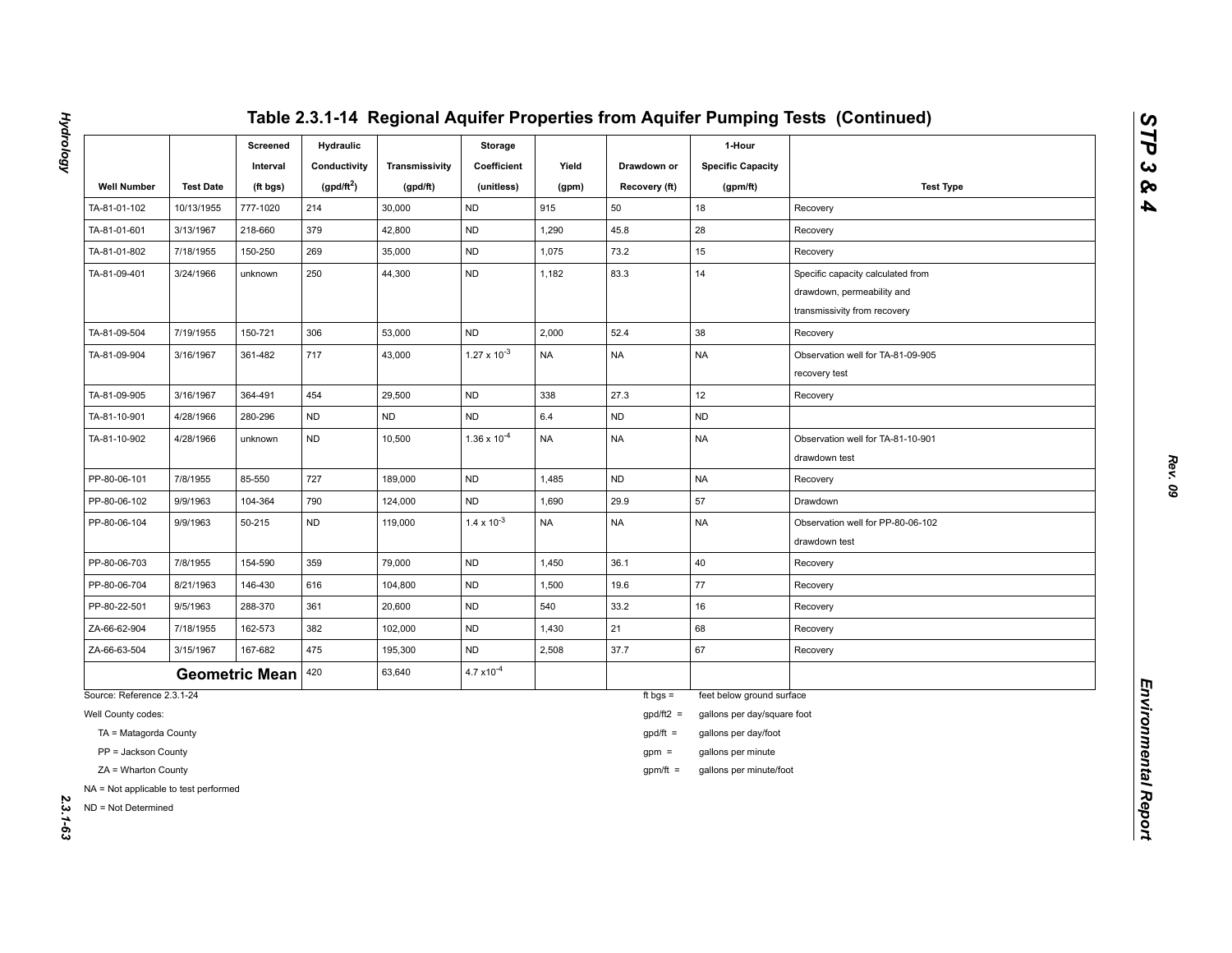| Well                             | <b>Screened</b><br>Interval<br>(ft bgs) | <b>Aquifer</b>   | <b>Test Start</b><br><b>Date</b>            | <b>Pumping</b><br>Rate<br>(gpm) | <b>Pumping</b><br><b>Duration</b><br>(hrs) | <b>Hydraulic</b><br><b>Conductivity</b><br>$(gpd/ft^2)$ | <b>Transmissivity</b><br>(gpd/ft) | <b>Storage</b><br><b>Coefficient</b><br>(unitless)       |
|----------------------------------|-----------------------------------------|------------------|---------------------------------------------|---------------------------------|--------------------------------------------|---------------------------------------------------------|-----------------------------------|----------------------------------------------------------|
| Production Well 5                | 290-670                                 | Deep             | 1/27/1975                                   | 300/600                         | 8/72                                       | <b>ND</b>                                               | 50,000                            | 2.2 $\times$ 10 <sup>-4</sup> to<br>$7.6 \times 10^{-4}$ |
| Production Well 6                | 340-685                                 | Deep             | 10/31/1977                                  | 320/614                         | 8/72                                       | <b>ND</b>                                               | 24,201                            | <b>ND</b>                                                |
| Production Well 7                | 302-702                                 | Deep             | 1/13/1978                                   | 316/614                         | 8/72                                       | <b>ND</b>                                               | 25,533                            | <b>ND</b>                                                |
| $WW-1$                           | 60-140                                  | Lower<br>Shallow | unknown                                     | 200/300                         | 67/24                                      | 413                                                     | 33,000                            | $7.1 \times 10^{-4}$                                     |
| $WW-2$                           | 59-83                                   | Lower<br>Shallow | 11/21/1973                                  | 140                             | 120                                        | 605                                                     | 13,000                            | $4.5 \times 10^{-4}$                                     |
| WW-2 (Long Term) $ 59-83\rangle$ |                                         | Lower<br>Shallow | 12/14/1973                                  | 140                             | 288                                        | 651                                                     | 14,000                            | <b>ND</b>                                                |
| $WW-3$                           | $20 - 43$                               | Upper<br>Shallow | 11/28/1973                                  | 10                              | 48                                         | 65                                                      | 1,100                             | $1.7 \times 10^{-3}$                                     |
| WW-4                             | 30-45                                   | Upper<br>Shallow | 1/4/1974                                    | 50                              | 46                                         | 735                                                     | 12,500                            | $7 \times 10^{-4}$                                       |
|                                  |                                         |                  |                                             |                                 | <b>Geometric Mean All Tests</b>            | 334                                                     | 15,221                            | $6.3 \times 10^{-4}$                                     |
|                                  |                                         |                  | <b>Geometric Mean Lower Shallow Aquifer</b> |                                 |                                            | 509                                                     | 21,107                            | $5.6 \times 10^{-4}$                                     |
|                                  |                                         |                  | Geometric Mean Upper Shallow Aquifer 219    |                                 |                                            |                                                         | 3,708                             | $1.1 \times 10^{-3}$                                     |
|                                  |                                         |                  |                                             |                                 | Geometric Mean Deep Aquifer ND             |                                                         | 31,379                            | $4.1 \times 10^{-4}$                                     |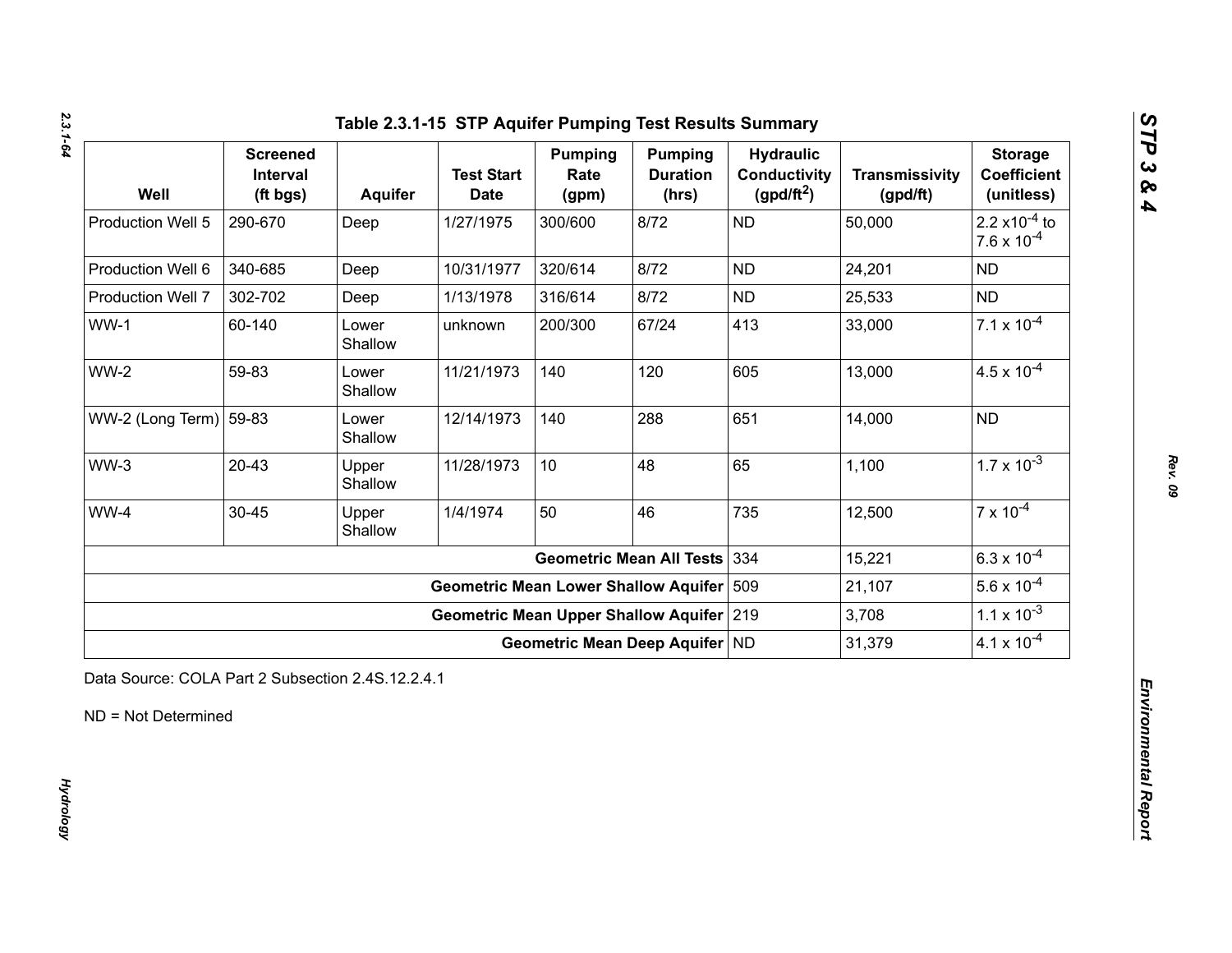|                |               |                                |                | <b>Test Type</b>                            |                                 |     |              | <b>Arithmetic Mean of Tests</b> |          |
|----------------|---------------|--------------------------------|----------------|---------------------------------------------|---------------------------------|-----|--------------|---------------------------------|----------|
|                |               | <b>Rising Head Test Method</b> |                |                                             | <b>Falling Head Test Method</b> |     |              |                                 |          |
| Well           | <b>Butler</b> | <b>KGS</b>                     | B-R            | <b>Butler</b>                               | <b>KGS</b>                      | B-R | ft/day       | gpd/ft <sup>2</sup>             | cm/s     |
| OW-308L        | 64            | 67                             | 65             | 72                                          | 73                              | 56  | 66           | 495                             | 2.33E-02 |
| OW-308U        | 70            | 64                             | 63             | 64                                          | 62                              | 68  | 65           | 488                             | 2.30E-02 |
| OW-332L        | 53            | 54                             | P              | 49                                          | 49                              | 55  | 52           | 389                             | 1.83E-02 |
| OW-332U        | 37            | 36                             | 27             | 19                                          | 18                              | 11  | 25           | 184                             | 8.70E-03 |
| OW-348L        | 58            | 46                             | 44             | 76                                          | 61                              | 39  | 54           | 404                             | 1.90E-02 |
| <b>OW-348U</b> | P             | 83                             | 88             | 68                                          | 71                              | 65  | 75           | 561                             | 2.65E-02 |
| OW-349L        | 63            | 51                             | 35             | 43                                          | 40                              | 52  | 47           | 354                             | 1.67E-02 |
| OW-349U        | P             | P                              | 43             | P                                           | P                               | 53  | 48           | 359                             | 1.69E-02 |
| <b>OW-408L</b> | P             | 72                             | P              | 70                                          | 68                              | 50  | 65           | 486                             | 2.29E-02 |
| OW-408U        | 17            | 11                             | 11             | 22                                          | 32                              | 28  | 20           | 151                             | 7.11E-03 |
| OW-420U        | P             | 33                             | 45             | <b>ND</b>                                   | ND                              | ND. | 39           | 292                             | 1.38E-02 |
| <b>OW-438L</b> | 17            | 27                             | 10             | 15                                          | 28                              | 14  | 18           | 138                             | 6.53E-03 |
| <b>OW-438U</b> | 38            | 39                             | 26             | P                                           | P                               | 24  | 32           | 238                             | 1.12E-02 |
| <b>OW-910L</b> | 3             | 0.3                            | 0.6            | $\overline{2}$                              | 0.9                             | 0.5 | $\mathbf{1}$ | 9                               | 4.29E-04 |
| OW-910U        | 26            | 29                             | 21             | P                                           | P                               | P   | 25           | 190                             | 8.94E-03 |
| <b>OW-928L</b> | 19            | 11                             | $\overline{7}$ | P                                           | 24                              | 21  | 16           | 123                             | 5.79E-03 |
| OW-928U        | 19            | P                              | 8              | 19                                          | 16                              | 16  | 16           | 117                             | 5.50E-03 |
| OW-929L        | 56            | 54                             | 29             | 59                                          | P                               | 59  | 51           | 384                             | 1.81E-02 |
| OW-929U        | P             | 3                              | 4              | P                                           | 12                              | 2   | 5            | 39                              | 1.85E-03 |
| OW-930L        | 40            | 37                             | 27             | 24                                          | 15                              | 19  | 27           | 202                             | 9.52E-03 |
| OW-930U        | P             | 23                             | 32             | P                                           | 47                              | 48  | 38           | 280                             | 1.32E-02 |
| OW-931U        | 34            | 23                             | 20             | P                                           | P                               | 49  | 32           | 236                             | 1.11E-02 |
| OW-932L        | 24            | 23                             | 18             | 22                                          | 22                              | 25  | 22           | 167                             | 7.88E-03 |
| OW-932U        | 21            | 13                             | 14             | P                                           | 16                              | 22  | 17           | 129                             | 6.07E-03 |
| OW-933L        | P             | 51                             | 63             | P                                           | P                               | 64  | 59           | 444                             | 2.09E-02 |
| OW-933U        | P             | 10                             | 3              | 8                                           | $\mathbf 5$                     | 3   | 6            | 43                              | 2.05E-03 |
| OW-934L        | P             | P                              | 35             | P                                           | P                               | 32  | 34           | 251                             | 1.18E-02 |
| OW-934U        | P             | 32                             | 33             | 49                                          | P                               | 40  | 38           | 288                             | 1.36E-02 |
|                |               |                                |                |                                             | <b>Geometric Mean all tests</b> |     | 27           | 205                             | 9.66E-03 |
|                |               |                                |                | <b>Geometric Mean Upper Shallow Aquifer</b> |                                 |     | 26           | 192                             | 9.04E-03 |
|                |               |                                |                | <b>Geometric Mean Lower Shallow Aquifer</b> |                                 |     | 30           | 221                             | 1.04E-02 |

### **Table 2.3.1-16 STP Slug Test Results**

P = Poor curve match or questionable data Test Methods:

KGS = Kansas Geological Survey

B-R = Bouwer and Rice

ND = No data – data not recovered from data logger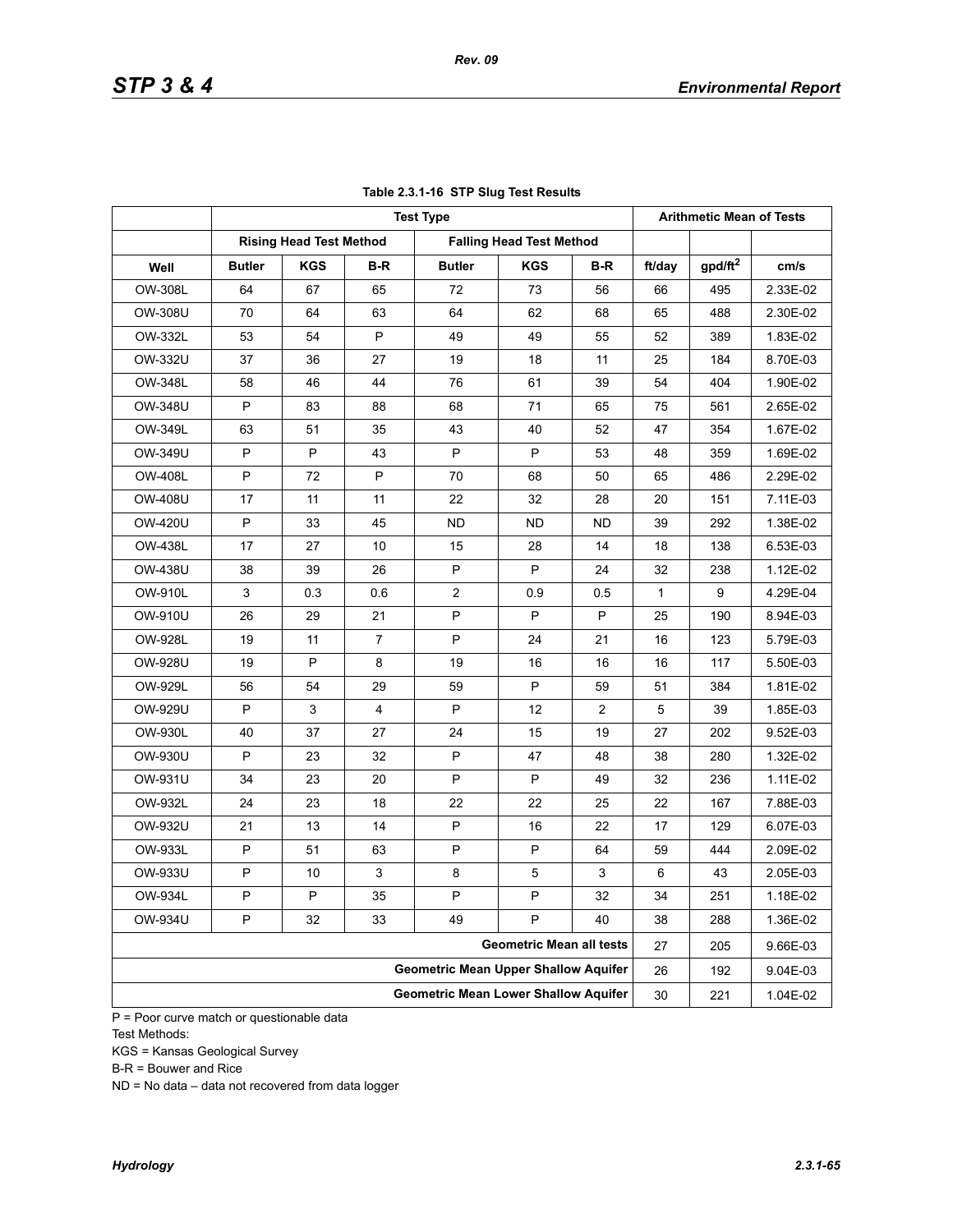| Hydrogeologic Unit                                     | <b>Parameter</b>       | <b>Bulk Density</b> | <b>Porosity</b> | <b>Effective Porosity or</b><br><b>Specific Yield</b> | <b>Grain Size Permeability</b>                   |
|--------------------------------------------------------|------------------------|---------------------|-----------------|-------------------------------------------------------|--------------------------------------------------|
|                                                        | Number of Tests        | 11                  | 11              | <b>NA</b>                                             | <b>NA</b>                                        |
| <b>Upper Shallow Aquifer</b>                           | Mean or Geometric mean | $101$ pcf           | 40%             | <b>NA</b>                                             | <b>NA</b>                                        |
| <b>Confining Layer</b>                                 | Range                  | 96.4 - 114.9 pcf    | $31.8 - 42.8%$  | <b>NA</b>                                             | <b>NA</b>                                        |
|                                                        | Number of Tests        | $\overline{4}$      | $\overline{4}$  | $\overline{4}$                                        | $\mathbf{1}$                                     |
|                                                        | Mean or Geometric mean | 99 pcf              | 41%             | 33%                                                   | <b>NA</b>                                        |
| <b>Upper Shallow Aquifer</b>                           | Range                  | $97.2 - 100.2$ pcf  | $39.5 - 41.7\%$ | $31.6 - 33.4%$                                        | 4.11 x $10^{-3}$ cm/s                            |
|                                                        | Number of Tests        | 9                   | 11              | <b>NA</b>                                             | <b>NA</b>                                        |
| <b>Lower Shallow Aquifer</b><br><b>Confining Layer</b> | Mean or Geometric mean | 99 pcf              | 42%             | <b>NA</b>                                             | <b>NA</b>                                        |
|                                                        | Range                  | 87.3 - 107.7 pcf    | $36.1 - 47.2%$  | <b>NA</b>                                             | <b>NA</b>                                        |
|                                                        | Number of Tests        | 8                   | 9               | 9                                                     | 11                                               |
| <b>Lower Shallow Aquifer</b>                           | Mean or Geometric mean | 102 pcf             | 39%             | 31%                                                   | 6.05 x $10^{-3}$ cm/s                            |
|                                                        | Range                  | $94.5 - 120.0$ pcf  | $28.8 - 43.9%$  | $23.0 - 35.1\%$                                       | $4.60 \times 10^{-3}$ –<br>1.02 x $10^{-2}$ cm/s |
|                                                        | Number of Tests        | 22                  | 23              | <b>NA</b>                                             | <b>NA</b>                                        |
| <b>Deep Aquifer Confining</b>                          | Mean or Geometric mean | $101$ pcf           | 41%             | <b>NA</b>                                             | <b>NA</b>                                        |
| Layer                                                  | Range                  | 82.1 - 111.4 pcf    | $33.4 - 51.8%$  | <b>NA</b>                                             | <b>NA</b>                                        |
|                                                        | Number of Tests        | $\mathbf{1}$        | $\mathbf{1}$    | $\mathbf{1}$                                          | <b>NA</b>                                        |
|                                                        | Mean or Geometric Mean | <b>NA</b>           | <b>NA</b>       | <b>NA</b>                                             | <b>NA</b>                                        |
| Deep Aquifer                                           | Range                  | 103.1               | 38.8%           | 31.0%                                                 | <b>NA</b>                                        |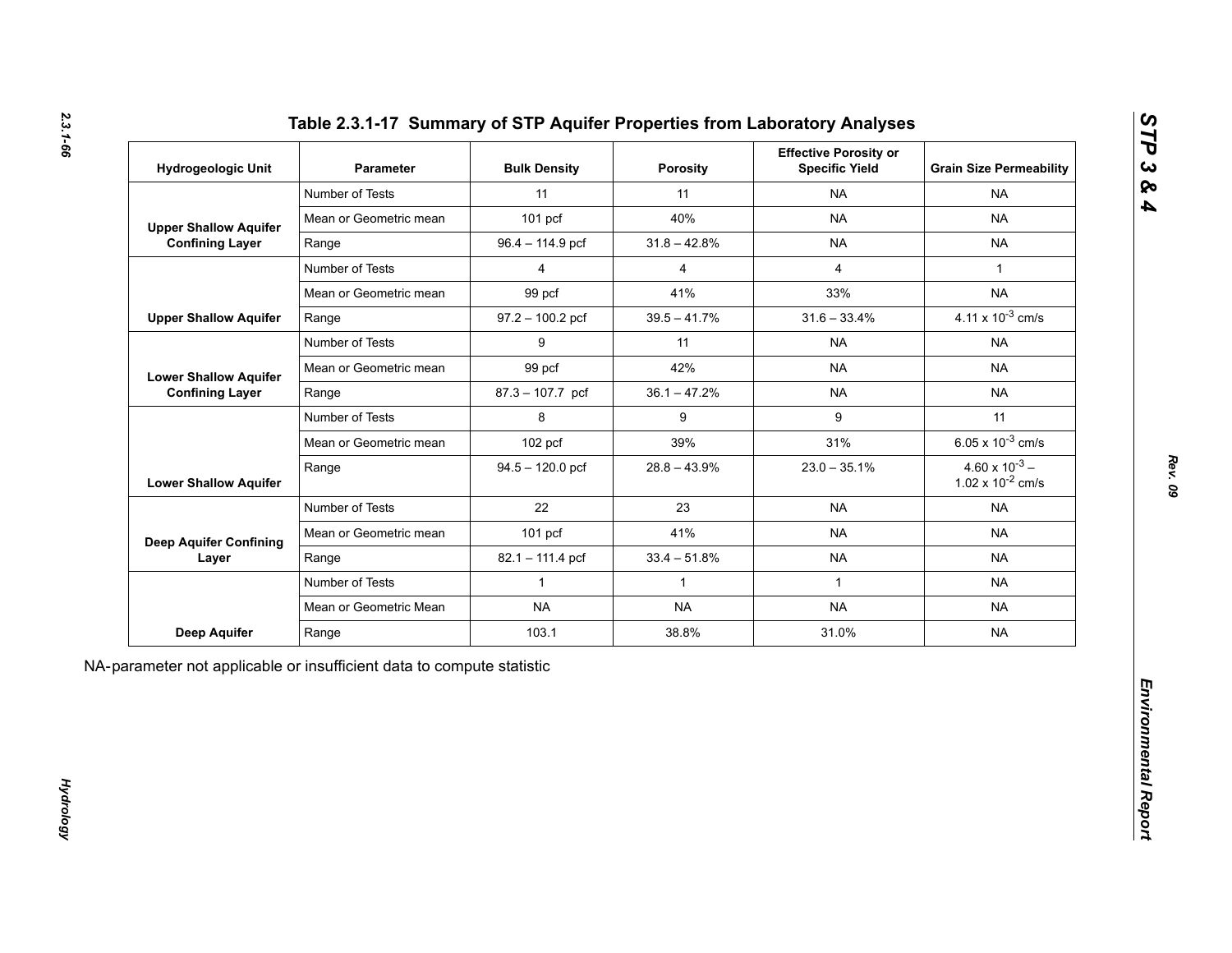| <b>Soil Boring/Sample</b> | Depth (ft)            | <b>Hydraulic Conductivity</b><br>(cm/s) | <b>Hydraulic Conductivity</b><br>(gpd/ft <sup>2</sup> ) |
|---------------------------|-----------------------|-----------------------------------------|---------------------------------------------------------|
| B-601 S2                  | 3                     | $3.6 \times 10^{-7}$                    | 0.0076                                                  |
| B-241 T <sub>3</sub>      | 9                     | $2.4 \times 10^{-6}$                    | 0.051                                                   |
| B-242 T <sub>3</sub>      | 9                     | $1.2 \times 10^{-6}$                    | 0.025                                                   |
| B-601 T5                  | 9                     | $2.4 \times 10^{-8}$                    | 0.00051                                                 |
| B-601 T9                  | 29                    | $2.6 \times 10^{-8}$                    | 0.00055                                                 |
| B-400 T11                 | 39                    | $4.0 \times 10^{-8}$                    | 0.00085                                                 |
|                           | <b>Geometric Mean</b> | $1.72 \times 10^{-7}$                   | 0.0036                                                  |

**Table 2.3.1-18 Hydraulic Conductivity of Clay** 

Source: Reference 2.3.1-9, Section 2.5.4.2.6.1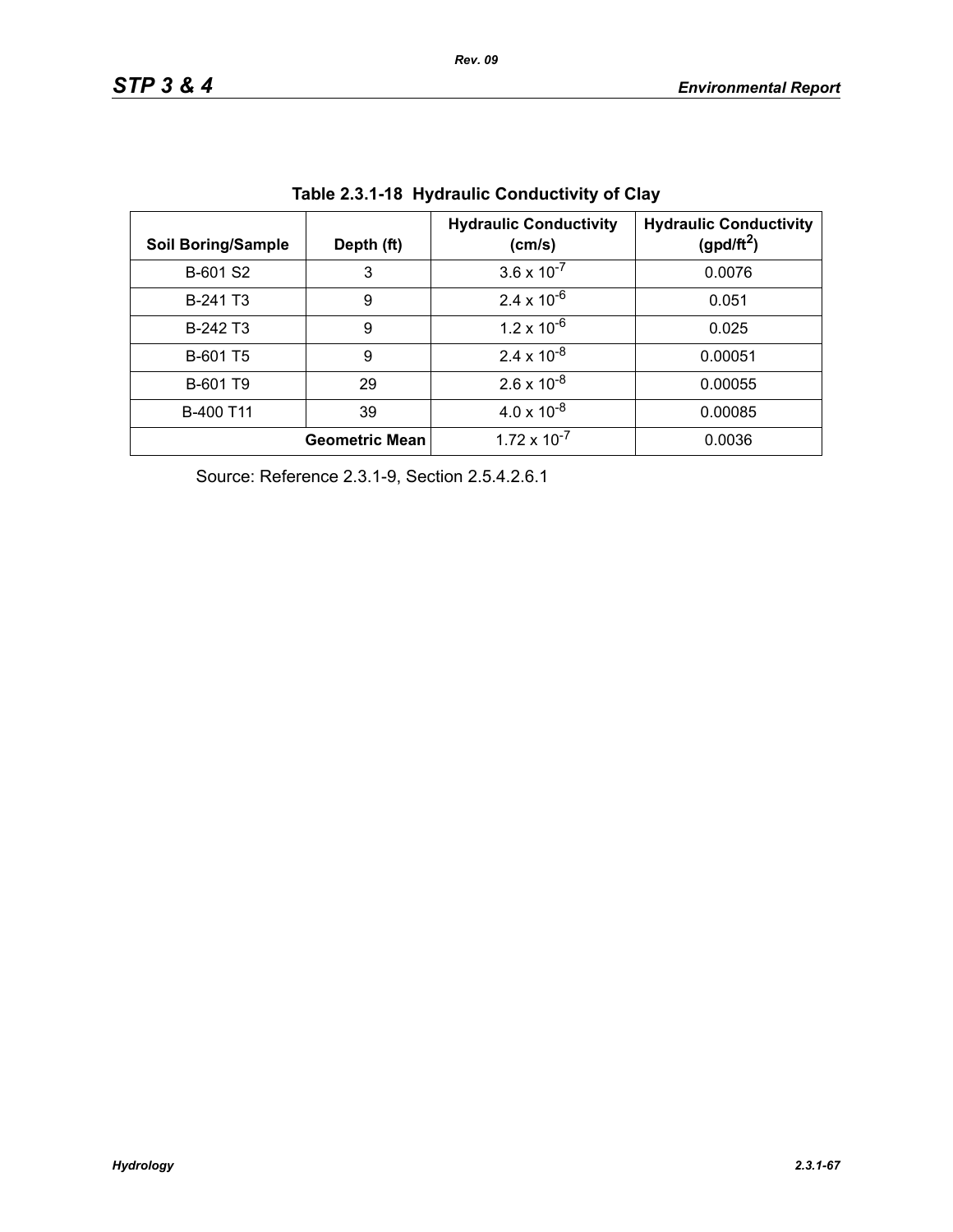|                                                                                                                                                                       |                |                   |                     |                                                                          |                         |                          |                  |                   | Table 2.3.1-19 Regional Hydrogeochemical Data |                  |                     |                              |                    |                   |                    |                   |
|-----------------------------------------------------------------------------------------------------------------------------------------------------------------------|----------------|-------------------|---------------------|--------------------------------------------------------------------------|-------------------------|--------------------------|------------------|-------------------|-----------------------------------------------|------------------|---------------------|------------------------------|--------------------|-------------------|--------------------|-------------------|
|                                                                                                                                                                       |                |                   |                     |                                                                          | Total                   |                          |                  |                   |                                               | Cations          |                     |                              |                    | <b>Anions</b>     |                    |                   |
|                                                                                                                                                                       |                | Sample            | pH                  | <b>Specific</b>                                                          | <b>Dissolve</b><br>d    | Total<br><b>Hardness</b> |                  |                   |                                               |                  |                     |                              |                    |                   |                    | Nitrate<br>(mg/L) |
| Well                                                                                                                                                                  | Sample<br>Date | Depth<br>(ft bgs) | (standard<br>units) | Conductance<br>(µmhos/cm)                                                | <b>Solids</b><br>(mg/L) | $(mg/L)$ as<br>CaCO3)    | Silica<br>(mg/L) | Calcium<br>(mg/L) | Magnesium<br>(mg/L)                           | Sodium<br>(mg/L) | Potassium<br>(mg/L) | <b>Bicarbonate</b><br>(mg/L) | Chloride<br>(mg/L) | Sulfate<br>(mg/L) | Fluoride<br>(mg/L) |                   |
| TA-80-15-301                                                                                                                                                          | 6/10/1966      | 570               | 7.7                 | 1550                                                                     | 880                     | 348                      | 22               | 82                | 35                                            | 195              | $\mathbf{3}$        | 382                          | 302                | 47                | 0.7                | <b>BDL</b>        |
| TA-80-15-502                                                                                                                                                          | 9/2/1966       | 776               | 7.9                 | 732                                                                      | 430                     | 77                       | 18               | 17                | 8                                             | 143              | <b>BDL</b>          | 306                          | 79                 | 14                | 0.6                | <b>BDL</b>        |
| TA-80-15-901                                                                                                                                                          | 12/2/1966      | 38                | 7.7                 | 1840                                                                     | 1060                    | 314                      | 24               | 60                | 40                                            | 285              | 8                   | 520                          | 333                | 66                | 0.8                | <b>BDL</b>        |
| TA-80-15-902                                                                                                                                                          | 12/2/1966      | 20                | 7.4                 | 884                                                                      | 530                     | 403                      | 28               | 98                | 39                                            | 33               | <b>BDL</b>          | 411                          | 54                 | 9                 | 0.8                | 70                |
| TA-80-16-101                                                                                                                                                          | 6/12/1967      | 93                | 8.1                 | 1200                                                                     | 710                     | 295                      | 25               | 65                | 32                                            | 160              | $\mathbf{3}$        | 489                          | 153                | 33                | 0.8                | <b>BDL</b>        |
| TA-80-16-201                                                                                                                                                          | 9/19/1966      | 100               | 7.6                 | 746                                                                      | 437                     | 216                      | 20               | 53                | 20                                            | 87               | <b>BDL</b>          | 349                          | 73                 | 11                | 0.7                | <b>BDL</b>        |
| TA-80-16-301                                                                                                                                                          | 7/11/1964      | 823               | 8.0                 | 720                                                                      | 570                     | 46                       | 10               | 11                | $5\overline{)}$                               | 150              | <b>ND</b>           | 309                          | 74                 | 14                | <b>ND</b>          | <b>ND</b>         |
| TA-80-16-302                                                                                                                                                          | 7/31/1964      | 835               | 7.9                 | 676                                                                      | 554                     | 47                       | 9                | 12                | $\overline{4}$                                | 143              | <b>ND</b>           | 312                          | 62                 | 14                | <b>ND</b>          | <b>ND</b>         |
| TA-80-16-303                                                                                                                                                          | 9/19/1966      | 98                | 7.8                 | 1051                                                                     | 620                     | 353                      | 20               | 79                | 38                                            | 110              | <b>ND</b>           | 530                          | 111                | $\mathbf{3}$      | 0.6                | <b>BDL</b>        |
| TA-80-16-801                                                                                                                                                          | 12/8/1966      | 130               | 7.5                 | 1760                                                                     | 1000                    | 355                      | 22               | 73                | 42                                            | 245              | <b>ND</b>           | 453                          | 341                | 52                | 0.7                | <b>BDL</b>        |
| TA-80-23-301                                                                                                                                                          | 7/19/1955      | 770               | 8.3                 | 846                                                                      | 488                     | 42                       | 17               | 9.9               | 4.3                                           | 177              | <b>ND</b>           | 344                          | 94                 | 11                | ND                 | <b>BDL</b>        |
| TA-80-23-302                                                                                                                                                          | 6/12/1967      | 331               | 8.0                 | 674                                                                      | 403                     | 55                       | 15               | 14                | 5                                             | 141              | <b>ND</b>           | 334                          | 51                 | 12                | 0.7                | <b>BDL</b>        |
| TA-80-23-501                                                                                                                                                          | 11/22/1966     | 68                | 7.5                 | 2800                                                                     | 1570                    | 730                      | 25               | 191               | 62                                            | 297              | 6                   | 375                          | 760                | 41                | 0.4                | <b>BDL</b>        |
| TA-80-24-202                                                                                                                                                          | 11/3/1966      | 411               | 8.0                 | 811                                                                      | 475                     | 36                       | 10               | $\overline{7}$    | 5 <sub>5</sub>                                | 182              | $\overline{2}$      | 367                          | 79                 | 9                 | $\overline{1}$     | <b>BDL</b>        |
| TA-81-09-401                                                                                                                                                          | 3/24/1966      | 360               | 7.8                 | 1290                                                                     | 730                     | 361                      | 25               | 79                | 39                                            | 138              | $\mathbf{3}$        | 368                          | 240                | 25                | 0.5                | <b>BDL</b>        |
| TA-81-09-504                                                                                                                                                          | 7/19/1955      | 721               | 8.0                 | 849                                                                      | 498                     | 128                      | 21               | 37                | 8.8                                           | 143              | <b>ND</b>           | 366                          | 90                 | 11                | <b>ND</b>          | 0.2               |
| TA-81-09-802                                                                                                                                                          | 9/30/1966      | 828               | 8.3                 | 1600                                                                     | 910                     | 18                       | 15               | 5                 | $\mathbf{1}$                                  | 367              | <b>BDL</b>          | 550                          | 253                | <b>BDL</b>        | 3.1                | <b>BDL</b>        |
| BDL = Below analytical detection limit<br>ND = Not Determined<br>National Primary Drinking Water Standard Exceeded (Reference 2.3.1-30)<br>Source: Reference 2.3.1-24 |                |                   |                     | National Secondary Drinking Water Standard Exceeded (Reference 2.3.1-30) |                         |                          |                  |                   |                                               |                  |                     |                              |                    |                   |                    |                   |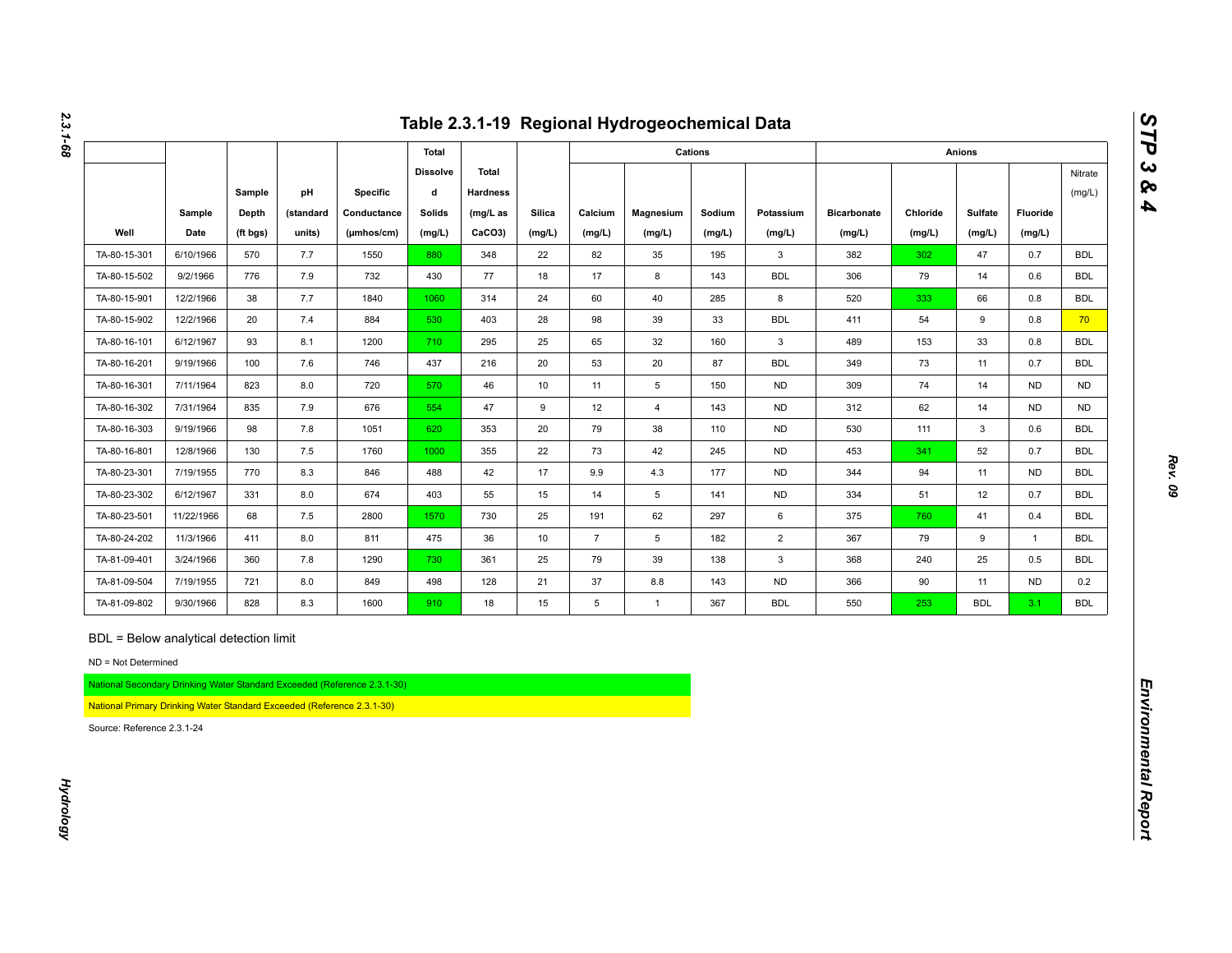| 12/17/1974                  | Sample Depth<br>(ft bgs)<br>105                                                                                                                                                                                                         | units)<br>(standard<br>苦<br>7.84                                                                                                                                                                                                          | Conductance<br>(µmhos/cm)<br>Specific                                                                                                                                             | Temperature<br>$\rm _{\rm C}^{\circ}$                                                                                                                                         | Dissolved<br>Solids (mg/L)<br><b>Total</b>                                                                                                                                                                                                               | Total Alkalinity<br>(mg/L as                                                                                                                                      | CaCO3)<br>Total Hardness<br>(mg/L as<br>CaCO <sub>3</sub>                                                                                                                                        | Silica (mg/L                                                                                                                                                                                                            | Calcium<br>(mg/L)                                                                                                                                                                                                                                              | Magnesium<br>(mg/L)                                                                                                                                   | Sodium<br>$($ mg/L)                                                                                                                                                        | Potassium<br>(mg/L)                                                                                                                                                 | lron (mg/L)                                                                                                                                                                                                                                            | Manganese<br>(mg/L)                                                                                                                                                                                                                                                                            | Bicarbonate<br>(mg/L)                                                                                                                                                                                                                                                                     | Chloride<br>(mg/L)                                                                                                                                     | Sulfate<br>(mg/L)                                                                                                                                    | Fluoride<br>(mg/L)                                                                                                                                   | Nitrate<br>(mg/L)                                                                                                                                                                                                   |
|-----------------------------|-----------------------------------------------------------------------------------------------------------------------------------------------------------------------------------------------------------------------------------------|-------------------------------------------------------------------------------------------------------------------------------------------------------------------------------------------------------------------------------------------|-----------------------------------------------------------------------------------------------------------------------------------------------------------------------------------|-------------------------------------------------------------------------------------------------------------------------------------------------------------------------------|----------------------------------------------------------------------------------------------------------------------------------------------------------------------------------------------------------------------------------------------------------|-------------------------------------------------------------------------------------------------------------------------------------------------------------------|--------------------------------------------------------------------------------------------------------------------------------------------------------------------------------------------------|-------------------------------------------------------------------------------------------------------------------------------------------------------------------------------------------------------------------------|----------------------------------------------------------------------------------------------------------------------------------------------------------------------------------------------------------------------------------------------------------------|-------------------------------------------------------------------------------------------------------------------------------------------------------|----------------------------------------------------------------------------------------------------------------------------------------------------------------------------|---------------------------------------------------------------------------------------------------------------------------------------------------------------------|--------------------------------------------------------------------------------------------------------------------------------------------------------------------------------------------------------------------------------------------------------|------------------------------------------------------------------------------------------------------------------------------------------------------------------------------------------------------------------------------------------------------------------------------------------------|-------------------------------------------------------------------------------------------------------------------------------------------------------------------------------------------------------------------------------------------------------------------------------------------|--------------------------------------------------------------------------------------------------------------------------------------------------------|------------------------------------------------------------------------------------------------------------------------------------------------------|------------------------------------------------------------------------------------------------------------------------------------------------------|---------------------------------------------------------------------------------------------------------------------------------------------------------------------------------------------------------------------|
|                             |                                                                                                                                                                                                                                         |                                                                                                                                                                                                                                           |                                                                                                                                                                                   |                                                                                                                                                                               |                                                                                                                                                                                                                                                          |                                                                                                                                                                   |                                                                                                                                                                                                  |                                                                                                                                                                                                                         |                                                                                                                                                                                                                                                                |                                                                                                                                                       |                                                                                                                                                                            |                                                                                                                                                                     |                                                                                                                                                                                                                                                        |                                                                                                                                                                                                                                                                                                |                                                                                                                                                                                                                                                                                           |                                                                                                                                                        |                                                                                                                                                      |                                                                                                                                                      |                                                                                                                                                                                                                     |
|                             |                                                                                                                                                                                                                                         |                                                                                                                                                                                                                                           | 1480                                                                                                                                                                              | <b>ND</b>                                                                                                                                                                     | 1095                                                                                                                                                                                                                                                     | 390                                                                                                                                                               | 324                                                                                                                                                                                              | 18                                                                                                                                                                                                                      | 74                                                                                                                                                                                                                                                             | 34                                                                                                                                                    | 211                                                                                                                                                                        | <b>ND</b>                                                                                                                                                           | <b>BDL</b>                                                                                                                                                                                                                                             | 0.2                                                                                                                                                                                                                                                                                            | 476                                                                                                                                                                                                                                                                                       | 245                                                                                                                                                    | 42                                                                                                                                                   | 0.8                                                                                                                                                  | 0.8                                                                                                                                                                                                                 |
|                             |                                                                                                                                                                                                                                         |                                                                                                                                                                                                                                           |                                                                                                                                                                                   |                                                                                                                                                                               |                                                                                                                                                                                                                                                          |                                                                                                                                                                   |                                                                                                                                                                                                  |                                                                                                                                                                                                                         |                                                                                                                                                                                                                                                                |                                                                                                                                                       |                                                                                                                                                                            |                                                                                                                                                                     |                                                                                                                                                                                                                                                        |                                                                                                                                                                                                                                                                                                |                                                                                                                                                                                                                                                                                           |                                                                                                                                                        |                                                                                                                                                      |                                                                                                                                                      |                                                                                                                                                                                                                     |
| 1/29/1975                   | 290-670                                                                                                                                                                                                                                 | 7.95                                                                                                                                                                                                                                      | 863                                                                                                                                                                               | <b>ND</b>                                                                                                                                                                     | 642                                                                                                                                                                                                                                                      | 284                                                                                                                                                               | 37                                                                                                                                                                                               | 14                                                                                                                                                                                                                      | 10                                                                                                                                                                                                                                                             | $\mathbf{3}$                                                                                                                                          | 176                                                                                                                                                                        | 1.3                                                                                                                                                                 | <b>BDL</b>                                                                                                                                                                                                                                             | <b>BDL</b>                                                                                                                                                                                                                                                                                     | 346                                                                                                                                                                                                                                                                                       | 87                                                                                                                                                     | 11                                                                                                                                                   | 0.9                                                                                                                                                  | <b>ND</b>                                                                                                                                                                                                           |
| 1/30/1975                   | 290-670                                                                                                                                                                                                                                 | 8.25                                                                                                                                                                                                                                      | 863                                                                                                                                                                               | <b>ND</b>                                                                                                                                                                     | 623                                                                                                                                                                                                                                                      | 286                                                                                                                                                               | 38                                                                                                                                                                                               | 13                                                                                                                                                                                                                      | 10                                                                                                                                                                                                                                                             | $\mathbf{3}$                                                                                                                                          | 177                                                                                                                                                                        | 1.3                                                                                                                                                                 | <b>BDL</b>                                                                                                                                                                                                                                             | <b>BDL</b>                                                                                                                                                                                                                                                                                     | 320                                                                                                                                                                                                                                                                                       | 87                                                                                                                                                     | 12                                                                                                                                                   | 0.9                                                                                                                                                  | <b>ND</b>                                                                                                                                                                                                           |
| 1/31/1975                   |                                                                                                                                                                                                                                         |                                                                                                                                                                                                                                           |                                                                                                                                                                                   |                                                                                                                                                                               |                                                                                                                                                                                                                                                          |                                                                                                                                                                   |                                                                                                                                                                                                  |                                                                                                                                                                                                                         |                                                                                                                                                                                                                                                                |                                                                                                                                                       |                                                                                                                                                                            |                                                                                                                                                                     |                                                                                                                                                                                                                                                        |                                                                                                                                                                                                                                                                                                |                                                                                                                                                                                                                                                                                           |                                                                                                                                                        |                                                                                                                                                      |                                                                                                                                                      | <b>ND</b>                                                                                                                                                                                                           |
|                             |                                                                                                                                                                                                                                         |                                                                                                                                                                                                                                           |                                                                                                                                                                                   |                                                                                                                                                                               |                                                                                                                                                                                                                                                          |                                                                                                                                                                   |                                                                                                                                                                                                  |                                                                                                                                                                                                                         |                                                                                                                                                                                                                                                                |                                                                                                                                                       |                                                                                                                                                                            |                                                                                                                                                                     |                                                                                                                                                                                                                                                        |                                                                                                                                                                                                                                                                                                |                                                                                                                                                                                                                                                                                           |                                                                                                                                                        |                                                                                                                                                      |                                                                                                                                                      | 0.36                                                                                                                                                                                                                |
|                             |                                                                                                                                                                                                                                         |                                                                                                                                                                                                                                           |                                                                                                                                                                                   |                                                                                                                                                                               |                                                                                                                                                                                                                                                          |                                                                                                                                                                   |                                                                                                                                                                                                  |                                                                                                                                                                                                                         |                                                                                                                                                                                                                                                                |                                                                                                                                                       |                                                                                                                                                                            |                                                                                                                                                                     |                                                                                                                                                                                                                                                        |                                                                                                                                                                                                                                                                                                |                                                                                                                                                                                                                                                                                           |                                                                                                                                                        |                                                                                                                                                      |                                                                                                                                                      | <b>BDL</b>                                                                                                                                                                                                          |
| 2/9/1983                    |                                                                                                                                                                                                                                         |                                                                                                                                                                                                                                           |                                                                                                                                                                                   |                                                                                                                                                                               |                                                                                                                                                                                                                                                          |                                                                                                                                                                   |                                                                                                                                                                                                  |                                                                                                                                                                                                                         |                                                                                                                                                                                                                                                                |                                                                                                                                                       |                                                                                                                                                                            |                                                                                                                                                                     |                                                                                                                                                                                                                                                        |                                                                                                                                                                                                                                                                                                |                                                                                                                                                                                                                                                                                           |                                                                                                                                                        |                                                                                                                                                      |                                                                                                                                                      | 0.3                                                                                                                                                                                                                 |
|                             |                                                                                                                                                                                                                                         |                                                                                                                                                                                                                                           |                                                                                                                                                                                   |                                                                                                                                                                               |                                                                                                                                                                                                                                                          |                                                                                                                                                                   |                                                                                                                                                                                                  |                                                                                                                                                                                                                         |                                                                                                                                                                                                                                                                |                                                                                                                                                       |                                                                                                                                                                            |                                                                                                                                                                     |                                                                                                                                                                                                                                                        |                                                                                                                                                                                                                                                                                                |                                                                                                                                                                                                                                                                                           |                                                                                                                                                        |                                                                                                                                                      |                                                                                                                                                      | 0.3                                                                                                                                                                                                                 |
|                             |                                                                                                                                                                                                                                         |                                                                                                                                                                                                                                           |                                                                                                                                                                                   |                                                                                                                                                                               |                                                                                                                                                                                                                                                          |                                                                                                                                                                   |                                                                                                                                                                                                  |                                                                                                                                                                                                                         |                                                                                                                                                                                                                                                                |                                                                                                                                                       |                                                                                                                                                                            |                                                                                                                                                                     |                                                                                                                                                                                                                                                        |                                                                                                                                                                                                                                                                                                |                                                                                                                                                                                                                                                                                           |                                                                                                                                                        |                                                                                                                                                      |                                                                                                                                                      | $\mathbf{1}$                                                                                                                                                                                                        |
|                             |                                                                                                                                                                                                                                         |                                                                                                                                                                                                                                           |                                                                                                                                                                                   |                                                                                                                                                                               |                                                                                                                                                                                                                                                          |                                                                                                                                                                   |                                                                                                                                                                                                  |                                                                                                                                                                                                                         |                                                                                                                                                                                                                                                                |                                                                                                                                                       |                                                                                                                                                                            |                                                                                                                                                                     |                                                                                                                                                                                                                                                        |                                                                                                                                                                                                                                                                                                |                                                                                                                                                                                                                                                                                           |                                                                                                                                                        |                                                                                                                                                      |                                                                                                                                                      | $\mathbf{1}$                                                                                                                                                                                                        |
|                             |                                                                                                                                                                                                                                         |                                                                                                                                                                                                                                           |                                                                                                                                                                                   |                                                                                                                                                                               |                                                                                                                                                                                                                                                          |                                                                                                                                                                   |                                                                                                                                                                                                  |                                                                                                                                                                                                                         |                                                                                                                                                                                                                                                                |                                                                                                                                                       |                                                                                                                                                                            |                                                                                                                                                                     |                                                                                                                                                                                                                                                        |                                                                                                                                                                                                                                                                                                |                                                                                                                                                                                                                                                                                           |                                                                                                                                                        |                                                                                                                                                      |                                                                                                                                                      | <b>BDL</b>                                                                                                                                                                                                          |
|                             |                                                                                                                                                                                                                                         |                                                                                                                                                                                                                                           |                                                                                                                                                                                   |                                                                                                                                                                               |                                                                                                                                                                                                                                                          |                                                                                                                                                                   |                                                                                                                                                                                                  |                                                                                                                                                                                                                         |                                                                                                                                                                                                                                                                |                                                                                                                                                       |                                                                                                                                                                            |                                                                                                                                                                     |                                                                                                                                                                                                                                                        |                                                                                                                                                                                                                                                                                                |                                                                                                                                                                                                                                                                                           |                                                                                                                                                        |                                                                                                                                                      |                                                                                                                                                      | <b>BDL</b>                                                                                                                                                                                                          |
|                             |                                                                                                                                                                                                                                         |                                                                                                                                                                                                                                           |                                                                                                                                                                                   |                                                                                                                                                                               |                                                                                                                                                                                                                                                          |                                                                                                                                                                   |                                                                                                                                                                                                  |                                                                                                                                                                                                                         |                                                                                                                                                                                                                                                                |                                                                                                                                                       |                                                                                                                                                                            |                                                                                                                                                                     |                                                                                                                                                                                                                                                        |                                                                                                                                                                                                                                                                                                |                                                                                                                                                                                                                                                                                           |                                                                                                                                                        |                                                                                                                                                      |                                                                                                                                                      | $\mathbf{1}$<br><b>BDL</b>                                                                                                                                                                                          |
|                             |                                                                                                                                                                                                                                         |                                                                                                                                                                                                                                           |                                                                                                                                                                                   |                                                                                                                                                                               |                                                                                                                                                                                                                                                          |                                                                                                                                                                   |                                                                                                                                                                                                  |                                                                                                                                                                                                                         |                                                                                                                                                                                                                                                                |                                                                                                                                                       |                                                                                                                                                                            |                                                                                                                                                                     |                                                                                                                                                                                                                                                        |                                                                                                                                                                                                                                                                                                |                                                                                                                                                                                                                                                                                           |                                                                                                                                                        |                                                                                                                                                      |                                                                                                                                                      | <b>BDL</b>                                                                                                                                                                                                          |
|                             |                                                                                                                                                                                                                                         |                                                                                                                                                                                                                                           |                                                                                                                                                                                   |                                                                                                                                                                               |                                                                                                                                                                                                                                                          |                                                                                                                                                                   |                                                                                                                                                                                                  |                                                                                                                                                                                                                         |                                                                                                                                                                                                                                                                |                                                                                                                                                       |                                                                                                                                                                            |                                                                                                                                                                     |                                                                                                                                                                                                                                                        |                                                                                                                                                                                                                                                                                                |                                                                                                                                                                                                                                                                                           |                                                                                                                                                        |                                                                                                                                                      |                                                                                                                                                      | 0.136                                                                                                                                                                                                               |
|                             |                                                                                                                                                                                                                                         |                                                                                                                                                                                                                                           |                                                                                                                                                                                   |                                                                                                                                                                               |                                                                                                                                                                                                                                                          |                                                                                                                                                                   |                                                                                                                                                                                                  |                                                                                                                                                                                                                         |                                                                                                                                                                                                                                                                |                                                                                                                                                       |                                                                                                                                                                            |                                                                                                                                                                     |                                                                                                                                                                                                                                                        |                                                                                                                                                                                                                                                                                                |                                                                                                                                                                                                                                                                                           |                                                                                                                                                        |                                                                                                                                                      |                                                                                                                                                      | 0.149                                                                                                                                                                                                               |
|                             |                                                                                                                                                                                                                                         |                                                                                                                                                                                                                                           |                                                                                                                                                                                   |                                                                                                                                                                               |                                                                                                                                                                                                                                                          |                                                                                                                                                                   |                                                                                                                                                                                                  |                                                                                                                                                                                                                         |                                                                                                                                                                                                                                                                |                                                                                                                                                       |                                                                                                                                                                            |                                                                                                                                                                     |                                                                                                                                                                                                                                                        |                                                                                                                                                                                                                                                                                                |                                                                                                                                                                                                                                                                                           |                                                                                                                                                        |                                                                                                                                                      |                                                                                                                                                      | 0.52                                                                                                                                                                                                                |
|                             |                                                                                                                                                                                                                                         |                                                                                                                                                                                                                                           |                                                                                                                                                                                   |                                                                                                                                                                               |                                                                                                                                                                                                                                                          |                                                                                                                                                                   |                                                                                                                                                                                                  |                                                                                                                                                                                                                         |                                                                                                                                                                                                                                                                |                                                                                                                                                       |                                                                                                                                                                            |                                                                                                                                                                     |                                                                                                                                                                                                                                                        |                                                                                                                                                                                                                                                                                                |                                                                                                                                                                                                                                                                                           |                                                                                                                                                        |                                                                                                                                                      |                                                                                                                                                      | 0.39                                                                                                                                                                                                                |
|                             |                                                                                                                                                                                                                                         |                                                                                                                                                                                                                                           |                                                                                                                                                                                   |                                                                                                                                                                               |                                                                                                                                                                                                                                                          |                                                                                                                                                                   |                                                                                                                                                                                                  |                                                                                                                                                                                                                         |                                                                                                                                                                                                                                                                |                                                                                                                                                       |                                                                                                                                                                            |                                                                                                                                                                     |                                                                                                                                                                                                                                                        |                                                                                                                                                                                                                                                                                                |                                                                                                                                                                                                                                                                                           |                                                                                                                                                        |                                                                                                                                                      |                                                                                                                                                      | 0.05                                                                                                                                                                                                                |
|                             |                                                                                                                                                                                                                                         |                                                                                                                                                                                                                                           |                                                                                                                                                                                   |                                                                                                                                                                               |                                                                                                                                                                                                                                                          |                                                                                                                                                                   |                                                                                                                                                                                                  |                                                                                                                                                                                                                         |                                                                                                                                                                                                                                                                |                                                                                                                                                       |                                                                                                                                                                            |                                                                                                                                                                     |                                                                                                                                                                                                                                                        |                                                                                                                                                                                                                                                                                                |                                                                                                                                                                                                                                                                                           |                                                                                                                                                        |                                                                                                                                                      |                                                                                                                                                      | 0.053                                                                                                                                                                                                               |
|                             |                                                                                                                                                                                                                                         |                                                                                                                                                                                                                                           |                                                                                                                                                                                   |                                                                                                                                                                               |                                                                                                                                                                                                                                                          |                                                                                                                                                                   |                                                                                                                                                                                                  |                                                                                                                                                                                                                         |                                                                                                                                                                                                                                                                |                                                                                                                                                       |                                                                                                                                                                            |                                                                                                                                                                     |                                                                                                                                                                                                                                                        |                                                                                                                                                                                                                                                                                                |                                                                                                                                                                                                                                                                                           |                                                                                                                                                        |                                                                                                                                                      |                                                                                                                                                      | 0.383                                                                                                                                                                                                               |
| 12/29/2006                  |                                                                                                                                                                                                                                         |                                                                                                                                                                                                                                           |                                                                                                                                                                                   |                                                                                                                                                                               |                                                                                                                                                                                                                                                          |                                                                                                                                                                   |                                                                                                                                                                                                  |                                                                                                                                                                                                                         |                                                                                                                                                                                                                                                                |                                                                                                                                                       |                                                                                                                                                                            |                                                                                                                                                                     |                                                                                                                                                                                                                                                        |                                                                                                                                                                                                                                                                                                |                                                                                                                                                                                                                                                                                           |                                                                                                                                                        |                                                                                                                                                      |                                                                                                                                                      | <b>BDL</b>                                                                                                                                                                                                          |
| 12/29/2006                  |                                                                                                                                                                                                                                         |                                                                                                                                                                                                                                           |                                                                                                                                                                                   |                                                                                                                                                                               |                                                                                                                                                                                                                                                          |                                                                                                                                                                   |                                                                                                                                                                                                  |                                                                                                                                                                                                                         |                                                                                                                                                                                                                                                                |                                                                                                                                                       |                                                                                                                                                                            |                                                                                                                                                                     |                                                                                                                                                                                                                                                        |                                                                                                                                                                                                                                                                                                |                                                                                                                                                                                                                                                                                           |                                                                                                                                                        |                                                                                                                                                      |                                                                                                                                                      | <b>BDL</b>                                                                                                                                                                                                          |
| 12/28/2006                  |                                                                                                                                                                                                                                         |                                                                                                                                                                                                                                           |                                                                                                                                                                                   |                                                                                                                                                                               |                                                                                                                                                                                                                                                          |                                                                                                                                                                   |                                                                                                                                                                                                  |                                                                                                                                                                                                                         |                                                                                                                                                                                                                                                                |                                                                                                                                                       |                                                                                                                                                                            |                                                                                                                                                                     |                                                                                                                                                                                                                                                        |                                                                                                                                                                                                                                                                                                |                                                                                                                                                                                                                                                                                           |                                                                                                                                                        |                                                                                                                                                      |                                                                                                                                                      | <b>BDL</b>                                                                                                                                                                                                          |
| 12/28/2006                  | 34.7                                                                                                                                                                                                                                    | 6.87                                                                                                                                                                                                                                      | 1152                                                                                                                                                                              | 22.4                                                                                                                                                                          | 623                                                                                                                                                                                                                                                      | 358                                                                                                                                                               | <b>ND</b>                                                                                                                                                                                        | <b>ND</b>                                                                                                                                                                                                               | 95.6                                                                                                                                                                                                                                                           | 31.5                                                                                                                                                  | 89.7                                                                                                                                                                       | <b>BDL</b>                                                                                                                                                          | <b>ND</b>                                                                                                                                                                                                                                              | <b>ND</b>                                                                                                                                                                                                                                                                                      | 436                                                                                                                                                                                                                                                                                       | 175                                                                                                                                                    | 16.8                                                                                                                                                 | 0.66                                                                                                                                                 | 0.16                                                                                                                                                                                                                |
| 12/29/2006                  | 88.8                                                                                                                                                                                                                                    | 6.93                                                                                                                                                                                                                                      | 1936                                                                                                                                                                              | 23.5                                                                                                                                                                          | 713                                                                                                                                                                                                                                                      | 392                                                                                                                                                               | <b>ND</b>                                                                                                                                                                                        | <b>ND</b>                                                                                                                                                                                                               | 63.4                                                                                                                                                                                                                                                           | 33.6                                                                                                                                                  | 149                                                                                                                                                                        | 2.93                                                                                                                                                                | <b>ND</b>                                                                                                                                                                                                                                              | <b>ND</b>                                                                                                                                                                                                                                                                                      | 478                                                                                                                                                                                                                                                                                       | 197                                                                                                                                                    | 25.6                                                                                                                                                 | 0.77                                                                                                                                                 | 0.069                                                                                                                                                                                                               |
| 12/29/2006                  | 38.8                                                                                                                                                                                                                                    | 7.28                                                                                                                                                                                                                                      | 1658                                                                                                                                                                              | 24.2                                                                                                                                                                          | 908                                                                                                                                                                                                                                                      | 367                                                                                                                                                               | <b>ND</b>                                                                                                                                                                                        | <b>ND</b>                                                                                                                                                                                                               | 39.2                                                                                                                                                                                                                                                           | 25.8                                                                                                                                                  | 273                                                                                                                                                                        | 1.9                                                                                                                                                                 | <b>ND</b>                                                                                                                                                                                                                                              | <b>ND</b>                                                                                                                                                                                                                                                                                      | 447                                                                                                                                                                                                                                                                                       | 294                                                                                                                                                    | 70.9                                                                                                                                                 | 2.1                                                                                                                                                  | <b>BDL</b>                                                                                                                                                                                                          |
| 12/31/2006                  | 100.3                                                                                                                                                                                                                                   | 7.10                                                                                                                                                                                                                                      | 1359                                                                                                                                                                              | 22.6                                                                                                                                                                          | 731                                                                                                                                                                                                                                                      | 380                                                                                                                                                               | <b>ND</b>                                                                                                                                                                                        | <b>ND</b>                                                                                                                                                                                                               | 62                                                                                                                                                                                                                                                             | 35.4                                                                                                                                                  | 185                                                                                                                                                                        | 2.3                                                                                                                                                                 | N <sub>D</sub>                                                                                                                                                                                                                                         | <b>ND</b>                                                                                                                                                                                                                                                                                      | 463                                                                                                                                                                                                                                                                                       | 189                                                                                                                                                    | 24.5                                                                                                                                                 | 0.78                                                                                                                                                 | <b>BDL</b>                                                                                                                                                                                                          |
| 12/31/2006                  | 42.4                                                                                                                                                                                                                                    | 6.91                                                                                                                                                                                                                                      | 1891                                                                                                                                                                              | 22.7                                                                                                                                                                          | 1020                                                                                                                                                                                                                                                     | 378                                                                                                                                                               | <b>ND</b>                                                                                                                                                                                        | <b>ND</b>                                                                                                                                                                                                               | 87.8                                                                                                                                                                                                                                                           | 56.2                                                                                                                                                  | 218                                                                                                                                                                        | <b>BDL</b>                                                                                                                                                          | ND                                                                                                                                                                                                                                                     | <b>ND</b>                                                                                                                                                                                                                                                                                      | 461                                                                                                                                                                                                                                                                                       | 412                                                                                                                                                    | 47.3                                                                                                                                                 | 1.4                                                                                                                                                  | 0.163                                                                                                                                                                                                               |
| ND = parameter not measured |                                                                                                                                                                                                                                         |                                                                                                                                                                                                                                           |                                                                                                                                                                                   |                                                                                                                                                                               |                                                                                                                                                                                                                                                          |                                                                                                                                                                   |                                                                                                                                                                                                  |                                                                                                                                                                                                                         |                                                                                                                                                                                                                                                                |                                                                                                                                                       |                                                                                                                                                                            |                                                                                                                                                                     |                                                                                                                                                                                                                                                        |                                                                                                                                                                                                                                                                                                |                                                                                                                                                                                                                                                                                           |                                                                                                                                                        |                                                                                                                                                      |                                                                                                                                                      |                                                                                                                                                                                                                     |
|                             |                                                                                                                                                                                                                                         |                                                                                                                                                                                                                                           |                                                                                                                                                                                   |                                                                                                                                                                               |                                                                                                                                                                                                                                                          |                                                                                                                                                                   |                                                                                                                                                                                                  |                                                                                                                                                                                                                         |                                                                                                                                                                                                                                                                |                                                                                                                                                       |                                                                                                                                                                            |                                                                                                                                                                     |                                                                                                                                                                                                                                                        |                                                                                                                                                                                                                                                                                                |                                                                                                                                                                                                                                                                                           |                                                                                                                                                        |                                                                                                                                                      |                                                                                                                                                      |                                                                                                                                                                                                                     |
|                             | 12/16/1982<br>12/7/1982<br>5/15/1991<br>12/20/1973<br>11/30/1973<br>11/4/1974<br>12/21/1973<br>12/21/1973<br>12/14/1973<br>12/14/1973<br>12/30/2006<br>12/30/2006<br>12/29/2006<br>12/29/2006<br>12/30/2006<br>12/30/2006<br>12/30/2006 | 290-670<br>290-670<br>330-670<br>302-682<br>449-552<br>59-83<br>$20 - 43$<br>$30 - 45$<br>79<br>40<br>40<br>100<br>97.8<br>48.9<br>104.6<br>47.6<br>83.2<br>44.3<br>50.5<br>124<br>41.1<br>104.6<br>BDL = parameter below detection limit | 8.25<br>7.90<br>7.65<br>7.83<br>8.20<br>7.7<br><b>ND</b><br><b>ND</b><br>7.6<br>7.5<br>7.8<br>7.7<br>7.11<br>6.93<br>7.07<br>7.03<br>7.07<br>6.99<br>6.94<br>6.99<br>6.82<br>7.06 | 863<br>818<br>809<br>831<br><b>ND</b><br>1490<br>4750<br>1610<br>6100<br>4020<br>2050<br>1930<br>1240<br>2348<br>1298<br>1582<br>1242<br>1764<br>2114<br>1168<br>2885<br>1506 | N <sub>D</sub><br>ND<br>N <sub>D</sub><br><b>ND</b><br><b>ND</b><br><b>ND</b><br>N <sub>D</sub><br>N <sub>D</sub><br>ND<br>N <sub>D</sub><br>N <sub>D</sub><br><b>ND</b><br>23.1<br>23.7<br>22.9<br>22.7<br>23.4<br>23.4<br>22.9<br>22.5<br>22.3<br>22.3 | 626<br>648<br>635<br>628<br>256<br>1044<br>2618<br>1103<br>3316<br>2326<br>1315<br>1257<br>661<br>1240<br>1020<br>870<br>650<br>913<br>1120<br>643<br>1560<br>726 | 284<br>289<br>298<br>288<br>197<br><b>ND</b><br><b>ND</b><br><b>ND</b><br><b>ND</b><br><b>ND</b><br><b>ND</b><br><b>ND</b><br>347<br>367<br>351<br>383<br>349<br>385<br>320<br>284<br>296<br>360 | 37<br>42<br>49<br>38<br>89<br>320<br>672<br>430<br>712<br>688<br>435<br>445<br><b>ND</b><br><b>ND</b><br>N <sub>D</sub><br><b>ND</b><br><b>ND</b><br><b>ND</b><br><b>ND</b><br><b>ND</b><br><b>ND</b><br>N <sub>D</sub> | 13<br>14<br>15<br>13<br><b>ND</b><br><b>ND</b><br><b>ND</b><br><b>ND</b><br><b>ND</b><br><b>ND</b><br><b>ND</b><br><b>ND</b><br><b>ND</b><br><b>ND</b><br><b>ND</b><br><b>ND</b><br><b>ND</b><br><b>ND</b><br><b>ND</b><br><b>ND</b><br><b>ND</b><br><b>ND</b> | 10<br>10<br>12<br>10<br>28.2<br>65<br>125<br>118<br>130<br>128<br>93<br>104<br>62.7<br>97.1<br>98.3<br>70.2<br>66<br>74.5<br>101<br>74<br>156<br>65.5 | $\overline{3}$<br>4<br>5<br>$\mathbf{3}$<br>4.28<br>38<br>88<br>33<br>95<br>90<br>49<br>45<br>34.2<br>55.6<br>53.5<br>35.9<br>32.5<br>38.6<br>46.8<br>36.2<br>51.6<br>34.7 | 176<br><b>ND</b><br><b>ND</b><br>168<br>70.8<br>192<br>680<br>191<br>920<br>548<br>265<br>238<br>149<br>298<br>208<br>213<br>145<br>240<br>259<br>110<br>315<br>200 | 1.3<br>N <sub>D</sub><br>N <sub>D</sub><br>1.4<br><b>ND</b><br><b>ND</b><br>N <sub>D</sub><br>N <sub>D</sub><br><b>ND</b><br><b>ND</b><br><b>ND</b><br><b>ND</b><br>5.47<br>2.53<br>2.98<br><b>BDL</b><br>1.97<br>1.64<br>1.79<br>2.37<br>2.03<br>2.66 | <b>BDL</b><br><b>BDL</b><br><b>BDL</b><br><b>BDL</b><br>0.06<br><b>ND</b><br><b>ND</b><br><b>ND</b><br><b>ND</b><br><b>ND</b><br><b>ND</b><br><b>ND</b><br><b>ND</b><br>N <sub>D</sub><br><b>ND</b><br><b>ND</b><br><b>ND</b><br><b>ND</b><br><b>ND</b><br><b>ND</b><br><b>ND</b><br><b>ND</b> | <b>BDL</b><br>0.13<br><b>BDL</b><br><b>BDL</b><br><b>BDL</b><br><b>ND</b><br><b>ND</b><br><b>ND</b><br><b>ND</b><br><b>ND</b><br><b>ND</b><br><b>ND</b><br><b>ND</b><br><b>ND</b><br><b>ND</b><br><b>ND</b><br><b>ND</b><br><b>ND</b><br><b>ND</b><br><b>ND</b><br><b>ND</b><br><b>ND</b> | 317<br>353<br>364<br>351<br>216<br>464<br>458<br>421<br>427<br>458<br>415<br>396<br>423<br>447<br>428<br>467<br>426<br>469<br>390<br>346<br>361<br>439 | 87<br>79<br>69<br>74<br>33<br>242<br>1180<br>304<br>1610<br>1010<br>452<br>436<br>199<br>558<br>439<br>240<br>195<br>344<br>505<br>197<br>815<br>260 | 11<br>10<br>14<br>8<br>12<br>42<br>86<br>36<br>134<br>91<br>41<br>38<br>24.4<br>76.6<br>43.9<br>104<br>21.6<br>29.5<br>44.9<br>17.1<br>$132$<br>28.2 | 0.9<br><b>ND</b><br><b>ND</b><br>0.8<br>0.37<br><b>ND</b><br><b>ND</b><br><b>ND</b><br><b>ND</b><br><b>ND</b><br><b>ND</b><br><b>ND</b><br>0.8<br>1.4<br>0.77<br>1.4<br>0.97<br>1.1<br>0.85<br>0.67<br>0.75<br>0.83 |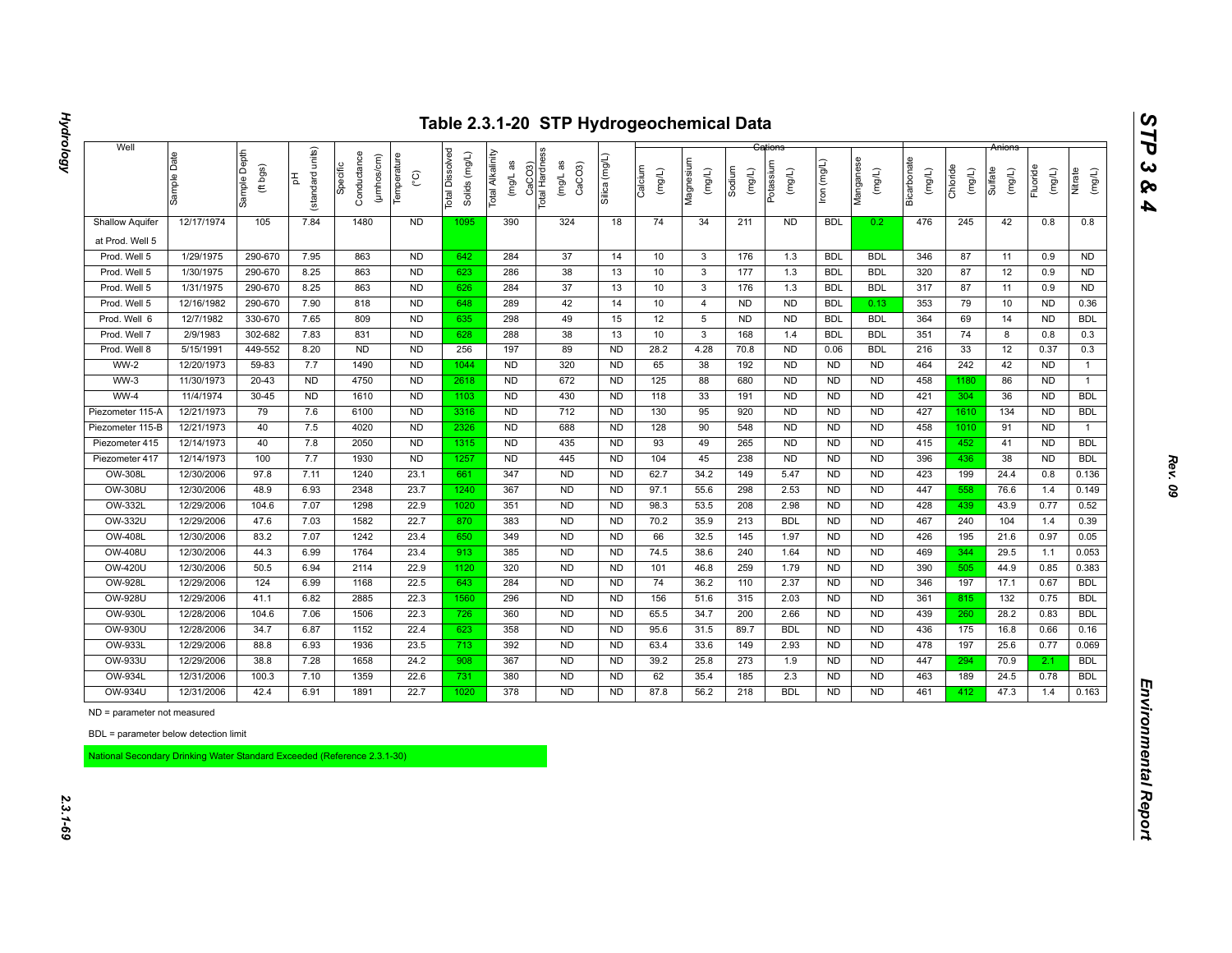| Hydrogeologic                             |                              |                     |                 | <b>Effective</b><br>Porosity or | <b>Grain Size</b>                                |
|-------------------------------------------|------------------------------|---------------------|-----------------|---------------------------------|--------------------------------------------------|
| <b>Unit</b>                               | <b>Parameter</b>             | <b>Bulk Density</b> | <b>Porosity</b> | <b>Specific Yield</b>           | Permeability                                     |
| <b>Upper Shallow</b>                      | <b>Number of Tests</b>       | $\overline{11}$     | $\overline{11}$ | $\overline{NA}$                 | $\overline{NA}$                                  |
| <b>Aquifer</b><br>Confining<br>Layer      | Mean or<br>Geometric<br>mean | 101 pcf             | 40%             | <b>NA</b>                       | <b>NA</b>                                        |
|                                           | Range                        | $96.4 - 114.9$ pcf  | $31.8 - 42.8%$  | <b>NA</b>                       | <b>NA</b>                                        |
|                                           | <b>Number of Tests</b>       | 4                   | 4               | 4                               | 1                                                |
| <b>Upper Shallow</b><br><b>Aquifer</b>    | Mean or<br>Geometric<br>mean | 99 pcf              | 41%             | 33%                             | <b>NA</b>                                        |
|                                           | Range                        | $97.2 - 100.2$ pcf  | $39.5 - 41.7%$  | $31.6 - 33.4%$                  | $4.11 \times 10^{-3}$ cm/s                       |
| <b>Lower Shallow</b>                      | <b>Number of Tests</b>       | 9                   | $\overline{11}$ | <b>NA</b>                       | <b>NA</b>                                        |
| <b>Aquifer</b><br>Confining<br>Layer      | Mean or<br>Geometric<br>mean | 99 pcf              | 42%             | <b>NA</b>                       | <b>NA</b>                                        |
|                                           | Range                        | $87.3 - 107.7$ pcf  | $36.1 - 47.2%$  | <b>NA</b>                       | <b>NA</b>                                        |
|                                           | Number of Tests              | 8                   | 9               | 9                               | $\overline{11}$                                  |
| <b>Lower Shallow</b><br><b>Aquifer</b>    | Mean or<br>Geometric<br>mean | 102 pcf             | 39%             | 31%                             | 6.05 x $10^{-3}$ cm/s                            |
|                                           | Range                        | $94.5 - 120.0$ pcf  | $28.8 - 43.9%$  | $23.0 - 35.1\%$                 | $4.60 \times 10^{-3}$ –<br>1.02 x $10^{-2}$ cm/s |
|                                           | Number of Tests              | $\overline{22}$     | $\overline{23}$ | N <sub>A</sub>                  | <b>NA</b>                                        |
| <b>Deep Aquifer</b><br>Confining<br>Layer | Mean or<br>Geometric<br>mean | 101 <sub>pcf</sub>  | 41%             | <b>NA</b>                       | <b>NA</b>                                        |
|                                           | Range                        | $82.1 - 111.4$ pcf  | $33.4 - 51.8%$  | $\overline{NA}$                 | <b>NA</b>                                        |
|                                           | Number of Tests              | 1                   | 1               | 1                               | <b>NA</b>                                        |
| <b>Deep Aquifer</b>                       | Mean or<br>Geometric<br>Mean | <b>NA</b>           | <b>NA</b>       | <b>NA</b>                       | <b>NA</b>                                        |
|                                           | Range                        | 103.1               | 38.8%           | 31.0%                           | <b>NA</b>                                        |

|  | Table 2.3.1-21  Representative Properties of Hydrogeologic Units |  |  |  |  |
|--|------------------------------------------------------------------|--|--|--|--|
|--|------------------------------------------------------------------|--|--|--|--|

NA = Not applicable to test performed

Source: COLA Part 2 Subsection 2.4S.12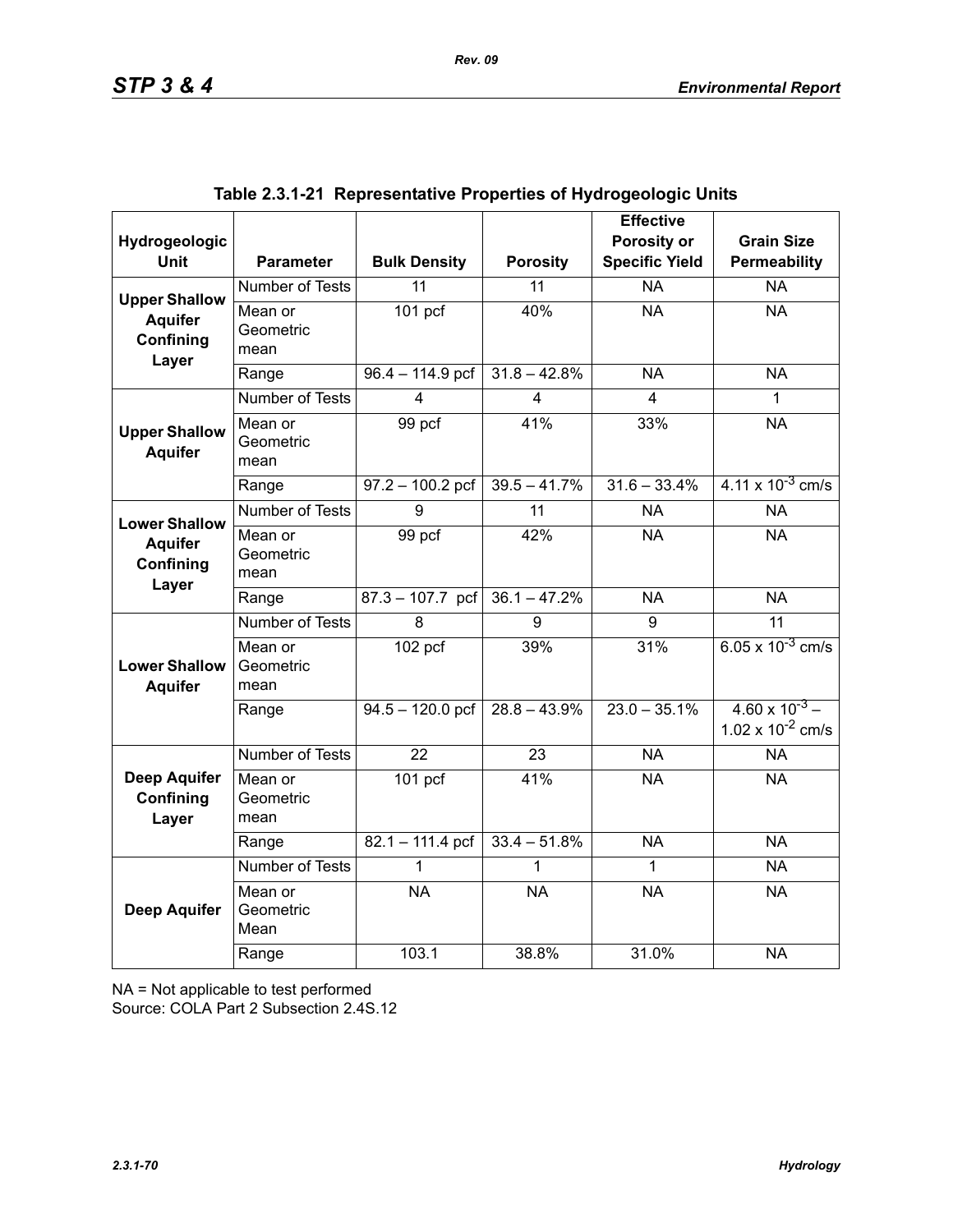|                        | 1995        | 1996         | 1997        | 1998        | 1999         | 2000         | 2001        | 2002         | 2003        | 2004        | 2005        | 2006        |
|------------------------|-------------|--------------|-------------|-------------|--------------|--------------|-------------|--------------|-------------|-------------|-------------|-------------|
| Month                  | (gallons)   | (gallons)    | (gallons)   | (gallons)   | (gallons)    | (gallons)    | (gallons)   | (gallons)    | (gallons)   | (gallons)   | (gallons)   | (gallons)   |
| January                | 7,765,025   | 41,812,919   | 39,525,831  | 36,128,090  | 34,041,991   | 35,446,250   | 44,476,292  | 31,115,804   | 36,279,188  | 28,909,250  | 40,797,000  | 37,189,345  |
| February               | 12,521,357  | 37,551,891   | 36,180,612  | 29,461,480  | 32, 117, 186 | 30,568,014   | 42,574,575  | 36,198,000   | 31,944,711  | 33,323,394  | 37,531,591  | 34,819,000  |
| March                  | 22,598,920  | 41,169,835   | 38,532,459  | 36,223,601  | 29,792,357   | 32,643,753   | 48,053,000  | 33,244,000   | 28,020,000  | 38,458,117  | 32,713,000  | 35,201,420  |
| April                  | 24,601,783  | 43, 177, 241 | 35,683,774  | 33,649,929  | 27,093,385   | 35,652,764   | 40,828,467  | 29,628,405   | 28,524,378  | 36,309,169  | 31,956,336  | 34,964,690  |
| May                    | 25,618,936  | 45,752,274   | 38,428,753  | 38,956,861  | 35,593,523   | 36,847,100   | 35,327,680  | 37, 118, 205 | 43,365,000  | 27,088,736  | 36,310,300  | 37,782,730  |
| June                   | 19,654,117  | 41,995,128   | 35,811,044  | 42,057,320  | 31,347,265   | 40,259,759   | 35,534,592  | 36,604,000   | 29,816,000  | 28,819,186  | 37,885,740  | 33,220,900  |
| July                   | 31,055,407  | 35,369,911   | 43,862,008  | 41,054,570  | 37,595,060   | 43, 141, 872 | 35,660,218  | 30,254,000   | 36,912,782  | 31,785,000  | 40,315,960  | 33,538,680  |
| August                 | 33,187,388  | 32,728,731   | 42,628,395  | 36,127,366  | 36,092,764   | 43,008,513   | 38,193,859  | 29,863,036   | 45,828,000  | 30,803,058  | 38,457,620  | 32,946,400  |
| Sept.                  | 24,719,646  | 33,787,725   | 37,324,840  | 34,910,719  | 36,325,308   | 40,309,148   | 31,716,791  | 33,151,000   | 39,865,019  | 41,838,634  | 31,230,060  | 36,836,000  |
| October                | 25,744,319  | 42,742,696   | 34,426,989  | 38,050,780  | 30,770,476   | 38,460,958   | 37,052,232  | 25,675,791   | 37,863,296  | 31,538,000  | 36,540,206  | 29,407,550  |
| November               | 22,606,096  | 38,944,140   | 35,413,702  | 32,764,920  | 36,391,863   | 31,657,842   | 30,886,310  | 33,875,759   | 37,353,000  | 28,499,573  | 34,429,744  | 38,474,080  |
| December               | 21,338,258  | 39,694,275   | 33,674,338  | 34,950,153  | 36,841,789   | 29,493,213   | 33,436,651  | 34,751,855   | 30,409,159  | 41,168,000  | 24,196,105  | 39,554,770  |
| <b>Total (gallons)</b> | 271,411,252 | 474,726,766  | 451,492,745 | 434,335,789 | 404,002,967  | 437,489,186  | 453,740,667 | 391,479,855  | 426,180,533 | 398,540,117 | 422,363,662 | 423,935,565 |
| Total (acre-feet)      | 833         | 1,457        | 1,386       | 1,333       | 1,240        | 1,343        | 1,392       | 1,201        | 1,308       | 1,223       | 1,296       | 1,301       |
|                        |             |              |             |             |              |              |             |              |             |             |             |             |
|                        |             |              |             |             |              |              |             |              |             |             |             |             |
|                        |             |              |             |             |              |              |             |              |             |             |             |             |